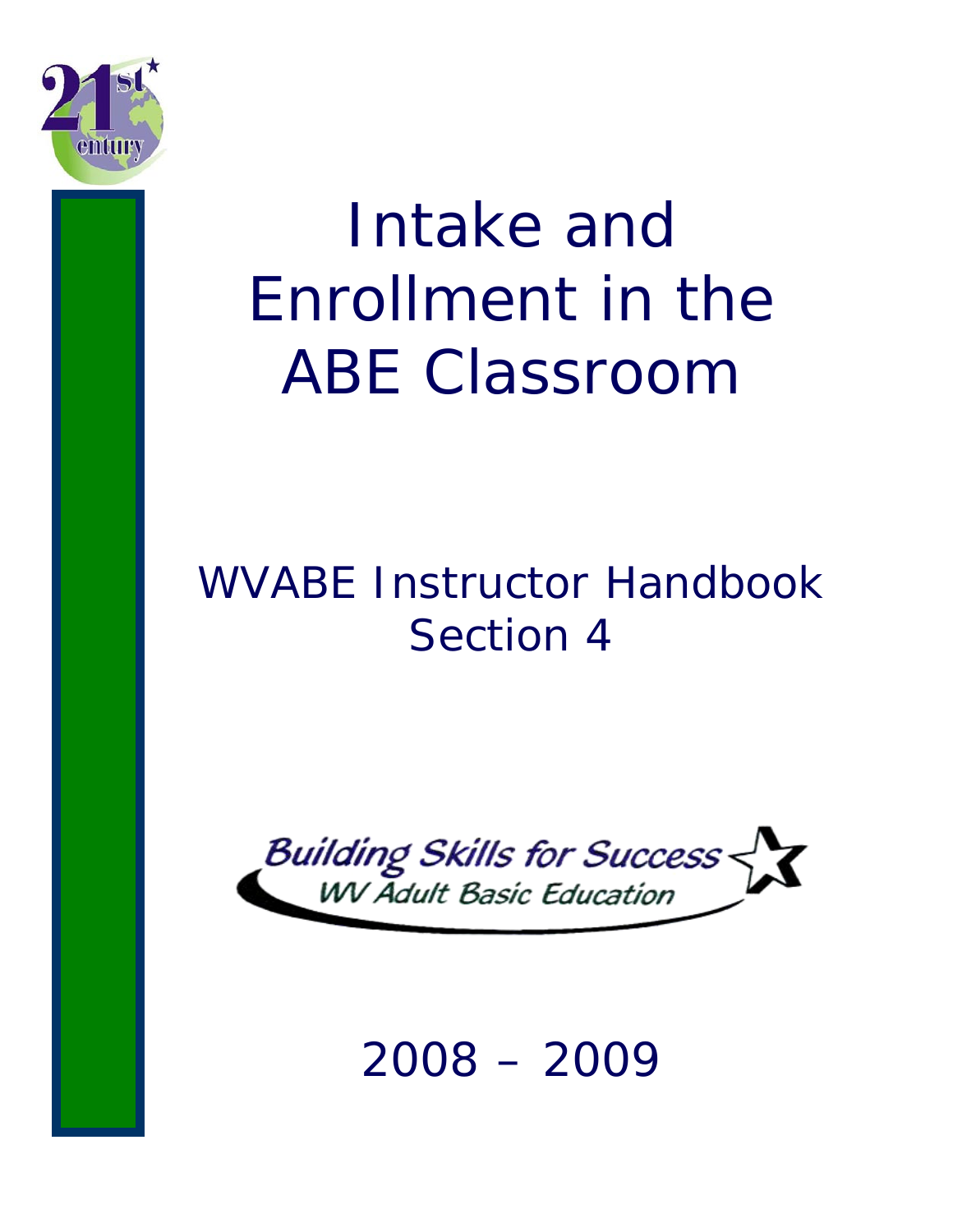The West Virginia Adult Basic Education (WVABE) Program is funded by the Adult Education and Family Literacy Act, enacted August 7, 1998 as Title II of the Workforce Investment Act of 1998.

WVABE is administered through the West Virginia Department of Education Office of Adult Education and Workforce Development, Building 6, Room 230, 1900 Kanawha Boulevard, East, Charleston, West Virginia 25305-0330.

The *WVABE Instructor Handbook* is produced by the WVABE Professional Development Program, whose fiscal agent is the Regional Education Service Agency (RESA) III, 501 22nd Street, Dunbar, West Virginia 25064-1711.

**For questions or concerns related to the content of the** *WVABE Instructor Handbook***, contact Cathy Shank at the WV Adult Education Hotline, 1-800-642- 2670, or via email at [cshank@access.k12.wv.us.](mailto:cshank@access.k12.wv.us)**

RESA III does not discriminate on the basis of race, color, religion, sex, national origin, age, disability, or any other characteristic protected by law in access to, employment in, or provision of any of RESA III's programs, benefits, or activities. A Title IX Compliance Coordinator has been designated and a conflict resolution procedure is in place. The following person has been designated to handle inquiries regarding this policy: Linda Andresen, RESA III, 501 22<sup>nd</sup> Street, Dunbar, West Virginia 25064; 1-800-257-3723 ext. 117; [landrese@access.k12.wv.us.](mailto:landrese@access.k12.wv.us)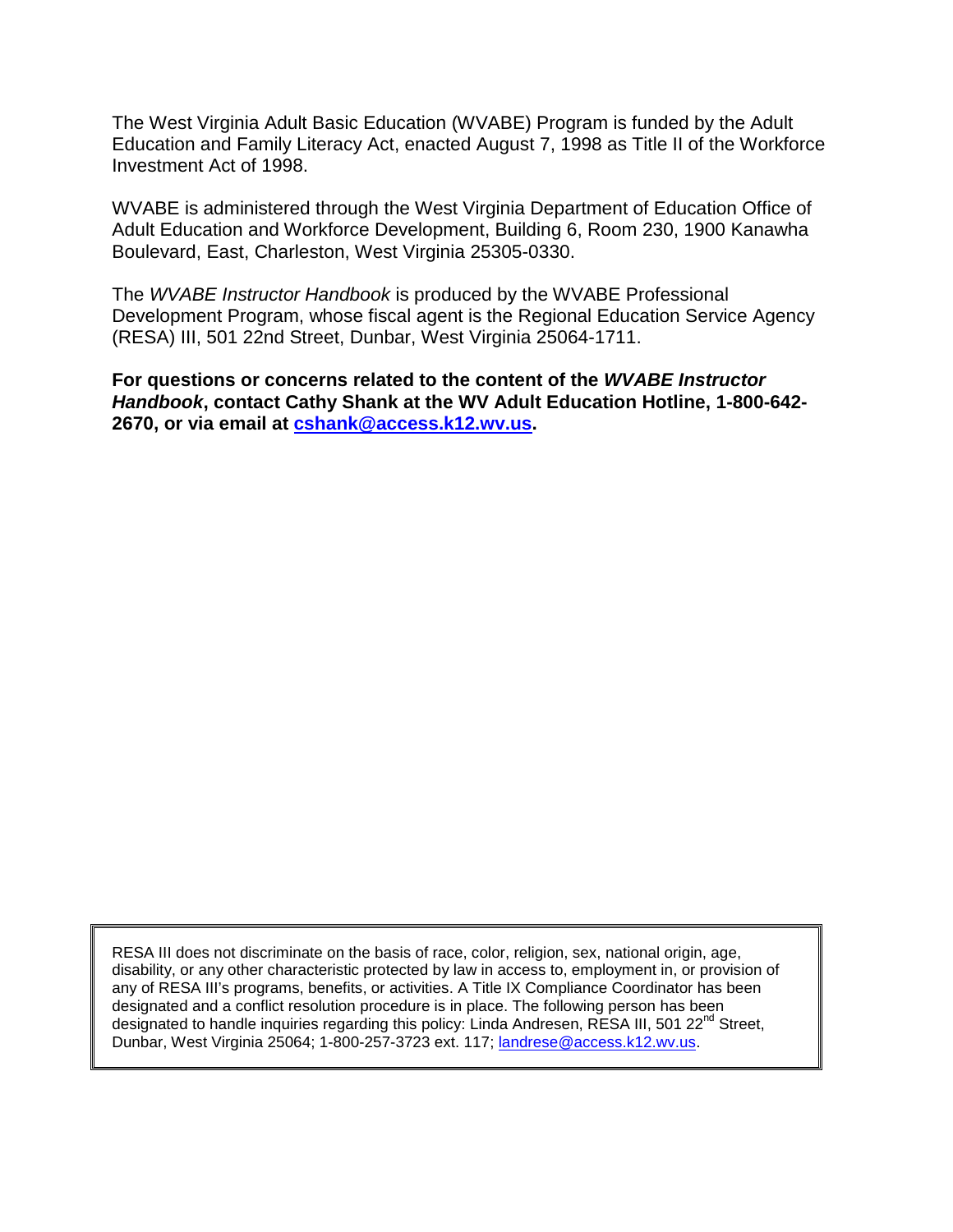## **Intake and Enrollment in the ABE Classroom**

| Guidelines for 16 to 18 Year-old Students Enrolled to Maintain WV Driver's     |  |
|--------------------------------------------------------------------------------|--|
|                                                                                |  |
| Guidelines for 16 to 18 Year-old Students Preparing for the GED <sub>®</sub> 4 |  |
|                                                                                |  |
|                                                                                |  |
|                                                                                |  |
|                                                                                |  |
|                                                                                |  |
|                                                                                |  |
|                                                                                |  |
|                                                                                |  |
|                                                                                |  |
|                                                                                |  |
|                                                                                |  |
|                                                                                |  |
|                                                                                |  |
|                                                                                |  |
| <b>ESTABLISHING A COMFORTABLE ENVIRONMENT DURING ORIENTATION  12</b>           |  |
|                                                                                |  |
|                                                                                |  |
|                                                                                |  |
| Orientation Process for English as a Second Language (ESL) Students  13        |  |
| Orientation Process for Young Adult Students (16 to 18 Years Old)  13          |  |
| <b>GENERAL ABE STUDENT ORIENTATION AND INTAKE PROCESS  14</b>                  |  |
|                                                                                |  |
|                                                                                |  |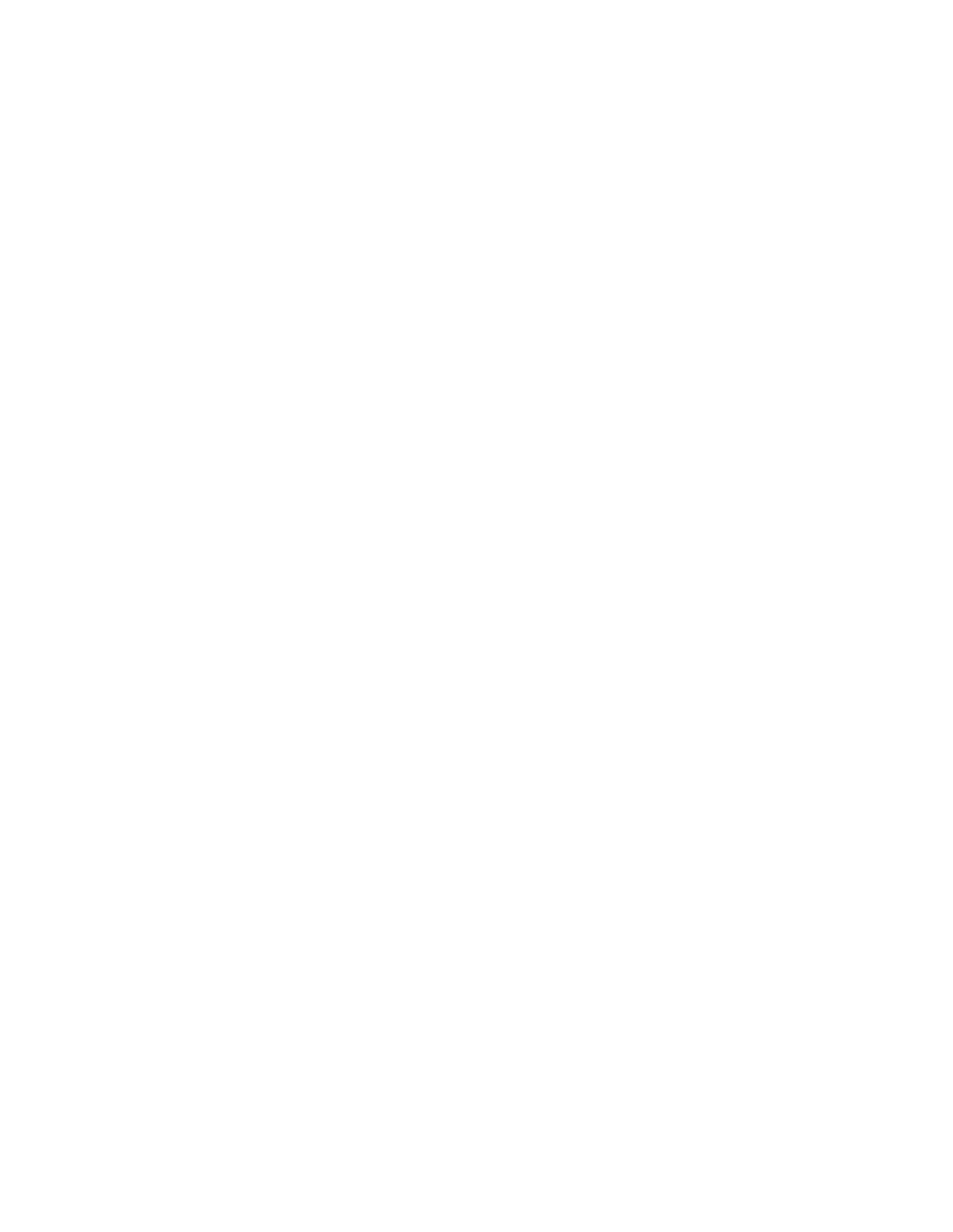| Authorization for Release of Strictly Confidential Information to Local Staff    |  |
|----------------------------------------------------------------------------------|--|
|                                                                                  |  |
| Authorization for Release of Information to External Agencies or Individuals. 35 |  |
|                                                                                  |  |
|                                                                                  |  |
| Optional Registration and Assessment Tracking Forms 39                           |  |
|                                                                                  |  |
|                                                                                  |  |
|                                                                                  |  |
|                                                                                  |  |
|                                                                                  |  |
|                                                                                  |  |
|                                                                                  |  |
| Rights and Responsibilities of Adult Basic Education Students 57                 |  |
|                                                                                  |  |
|                                                                                  |  |
|                                                                                  |  |
| Sample Needs Assessment and Goal-setting Activities 65                           |  |
|                                                                                  |  |
|                                                                                  |  |
|                                                                                  |  |
| <b>Sample Tools and Activities for Tracking Student Academic Progress</b>        |  |
|                                                                                  |  |
|                                                                                  |  |
| Know What you want to Learn (KWL) Goal Setting System  77                        |  |
|                                                                                  |  |
|                                                                                  |  |
|                                                                                  |  |
|                                                                                  |  |
|                                                                                  |  |
|                                                                                  |  |
| Low to High Adult Secondary Self-Assessment Checklist  87                        |  |
|                                                                                  |  |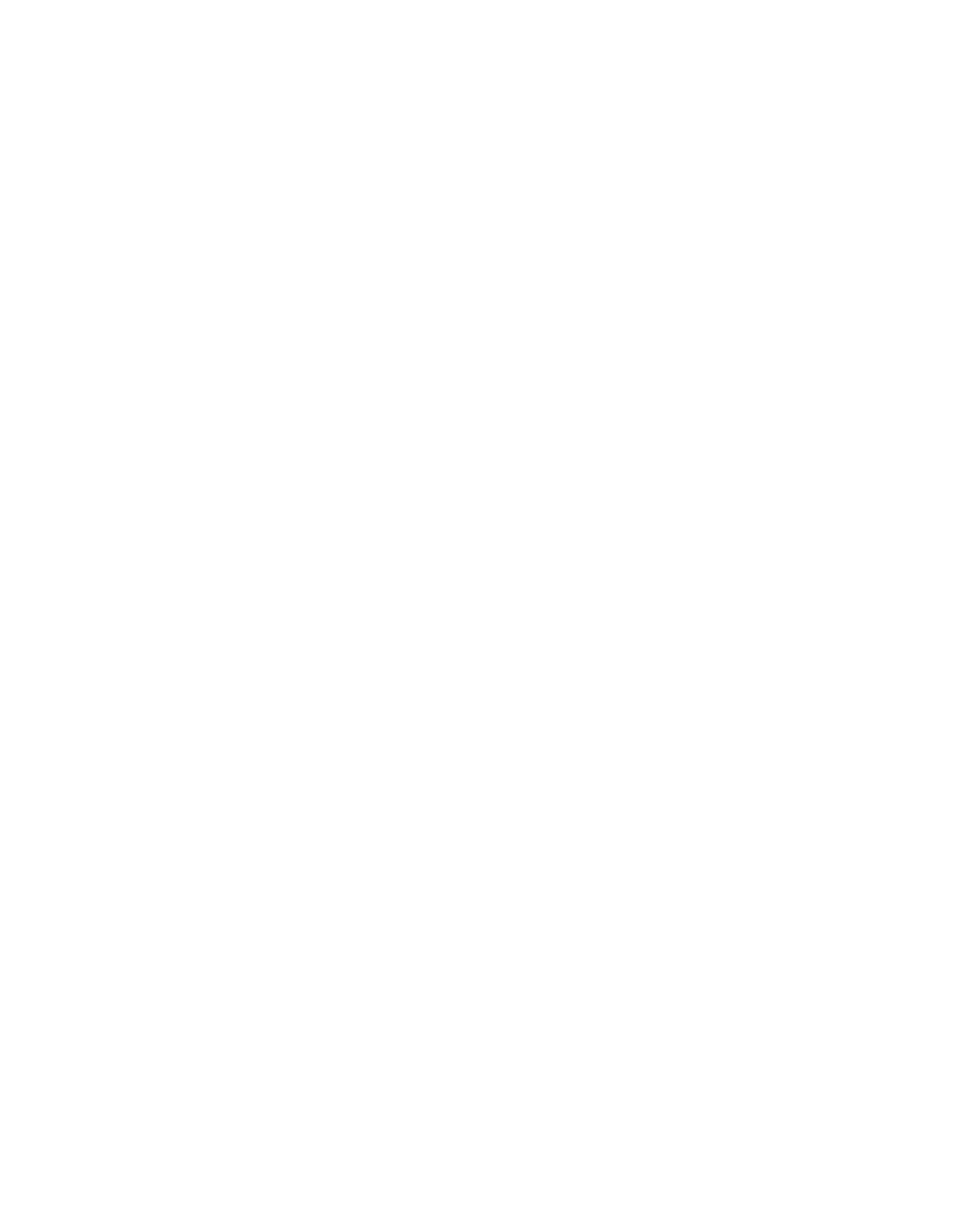## **ELIGIBILITY FOR ABE PROGRAM ENROLLMENT**

#### <span id="page-6-1"></span><span id="page-6-0"></span>**General Eligibility for Enrollment**

According to the *[Workforce Investment Act \(WIA\), Title II, the Adult Education and](http://www.ed.gov/policy/adulted/leg/legis.html)  [Family Literacy Act](http://www.ed.gov/policy/adulted/leg/legis.html)*, adult education services are to be targeted for:

- adults who are 16 years of age or older
- adults who are not enrolled or required to be enrolled in secondary school under State law; and who
	- o lack sufficient mastery of basic educational skills to enable them to function effectively on the job, in the family, and in society
	- o do not have a secondary school diploma or its equivalent level of education or are unable to speak, read, or write the English language

#### <span id="page-6-2"></span>**Eligibility of Foreign Students**

Federal adult education legislation does not specify the need to prove legal status of foreigners as a condition for enrollment in ABE classes. Thus, it is NOT necessary for foreigners to present passports, visas, work permits, or social security cards to prove legal status in order to enroll. However, foreign students (with F-1 visas) enrolled in universities or private English language institutes may not simultaneously enroll in publicly funded adult education programs. For more information, contact Cathy Shank at [cshank@access.k12.wv.us.](mailto:cshank@access.k12.wv.us)

For a non-native English speaker with a goal of "improving English language skills" or "improving citizenship skills", please select "ESL" under "Student Type" on the 400A/Student Profile form.

#### <span id="page-6-3"></span>**Eligibility of Adults with Disabilities**

The West Virginia Adult Basic Education (WVABE) Program requires that all persons shall have equal access to its programs, facilities, and services without regard to race, color, creed, religion, national origin, sex, age, marital status, disability, or sexual orientation. It does not discriminate in admission to its programs, services, or activities; in access to them; in treatment of individuals with disabilities; or in any aspect of their operations.

A qualified individual with a disability is defined by the [Americans with Disabilities Act](http://www.ada.gov/pubs/ada.htm)  [\(ADA\)](http://www.ada.gov/pubs/ada.htm) as: *…an individual with a disability who, with or without reasonable modifications to rules, policies, or practices, the removal of architectural, communication, or transportation barriers, or the provision of auxiliary aids and services, meets the essential eligibility requirements for the receipt of series or the participation in programs or activities provided by a public entity.*

**All program information and brochures should state that accommodations are available upon request to those with a documented disability.** Individuals with documented disabilities may request reasonable accommodations. (See *[Section 3](http://wvde.state.wv.us/abe/tcher_handbook_pdf/section3.pdf)* of the *WVABE Instructor Handbook.)*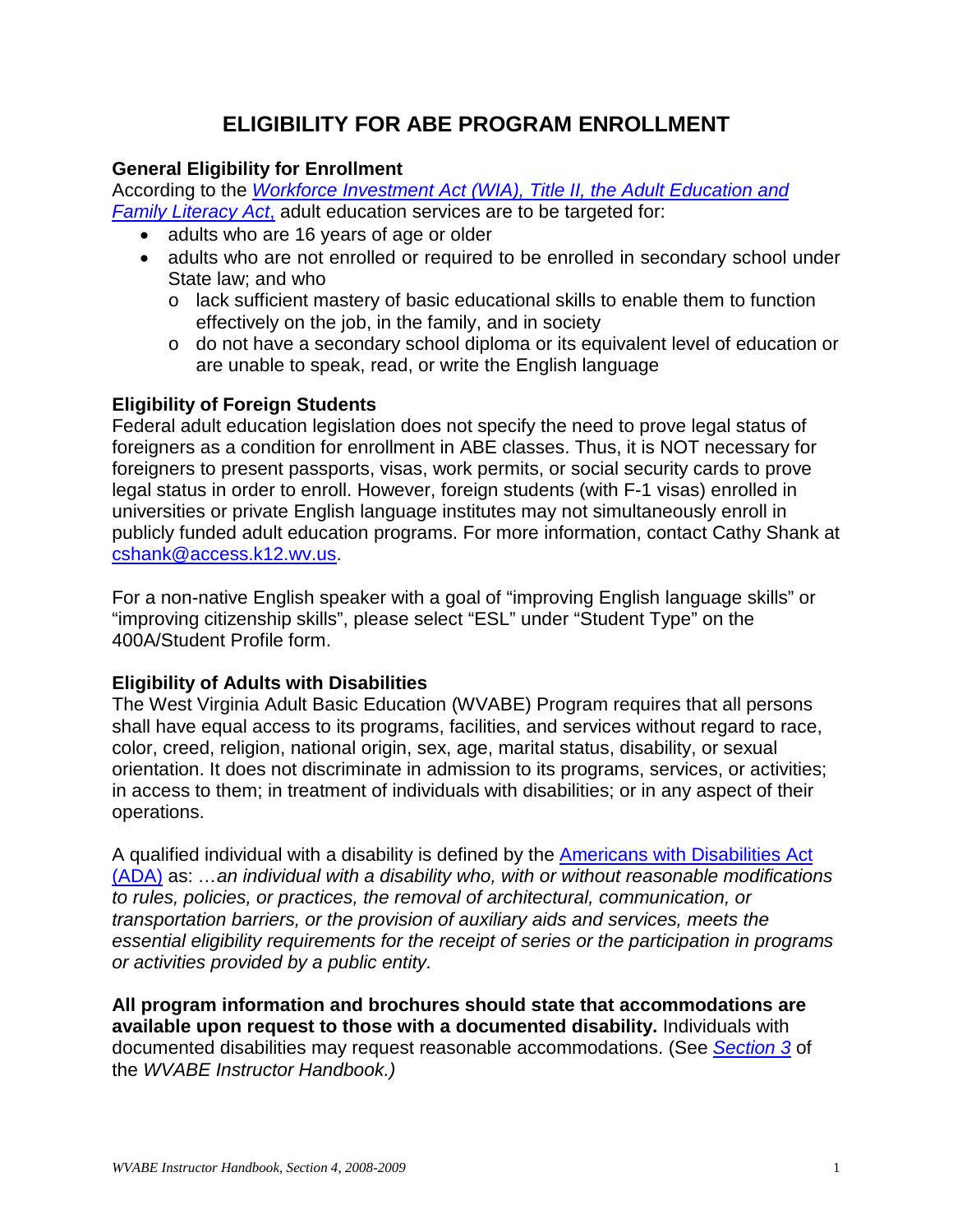On the *400A/Student Profile* form under "Student Type" please select "Documented Disability" for students that have a visible disability (blind, missing limb, etc.), or that present documentation (keep this on file) of any type of physical or mental impairment, including a learning disability, that substantially limits or restricts one or more major life activities: walking, seeing, hearing, speaking, learning, or working.

Programs should establish reasonable codes of conduct that prohibit disruptive or inappropriate behaviors and may apply these **uniformly to all students** (even when the effect is to disqualify a person with a disability). See a sample Code of Conduct as part of a statement of *[Rights and Responsibilities of Adult Basic Education Students](#page-62-0)* (*Section 4 Appendix*).

Programs must provide information to applicants, participants, beneficiaries, and other interested parties regarding the rights of individuals with disabilities. Methods of providing this information include publication in handbooks, manuals, pamphlets, application materials, posters, etc.

#### <span id="page-7-0"></span>**Public Non-discrimination Notice**

A non-discrimination notice should be **posted in all ABE classrooms** and a similar statement included in publications (program bulletins, handbooks, and application forms). See *Section 4 Appendix* for a *[Sample Non-Discrimination Notice](#page-32-0)*. Contact your county board of education to find out the appointed ADA and 504 Coordinator. Also, determine who will handle accommodations requests for ABE in your county.

At a minimum, the notice below should be used for posters and, in the case of space limitations, on publications:

**[Name of Adult Basic Education Program**] is an equal opportunity educator and employer. Accommodations are available upon request to those with documented disabilities. To request disability accommodations, please contact **[insert name, address, phone number of appointed person]** from your ABE program.

#### <span id="page-7-1"></span>**Eligibility of Young Adults (16 to 18 Years Old)**

According to state policy, **16 to 18 year olds** may only enroll in the ABE program if they have:

- Withdrawn officially from the public or private school system **AND**
- Provided an official letter from their school principal or counselor verifying the exact date on which they withdrew from school. Young adult students may use the *Withdrawal Form* within the *WV GED Form (*found in the *WVABE Instructor Handbook, [Section 8](http://wvde.state.wv.us/abe/tcher_handbook_pdf/section8.pdf) Appendix)* as verification.

A copy of this verification must be maintained in the ABE permanent program file.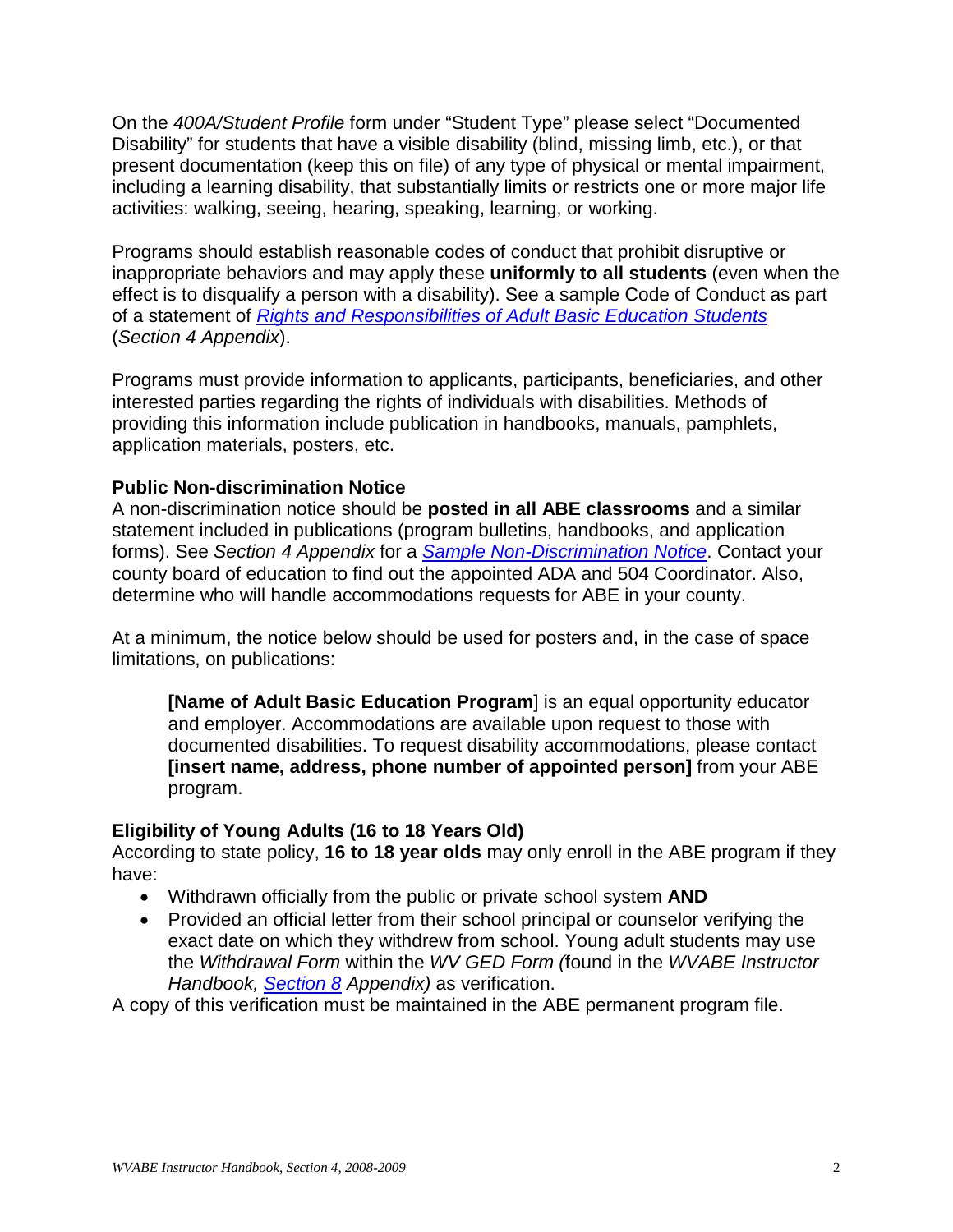16 to 18 year olds who **may** be admitted to the ABE program include students who:

- Have left school without graduating but reached or passed the age of 16
- Have transferred to a non-public vocational school or to a proprietary school with courses of study not meeting standard graduation requirements
- Are enrolled in a non-school institution (such as the military, a corrections facility, or drug rehabilitation clinic) even if they are involved in an education program within that institution

**Exception**: when a correctional institution or rehabilitation center is part of a special school district or an extension of a regular school district, its students are not admitted.

16 to 18 year olds who **may not** be admitted to the ABE program include those who:

- Are temporarily absent from public school due to illness (when the absence is verified as legitimate)
- Are enrolled in alternative education programs which are administered or approved by the school district and considered full-time secondary educational programs
- Have been suspended or expelled with an option to return at the end of the disciplinary period (unless they officially withdraw from school)
- Have been expelled and have been determined to be too dangerous for enrollment in an in-school alternative education program

#### <span id="page-8-0"></span>**No Enrollment Caps for Young Adults**

WVABE must serve a variety of target populations; the youth population between 16-18 years of age is one of those target groups. A local program may NOT discriminate against any particular target population. A local program should, however, take into consideration the needs and characteristics of this and other target populations in scheduling adult programs. Class schedules should accommodate all age groups with equitable attendance opportunities for 16-18 year olds as well as other adult learners.

#### <span id="page-8-1"></span>**Guidelines for 16 to 18 Year-old Students Enrolled to Maintain WV Driver's License**

[State Code §18-8-11,](http://wvde.state.wv.us/policies/p4110.html) *School attendance as condition of licensing for privilege of operation of motor vehicle*, passed by the WV State Legislature, denies a license or instruction permit for the operation of a motor vehicle to any person under the age of 18 who does not at the time of application present a diploma or other certificate of graduation or documentation that the person is:

- enrolled and making satisfactory progress in a course leading to a GED, or has obtained such a certificate
- enrolled in a secondary school
- excused from such requirement due to circumstances beyond his or her control

Students attending ABE programs to maintain/obtain a driver's license should have specific attendance requirements. Attendance requirements are determined by your local county board of education and are based upon the availability of resources such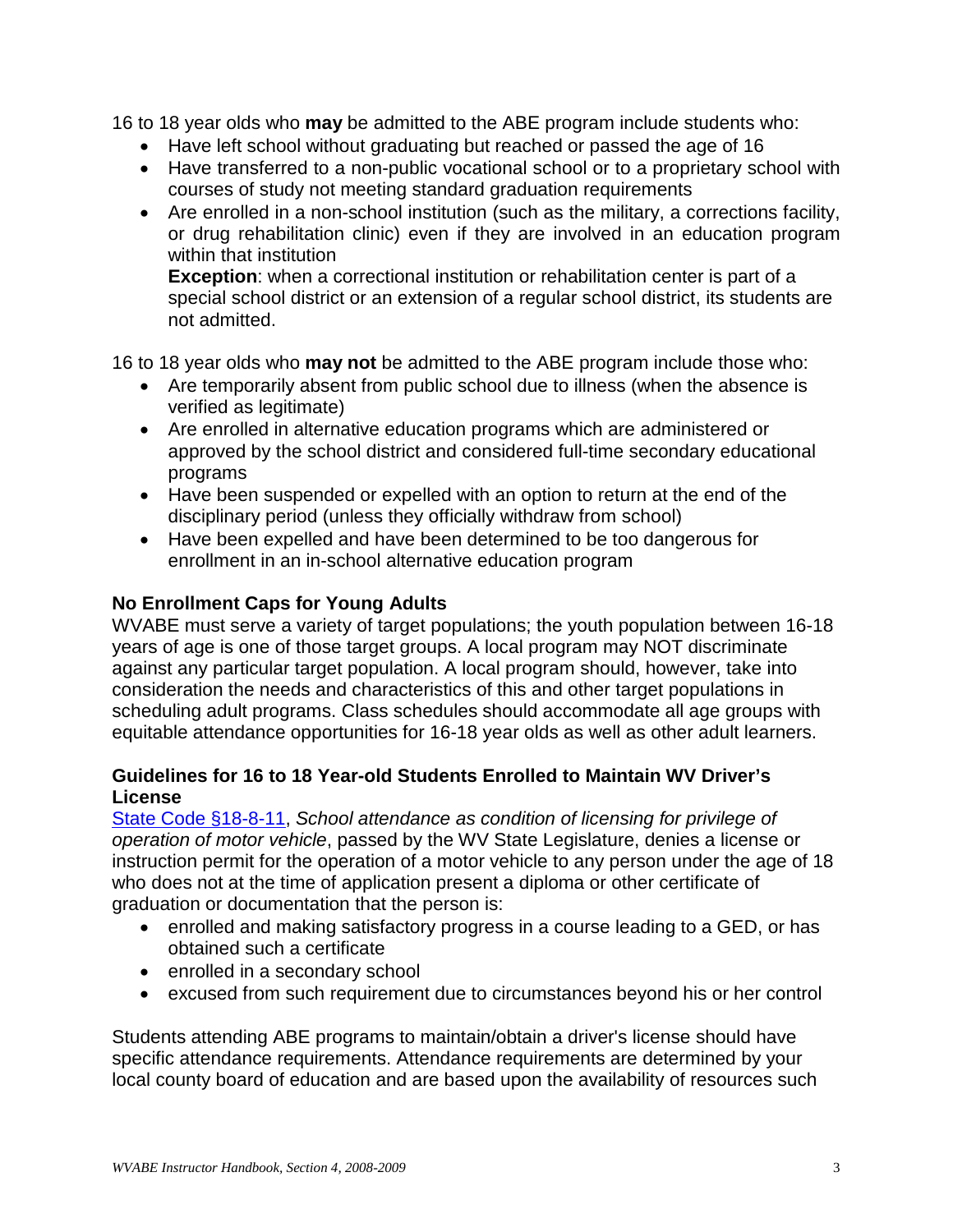as instructional personnel, programs, and materials. It is recommended that, whenever possible, a minimum of 15 hours/week be required for satisfactory attendance.

Each county should have a specific *absence policy*, as well. For example, more than 10 unexcused absences in a semester will result in termination from the program for the remainder of the semester/year. Your program should adopt an attendance and absence policy at the beginning of the school year based on program availability.

If a student is 16 to 18 years of age and wishes to enroll in the ABE program for the purposes of maintaining or obtaining a driver's license, the following conditions must be met:

- All components of the general eligibility for enrollment and the attendance guidelines must be met.
- On the *400A/Student Profile* form under "Student Type", select "Maintain Driver's License."
- A *Student Commitment Contract* (see [sample student commitment contract,](#page-66-0) *Section 4 Appendix*) should be sent to the county attendance director. It is not the responsibility of the ABE program to contact the Department of Motor Vehicles – it is the attendance director's responsibility.
- Once a *Student Commitment Contract* is completed, or if the student is terminated, the attendance director should be notified in writing.

#### <span id="page-9-0"></span>**Guidelines for 16 to 18 Year-old Students Preparing For the GED**

See the *WVABE Instructor Handbook [Section 8](http://wvde.state.wv.us/abe/tcher_handbook_pdf/section8.pdf)* for information and regulations regarding teens who want to take the GED Tests. Also refer to the *[Orientation Process](#page-18-1)  [for 16 to 18 Year-old Students](#page-18-1)* on in this section of the *Handbook*.

#### <span id="page-9-1"></span>**Guidelines for Students Assigned to ABE by a Court Order**

The court-ordered student may have specific attendance guidelines dictated by the court. If the court has not set attendance guidelines, the county should determine the appropriate attendance requirement, similar to those developed for the driver's license program.

If students are required to attend ABE as a condition outlined in a court order, ABE will enroll these individuals under the following conditions:

- All components of the general eligibility for enrollment and the attendance guidelines stated above should be followed.
- Copies of both a signed *Student Commitment Contract* (see [sample student](#page-66-0)  [commitment contract,](#page-66-0) *Section 4 Appendix*) and *[GED Fact Sheet](#page-64-0)* (*Section 4 Appendix*) should be sent to the court official, i.e., probation officer or other designee providing oversight.
- On the *400A/Student Profile* form under "Student Type", select "Court-Ordered".
- Once the student contract is completed, or if the student is terminated, notify the appropriate court official in writing.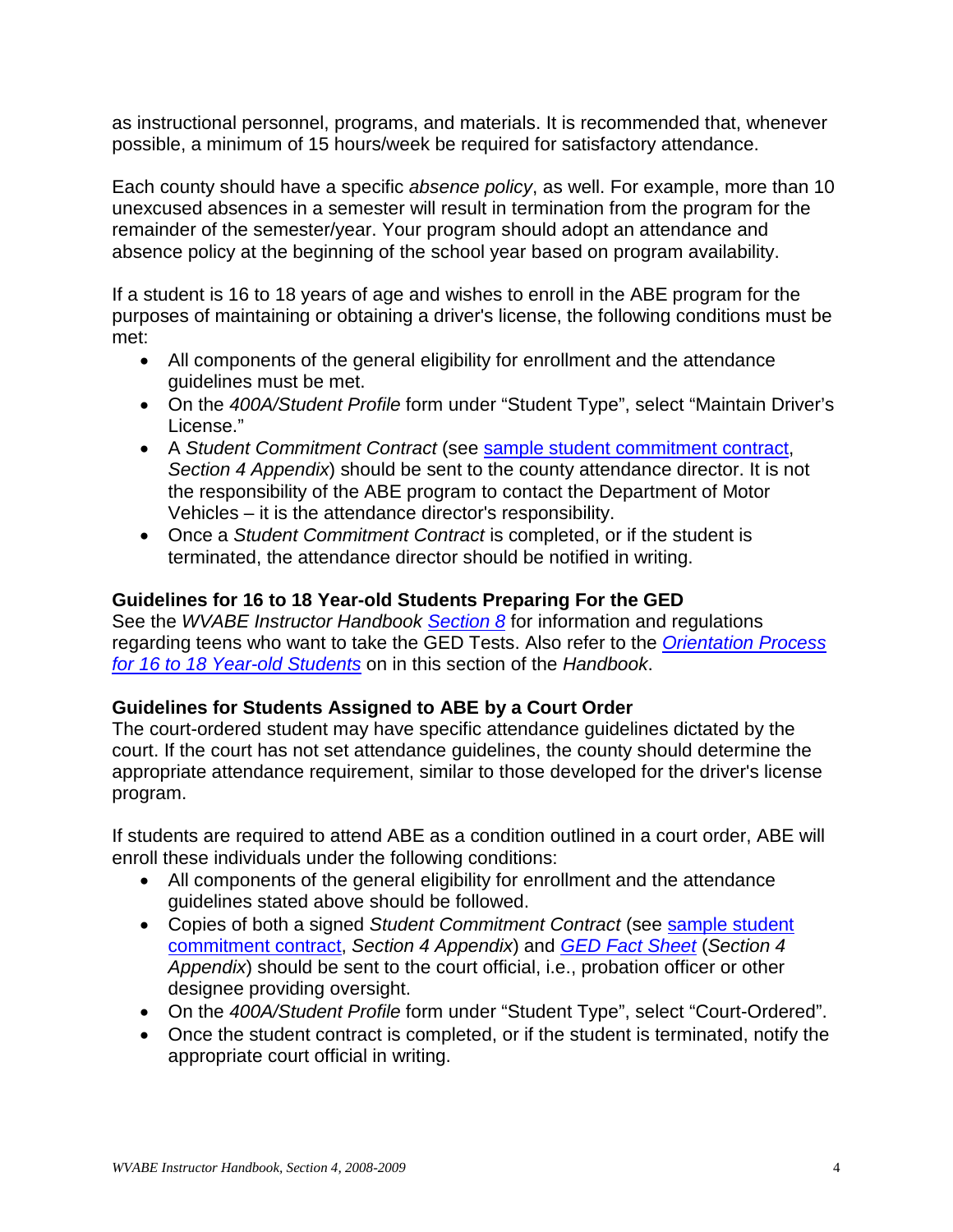**Note:** If the student is **court-ordered** to take the GED Tests, the GED Examiner must administer the test to him/her, even if the individual is still enrolled in an accredited high school and does not pass the OPT or does not meet other restrictions. The only exception is age: the GED Tests may not be administered to anyone under the age of 16. It is suggested that the ABE instructor or GED examiner contact the probation officer with any questions dealing with time spent in the ABE center, passing the OPT, etc.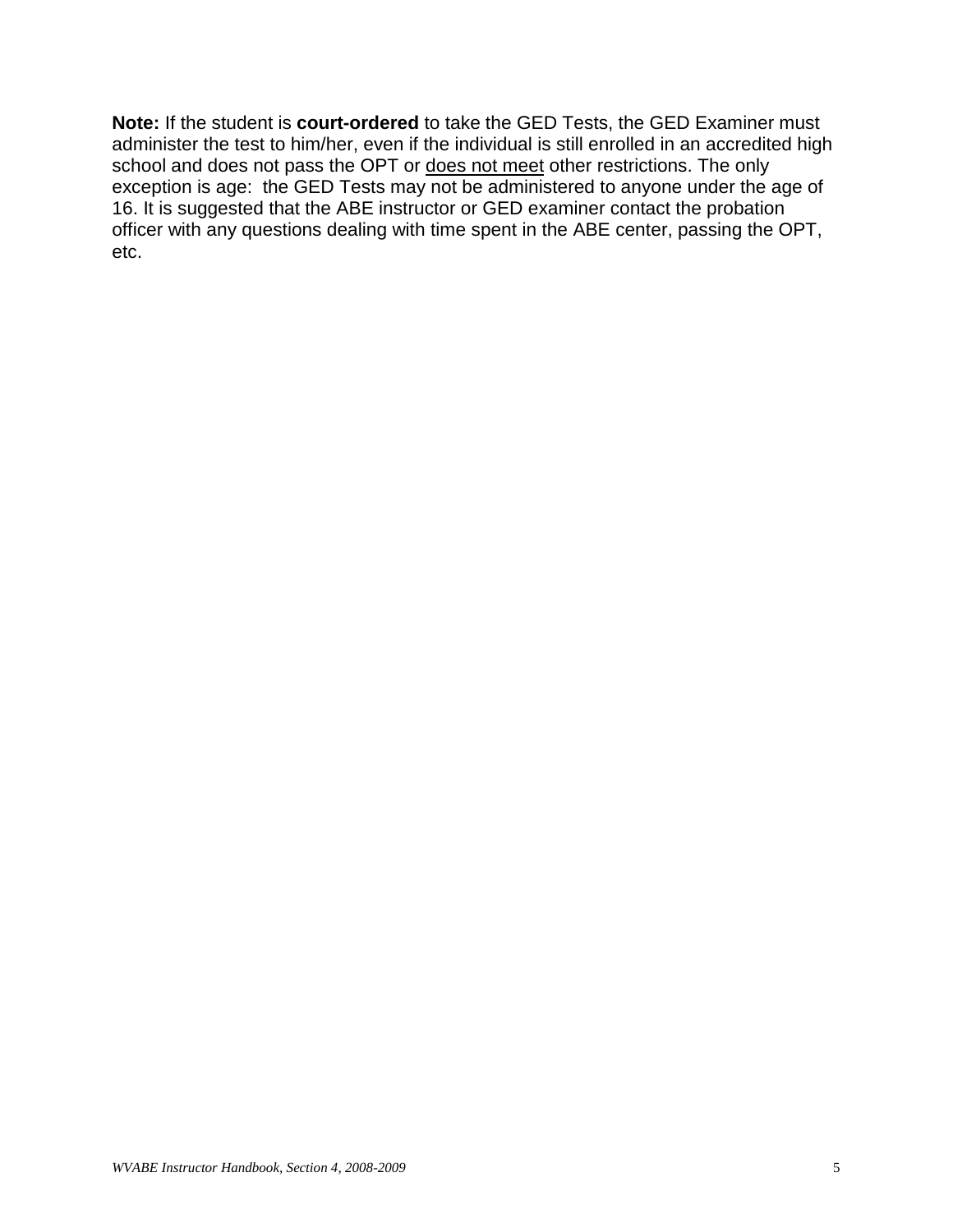## **STUDENT CONFIDENTIALITY**

<span id="page-11-0"></span>Traditionally, the Adult Basic Education classroom is a place where students who have had past school traumas can come to feel safe and valued. With this in mind we must, at all costs, protect the privacy of our adult students. A student may openly share personal information along with his or her educational and career goals because he/she trusts you. It is critical that this trust not be violated by sharing this information with other people (either face-to-face or through electronic means).

According to the *[Family Educational Rights Act of 1974,](http://www.ed.gov/policy/gen/guid/fpco/ferpa/index.html) enacted as Section 438 of the General Education Provisions Act*, student information that is considered "private" may not be shared with any outside agency or individual unless designated on a release of confidential information form that has been signed by the student. This includes volunteers, case workers, other teachers, or administrators who happen to visit your classroom. You must tell the person who is inquiring about a student that you cannot discuss any private information about the students with him or her, as it would be a breach of confidentiality. This will make it clear to everyone that your program protects its students.

#### <span id="page-11-1"></span>**WVABE Personnel Confidentiality Agreement**

Please be sure to read and sign the confidentiality agreement attached to your peer trainer checklist and return it to your peer trainer. The *WVABE Personnel Confidentiality Agreement* can also be found in the *WVABE Technical Assistance Guide for Administrators.*

#### <span id="page-11-2"></span>**Release of Information**

There are several types of information that **may require release of information forms:**

- directory information
- student assessment/progress information
- strictly confidential information

<span id="page-11-3"></span>**Directory Information** is basic information contained in an educational record of a student which would **not** generally be considered harmful or an invasion of privacy if disclosed. It includes, but is not limited to:

- Full name
- Address and telephone listing
- Date and place of birth
- Dates of program attendance
- Most recent previous education
- Agencies or institutions attended

Each student must sign a form that verifies his or her knowledge that the institution can release directory information.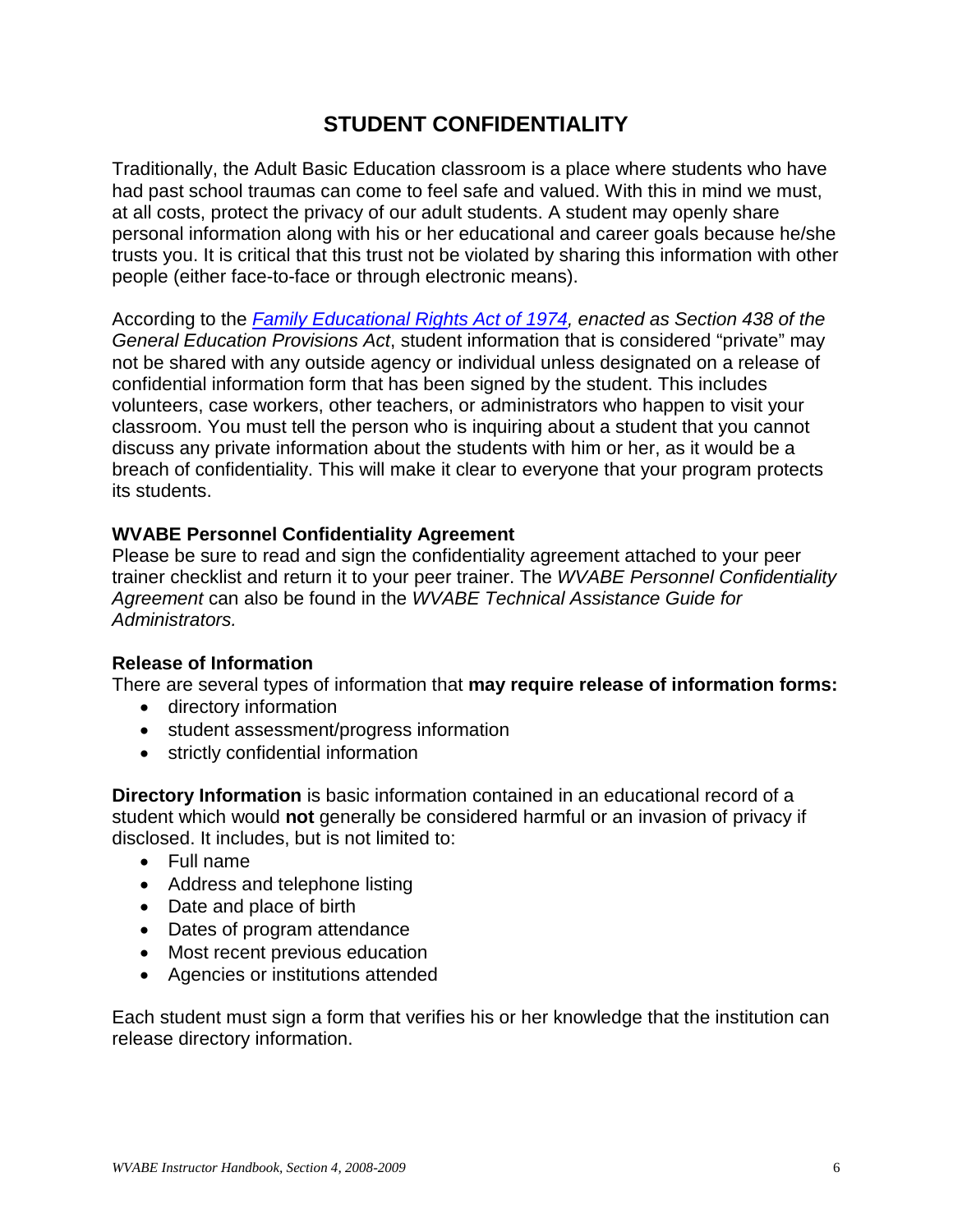<span id="page-12-0"></span>**Educational Record Information** is specific information contained in an educational record of a student which is usually shared among teaching, support, and administrative staff members of the ABE program. Such information is considered "private" and therefore may not be shared externally, but may be shared among internal staff and volunteers. It includes, but is not limited to information regarding:

- Program placement
- Plan of study
- Assessment scores
- Progress portfolio
- Record of attendance

Before such information may be shared verbally or in writing with an individual outside the ABE program or with an external agency, a signed release of information must be obtained.

While *directory and educational record information* is not considered "strictly confidential," a local program must adhere to its affiliated institution's policy, which must be in accordance with the *[Family Educational Rights Act \(DOE 34 CFR, Part 99\)](http://www.ed.gov/offices/OII/fpco/ferpa)*. Data on the *ABE 400A/Student Profile* form may be transmitted to RESAs and to the WV Department of Education without a formal release of information. **However, since the state will be transmitting some information to other external entities, other procedures must be used.**

The *[Adult Education and Family Literacy Act](http://www.ed.gov/policy/adulted/leg/legis.html)* requires our state to do follow-up of students leaving the program and data sharing with other agencies to determine student achievements (enrollment in post-secondary educational institutions, obtaining a job, etc.). Thus, students must be made aware that the state may use information from the *ABE 400/Student Profile* form to share data with other private and public entities. Use the following procedures:

- Read aloud to students the *[General Release of](#page-38-0) Information (Section 4 Appendix).*  This is vital because many students read at a lower level and may not be able to understand the form by reading it silently.
- Ask students to sign the release.
- Mark the *ABE 400A/Student Profile* form to indicate if the release has been obtained.

<span id="page-12-1"></span>**Strictly Confidential Information** is illegal to disclose—either verbally or in written form—without a signed release of information form. If a student discloses any of the following types of information (verbally or in writing), legally that information is to be considered *strictly confidential* and therefore "private":

- Disclosure of a diagnosed learning disability
- Disclosure of previous status as a "special education" student
- Disclosure of any other type of diagnosed physical or mental disability
- Disclosure of a diagnosed medical condition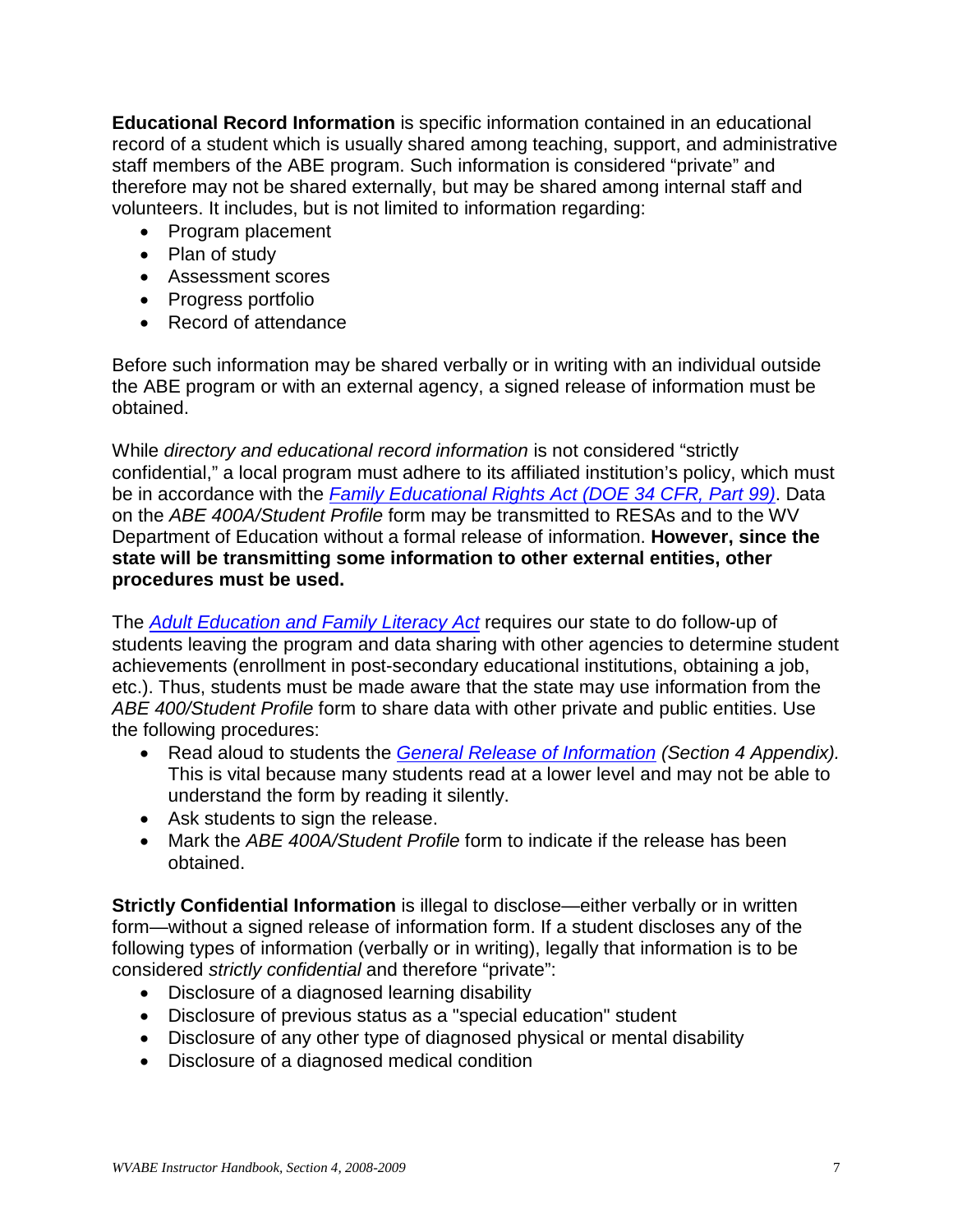- Disclosure of use of any prescription drugs
- Disclosure of history of drug/alcohol abuse and/or treatment
- Disclosure of status as HIV positive or of having the AIDS virus
- Official transcripts including GED scores

The following procedures should be used in handling *strictly confidential information*:

- Any written reference to strictly confidential information must be maintained in a **distinct file which must be separate from routine student information, must be clearly marked "confidential" and must be kept in a locked filing cabinet or drawer**.
- Filing cabinets or drawers containing strictly confidential information must be labeled as "Confidential." They must remain locked, must not be accessible to students or support staff, and must have a log filed foremost in each locked drawer to indicate when confidential files are accessed by any instructional or administrative staff person. The log must indicate the date, the purpose for access, and the name of the person accessing information. *(See [Student](#page-41-0)  [Confidential Records Log,](#page-41-0) Section 4 Appendix.)*
- Strictly confidential information files will be maintained at the local program level for a period of not less than five years. Local policies may extend this period. When discarded, strictly confidential information must be shredded.
- Obtaining **spoken consent is not sufficient** to allow transmittal of confidential information to anyone either in conversation or in writing.
- Strictly confidential information (in the form of a diagnosis, specific accommodations, etc.) regarding a student **cannot be shared with the program's teaching, support, or administrative staff** without a written release of information which is read aloud and signed by the individual (or his/her guardian) who disclosed this information. The release of information form must specify the particular individual(s) with whom specific information can be shared. Use the *[Authorization for Release of Strictly Confidential Information to Local](#page-39-0)  [Staff or Volunteers.](#page-39-0)*
- Strictly confidential information regarding a student **cannot be discussed, nor can any record be shared externally**, without a written release of information. The release of information form must have been read aloud and signed by the individual (or his/her guardian) who disclosed this information. Use the *[Authorization for Release of information to External Agencies and Individuals](#page-40-0)* when transmitting information to an external agency (such as the Division of Vocational Rehabilitation when referring the student for further evaluation) or to an outside individual (such as a private psychologist, lawyer, or medical doctor).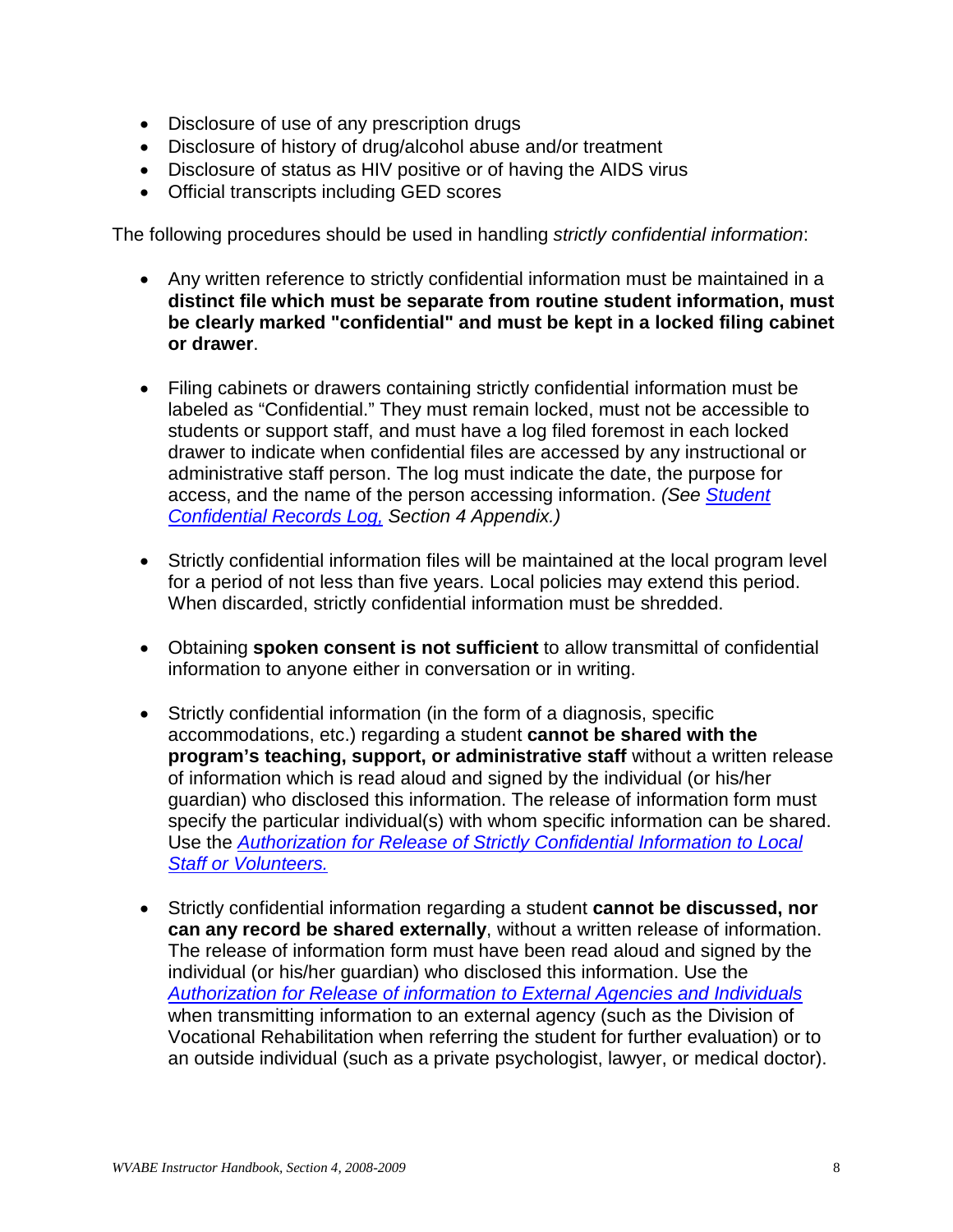• Release of information forms for strictly confidential information should be **photocopied or retyped on a local program letterhead**.

#### <span id="page-14-0"></span>**Media Release Form**

A media release needs to be filled out by students if your program is planning on using their pictures or citing them in a print format such as in a *Networks* article. A *[Sample](#page-42-0) [Media Release Form](#page-42-0)* that covers all media – radio, television, Internet, and print – may be found in *[Section 4 Appendix](#page-30-0)*.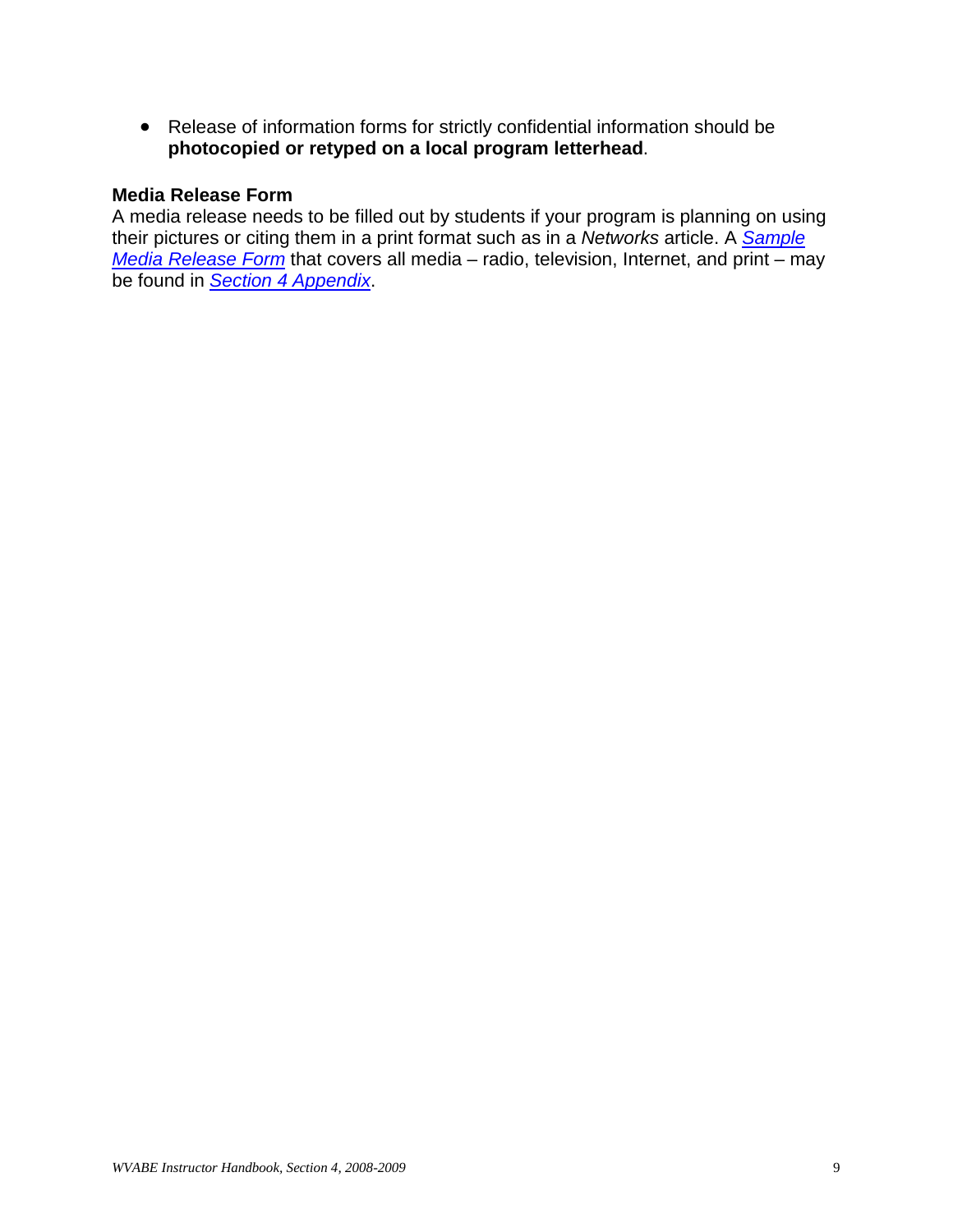### **REFERRALS**

#### <span id="page-15-1"></span><span id="page-15-0"></span>**Referrals to Your Program**

External agencies (Workforce WV, HRDF, Division of Rehabilitation Services, DHHR, etc.) may refer students to your class. They should send along a referral for you to keep in the student's permanent file. You should also indicate all referrals, on the *400A/Student Profile* form under "Referral Source".

The local Workforce Investment Act (WIA) Job Service or One-Stop Center uses the *Workforce West Virginia Partner Referral* (Section 4 Appendix) when referring students to your program. Be sure to indicate any student referred by Workforce WV (Local Job Service or One-stop Center) when you fill out the *400A/Student Profile* form, by selecting "WIA Registrant" under "Student Type".

The Department of Health and Human Resources (DHHR) uses *the Referral for Training/Services.* This form can be found at [http://www.wvdhhr.org/bcf/policy/imm/IMManualChanges/410/DFA\\_WVW\\_70.pdf.](http://www.wvdhhr.org/bcf/policy/imm/IMManualChanges/410/DFA_WVW_70.pdf)

On the *400A/Student Profile* form, you should indicate any student referred by DHHR by selecting "TANF" under "Student Type". In many cases, DHHR clients are TABE–tested and screened for special learning needs by an assessment specialist. Be sure the DHHR case manager passes this information on to you so that you do not need to retest.

Before external agencies are allowed to send information about a client to you, they must have obtained a signed release of information from their client. In some cases (as in SPOKES classes), this release specifies that information can be exchanged between the agencies allowing you to discuss the student's progress with the agency. Be very careful to assure that such a reciprocal agreement is in place before you discuss any student with someone from an external agency.

#### <span id="page-15-2"></span>**Referrals from Your Program to Other Agencies**

Some students in your program may have special needs. They may need assistance from outside agencies. When making referrals, before you transmit any private information about your student to an external agency, be sure you have the student sign the *Authorization for Release of Information to External Agencies and Individuals*.

When you make a referral to another agency, be sure to save a copy of the referral in the student's permanent file as well as the signed release of information. If your program ever has an onsite review, your files will be checked for this type of documentation.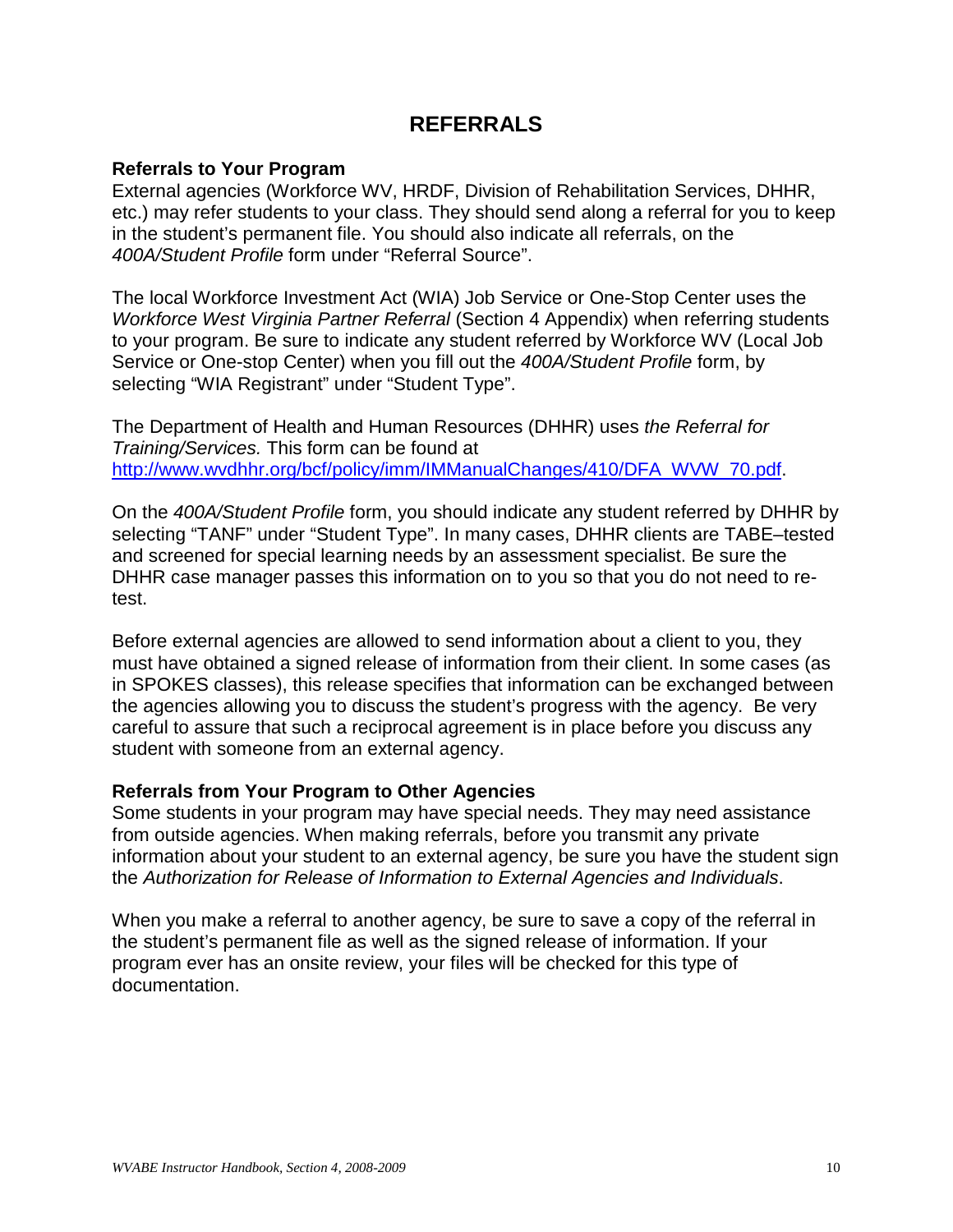## **WVABE PROGRAM STUDENT INTAKE/PROGRESS FILES**

<span id="page-16-0"></span>ABE instructors are required to maintain various kinds of program information. Three specific types of files are necessary. You may want to color-code these files to make it easy to recognize and differentiate between them.

- **Permanent Program-Intake/Progress Files** (for each student) are maintained by the instructor/aide and are not accessible to students without permission.
- **Strictly Confidential Files on Specific Students** (ONLY accessible by approved personnel) are kept in a distinct locked file, different from permanent program files, and clearly marked "confidential". A log is maintained of the name, date, and reason for any person accessing the strictly confidential records (See the *[Student Confidential Records Log,](#page-41-0) Section 4 Appendix*)
- **Student working file/folders** are maintained by the student and may be given to that student at program exit.

The *[Program Files Checklist](#page-33-0)* (found in *Section 4 Appendix*) lists all the items that need to be kept in each type of file. It is very important to review this checklist. When programs are visited for onsite reviews, these files are checked carefully.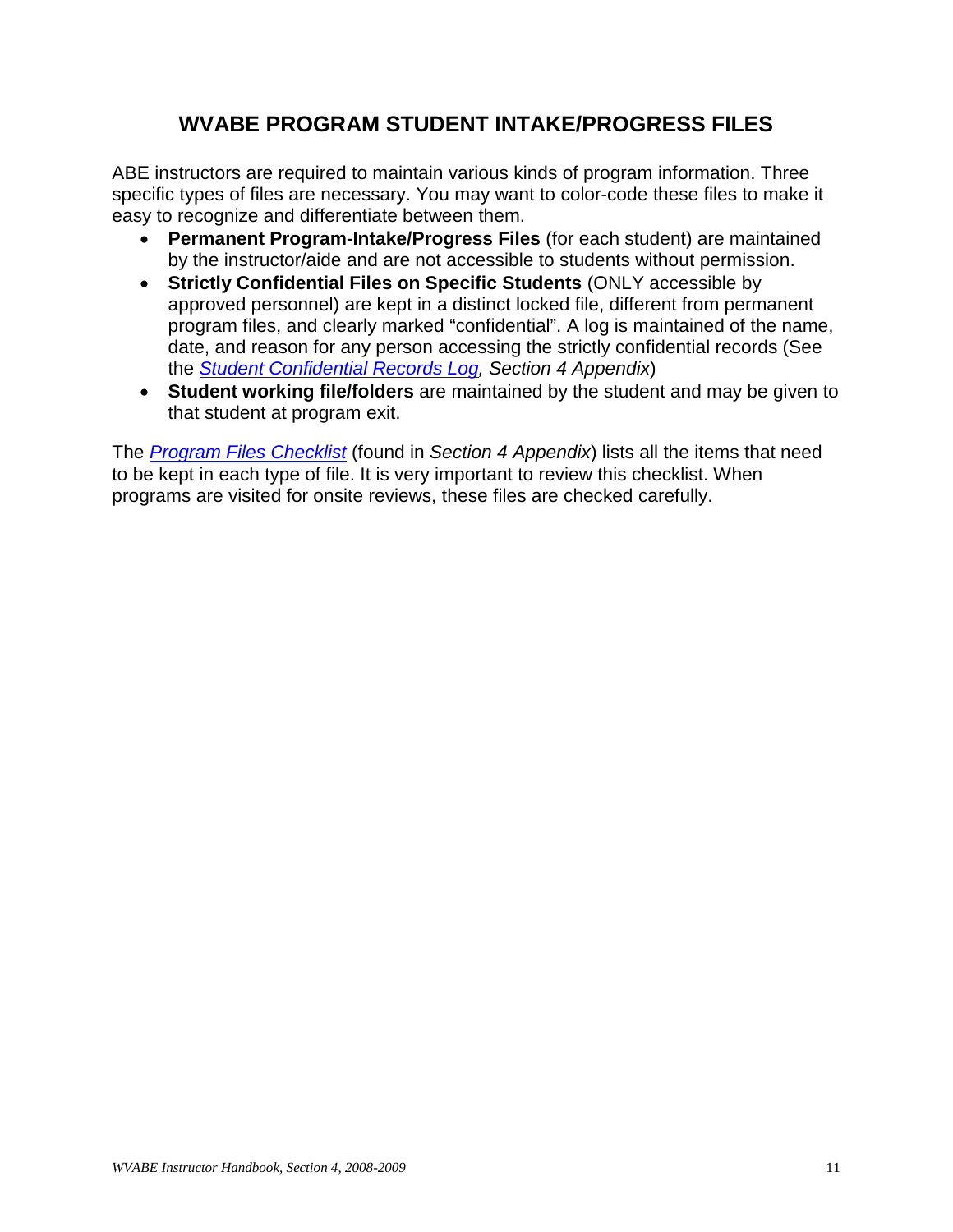## **ESTABLISHING A COMFORTABLE ENVIRONMENT DURING ORIENTATION**

<span id="page-17-0"></span>The first element of an effective classroom management system involves a thorough student orientation and registration process. **A separate, uninterrupted session, apart from the instructional hours of the class is ideal.** The orientation can be conducted on an individual basis, but it is probably more time-efficient and effective if it is conducted on a managed intake basis with small groups of potential learners.

#### <span id="page-17-1"></span>**General Orientation**

Some full-time programs do orientation twice a month; some part-time programs do it prior to the beginning date of the first class session and then schedule monthly group orientations for new students who wish to enroll after the first session begins.

It is advisable to avoid conducting student orientations on a drop-in basis during instructional time. This often distracts students already enrolled in the class who need the instructor's time and attention and this may result in a hurried, less than thorough orientation process for the new student.

Do not be too concerned about losing potential students by asking them to attend an orientation on a specific day. If a learner is truly committed to enrolling and attending on a regular basis, the student will return for a scheduled orientation. You may want to invite an individual who walks in to observe the class that evening/day and explain that you really want to have some uninterrupted time to discuss the program and that it is not possible to do that at the moment.

It is **NOT recommended that a full standardized pre-test be administered during the first day of orientation**. Giving the student a long test at the outset can be frustrating and nerve-racking. Instead, you may want to simply administer the locator or appraisal instrument. This will provide you with enough information to begin the goalsetting process.

#### <span id="page-17-2"></span>**Orientation Process for GED**® **Candidates**

Some students who only want to take the Official GED Practice Tests (OPT) as a prerequisite for the GED, will not need to go through the general orientation process unless they do not pass the OPT or they choose to study before taking the OPT. For these students, see the *Orientation Process for GED Candidates* in *[Section 8](http://wvde.state.wv.us/abe/tcher_handbook_pdf/section8.pdf)* of the *WVABE Instructor Handbook.*

#### <span id="page-17-3"></span>**Orientation Process for Distance Education (DE) Students**

The orientation/intake process for students that enroll in *AdvantageGED*, the Distance Education (DE) program, is just a little different from regular ABE. Follow the general orientation process and pay attention to a few special items for DE students. For more information about *AdvantageGED* and AEMIS management of distance education students*, see [Section 13](http://wvde.state.wv.us/abe/tcher_handbook_pdf/section13.pdf) of the WVABE Instructor Handbook,* or contact Ellen Killion (800) 257-3723 ext. 202, or [ekillion@access.k12.wv.us.](mailto:ekillion@access.k12.wv.us)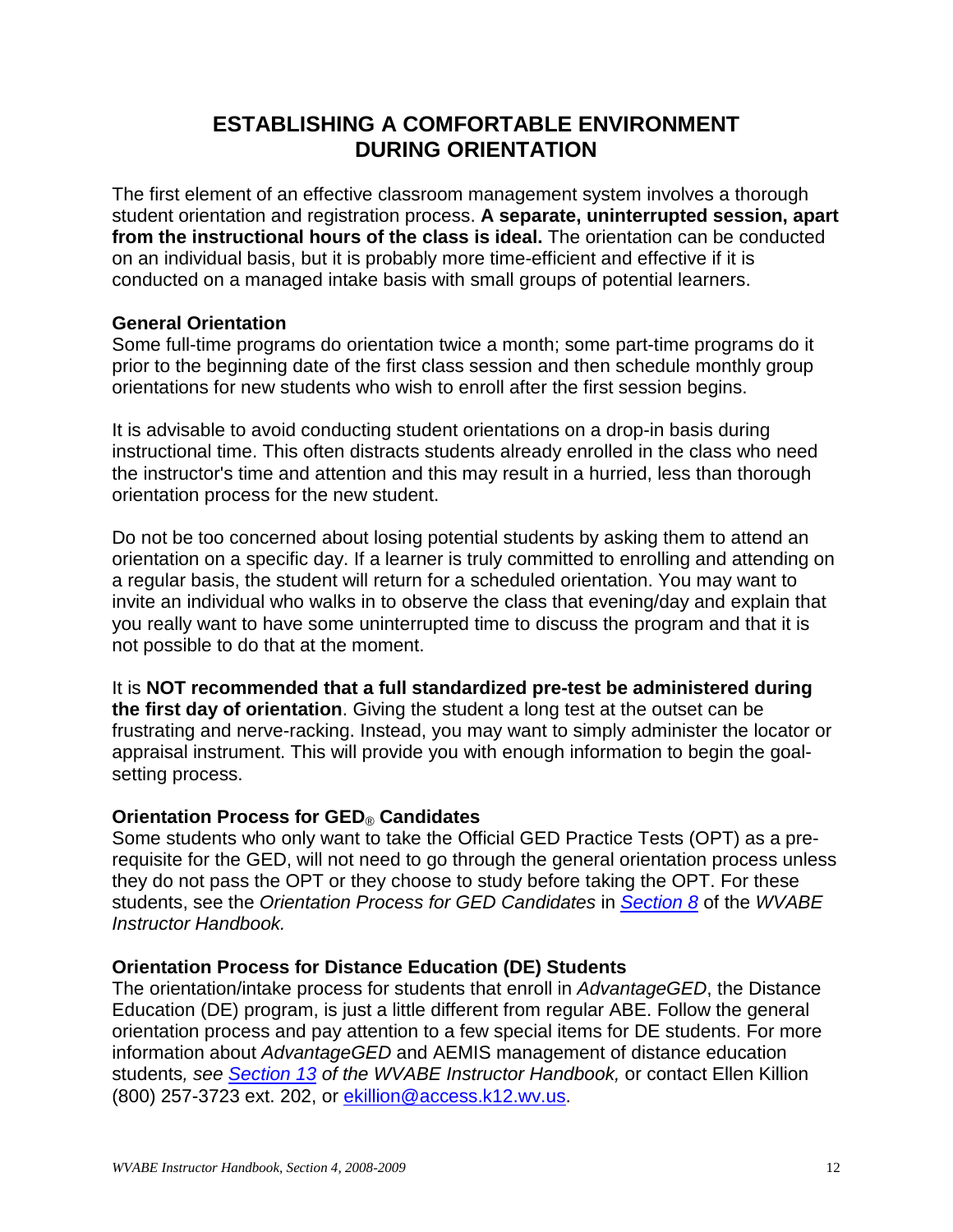#### <span id="page-18-0"></span>**Orientation Process for English as a Second Language (ESL) Students**

The orientation/intake process for ESL students is just a little different from regular ABE. Follow the general orientation process and pay attention to a few special items for ESL students. For more information, see *[Section 14](http://wvde.state.wv.us/abe/tcher_handbook_pdf/section14.pdf) of the WVABE Instructor Handbook*, or contact Cathy Shank (800) 257-3723 ext. 112 or [cshank@access.k12.wv.us](mailto:cshank@access.k12.wv.us) .

#### <span id="page-18-1"></span>**Orientation Process for Young Adult Students (16 to 18 Years Old)**

The following guidelines are recommended for use with 16 to 18 year old students who:

- Have been suspended from the public school system and have chosen to officially withdraw from school;
- Have withdrawn from school and are attending ABE for the purpose of obtaining or maintaining a driver's license; or
- Have been court-ordered to attend ABE

If your program serves a lot of 16 to 18 year olds, you might want to set up a special orientation session for young adult students accompanied by their parents or guardians. This orientation should emphasize the differences between high school and ABE and the specifics regarding GED policies for teens.

Applicants who are 16 to 18 years old must meet specific requirements to be eligible to take the GED Tests. These guidelines (*included in [Section 8](http://wvde.state.wv.us/abe/tcher_handbook_pdf/section8.pdf) of the WVABE Instructor Handbook)* should be carefully explained to both the student and parent or guardian. Withdrawal from school, alternative education, or home-schooling must be verified on the *WV GED Form* (*[Section 8](http://wvde.state.wv.us/abe/tcher_handbook_pdf/section8.pdf) Appendix*) by the last school attended and must be signed by the parent or guardian.

Students may be given the *[GED Fact Sheet](#page-64-0) (Section 4 Appendix)* that describes the implications and requirements for taking the *GED*.

In addition, the *Student Commitment Contract* (see [sample student commitment](#page-66-0)  [contract,](#page-66-0) *Section 4 Appendix)* outlining specific attendance expectations and instructional goals may be used. Explain that students are expected to maintain regular attendance, appropriate behavior, and educational progress as outlined in the contract. Students who do not comply may be asked to leave. Student folders should be maintained to document student progress. Monthly attendance forms will document attendance.

The *WV GED Form* (*[Section 8](http://wvde.state.wv.us/abe/tcher_handbook_pdf/section8.pdf) Appendix*), *[GED Fact Sheet](#page-64-0)*, the *[Rights and](#page-62-0)  [Responsibilities of ABE Students](#page-62-0)* which includes the *Code of Conduct,* and the *[General](#page-38-0)  [Release of Information Form](#page-38-0)* **will all need to be signed by the student's parent or guardian (if he/she is under 18 years of age)** and returned prior to beginning general intake procedures.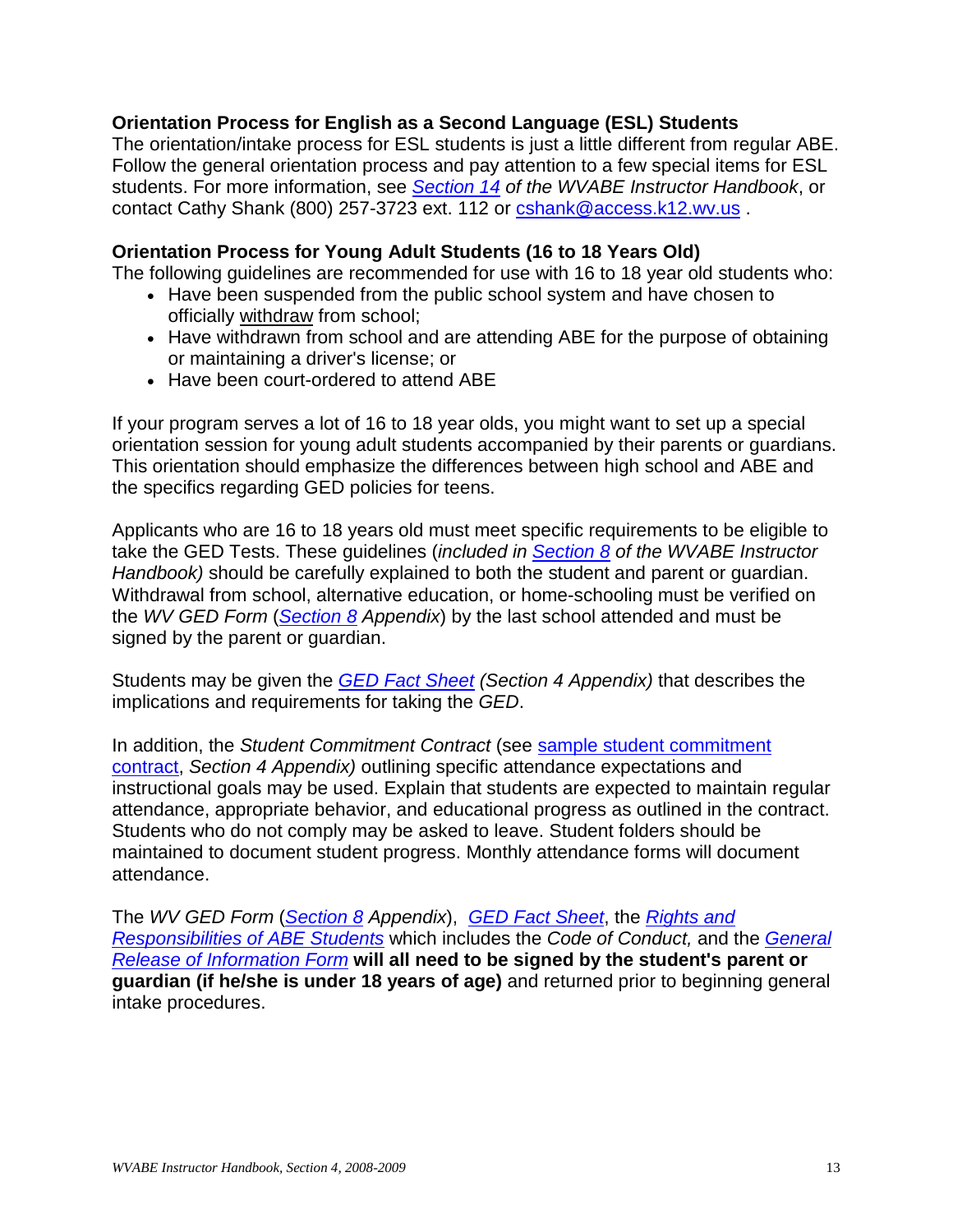## <span id="page-19-0"></span>**GENERAL ABE STUDENT ORIENTATION AND INTAKE PROCESS**

Follow the Student Orientation and Intake Process outlined below for use with new general ABE students and classes. Complete the *Checklist [for Student Orientation and](#page-35-0)  [Intake](#page-35-0)* found in the *Section 4 Appendix* during your intake sessions.

#### **Welcoming Activity**

• Greet new learners in a relaxed manner with a welcoming smile. Introduce yourself and try to put the learner at ease. Keep things informal, but on an adult level. Ask how the new learners found out about the class and what they already know about adult education programs.

#### **Program Overview**

- Use clear, simple language to briefly describe and discuss your program (purpose, philosophy, class offerings, and available services).
- Inform students of all the study options that are actually available through your particular program such as administration and scoring of the Official GED Practice Tests (OPT); instruction in basic skills, computer literacy, ESL, life skills, workplace skills, job readiness, etc.; test preparation for the GED, WorkKeys, ACT, SAT, Civil Service, etc.; distance education utilizing PLATO; etc.
- Show new learners around the learning environment. Discuss the physical environment (parking, restrooms, pay phone, snack/drink areas, etc.).
- Talk about opening/closing times, sign-in/sign-out procedures, as well as any program policies regarding attendance, rules of conduct, etc.
- Explain the *[Rights and Responsibilities of ABE Students](#page-62-0)* and the *Code of Conduct* contained in it *(Section 4 Appendix)* to all new students. This handout explains the expectations of enrollment in the ABE program regarding appropriate behavior, attendance, and progress. This sheet may be used "as is" or adapted to more specifically reflect your individual county policy. All students should sign it.
- The county or facility where your class is located will have an *Acceptable Use Policy* for technology. (See the *Sample [Acceptable Use Policy](#page-65-0)* in the *Section 4 Appendix.*) Ask someone in your building or school system to give you a copy of this form. Students must sign that site-specific form in order to utilize technology resources.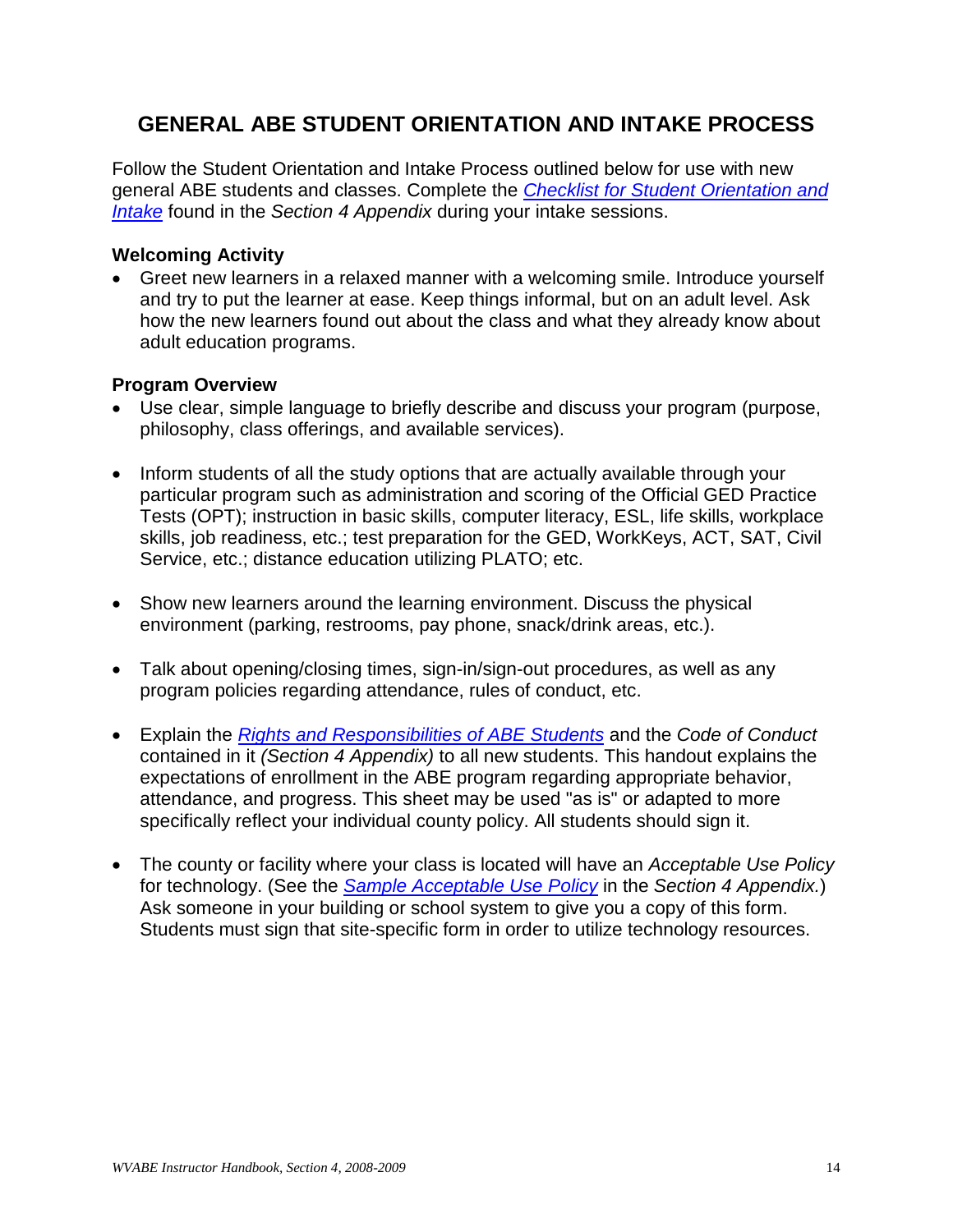#### **Conduct Informal Goal Setting**

- Determine if the student will need to complete standardized pre- and post-testing.
	- $\circ$  Some students with strong academic skills will only want to take the Official GED Practice Tests (OPT) in order to qualify to take the GED.
	- o Work-based Project learners will not necessarily complete a standardized assessment.
	- o Students who enroll for "Computer Literacy Only" will complete the *[Computer](#page-88-0)  [Literacy Self-Assessment Checklist](#page-88-0) (Section 4 Appendix)* rather than academic testing unless their goals change to include academic skills or they continue in the program beyond 30 instructional hours.
	- o Students that have attended another ABE class or have been referred by DHHR or the local WIB (WorkForce WV One-Stop Center) may not need to be retested. You will be able to locate the test results from the previous ABE class or the DHHR assessment specialist on the "student history" page in AEMIS. Be sure to indicate on the *ABE 400A/Student Profile* form under *Referral Source* if the student is referred from another agency.
- Discuss the need to establish educational goals. Help new students to complete a needs assessment and goal-setting activity (*see [Sample Needs Assessment and](#page-70-0)  [Goal-setting Activities](#page-70-0) in Section 4 Appendix*). Not all learners will want to study all academic areas in preparation for a GED; some may have other specific goals.
- Determine if the student will always study in your class or learning center. Some may also want to work with a one-to-one WV Literacy tutor. Others may want to enroll in *AdvantageGED*, the distance education program (see *[Section 13](http://wvde.state.wv.us/abe/tcher_handbook_pdf/section13.pdf) of this Handbook*).

#### **Registration Forms**

- Explain clearly the purpose of all registration forms. As necessary, assist learners in filling them out. The ABE 400 A/B form is a complicated document. It is NOT advisable for students to complete the *ABE 400A/Student Profile Form* (*WVABE Instructor Handbook [Section 2](http://wvde.state.wv.us/abe/tcher_handbook_pdf/section2.pdf) Appendix*) by themselves. You will need to obtain the information to complete the 400 A/B by collecting information from the student and then either entering the data into the management system (AEMIS) yourself or transferring the information to the A*BE 400A/Student Profile Form* to be entered by your local data manager. You may want to use the sample *[WVABE Registration](#page-46-0) [Form](#page-46-0)* found in the *Section 4 Appendix* to collect this data.
- Keep a paper copy of the 400 A/B Form in the permanent program-intake/progress file for each student. (This may be a print-out from AEMIS).
- Ask students to provide their social security number and to sign the *[General WVABE](#page-38-0) [Program Release of Information Form](#page-38-0) (Section 4 Appendix*). Explain the purpose for the release and its importance in keeping program funding. The general release gives permission for information to be used only to compile reports for the state and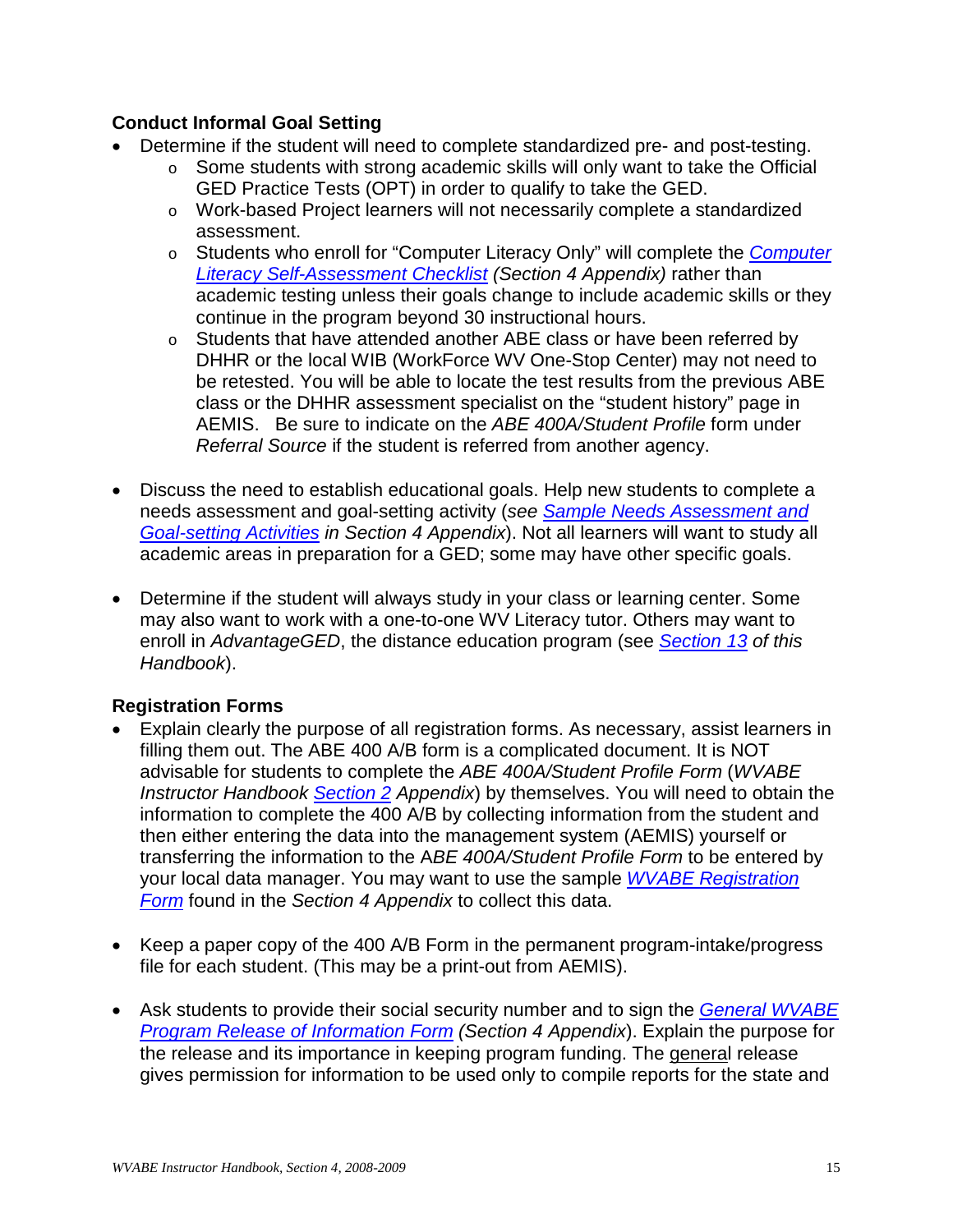to data-match information regarding educational and work-related achievements. Assure students that no personal information about them is published.

• Assure students that private information (about disabilities, medical conditions, etc.) shared with you or with other staff members is confidential. You will only reveal that information if they have signed a special release of confidential information form.

#### **Learning Needs/Barriers Screening:**

- Administer a screening instrument or questionnaire that includes barrier identification questions. The *Learning Needs/Barriers* section of the *[Sample WVABE](#page-46-0) Registration [Form](#page-46-0)* (*Section 4 Appendix*) contains such questions. Other examples are found in the *WVABE Instructor Handbook [Section 3](http://wvde.state.wv.us/abe/tcher_handbook_pdf/section3.pdf) Appendix.*
- Administer a screening instrument that asks questions that will tip you off to learning disabilities and other special learning needs. **At a minimum, ask these questions:**
	- o Have you ever had special help or special classes?
	- o Do you think you have trouble learning?
	- o What kinds of things do you have trouble with?

Many programs use the *WV Learning Needs Screening* (13 questions plus followup/referral form) found in the *WVABE Instructor Handbook [Section 3](http://wvabe.org/tcher_handbook_pdf/section3.pdf) Appendix* as their screening instrument. SPOKES classes use a variation (found in the Section 16 Appendix). The *Learning Needs/Barriers* section of the *[Sample WVABE](#page-46-0) Registration [Form](#page-46-0)* (*Section 4 Appendix*) also contains such questions and may be used as an alternative.

• If a student indicates a disability and the need for accommodations, arrange to get documentation of the disability and indicate "Documented Disability" on the 400 form. Students with disabilities are granted "weighted" contact hours. If testing accommodations are required, contact Pam Bryan (1-800-257-3723, Ext 212, [pbryan@access.k12.wv.us\)](mailto:pbryan@access.k12.wv.us) to discuss assessment instruments in alternative formats.

#### **Strengths Identification:**

- Discuss the need to determine the best learning strategies. Administer a learning styles inventory (for sample inventories, see the *WVABE Instructor Handbook [Section 3](http://wvabe.org/tcher_handbook_pdf/section3.pdf) Appendix*). All SPOKES classes use the CITE.
- Discuss the need to take a standardized test to determine academic strengths (unless the person will enroll in a Computer Literacy Only class). Computer Literacy Only students will simply complete the *[Computer Literacy Self Assessment Checklist](#page-88-0) (Section 4 Appendix*).
- Determine which academic areas will need to be assessed. Some ABE students may only want to work on improving reading or language skills and will not need to take math assessments. ESL learners may only want to improve speaking skills and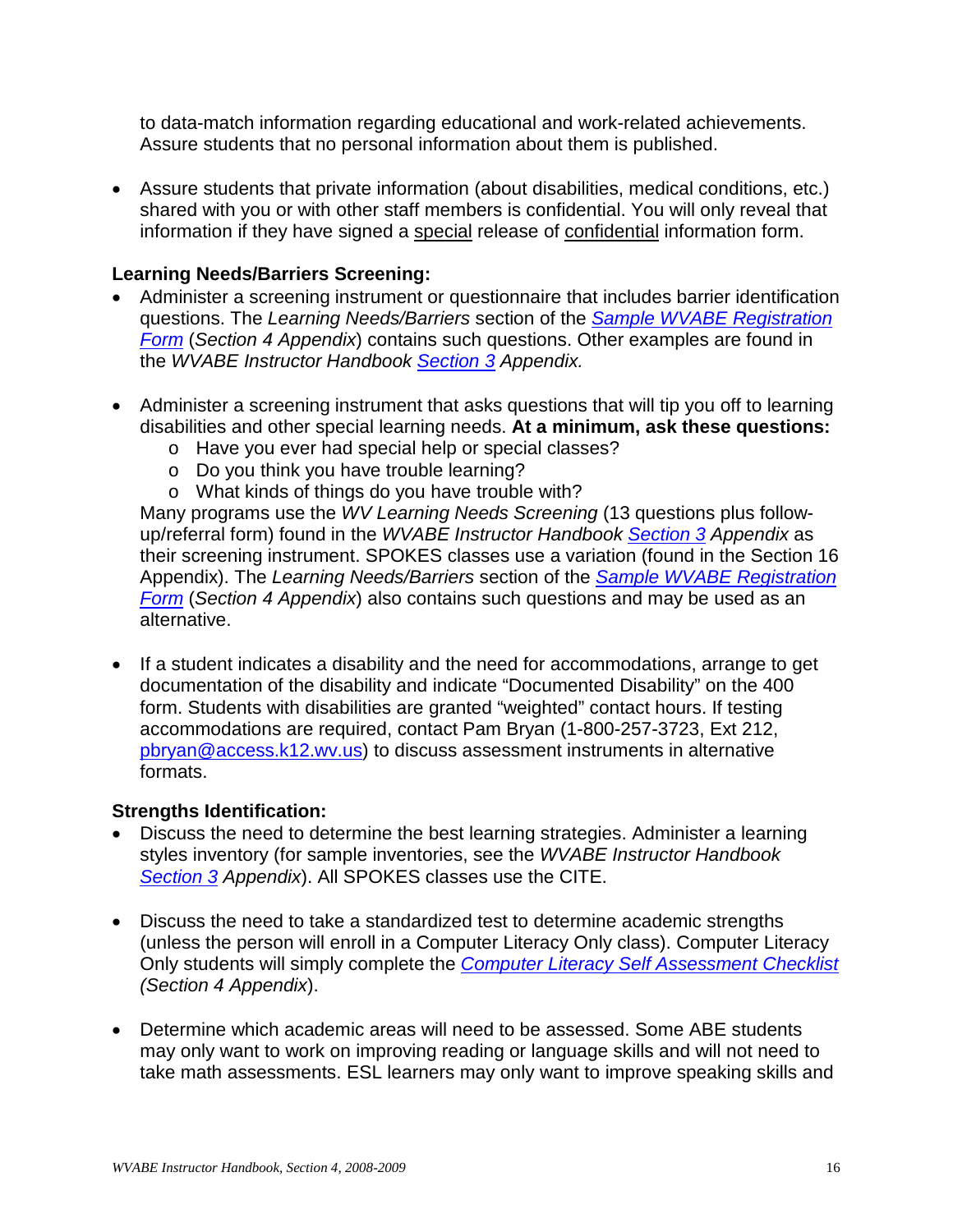will not need to be assessed in reading/writing. All SPOKES students must be tested in Reading, Math, and Language.

• If you are using the TABE or CASAS, administer a locator or appraisal to help you determine which pre-tests need to be administered (for testing procedures, see the *WVABE Instructor Handbook [Section 12](http://wvabe.org/tcher_handbook_pdf/section12.pdf)*) and give the new learner a sense of their academic strengths and weaknesses.

#### **Standardized Pre-tests:**

- Administer the appropriate standardized pre-tests within the first 12 hours of class attendance to assess academic areas related to student goals. Use the TABE or CASAS for ABE students and the BEST, BEST Plus, CASAS, or CELSA for ESL students. On the 400A in AEMIS, record assessment results only for the lowest academic area. Maintain records in the student's permanent folder of all assessments you administer.
- For Computer Literacy ONLY students, use the Computer Literacy Self-Assessment Checklists (Section 4 Appendix) instead of a standardized pre-test. Have the students complete the *[ABE Beginning to Intermediate Computer Literacy Education](#page-90-0)  [Self-Assessment Checklist](#page-90-0)*. Students that answer "yes" to all of the items listed on this Checklist should proceed to the next level of assessment and complete the *[ABE](#page-92-0)  [Low to High Secondary Computer Literacy Education Self-Assessment Checklist](#page-92-0)*. Place the student in the lowest FFL in which the student's responses indicate that he or she is lacking the skills outlined on the self-assessment checklist.
- Some GED testing candidates are not planning to attend your program and only intend to take the Official GED Practice Tests (OPT). However, if they do not pass the OPT with adequate scores and ultimately decide to enroll in class to study for the GED, you will need to administer a standardized pre-assessment and help them identify the areas they need to improve.

#### **Private Student Interview to Discuss Results and Set Up a Plan of Study:**

- Find a quiet private setting to discuss with each individual student the results of their screenings instruments, learning style inventories, self-assessment checklists, and/or academic assessments. Based on the results, give the new learner feedback about what types of activities and materials to choose. Some students will want to be involved in group lessons while others prefer to work independently. Some prefer to work with textbooks and others prefer software programs. Computer-savvy students who prefer to work independently may want to enroll in the *AdvantageGED*/distance education program.
- Discuss any problems (barriers) that might get in the way of attendance or learning and document the identified difficulties or barriers. (For sample *Barrier Identification* form, see the *WVABE Instructor Handbook [Section 3](http://wvabe.org/tcher_handbook_pdf/section3.pdf) Appendix.*)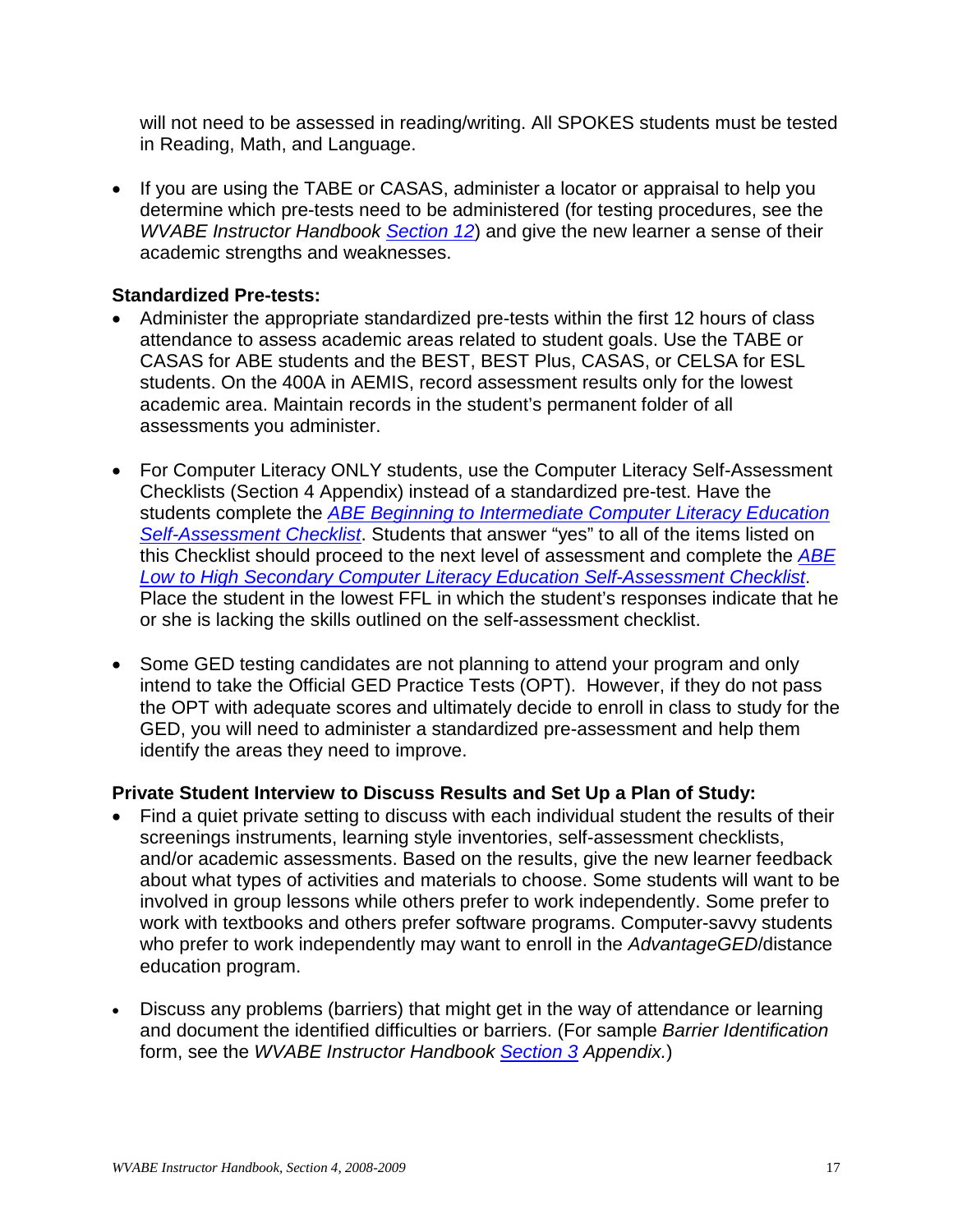- Identify support services to assist in resolving special learning needs and/or identified barriers. As needed, arrange for referral to support services (for a hotline directory, see the *WVABE Instructor Handbook [Section 10](http://wvabe.org/tcher_handbook_pdf/section10.pdf)* or refer to the *ConXtions Directory* at [http://wvde.state.wv.us/abe/connections.htm.](http://wvde.state.wv.us/abe/connections.htm)
- If a student indicates the possibility of learning disabilities or attention problems that may require special accommodations, discuss the possibility of referral for formal assessment and diagnosis. Students with very low reading skills or who require oneon-one instruction may need additional support from a Literacy WV volunteer tutor.
- Keep written documentation of any referrals made to support services. This should be maintained in the permanent program intake/progress student folder or on a contact/phone log (see *[Section 7](http://wvde.state.wv.us/abe/tcher_handbook_pdf/section7.pdf) Appendix*.) Arrange for future discussions to resolve special needs and barriers with the student.
- Discuss the importance of establishing a student attendance schedule. The student needs to make a commitment to attend/participate on a regular basis. (See sample [student commitment contracts,](#page-66-0) *Section 4 Appendix*.)
- Discuss personal goals identified by the student. Help to identify the most important reasons for coming to the program and specifically what the student wants to accomplish in the class.
- Decide with the student on a *Plan of Study* that outlines their course materials and assignments and shows them how to keep track of what they have accomplished. This may include the *Essential IGO Verification Checklists* (*WVABE Instructor Handbook, [Section 6](http://wvabe.org/tcher_handbook_pdf/section6.pdf)*). Also, see *Sample [Tools and Activities for Tracking](#page-78-0) Student [Academic Progress and Completion of Assignments and Goals](#page-78-0) (Section 4 Appendix*). In addition, some software programs (i.e. *Plato*) have management systems to assign and track student progress and achievement.
- Have the student sign a *Student Commitment Contract* (see [sample student](#page-66-0) [commitment contract,](#page-66-0) *Section 4 Appendix*) and make sure he or she understands what will be required of students in your program. There are two samples of student commitment contracts found in *[Section 4 Appendix](#page-30-0)*. Your program may choose to use one of these or a contract your program creates. Advise the student of any consequences that may result if s/he does not comply with the terms of the signed contract (i.e. replacing them with students on an existing waiting list, etc.). Young students under age 18 who need to maintain a driver's license or court-ordered participants may need to follow a specific process defined by your County.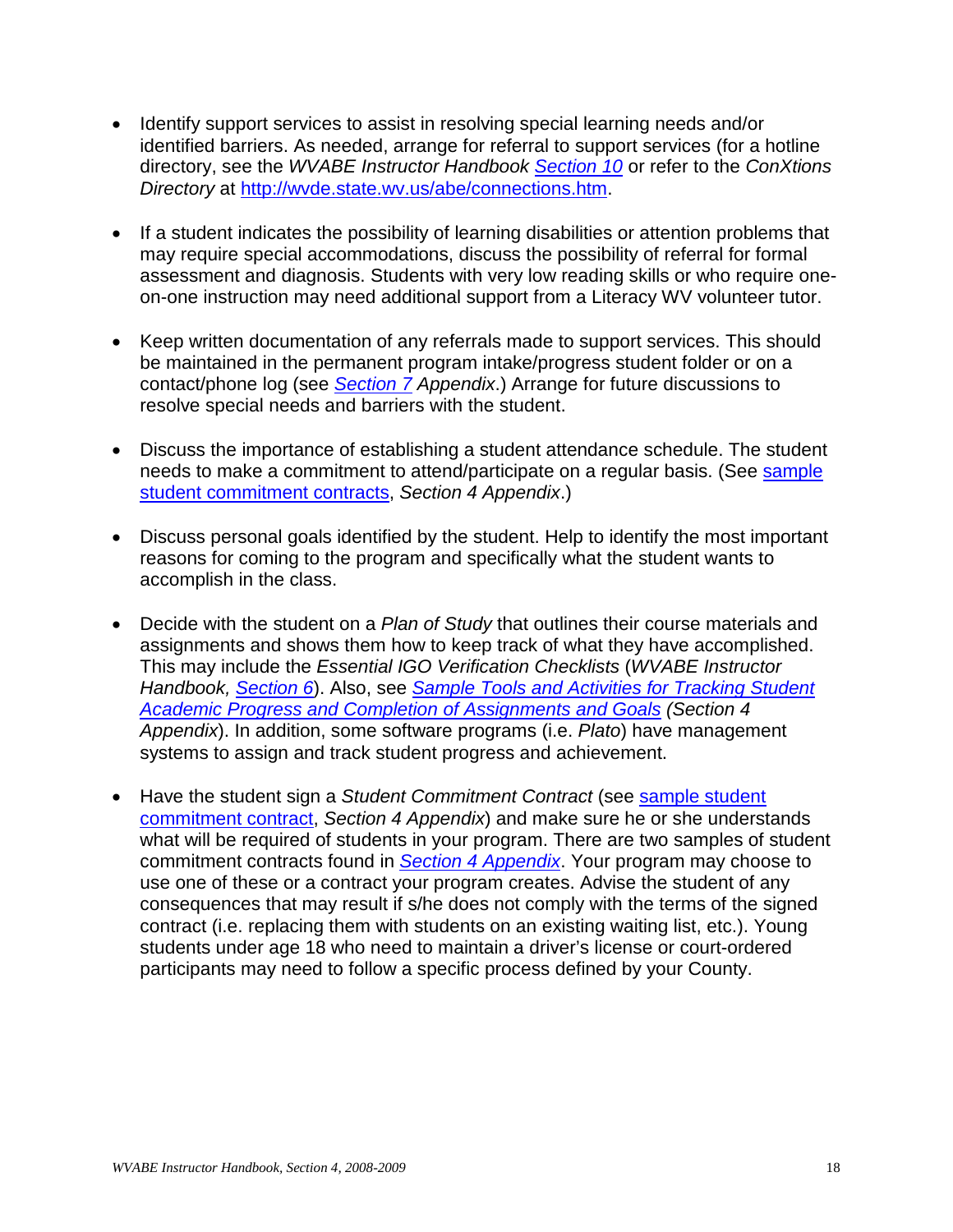#### **Program Goals**:

• After st*udents have identified thei*r personal goals and made a commitment to a schedule and a plan of study, the instructor sho*uld determine what* can realistically be accomplished academically (progress from one FFL to another) and what can be accomplished as far as higher educational and work-re*lated achievements*. Remember that academic goals must be achievable within the current fiscal/program year; GED, post-secondary, and job-related goals must be achievable within three months of the student's withdrawal and be verifiable using the student Social Security Number to data-match within WV and the surrounding states of Maryland, District of Columbia, Virginia, Pennsylvania, New Jersey and Ohio.

The instructor should select program goals that can be accomplished and verified according to established timeframes and should record the program goals on the 400A in AEMIS. These goals should be revisited following interim assessment.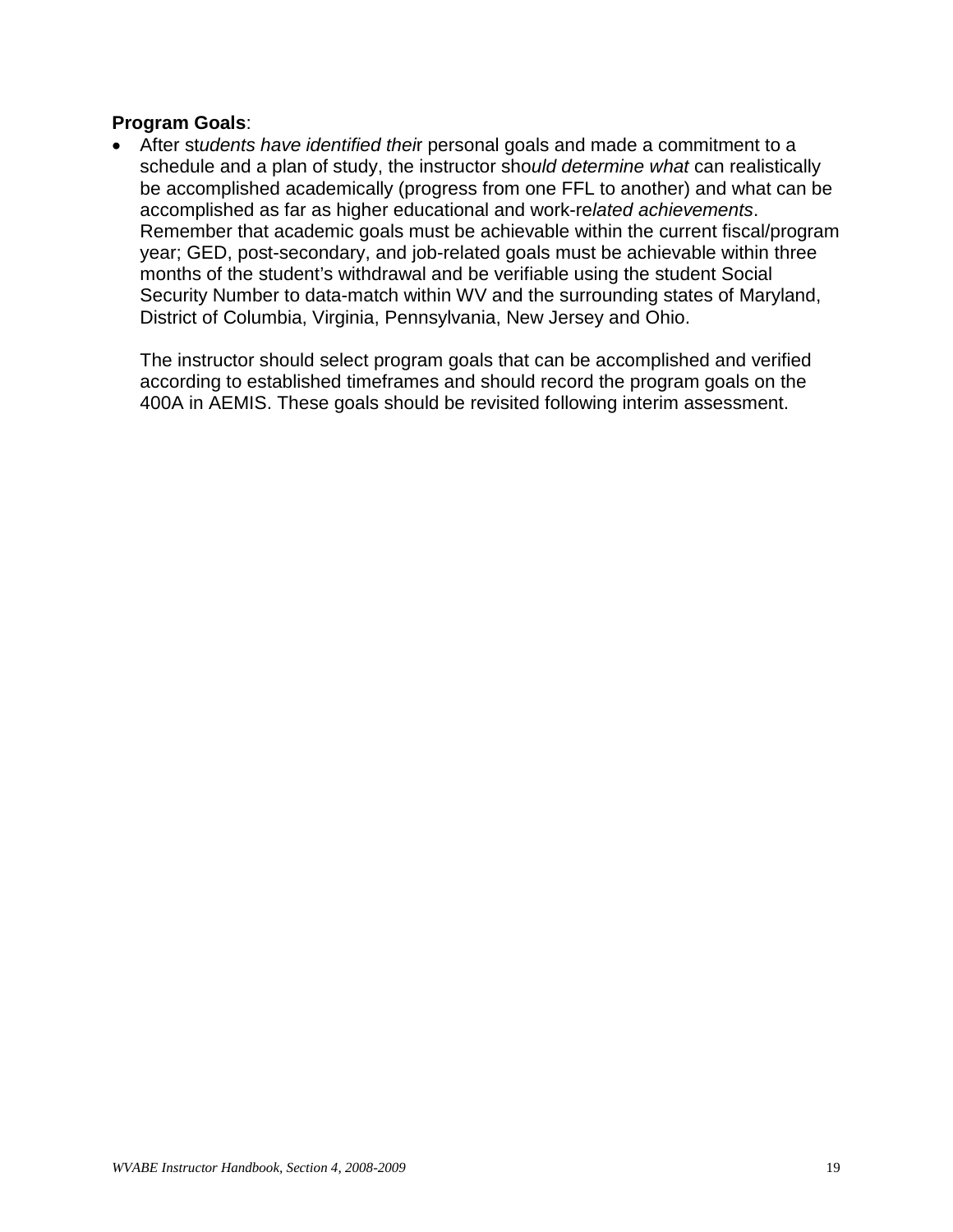### **GOAL SETTING**

<span id="page-25-0"></span>Adults who are aware of their specific goals and who feel they are making progress toward those goals are more likely to remain in educational programs. As an adult educator, you need to be aware of the specific goals of each of the students you serve.

As part of intake, ask students to state their personal goals. However, you should only indicate realistic (programmatic) primary (and sometimes secondary) goals in the "Goals upon Entry" section of the *Student Profile (ABE 400A) form (See WVABE Instructor Handbook, [Section 2\)](http://wvabe.org/tcher_handbook_pdf/section2.pdf).* Choose these program goals based on the students' capabilities (as shown by the results of entry level skill testing) and based on the class time the student has available to complete an academic goal before the end of a fiscal/program year and complete a GED, higher education or job-related goal within three months of the end of the last quarter the student attends.

Not everyone who enters your class will want or need to complete the GED Tests. Some may be preparing to take a qualifying exam for a new job, others want to brush up for college, pass a driver's test, improve their English language skills or simply learn to read the Bible.

It is also a good idea to plan some type of goal-setting activity when students enter the program. Select goal-setting activities that you and your students find useful. You may want to use one of the [Sample Needs Assessment and Goal-setting Activities,](#page-70-0) which is found in the *Section 4 Appendix*.

Many students have broad long-term goals but are unable to envision the short-term steps that will lead them to their goals. For example, students whose "big goal" is 'passing the GED', may become discouraged if they cannot accomplish it quickly. Whereas, if they can 'check off' steps along the way, they may feel more like progress is being made.

Some students will want to see their progress in completing the *Instructional Goals and Objectives (IGOs) Verification Checklists* for their level (*[Section 6](http://wvabe.org/tcher_handbook_pdf/section6.pdf) of the WVABE Instructor Handbook*). However, these checklists will not contain all of the student's personal goals. If academic goals are the only goals being addressed, the student may be unhappy. For example, a student whose main goal is to pass a driver's license test may not care if Math IGOs are being met.

Have students revisit their goals frequently so that they are aware of the progress they have made and can set new goals for themselves.

You may want to use some of the *[Sample Tools and Activities for Tracking Student](#page-78-0)  [Academic Progress and Completion of Assignments and Goals](#page-78-0)* (see *Section 4 Appendix*) as a means of making student assignments and keeping track of progress. Some centers have also found the *Student Commitment Contract* (see [sample student](#page-66-0)  [commitment contract,](#page-66-0) *Section 4 Appendix*) to be an effective device.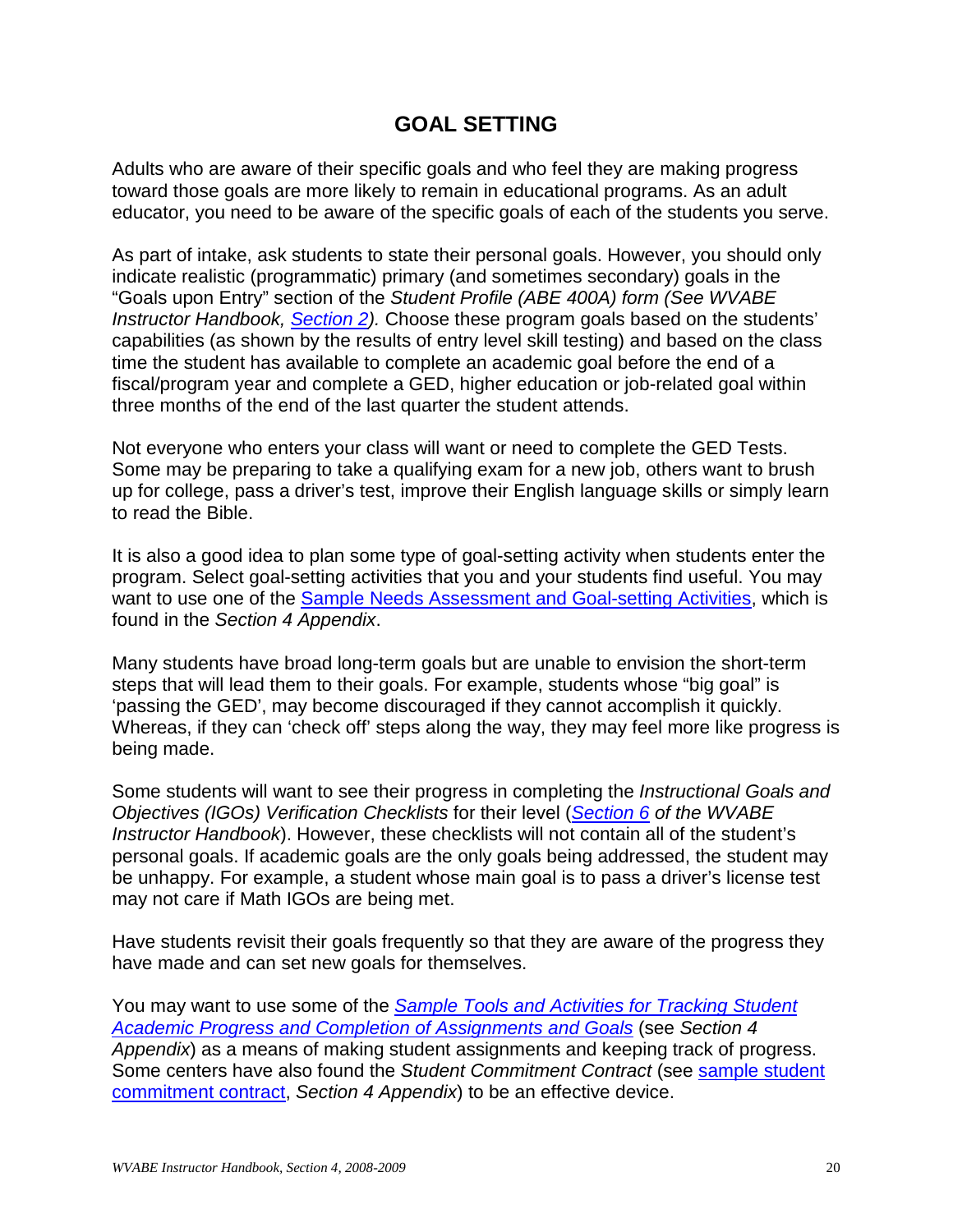## **ADULT BASIC EDUCATION PROGRAM MODELS**

#### <span id="page-26-1"></span><span id="page-26-0"></span>**Entry Models**

In order to effectively address the diverse needs and goals of adult learners, programs are encouraged to use a balanced combination of *Managed Entry* and *Open Entry*  classes within a county. Ask your county director about how your class will be run.

#### • **Managed Entry**

Classes that utilize *Managed Entry* have scheduled beginning and ending dates. These groups often run for six to ten weeks and are usually established around a particular level (such as literacy, Beginning ESL, GED) or a particular topic (such as ACT/SAT Preparation, Basic Reading, Math for Parents, Preparation for a specific GED area, etc.). Each class startup must be well advertised because the registration period occurs in the two to three weeks preceding the first class and a minimum of ten participants must register in order for the class to run. Learners decide to study based on the topic and the time schedule of the short-term class. Expectations for regular class attendance are strongly emphasized using student contracts to encourage commitment. Managed entry classes require a thorough intake process that includes careful identification and resolution of participation barriers.

#### o *Advantages*

- All the learners begin at the same time and can establish group rapport.
- Learners can be grouped according to level and/or interest so that teaching activities can be more focused.
- Learners can be given a certificate of completion and can see tangible results of their study.
- **EXECT** Learners may be more willing to make a short-term commitment than choose a long-term program that has no end in sight.

#### o *Disadvantages*

- Some learners may not be able to attend because they cannot begin at the appointed time.
- Only the needs of a specific group are served in a special topic class. Others may be excluded because of their level or interests.
- If the class is not well publicized or if there is not a great interest, it cannot run. This may make planning somewhat uncertain.

#### • **Open Entry**

In *Open Entry* programs, there are no set beginnings and endings of study terms and no set grading or testing periods, learners may study until they accomplish their learning goals and take post-test examinations whenever they feel ready to (however long that takes). Learners may also exit if other responsibilities interfere with study and then resume again when they are able. The classroom generally operates as a "one-room school house" in that all learners are welcome regardless of skill level. The instructor must provide both group work and individual instruction in order to meet the needs of all the learners.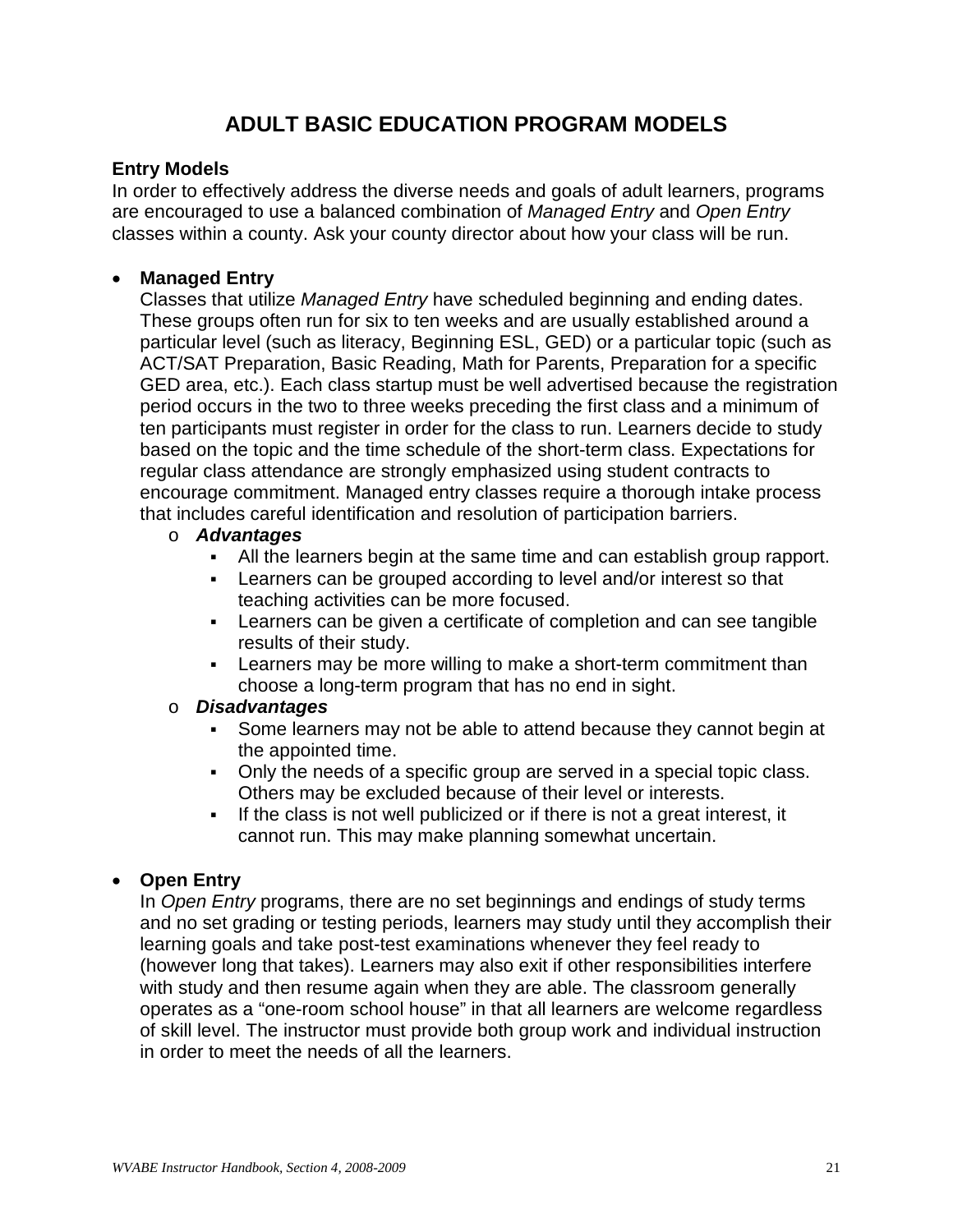- o *Advantages:*
	- Learners can enter when it is convenient and set their own schedules.
	- Learners are not excluded from the ABE program based on their level of ability.
	- Project learners with very specific short-term goals can be accommodated.
	- The instructor can act as a resource to learners, offering individual instruction as needed.
- o *Disadvantages:*
	- The instructor may feel fragmented by so many different needs.
	- The instructor may feel limited to offering only independent study because of the difficulty of organizing effective small groups.
	- The learners may be uncomfortable in a learning lab/individualized instructional setting and prefer group work.

#### <span id="page-27-0"></span>**Delivery Models**

#### • **Uni-level Class Delivery**

In uni-level classes, instructors with specific expertise, such as reading specialists, are used to conduct classes for learners with similar functioning levels. For example, the uni-level class is particularly well-suited for low level readers, intermediate learners in pre-GED classes, and advanced learners in GED preparation. Instead of expecting instructors to effectively teach all functioning levels at the same time, often resulting in frustration on the part of low functioning adults, as well as the instructor, uni-level classes provide a greater opportunity for intense and focused instruction. Uni-level classes are often delivered in a managed entry classroom model.

#### • **Structured Multi-level Delivery**

When enrollment does not justify a uni-level class, programs are encouraged to offer structured multi-level classes. For example, during a four-hour block of time, beginning level learners attend for the first 1½ hours for focused, small group instruction followed by 1 hour of integrated whole group instruction along with intermediate and advanced learners. Whole group instruction is then followed by 1½ hours of focused small group instruction for the intermediate and advanced level learners. All learners are encouraged to use remaining free time for independent study, computer-assisted instruction, peer tutoring, or volunteer tutoring. This structured multi-level approach offers an effective alternative to the traditional nonstructured class typically found in an open entry classroom model.

Both uni-level and structured multi-level classes are suited to a managed entry system but may also be used effectively in an open entry model.

#### • **Special Topic Class Delivery**

Programs are encouraged to utilize a carefully crafted needs assessment system to determine the particular needs of a community, a specific target population, or a referring agency employer. Special topic classes allow the instructor to focus instruction on particular areas and provide the learner with an opportunity to gain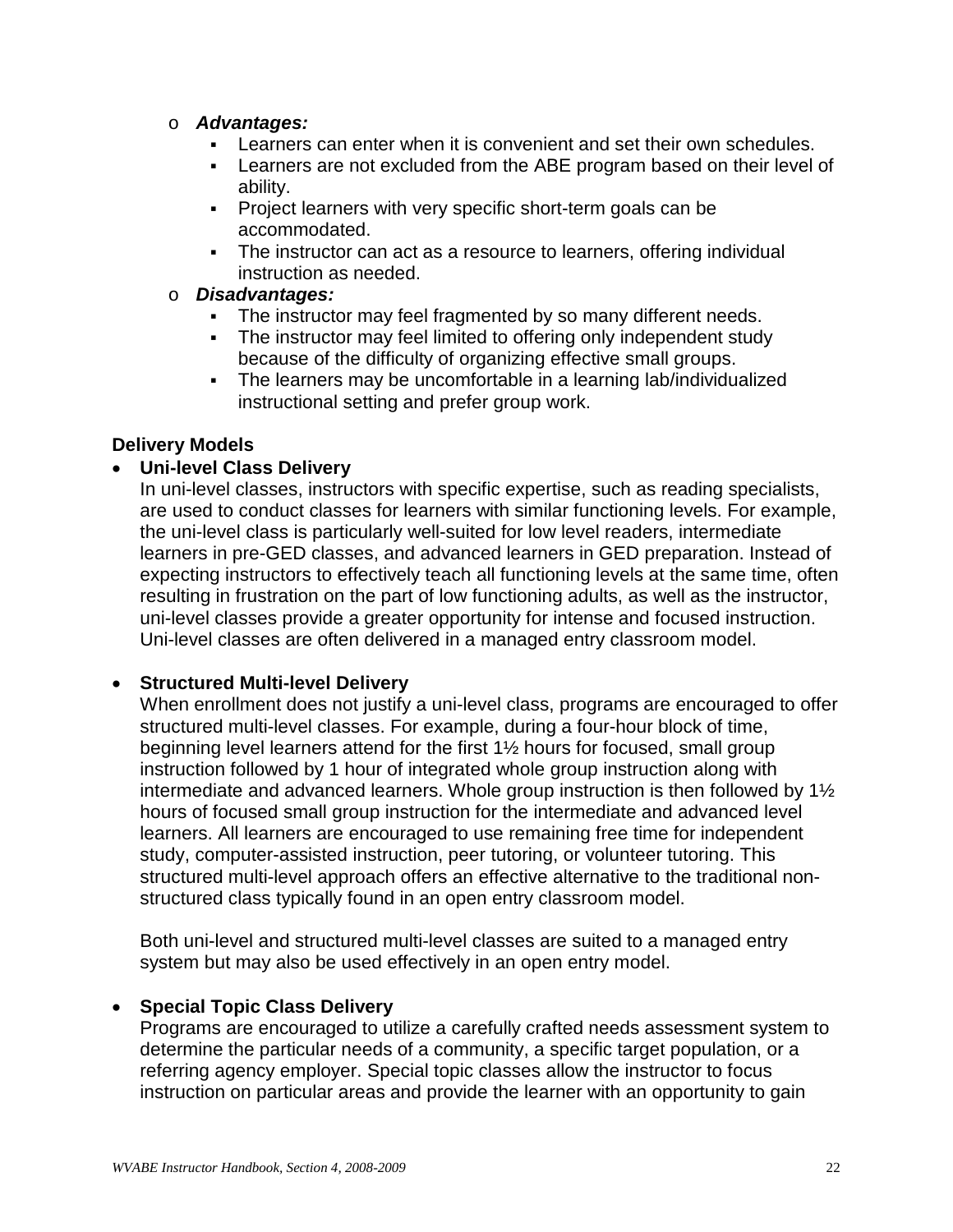specialized knowledge and skills. Classes such as *Math for Parents*, *Take This Job and Love It*, *Communication Skills for the Workplace*, and *Introduction to Computers* are examples of timely topics that generate interest in many communities. Special topic classes work most effectively in a managed entry system with targeted marketing activities prior to registration.

#### <span id="page-28-0"></span>**Intake Structures**

Encouraging learners to enter and remain in the Adult Basic Education class is one role the ABE instructor plays. Throughout the state, programs have adopted various models of intake or entry into classes and structured the classes accordingly.

#### • **Managed Intake**

Classes that utilize the *Managed Intake* structure offer scheduled, well-advertised registration and assessment days and times at regular intervals throughout the year. New applicants are asked to begin only at those appointed times. Program orientation, expectations and entry assessments (locator pretests, learning styles inventories, etc.) may be offered in a small group intake setting. Individual follow-up appointments are scheduled to discuss individual learning goals, barriers to participation, assessment results and to set short and long-term educational plans.

## o *Advantages:*

- Time is saved by administering group orientation and pre-testing.
- New learners start with an established peer group of others entering at the same time.
- The instructor can provide a clear description of the program and its expectations.
- Group lessons are not interrupted by the arrival of new learners.

#### o *Disadvantages:*

- New applicants may be unable to come on the scheduled day and time.
- Group intake may seem impersonal to learners or resemble previous unpleasant school experiences.

#### • **Open Intake**

With *Open Intake*, learners may arrive whenever a class is in session and receive information about the program, register, begin the assessment process, and start studying.

#### o *Advantages:*

**Learners can enter when it is convenient for them.** 

#### o *Disadvantages:*

- Often new learners enter a class that is already in session and thus have fewer opportunities to establish peer relationships at the outset.
- When a new learner enters, the instructor must stop and deal with the new student, leaving the others to their own devices.
- Often, the instructor must deal hurriedly with a new applicant, setting him or her aside to fill out forms and begin testing.
- Often there is little opportunity to offer an orientation to the program, answer questions, or address that individual's concerns adequately.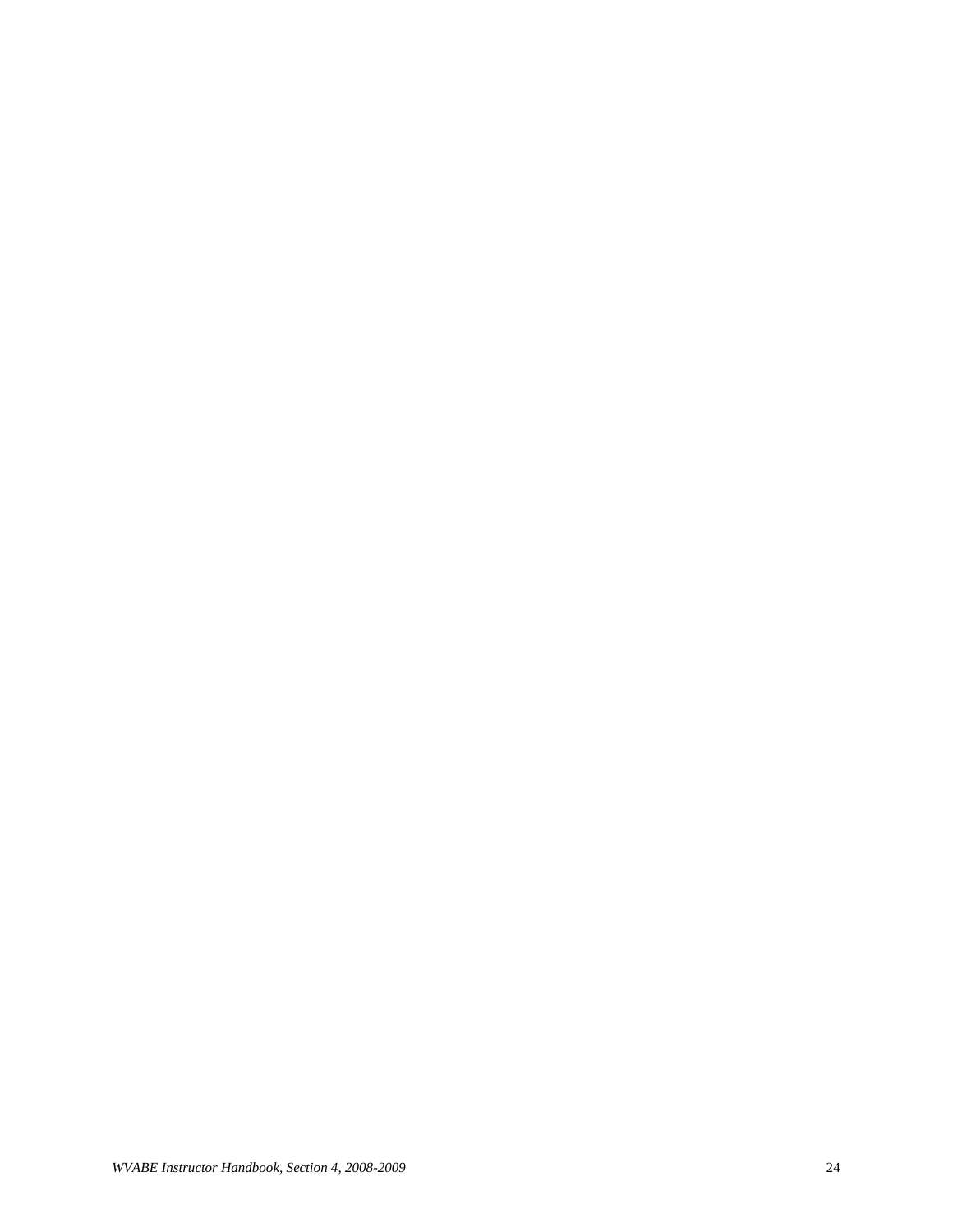## <span id="page-30-0"></span>Appendix Section 4

## Intake and Enrollment in the ABE Classroom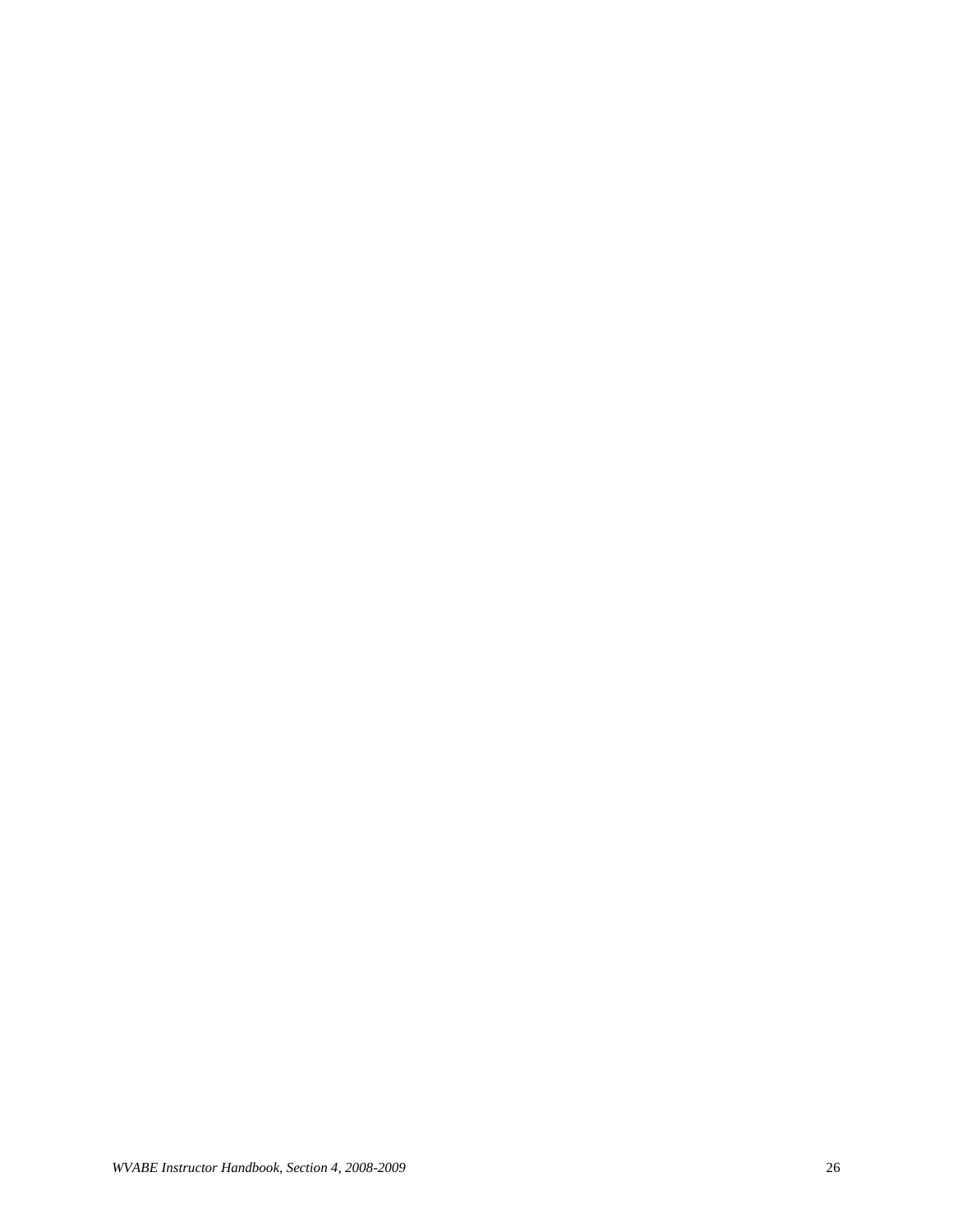## **SAMPLE NON-DISCRIMINATION NOTICE**

<span id="page-32-0"></span>**[Name of Adult Basic Education Program]** is committed to the policy that all persons shall have equal access to it programs, facilities, and services without regard to race, color, creed, religion, national origin, sex, age, marital status, disability, or sexual orientation.

**[Name of Adult Basic Education Program]** does not discriminate in admission to its programs, services, or activities, in access to them, in treatment of individuals with disabilities, or in any aspect of their operations. The program also does not discriminate in its hiring or employment practices.

In adhering to this policy, this program abides by the Federal Civil Rights Act, 42 U.S.C. 2000e; by the requirements of Title IX of the Education Amendments of 1972; by Sections 503 and 504 of the Rehabilitation Act of 1973; by the Americans with Disabilities Act of 1990; and by other applicable statutes and regulations relating to equality and opportunity.

Questions, complaints, or requests for additional information regarding the ADA and Section 504 may be forwarded to the designated ADA and Section 504 compliance coordinator:

**Name and Title Office Address Phone Number (Voice/TDD) Days/Hours Available**

It is the policy of **[Name of Adult Basic Education Program]** to provide, on a flexible and individualized basis, reasonable accommodations to students who have disabilities that may affect their ability to participate in class activities or to meet class requirements. Students with disabilities are encouraged to contact **[insert name, address, phone number of appointed person]** to discuss their individual needs for accommodations.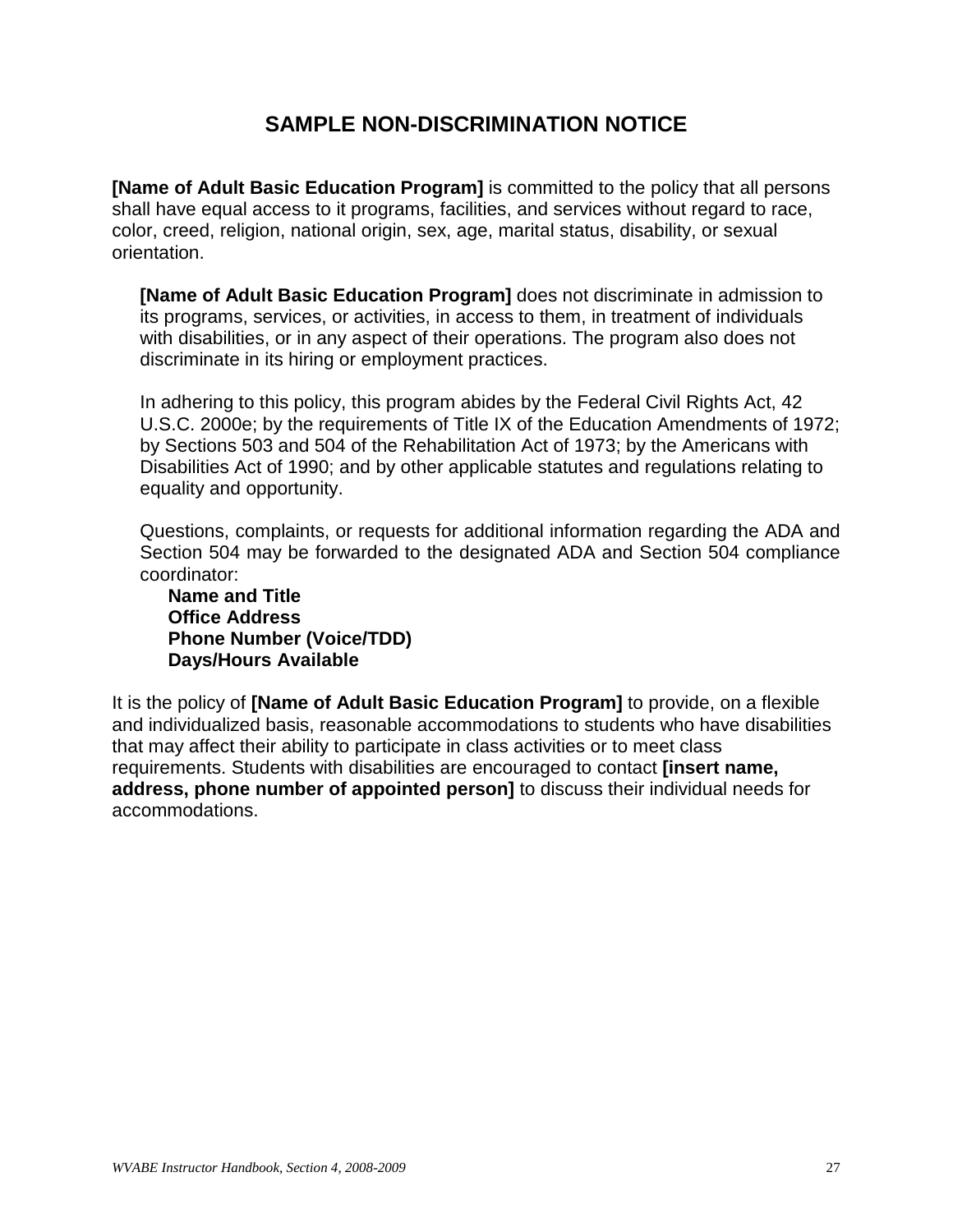## **PROGRAM FILES CHECKLIST**

#### <span id="page-33-0"></span>**Permanent Program-Intake/Progress File for Each Student** (maintained by the

instructor/aide; not accessible to students):

- \*ABE 400/Student Profile form (hard copy or AEMIS print-out)
- All standardized tests answer sheets/scores (appraisal/locator, pre-test, interim progress tests and post-tests)
- \*Current signed release of information form
- □ Signed local Acceptable Use Agreement (Technology/ Internet)
- □ Signed Student Code of Conduct or Class/Program Rules form
- $\Box$  Learning style inventory results
- Learning needs screenings or barrier identification questionnaires that DO NOT contain confidential information
- □ Student Commitment Contract
- Appropriate Essential IGOs Verification Checklists
- Completed Benchmark Tasks or comparable exercises that show IGOs mastery
- □ Referral forms from other agencies (WIB, DHHR, VA, Court system, etc.)
- Correspondence or paper work addressed to external agencies (i.e., DHHR, DRS, County schools in relation to driver's license maintenance, the court system, etc.) regarding verification of an individual's attendance, progress, etc.

#### **Additional Items Required for GED Candidate Student Permanent Folders:**

- \*WV GED Form
- \*Official GED Practice Tests (OPT) answer sheets/scores.
- \*Release Form for *GEDWizard* Account (if necessary)

#### **Additional Items Required for 16-18 Year Old Student Permanent Folders:**

 Verification of Withdrawal from school system, alternative education, or home school setting as indicated by initials, signature, and stamp or seal on the *WV GED Form*

#### **Additional Items Required for Distance Learning Student Permanent Folders:**

- Software management print-out of student time on task from PLATO, Rosetta Stone, or KeyTrain
- □ Instructional Unit Mastery Tests for Crossroads Café

#### **Additional Items Required for SPOKES Student Permanent Folders:**

- □ SPOKES Personal Attendance Contract
- WV DHHR Participant Time Sheets
- □ Participant Progress Report
- Work Process Skill Scores
- □ Checklists for Technology Skills and Employment Portfolio
- Checklists for Certificate of Achievement, Participation, and/or Ready to Work Certificate
- WorkKeys Student Progress Report
- □ Software management print-outs for KeyTrain and/or WIN
- □ SPOKES Module Pre/Post Test Record
- *Through the Customer's Eyes* Record Sheet

 $\overline{a}$ 

<sup>\*</sup> For students whose goal is to qualify to take the GED and who attend fewer than 12 hours of class, only the items with asterisks are required in the Permanent File.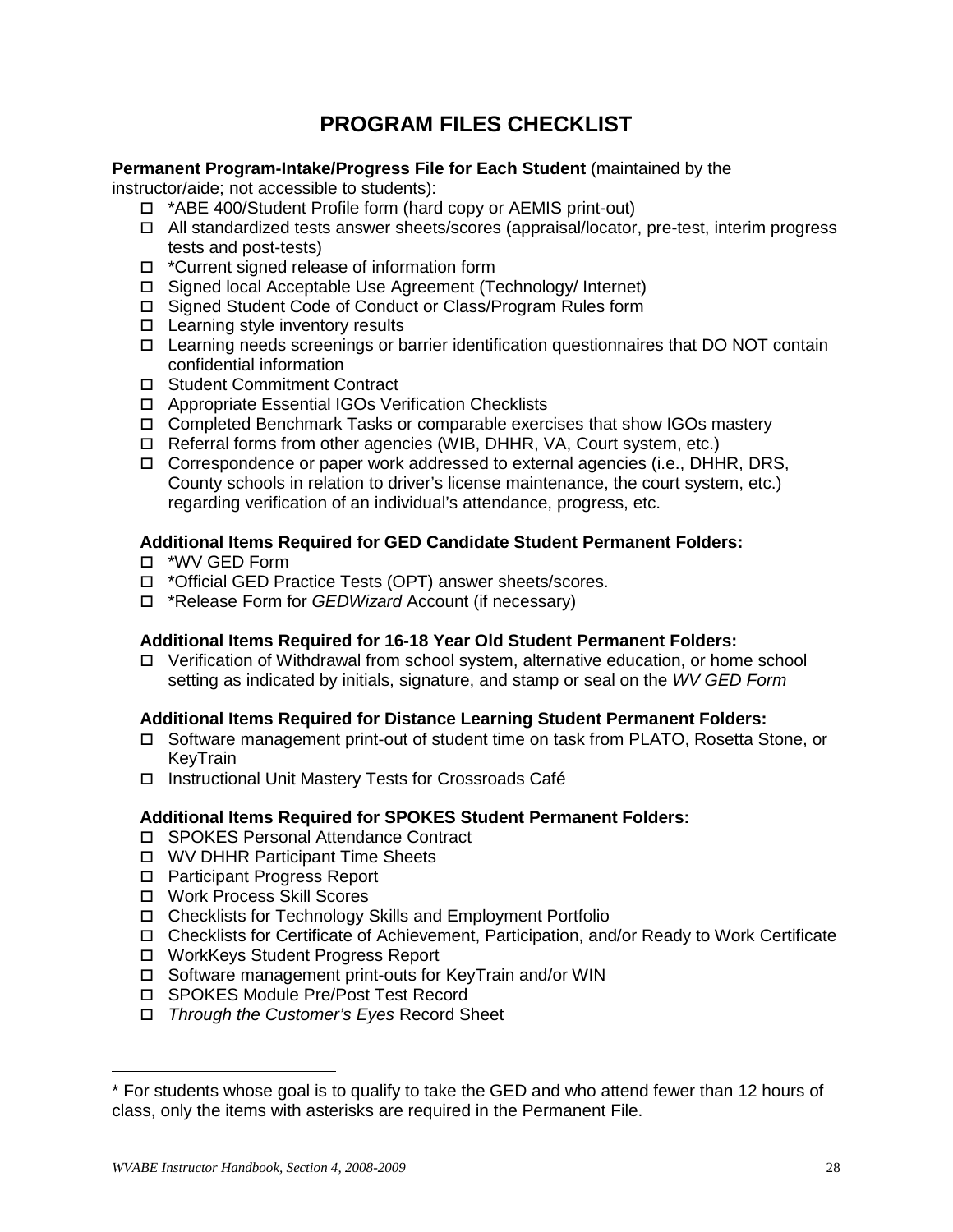#### **Additional Items Required for Computer Literacy Student Permanent Folders:**

□ Computer Literacy Only Self-Assessment Checklists

#### **Optional items**:

- $\square$  Examples of student work
- $\Box$  Copy of Class assignments or goals/progress sheet

#### **Strictly Confidential Files on Specific Students (ONLY accessible by approved personnel; kept in a distinct locked file):**

The locked file drawer or cabinet containing these records is to be clearly marked "confidential" and a record or log is to be maintained of the name, date, and reason for any person accessing the strictly confidential records.

File **MAY** include the following if those documents contain written reference to strictly confidential information:

- □ Special needs screening instrument, including the Payne Learning Needs Inventory
- □ Records/documents/transcripts from educational institutions
- □ Referrals from DHHR or other agencies
- $\Box$  Documentation from counseling, medical, or rehabilitation professionals/institutions
- $\Box$  Official transcripts, including GED transcripts

These documents are **only confidential if** they contain strictly confidential information that includes any written reference to:

- Diagnosed learning disabilities
- Previous status as a special education student
- Any other diagnosed physical or mental disabilities
- Diagnosed medical conditions
- Use of any prescription drugs
- History of drug/alcohol abuse and/or treatment
- Status as HIV positive or having the AIDS virus

#### **Student Working File/Folder (maintained by the student):**

- □ Personal goal-setting exercises
- $\square$  Instructional working materials
- □ Class assignments and chapter tests
- □ Goals/progress sheet
- Student copy of IGO Verification Checklist (not Benchmark Tasks)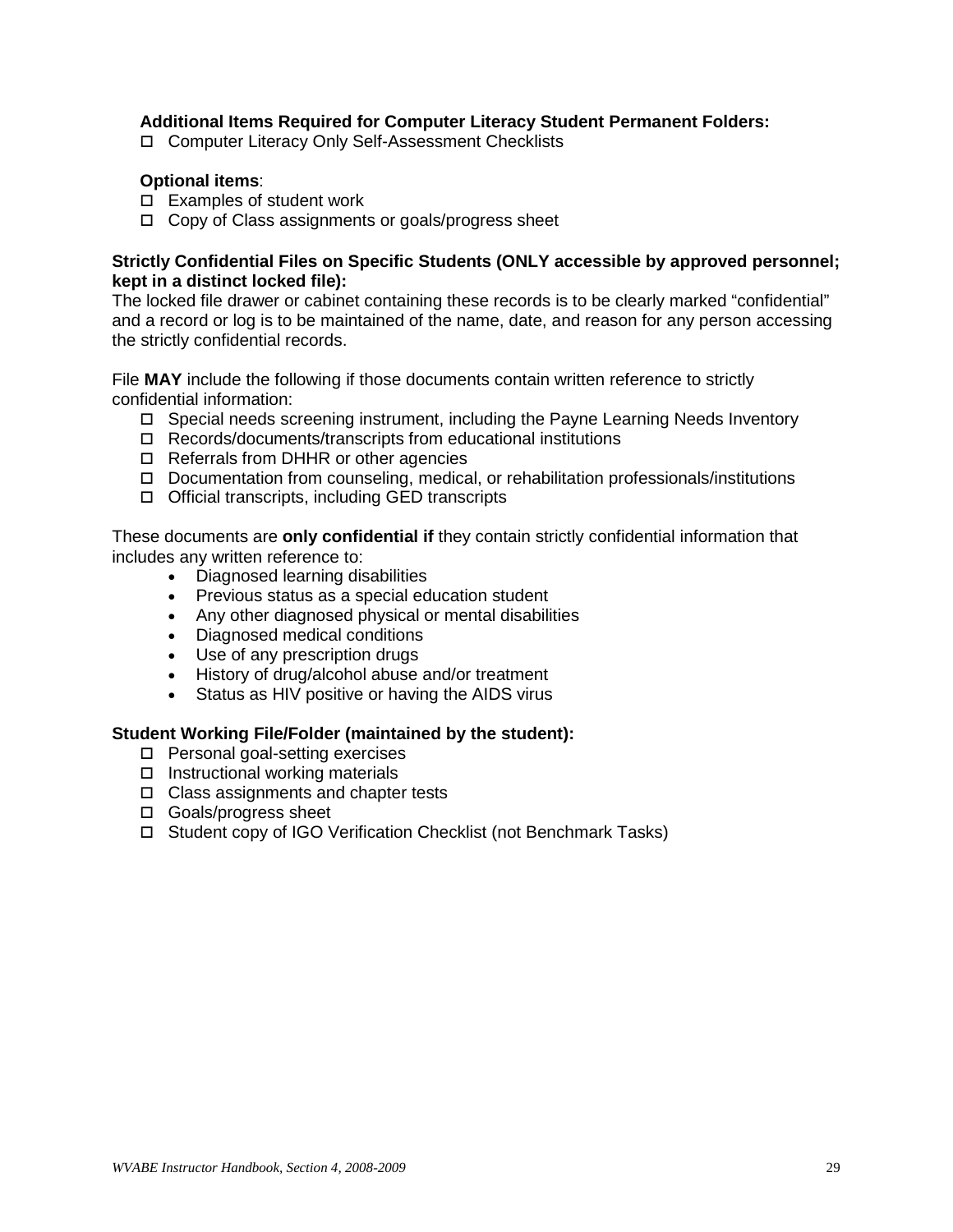## **CHECKLIST FOR STUDENT ORIENTATION AND INTAKE**

<span id="page-35-0"></span>Please make a copy and complete this checklist for use with new students/classes.

#### **Welcoming Activity**

#### **Program Overview**

- **Program Purpose and Philosophy**
- **Available Services**<br>**Physical Lavout**
- Physical Layout
- Class Schedule
- **Class or Building Rules**
- *Rights and Responsibilities*
- *Code of Conduct*
- *Acceptable Use Policy*

#### **Informal Goal Setting Activities**

#### **Registration Forms**

- Paper *ABE 400A/Student Profile* (*Key Information* only completed by student; remainder completed by instructor); print-out of 400A kept in permanent file
- *WVABE Program General Release of Information Form*
- *Media Release Form*

#### **Learning Needs/Barriers Screening**

- **Administer Student Barrier** Identification questions or local screening
- Administer *WV Learning Needs Screening* (13 questions + followup), *Payne LNI* (46 questions) or local screening questions
- **•** Document any disabilities and arrange for accommodations

#### **Strengths Identification**

- **Administer learning styles inventory**
- As necessary, administer *TABE Locator* or *CASAS Appraisal* to determine correct pre-test
- **For Computer Literacy Only,** administer *Computer Literacy Self-Assessment Checklist*

#### **Standardized Entry Assessment**

- Assess academic areas using appropriate standardized assessment (related to student goals) and record on 400A or in AEMIS
- **Maintain testing records in** permanent folder
- **Private Student Interview to Discuss Results and Set Up a Plan of Study**
	- **Discuss Learning Styles Inventory** results
	- Discuss academic assessment results
	- **Discuss and document identified** barriers and special learning needs
		- **I** Identify support services
		- **Assist in resolving barriers/needs**
		- **Establish timelines for future** discussion of barriers with student
	- Discuss personal goals
	- Decide on a plan of study
	- **Confirm student attendance** schedule and commitment status

#### **Program Goals**

- Set National Reporting System (NRS) goals and record on 400A/B in AEMIS
	- Academic goals must be achievable within the current fiscal/program year
	- GED, post-secondary, and jobrelated goals must be achievable and verifiable using SSN to datamatch within WV and the surrounding states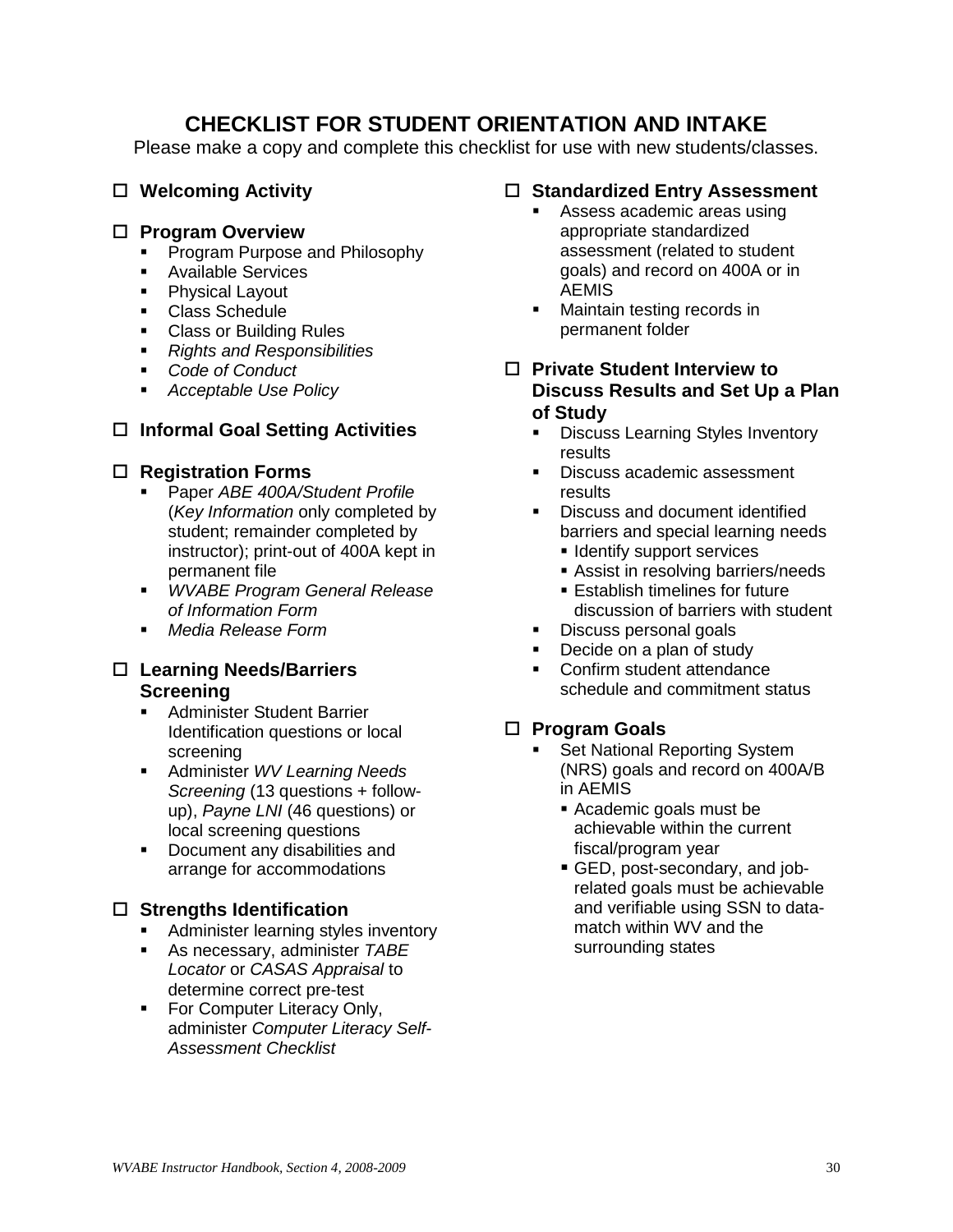# Confidentiality Forms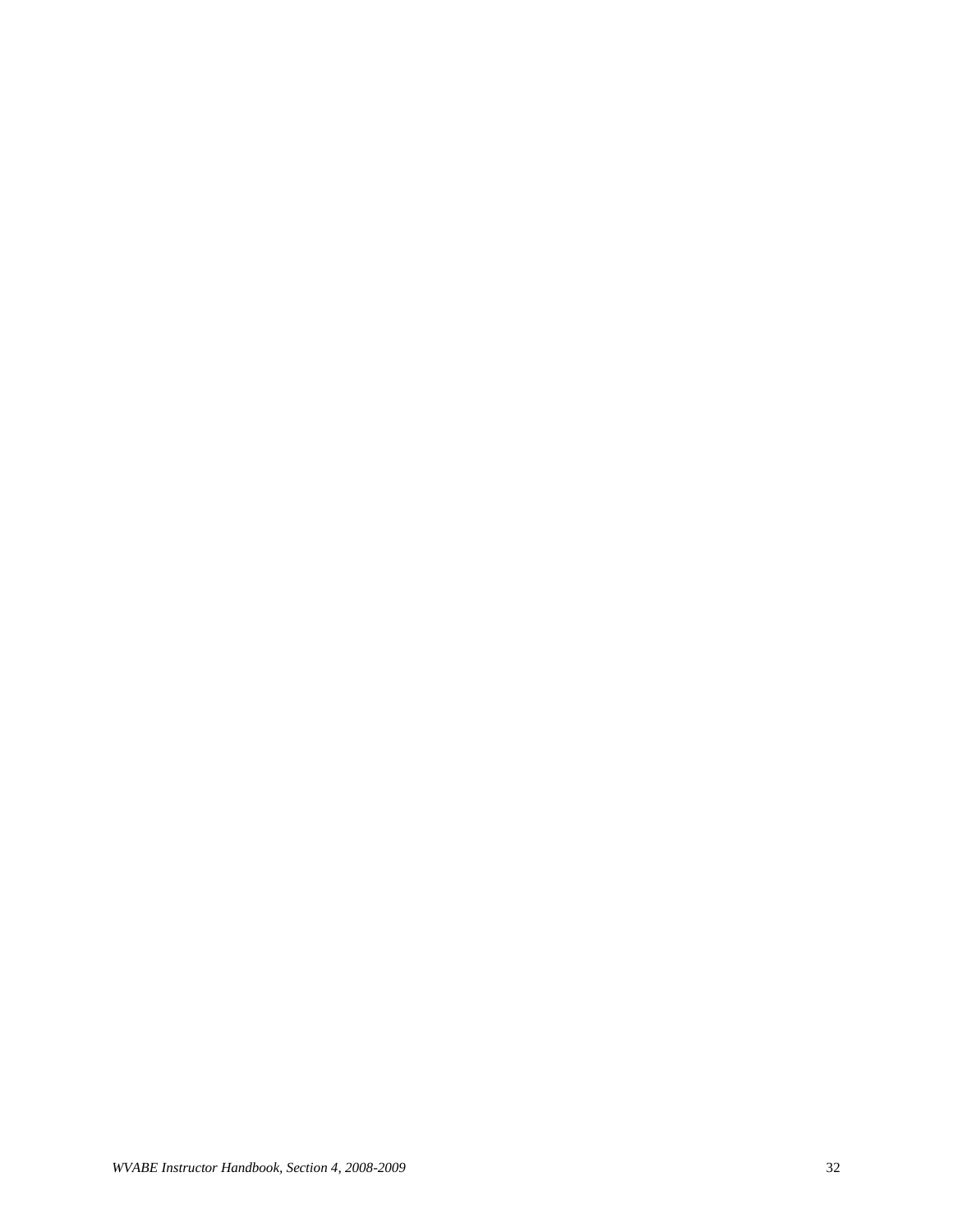# **WVABE PROGRAM GENERAL RELEASE OF INFORMATION**

I understand that information on the *ABE 400/Student Profile Form* may be shared with the Regional Education Service Agency (RESA), the WV Department of Education (WVDE), or with Adult Basic Education (ABE) personnel for the purpose of compiling and reporting information within the Adult Education Management Information System (AEMIS) as required by the Adult Education and Family Literacy Act.

I authorize the program to release the following types of information:

- ♦ Directory information (name, address, telephone, social security number, etc.)
- ◆ Record of attendance
- ♦ Educational goals and achievements
- ♦ Assessment scores
- ♦ Statistical information (gender, ethnicity, employment status, education, disability status, etc.)

I understand that information about the completion of the following goals may be verified by some other private or governmental agencies:

- ♦ Getting or keeping a job
- ♦ Enrolling in a college, university or other training program
- ♦ Passing the GED Tests or getting a high school diploma
- ♦ Removal from TANF program or reduction in public assistance

The following agencies may use my social security number to verify completion of the above goals: Bureau of Employment Programs, WV Higher Education Policy Commission, WorkForce WV, West Virginia Department of Education, Oklahoma (GED) Scoring Services, and the WV Department of Health and Human Resources (DHHR).

I understand that my social security number is needed to collect this information. I understand that giving my social security number is voluntary. The social security number may be used only to match information. It will not be used to make decisions about me or any other person. No personal information about me will be published. If I do not give my social security number, I will not lose any rights or services as a student.

I understand that this release of information is valid for two years from the date of my signature or until it is revoked in writing by me, whichever occurs first.

\_\_\_\_\_\_\_\_\_\_\_\_\_\_\_\_\_\_\_\_\_\_\_\_\_\_\_\_\_\_\_\_\_\_\_\_\_\_\_\_\_ \_\_\_\_\_\_\_\_\_\_\_\_\_\_\_\_\_\_\_\_\_\_\_

Signature of Student Date Date Date

\_\_\_\_\_\_\_\_\_\_\_\_\_\_\_\_\_\_\_\_\_\_\_\_\_\_\_\_\_\_\_\_\_\_\_\_\_\_\_\_\_ \_\_\_\_\_\_\_\_\_\_\_\_\_\_\_\_\_\_\_\_\_\_\_\_ Signature of Parent or Guardian (if necessary) Date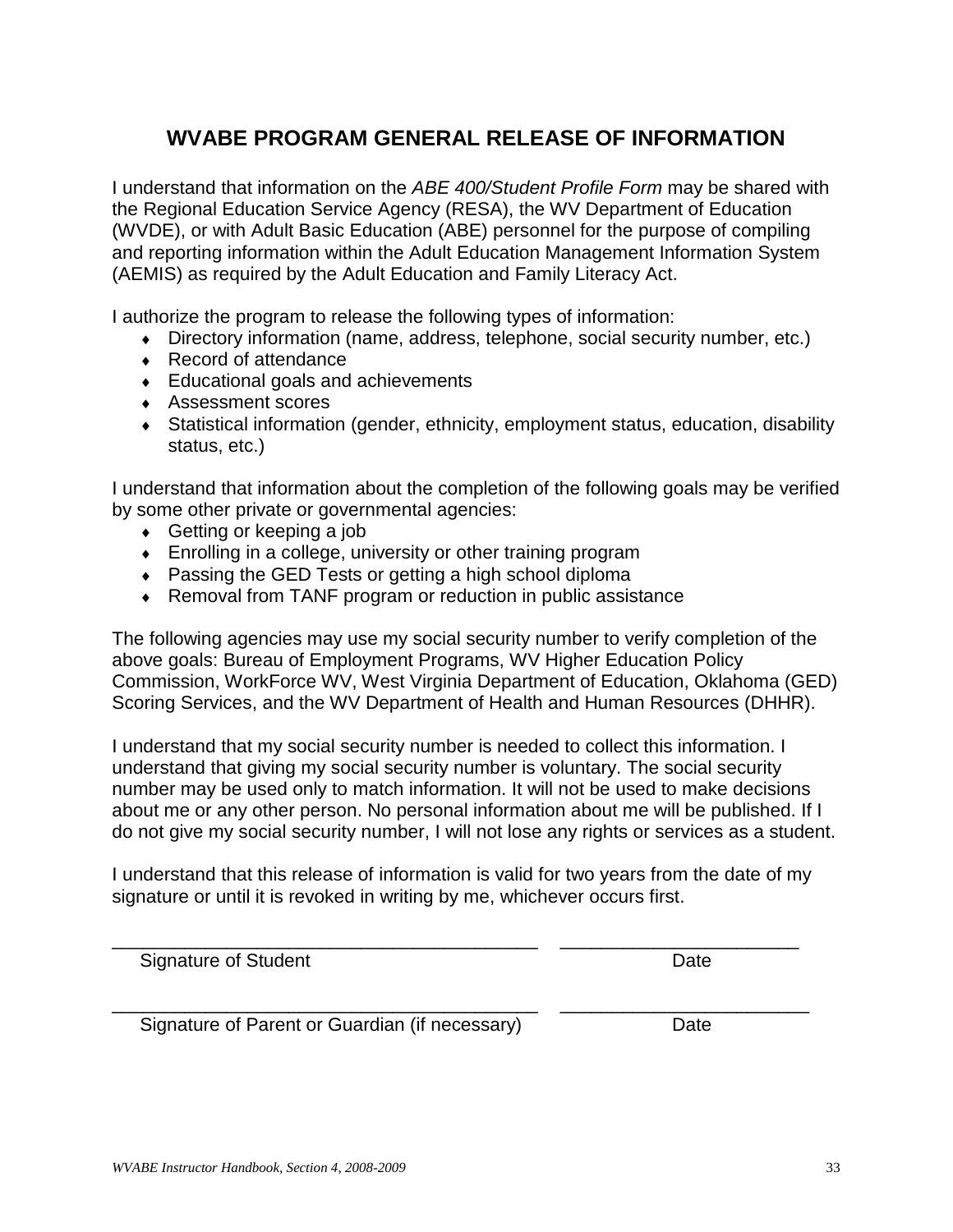### **AUTHORIZATION FOR RELEASE OF STRICTLY CONFIDENTIAL INFORMATION TO LOCAL STAFF OR VOLUNTEERS**

**I give my permission to release information contained in the document(s) indicated below:** Please date, initial and check [**√**] the appropriate items below.

| Date | <b>Initials</b> | V | Item                                                                                                                                                                                                                           |
|------|-----------------|---|--------------------------------------------------------------------------------------------------------------------------------------------------------------------------------------------------------------------------------|
|      |                 |   | Payne Learning Needs Inventory                                                                                                                                                                                                 |
|      |                 |   | Learning Needs Screening                                                                                                                                                                                                       |
|      |                 |   | Copeland Symptom Checklist for Adult ADD                                                                                                                                                                                       |
|      |                 |   |                                                                                                                                                                                                                                |
|      |                 |   |                                                                                                                                                                                                                                |
|      |                 |   | Other records from: The contract of the contract of the contract of the contract of the contract of the contract of the contract of the contract of the contract of the contract of the contract of the contract of the contra |

#### **I give permission to release the information contained in the documents indicated above to the following individuals for educational or assessment purposes:**

If the same information can be made available to several staff people, please list their names below. Then date, initial and check  $\tilde{N}$  the appropriate individuals. If different information is going to various individuals, make separate forms.

| Date |                                                                                                                                                                                                                                                                                                                                                                                                                                                                                                                                                          | Initials $\sqrt{\phantom{a}}$ Staff Member                  | Date |  | Initials $\sqrt{ }$ Staff Member |
|------|----------------------------------------------------------------------------------------------------------------------------------------------------------------------------------------------------------------------------------------------------------------------------------------------------------------------------------------------------------------------------------------------------------------------------------------------------------------------------------------------------------------------------------------------------------|-------------------------------------------------------------|------|--|----------------------------------|
|      |                                                                                                                                                                                                                                                                                                                                                                                                                                                                                                                                                          |                                                             |      |  |                                  |
|      |                                                                                                                                                                                                                                                                                                                                                                                                                                                                                                                                                          |                                                             |      |  |                                  |
|      | $\frac{1}{\sqrt{1-\frac{1}{2}}}\left[\frac{1}{\sqrt{1-\frac{1}{2}}}\right]$                                                                                                                                                                                                                                                                                                                                                                                                                                                                              |                                                             |      |  |                                  |
|      | $\blacksquare$                                                                                                                                                                                                                                                                                                                                                                                                                                                                                                                                           | All of the Staff Members Listed above                       |      |  |                                  |
|      |                                                                                                                                                                                                                                                                                                                                                                                                                                                                                                                                                          | Other Individual(s): $\_\_\_\_\_\_\_\_\_\_\_\_\_\_\_\_\_\_$ |      |  |                                  |
|      | $\begin{tabular}{ll} \top \end{tabular} \begin{tabular}{ll} \top \end{tabular} \begin{tabular}{ll} \top \end{tabular} \begin{tabular}{ll} \top \end{tabular} \begin{tabular}{ll} \top \end{tabular} \end{tabular} \begin{tabular}{ll} \top \end{tabular} \begin{tabular}{ll} \top \end{tabular} \end{tabular} \begin{tabular}{ll} \top \end{tabular} \begin{tabular}{ll} \top \end{tabular} \end{tabular} \begin{tabular}{ll} \top \end{tabular} \begin{tabular}{ll} \top \end{tabular} \end{tabular} \begin{tabular}{ll} \begin{tabular}{ll} \top \end$ | Volunteer Tutor: __________                                 |      |  |                                  |

**This release is valid from the date of my signature until June 30, \_\_\_ or until it is revoked in writing, whichever occurs first. This release has been read out loud to me and I understand its contents.**

| $\sim$<br>יי |  |
|--------------|--|
|              |  |

Signature of staff person releasing the information: \_\_\_\_\_\_\_\_\_\_\_\_\_\_\_\_\_\_\_\_\_\_\_\_\_\_\_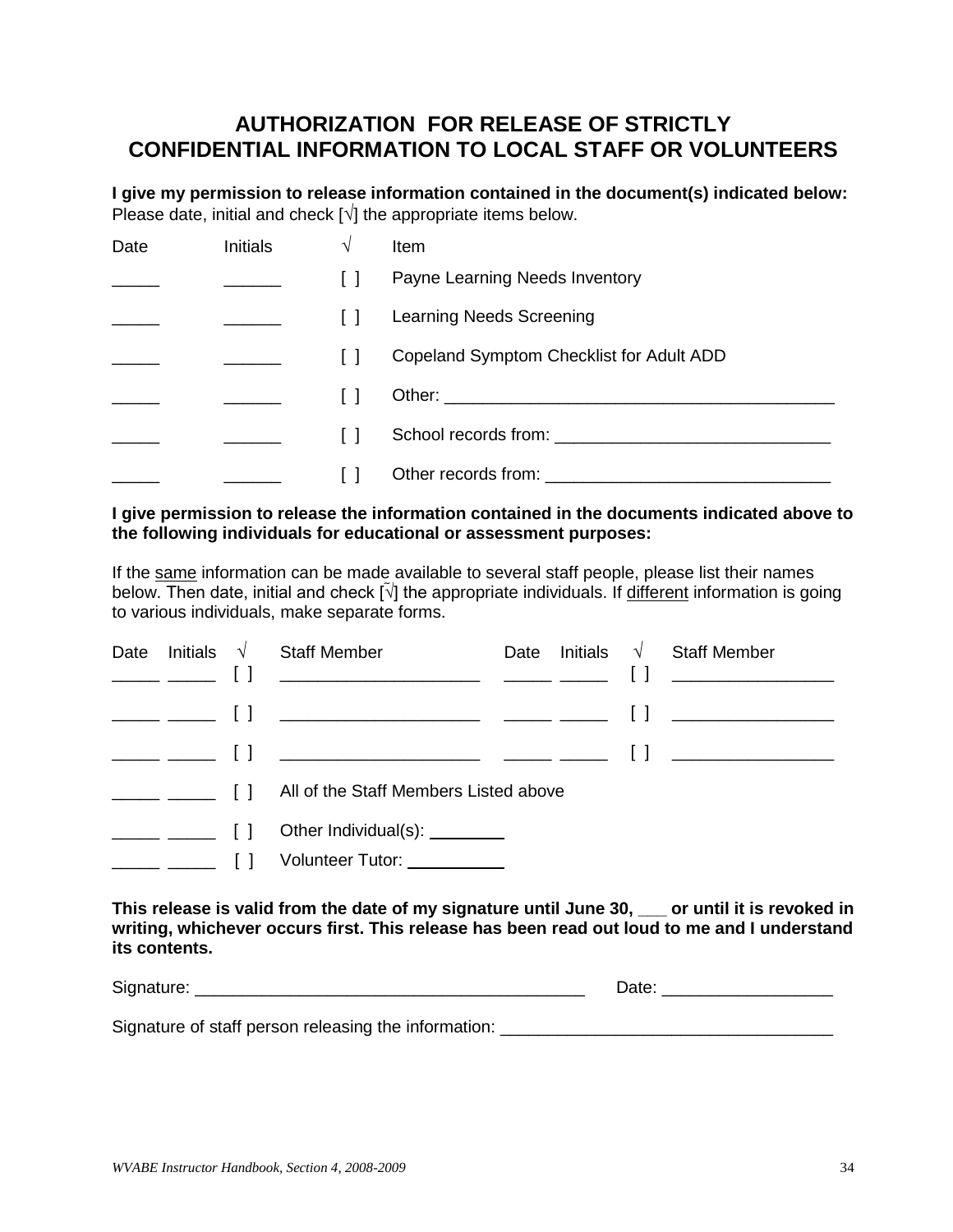# **AUTHORIZATION FOR RELEASE OF INFORMATION TO EXTERNAL AGENCIES OR INDIVIDUALS**

#### **I give my permission to release information contained in the document(s) indicated below:**

Please date, initial and check [√] the appropriate items below.

| Date | <b>Initials</b> | V | Item                                                                                                                                                                                                                           |
|------|-----------------|---|--------------------------------------------------------------------------------------------------------------------------------------------------------------------------------------------------------------------------------|
|      |                 |   | Payne Learning Needs Inventory                                                                                                                                                                                                 |
|      |                 |   | Learning Needs Screening                                                                                                                                                                                                       |
|      |                 |   | Copeland Symptom Checklist for Adult ADD                                                                                                                                                                                       |
|      |                 |   | Test of Adult Basic Education (TABE) scores                                                                                                                                                                                    |
|      |                 |   | Comprehensive Adult Student Assessment System (CASAS) scores                                                                                                                                                                   |
|      |                 |   | Official GED Practice Tests (OPT) scores                                                                                                                                                                                       |
|      |                 |   | Attendance records                                                                                                                                                                                                             |
|      |                 |   | Other: the contract of the contract of the contract of the contract of the contract of the contract of the contract of the contract of the contract of the contract of the contract of the contract of the contract of the con |
|      |                 |   |                                                                                                                                                                                                                                |
|      |                 |   | Other records from: the contract of the contract of the contract of the contract of the contract of the contract of the contract of the contract of the contract of the contract of the contract of the contract of the contra |
|      |                 |   |                                                                                                                                                                                                                                |

#### **I give permission to release the information contained in the documents indicated above to the following agencies or individuals for educational and assessment purposes:**

[If the same information is going to several agencies, date, initial and check  $\tilde{N}$ ] the appropriate agencies below. If different information is going to several agencies, make a separate form for each agency.]

| Date | Initials | Agency                                                                                                          |
|------|----------|-----------------------------------------------------------------------------------------------------------------|
|      |          | Division of Rehabilitation Services                                                                             |
|      |          | Department of Health and Human Resources                                                                        |
|      |          |                                                                                                                 |
|      |          | Other Individual(s): Demonstrational Contract Contract Contract Contract Contract Contract Contract Contract Co |

**This release is valid from the date of my signature until June 30, \_\_\_ or until it is revoked in writing, whichever occurs first. This release has been read out loud to me and I understand its contents.** 

| Signature: | ине |
|------------|-----|
|            |     |

Signature of staff person releasing the information: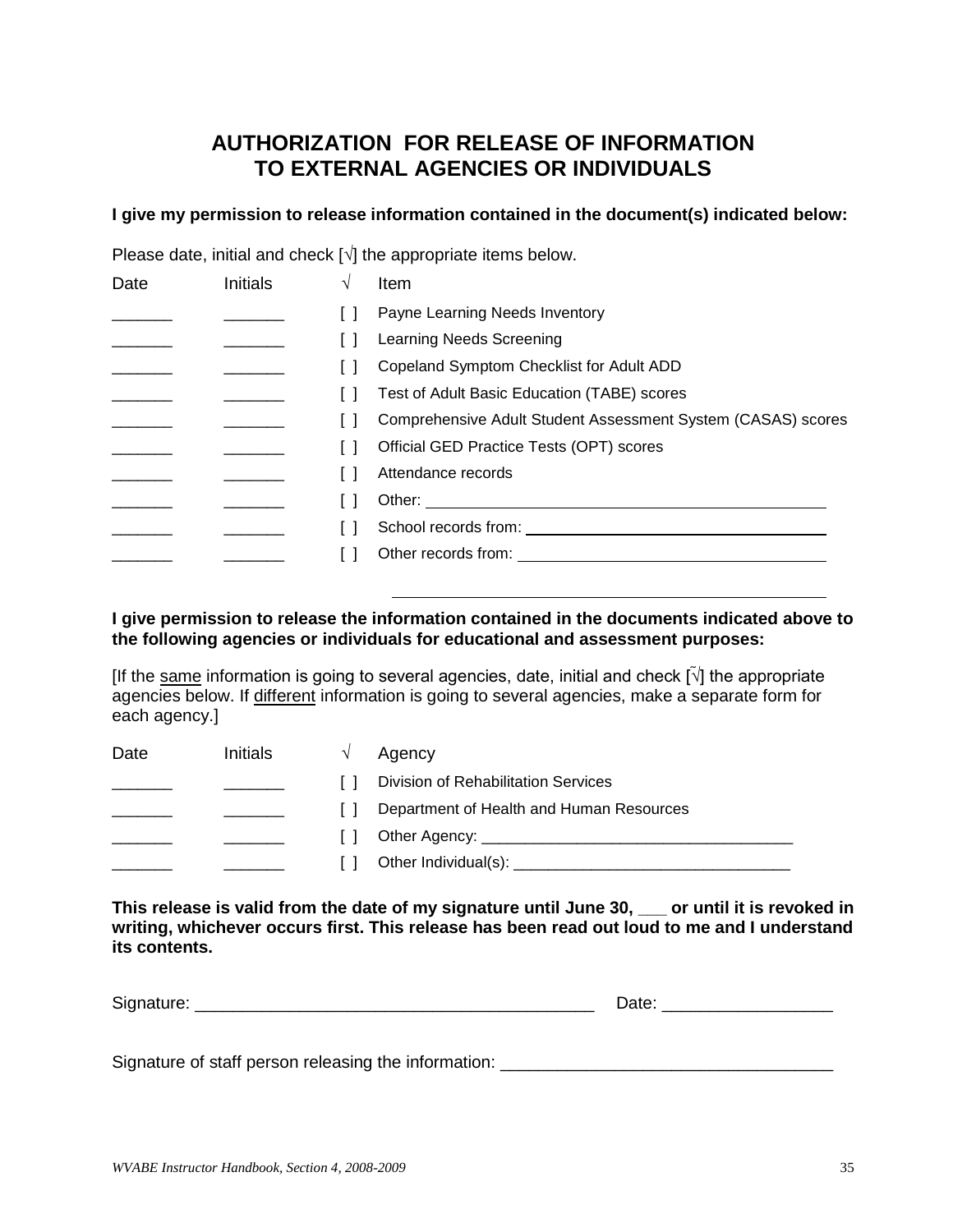|             |                       | STUDENT CONFIDENTIAL RECORDS LOG                  |                                                |
|-------------|-----------------------|---------------------------------------------------|------------------------------------------------|
| <b>Date</b> | <b>Student's Name</b> | <b>Signature of Persons<br/>Accessing Records</b> | <b>Reasons Records Were</b><br><b>Accessed</b> |
|             |                       |                                                   |                                                |
|             |                       |                                                   |                                                |
|             |                       |                                                   |                                                |
|             |                       |                                                   |                                                |
|             |                       |                                                   |                                                |
|             |                       |                                                   |                                                |
|             |                       |                                                   |                                                |
|             |                       |                                                   |                                                |
|             |                       |                                                   |                                                |
|             |                       |                                                   |                                                |
|             |                       |                                                   |                                                |
|             |                       |                                                   |                                                |

Г

٦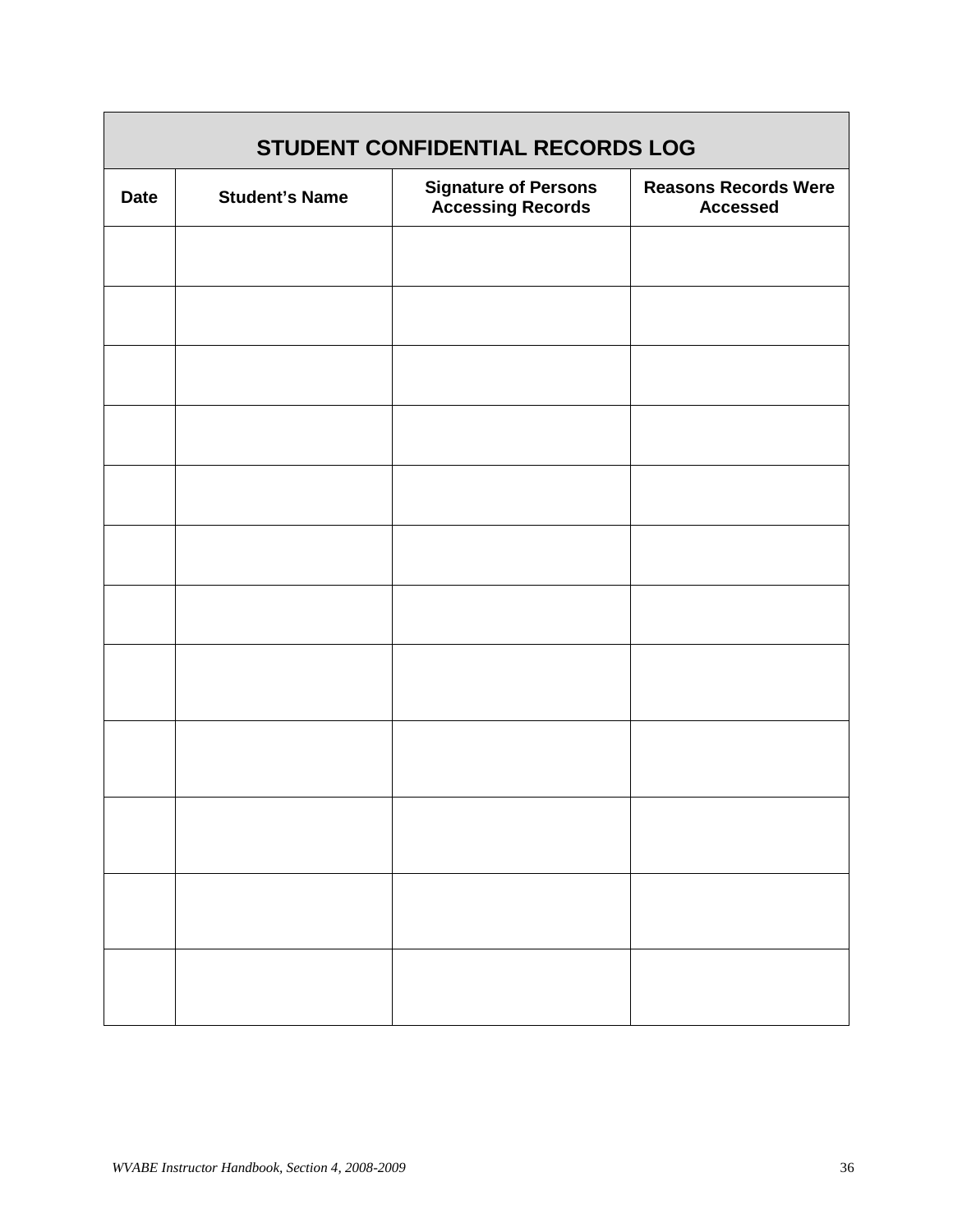# Sample Media Release Form

*This letter confirms the agreement between me and the \_\_\_\_\_\_\_\_\_\_\_\_\_\_\_ (Local Program Name) regarding my participation in approved adult education activities in which I may be photographed, videotaped, or interviewed from time to time.*

I hereby irrevocably grant to the \_\_\_\_\_\_\_\_\_\_\_\_\_\_\_\_ (Local Program Name), exclusively, and for all media throughout the world (including print, home video, CD-ROM, and Internet), the right to use and incorporate (alone or together with other materials), in whole or in part, photographs or video footage, hereafter described as Property, taken of me as a result of my participation in adult education activities.

I agree that I will not bring or consent to others to bring claim or action against the\_\_\_\_\_\_\_\_\_\_\_\_\_\_\_(Local Program Name) on the grounds that anything contained in the Property, or in the advertising and publicity used in connection herewith, is defamatory, reflects adversely on me, violates any other right whatsoever, including, without limitation, rights of privacy and publicity. I hereby release the

\_\_\_\_\_\_\_\_\_\_\_\_\_\_\_\_\_\_\_ (Local Program Name), its directors, officers, successors and assignees from and against any and all claims, demands, actions, causes of actions, suits, costs, expenses, liabilities, and damages whatsoever that I may hereafter have against the \_\_\_\_\_\_\_\_\_\_\_\_\_\_\_\_ (Local Program Name) in connection with the Property.

| AGREED TO AND ACCEPTED this | dav of |  |
|-----------------------------|--------|--|
|-----------------------------|--------|--|

Participant's Signature Witness's Signature Signature of Parent or Guardian Print name of Participant: University of Participant Control of Participant Control of Control of Control of Co Address of Participant: Telephone Number: Email Address: Program Name: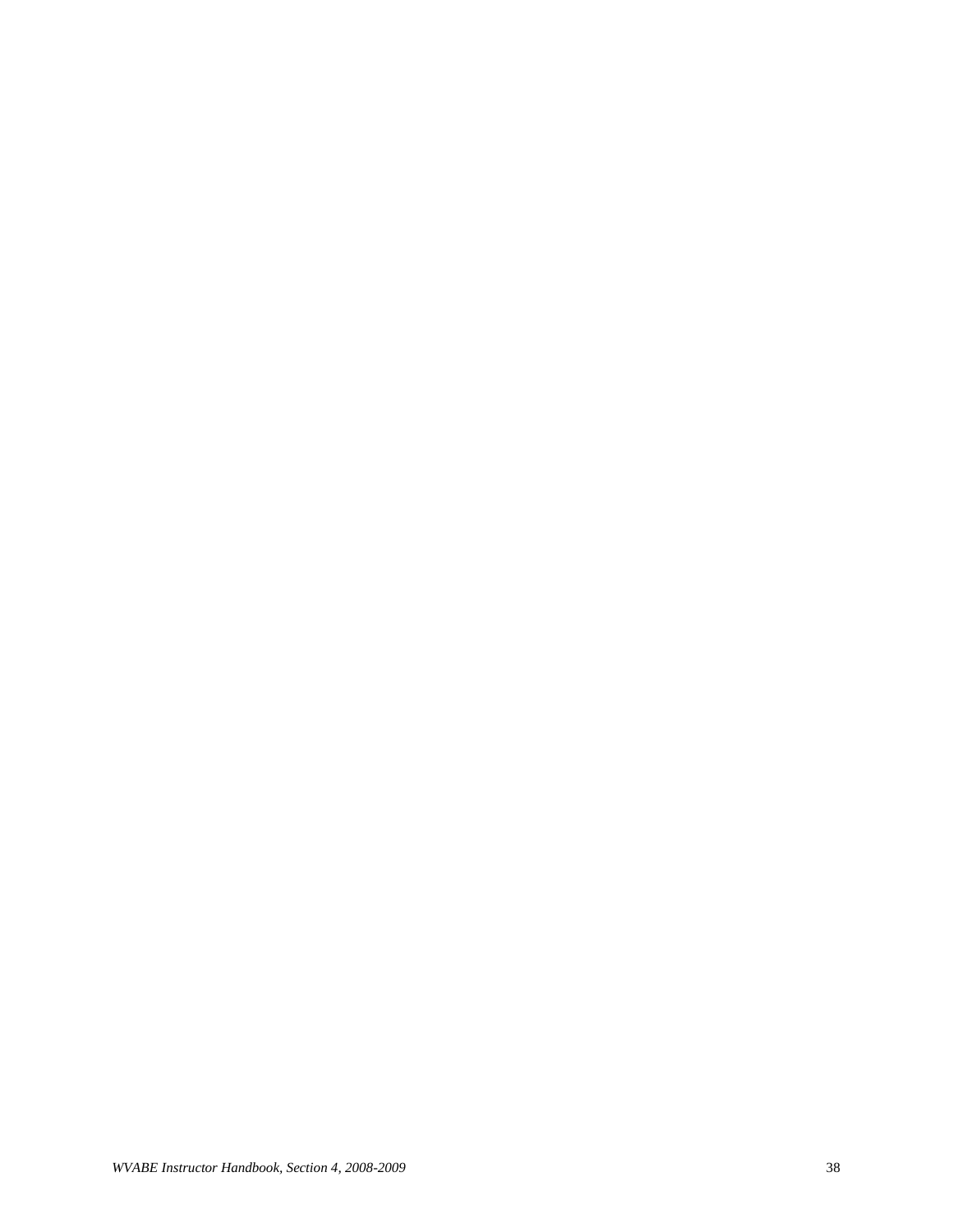# Optional Registration and Assessment Tracking Forms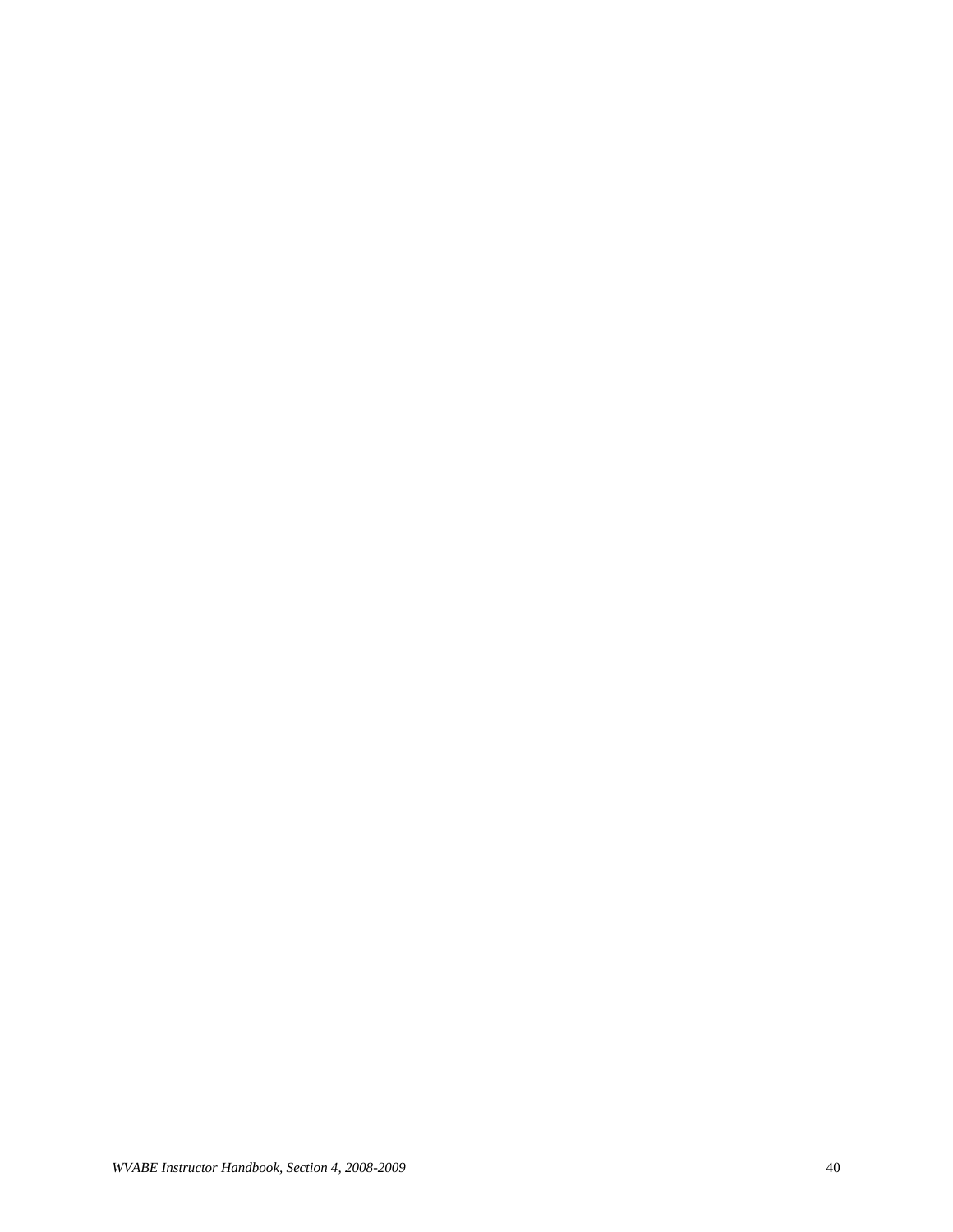|    |                              |                                                                                                                                                                                                   | <b>Office Use Only</b> | RESA: CONSERVERSE CONSERVERSION CONSERVERSE CONSERVERSE CONSERVERSION CONSERVERSION CONSERVERSION CONSERVERSION |                                    |                                                                                                                                                                                                                                      |
|----|------------------------------|---------------------------------------------------------------------------------------------------------------------------------------------------------------------------------------------------|------------------------|-----------------------------------------------------------------------------------------------------------------|------------------------------------|--------------------------------------------------------------------------------------------------------------------------------------------------------------------------------------------------------------------------------------|
|    |                              | <b>WVABE REGISTRATION</b>                                                                                                                                                                         |                        |                                                                                                                 |                                    |                                                                                                                                                                                                                                      |
|    |                              |                                                                                                                                                                                                   |                        | □ Release Signed □ Documented Disability □ Online Learner                                                       |                                    |                                                                                                                                                                                                                                      |
|    | <b>Directory Information</b> |                                                                                                                                                                                                   |                        |                                                                                                                 |                                    |                                                                                                                                                                                                                                      |
|    |                              |                                                                                                                                                                                                   |                        |                                                                                                                 |                                    |                                                                                                                                                                                                                                      |
|    |                              | Last                                                                                                                                                                                              | First                  | Middle                                                                                                          |                                    | <b>Maiden Name</b>                                                                                                                                                                                                                   |
|    |                              |                                                                                                                                                                                                   |                        |                                                                                                                 |                                    |                                                                                                                                                                                                                                      |
|    |                              | Social Security Number: (Do not use TIN)                                                                                                                                                          |                        |                                                                                                                 |                                    | Today's Date: <u>superior and the set of the set of the set of the set of the set of the set of the set of the set of the set of the set of the set of the set of the set of the set of the set of the set of the set of the set</u> |
|    |                              |                                                                                                                                                                                                   |                        |                                                                                                                 |                                    |                                                                                                                                                                                                                                      |
|    |                              | <b>Gender</b> (Check one): $\Box$ Male $\Box$ Female                                                                                                                                              |                        | Birth date: Month/Day/Year                                                                                      |                                    |                                                                                                                                                                                                                                      |
|    | Ethnic Group (Check one):    |                                                                                                                                                                                                   |                        |                                                                                                                 |                                    |                                                                                                                                                                                                                                      |
|    |                              | $\Box$ White (not Hispanic)                                                                                                                                                                       |                        |                                                                                                                 | □ Black or African American        |                                                                                                                                                                                                                                      |
|    |                              | □ American Indian or Alaskan Native                                                                                                                                                               |                        | $\Box$ Asian                                                                                                    |                                    |                                                                                                                                                                                                                                      |
|    |                              | $\Box$ Native Hawaiian or other Pacific Islander                                                                                                                                                  |                        |                                                                                                                 | $\Box$ Hispanic or Latino          |                                                                                                                                                                                                                                      |
|    | <b>Address:</b>              |                                                                                                                                                                                                   |                        |                                                                                                                 |                                    |                                                                                                                                                                                                                                      |
|    |                              | <b>Number</b>                                                                                                                                                                                     | <b>Street</b>          |                                                                                                                 |                                    | Apartment#                                                                                                                                                                                                                           |
|    |                              |                                                                                                                                                                                                   |                        |                                                                                                                 |                                    |                                                                                                                                                                                                                                      |
|    |                              | City or Town                                                                                                                                                                                      | <b>State</b>           |                                                                                                                 |                                    | Zip Code                                                                                                                                                                                                                             |
|    | County:                      | <u> 1989 - Johann Stoff, fransk politik (d. 1989)</u>                                                                                                                                             |                        |                                                                                                                 |                                    |                                                                                                                                                                                                                                      |
|    | Telephone:                   |                                                                                                                                                                                                   |                        |                                                                                                                 |                                    |                                                                                                                                                                                                                                      |
|    |                              | Home Telephone                                                                                                                                                                                    |                        |                                                                                                                 | Other Telephone                    |                                                                                                                                                                                                                                      |
|    |                              |                                                                                                                                                                                                   |                        |                                                                                                                 |                                    |                                                                                                                                                                                                                                      |
|    |                              | Name                                                                                                                                                                                              |                        |                                                                                                                 | <b>Phone Number</b>                |                                                                                                                                                                                                                                      |
|    |                              |                                                                                                                                                                                                   |                        |                                                                                                                 |                                    |                                                                                                                                                                                                                                      |
|    | <b>Student Type</b>          |                                                                                                                                                                                                   |                        |                                                                                                                 |                                    |                                                                                                                                                                                                                                      |
|    |                              | Are you also enrolled or planning to enroll in any of these special programs? (Check all that apply)<br>$\Box$ Computer Literacy Only $\Box$ Distance Education $\Box$ Family Literacy/Even Start |                        |                                                                                                                 |                                    |                                                                                                                                                                                                                                      |
|    | $\Box$ ESL                   |                                                                                                                                                                                                   | $\Box$ EL/Civics       |                                                                                                                 | $\square$ SPOKES                   |                                                                                                                                                                                                                                      |
|    |                              | $\Box$ Workplace Class                                                                                                                                                                            |                        | □ Adult Vocational/Higher Education                                                                             |                                    |                                                                                                                                                                                                                                      |
|    | <b>Personal/Family Data</b>  |                                                                                                                                                                                                   |                        |                                                                                                                 |                                    |                                                                                                                                                                                                                                      |
| 1. |                              | Do you get any money or other help from the US government (public assistance)?                                                                                                                    |                        |                                                                                                                 |                                    | $\Box$ Yes $\Box$ No                                                                                                                                                                                                                 |
|    |                              | What type of help? (Check all that apply)                                                                                                                                                         |                        |                                                                                                                 |                                    |                                                                                                                                                                                                                                      |
|    |                              | $\Box$ TANF (Temporary Assistance for Needy Families)<br>$\Box$ Food Stamps                                                                                                                       |                        | $\Box$ Medicaid                                                                                                 |                                    |                                                                                                                                                                                                                                      |
|    |                              | $\Box$ Home Energy Assistance                                                                                                                                                                     |                        |                                                                                                                 | $\Box$ Refugee Cash Assistance     |                                                                                                                                                                                                                                      |
|    |                              | □ SSI (Supplemental Security Income)                                                                                                                                                              |                        |                                                                                                                 | □ SSD (Social Security Disability) |                                                                                                                                                                                                                                      |
| 2. |                              | Do you live in a <b>Homeless Shelter</b> or half-way house?                                                                                                                                       |                        | $\Box$ Yes $\Box$ No                                                                                            |                                    |                                                                                                                                                                                                                                      |
| 3. |                              | Are you currently in a Work Release program?                                                                                                                                                      |                        | $\Box$ Yes $\Box$ No                                                                                            |                                    |                                                                                                                                                                                                                                      |
| 4. |                              | Have you been court-ordered to attend classes by a judge in a court of law?                                                                                                                       |                        |                                                                                                                 |                                    | $\Box$ Yes $\Box$ No                                                                                                                                                                                                                 |
| 5. |                              | Are you under age 18? $\Box$ Yes $\Box$ No<br>If so, do you need to get or keep a driver's license?<br>Do you have an official letter from school saying that you are not enrolled?               |                        | $\Box$ Yes $\Box$ No                                                                                            |                                    | $\Box$ Yes $\Box$ No                                                                                                                                                                                                                 |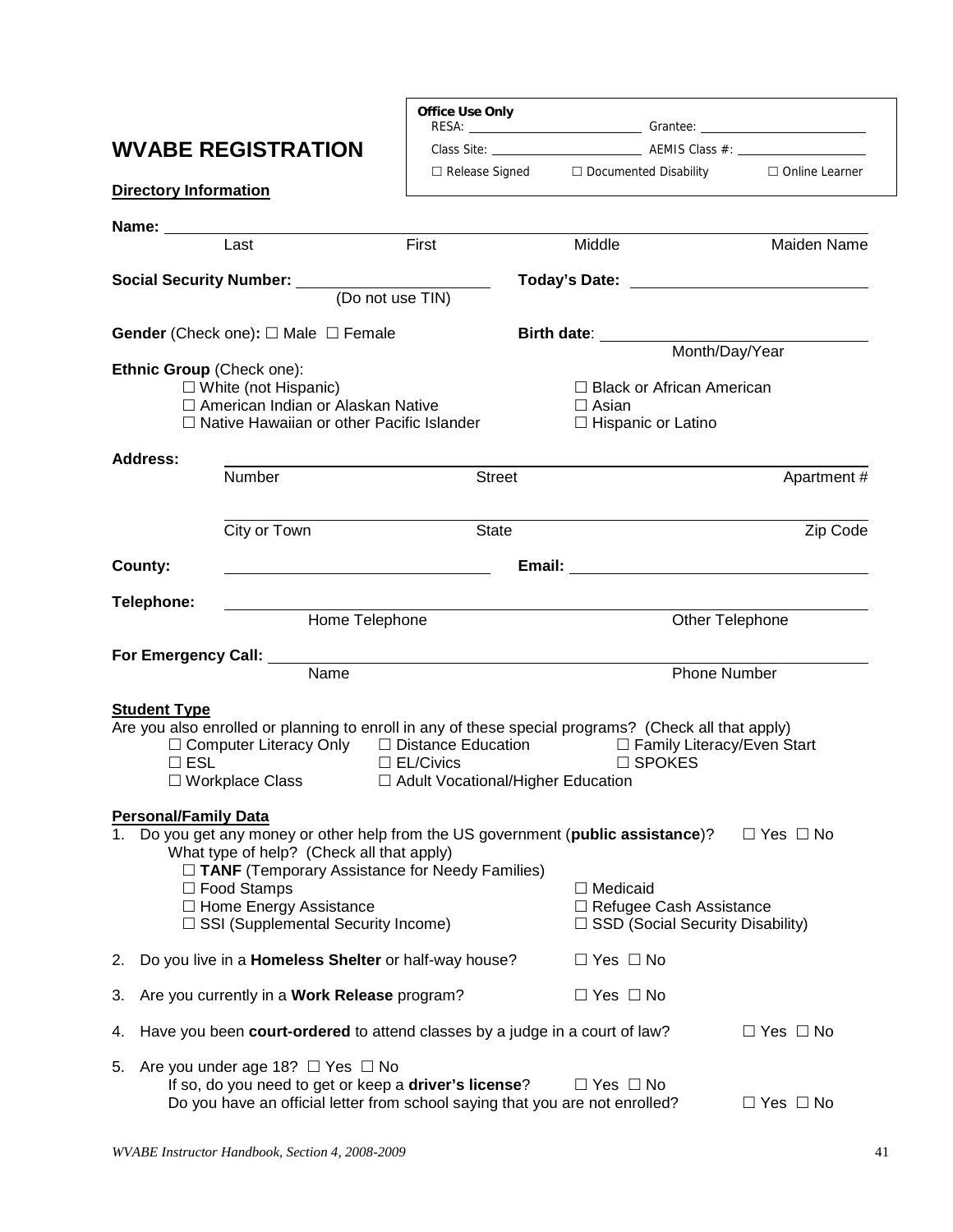|    | 7. Are you a single parent? $\square$ Yes $\square$ No                                                                                                                                                                                                                                                                                                                                                                                                                                                                                       |                                                                |                                                                                                                                                                              | Name of School                                                                                                                                                                                                       | Grade<br>Level |  |  |  |  |  |
|----|----------------------------------------------------------------------------------------------------------------------------------------------------------------------------------------------------------------------------------------------------------------------------------------------------------------------------------------------------------------------------------------------------------------------------------------------------------------------------------------------------------------------------------------------|----------------------------------------------------------------|------------------------------------------------------------------------------------------------------------------------------------------------------------------------------|----------------------------------------------------------------------------------------------------------------------------------------------------------------------------------------------------------------------|----------------|--|--|--|--|--|
|    | 8. How many young children live with you now?                                                                                                                                                                                                                                                                                                                                                                                                                                                                                                |                                                                |                                                                                                                                                                              |                                                                                                                                                                                                                      |                |  |  |  |  |  |
|    | 9. Will you need to find child care so that you can come<br>to this program? $\Box$ Yes $\Box$ No                                                                                                                                                                                                                                                                                                                                                                                                                                            |                                                                |                                                                                                                                                                              | the contract of the contract of the contract of the contract of the contract of                                                                                                                                      |                |  |  |  |  |  |
|    | <b>Employment</b><br>1. Are you a WIA registrant (referred by a WORKFORCE WV One-Stop Center)? □ Yes □ No                                                                                                                                                                                                                                                                                                                                                                                                                                    |                                                                |                                                                                                                                                                              |                                                                                                                                                                                                                      |                |  |  |  |  |  |
|    | 2. Do you have a job now?<br>$\Box$ Yes. I have a job (I am employed. I have an un-subsidized job).<br>I work □ Full-time □ Part-time                                                                                                                                                                                                                                                                                                                                                                                                        |                                                                |                                                                                                                                                                              |                                                                                                                                                                                                                      |                |  |  |  |  |  |
|    | I am a<br>Occupation/Position I work at Employer<br>$\Box$ No. I do not have a job (I am unemployed).<br>$\Box$ I am looking for a job now. $\Box$ I am not looking for a job right now.<br>$\Box$ I want to work, but I have a problem. My problem is $\Box$<br>$\Box$ No. I do not plan to get a job right now (I am not in the labor force).<br>$\Box$ I have a subsidized job (CWEP, sheltered workshop, courtesy patrol, etc.)<br>$\Box$ I am a homemaker. $\Box$ I am retired.<br>$\Box$ I have a disability. $\Box$ I am a volunteer. |                                                                |                                                                                                                                                                              |                                                                                                                                                                                                                      |                |  |  |  |  |  |
|    |                                                                                                                                                                                                                                                                                                                                                                                                                                                                                                                                              |                                                                |                                                                                                                                                                              |                                                                                                                                                                                                                      |                |  |  |  |  |  |
|    | <b>Education</b><br>1. How many years of school have you completed?<br>(Circle last year completed): 0 1 2 3 4 5 6 7 8 9 10 11 12 13 14 15 16                                                                                                                                                                                                                                                                                                                                                                                                |                                                                |                                                                                                                                                                              |                                                                                                                                                                                                                      |                |  |  |  |  |  |
|    | 2. What other training or certification have you completed?<br>$\Box$ GED $\Box$ EDP Other:                                                                                                                                                                                                                                                                                                                                                                                                                                                  |                                                                |                                                                                                                                                                              |                                                                                                                                                                                                                      |                |  |  |  |  |  |
|    | 3. Are you enrolled in any other training program, college, or university now?                                                                                                                                                                                                                                                                                                                                                                                                                                                               |                                                                |                                                                                                                                                                              | $\Box$ Yes $\Box$ No                                                                                                                                                                                                 |                |  |  |  |  |  |
|    | 4. Are you planning to enter a training program, college or university in the coming year?<br>$\Box$ Yes $\Box$ No                                                                                                                                                                                                                                                                                                                                                                                                                           | If so, what will you study?                                    |                                                                                                                                                                              |                                                                                                                                                                                                                      |                |  |  |  |  |  |
| 5. | How did you find out about this program? (Check all that apply)<br>□ Local Job Service/One-Stop<br>Center (WorkForce WV)<br>$\Box$ Job training program<br>$\Box$ Community Action Agency<br>$\Box$ HRDF<br>$\Box$ OIC<br>□ Adult Education Hotline<br>$\Box$ Library                                                                                                                                                                                                                                                                        | $\Box$ DHHR<br>$\Box$ Friend<br>□ Counselor<br>$\Box$ Employer | $\Box$ Division of Rehab Services<br>$\Box$ Adult Vocational/Higher Ed.<br>$\Box$ Newspaper Advertisement<br>□ Pamphlet, Brochure, Poster<br>□ Judicial System (Court order) | $\Box$ High School<br>$\Box$ Family member<br>□ TV or Radio<br>$\Box$ I attended before<br>$\Box$ Mission WV<br>□ Senior Center<br>$\Box$ Literacy WV<br>$\Box$ Military<br>$\Box$ Other: $\_\_\_\_\_\_\_\_\_\_\_\_$ |                |  |  |  |  |  |

6. Do you have dependent children?  $\Box$  Yes  $\Box$  No What schools do your children attend?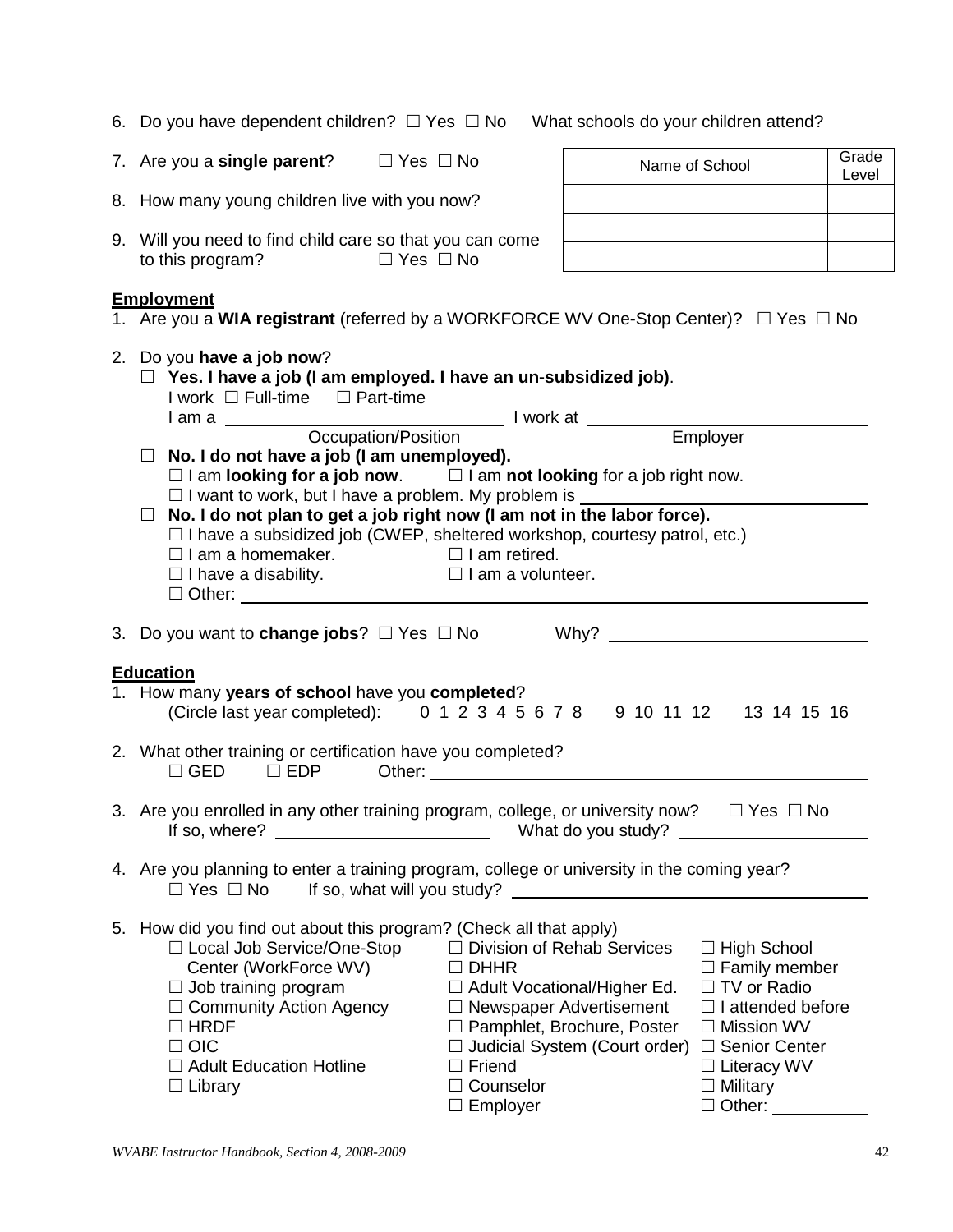| Name:                                                                                                                     |                                                                    |                                                                                                                                                                                   |                              |                                           |                                                                                                 |  |  |  |  |
|---------------------------------------------------------------------------------------------------------------------------|--------------------------------------------------------------------|-----------------------------------------------------------------------------------------------------------------------------------------------------------------------------------|------------------------------|-------------------------------------------|-------------------------------------------------------------------------------------------------|--|--|--|--|
|                                                                                                                           | Last                                                               | First                                                                                                                                                                             |                              | Middle                                    | <b>Maiden Name</b>                                                                              |  |  |  |  |
|                                                                                                                           | <b>Learning Needs/Barriers</b>                                     |                                                                                                                                                                                   |                              |                                           |                                                                                                 |  |  |  |  |
|                                                                                                                           |                                                                    | 1. Was school difficult for you? $\Box$ Yes $\Box$ No Why?                                                                                                                        |                              |                                           |                                                                                                 |  |  |  |  |
|                                                                                                                           |                                                                    | 2. Do you think you have trouble learning new information or new skills? $\Box$ Yes $\Box$ No<br>If so, what kinds of things do you have trouble with? __________________________ |                              |                                           |                                                                                                 |  |  |  |  |
|                                                                                                                           | 3. Do you feel you are easily distracted?                          |                                                                                                                                                                                   |                              | $\Box$ Yes $\Box$ No                      |                                                                                                 |  |  |  |  |
|                                                                                                                           |                                                                    | 4. Have you ever had special help or special classes?<br>If so, what kind? $\sqrt{ }$                                                                                             | Where?                       | $\Box$ Yes $\Box$ No                      |                                                                                                 |  |  |  |  |
|                                                                                                                           |                                                                    | 5. Do you have problems with your vision (eyes)?<br>6. Do you have problems with your hearing (ears)?                                                                             |                              | □ Yes □ No<br>$\Box$ Yes $\Box$ No        |                                                                                                 |  |  |  |  |
| 7. Do you have other problems or disabilities that make studying or working difficult? $\Box$ Yes $\Box$ No<br>What kind? |                                                                    |                                                                                                                                                                                   |                              |                                           |                                                                                                 |  |  |  |  |
|                                                                                                                           |                                                                    | What kind?<br>Do you have <b>documentation of a disability</b> ?                                                                                                                  |                              | $\Box$ Yes $\Box$ No                      |                                                                                                 |  |  |  |  |
|                                                                                                                           |                                                                    | Would you like to request any special accommodations? $\square$ Yes $\square$ No                                                                                                  |                              |                                           |                                                                                                 |  |  |  |  |
|                                                                                                                           |                                                                    |                                                                                                                                                                                   |                              |                                           |                                                                                                 |  |  |  |  |
|                                                                                                                           |                                                                    | 8. What could make it difficult for you to come to class?<br>$\Box$ My work schedule $\Box$ Finding transportation $\Box$ Finding child care                                      |                              |                                           |                                                                                                 |  |  |  |  |
| <b>Goals</b>                                                                                                              |                                                                    |                                                                                                                                                                                   |                              |                                           |                                                                                                 |  |  |  |  |
|                                                                                                                           |                                                                    |                                                                                                                                                                                   |                              |                                           | What do you want to accomplish by the beginning of the next school year? (Check all that apply) |  |  |  |  |
|                                                                                                                           |                                                                    | $\Box$ Find out my academic skills/educational level                                                                                                                              |                              |                                           |                                                                                                 |  |  |  |  |
|                                                                                                                           | $\Box$ Improve my level of basic skills in                         |                                                                                                                                                                                   |                              |                                           |                                                                                                 |  |  |  |  |
|                                                                                                                           | $\Box$ Math $\Box$ Reading                                         |                                                                                                                                                                                   | $\Box$ Writing               |                                           |                                                                                                 |  |  |  |  |
|                                                                                                                           |                                                                    | $\Box$ Improve my level of English language skills in                                                                                                                             |                              |                                           |                                                                                                 |  |  |  |  |
|                                                                                                                           | $\Box$ Pass the GED Tests in                                       | $\square$ Listening $\square$ Speaking $\square$ Reading $\square$ Writing                                                                                                        |                              |                                           | $\Box$ Grammar                                                                                  |  |  |  |  |
|                                                                                                                           | $\Box$ Math $\Box$ Reading                                         |                                                                                                                                                                                   | $\Box$ Science               | $\Box$ Social Studies                     | $\Box$ Writing                                                                                  |  |  |  |  |
|                                                                                                                           |                                                                    | □ Complete the External High School Diploma Program (EDP).                                                                                                                        |                              |                                           |                                                                                                 |  |  |  |  |
|                                                                                                                           | $\Box$ Start taking classes at a                                   |                                                                                                                                                                                   |                              |                                           |                                                                                                 |  |  |  |  |
| ⊔                                                                                                                         | □ College or University<br>Improve my employment skills to         |                                                                                                                                                                                   |                              | $\Box$ Vocational or Job Training Program |                                                                                                 |  |  |  |  |
|                                                                                                                           | $\Box$ Find a job                                                  |                                                                                                                                                                                   | $\Box$ Keep the job I have   |                                           | $\Box$ Change to a better job                                                                   |  |  |  |  |
|                                                                                                                           | $\Box$ Get more involved in                                        |                                                                                                                                                                                   |                              |                                           |                                                                                                 |  |  |  |  |
|                                                                                                                           | $\Box$ My child's schooling                                        |                                                                                                                                                                                   | $\Box$ My child's reading    |                                           | $\Box$ Community activities                                                                     |  |  |  |  |
| ш                                                                                                                         |                                                                    | Become a Voter for the first time by                                                                                                                                              |                              |                                           |                                                                                                 |  |  |  |  |
|                                                                                                                           | $\Box$ Registering to Vote<br>$\Box$ Improve citizenship skills by |                                                                                                                                                                                   | $\Box$ Voting in an election |                                           |                                                                                                 |  |  |  |  |
|                                                                                                                           | $\Box$ Passing the US citizenship exam                             |                                                                                                                                                                                   | $\Box$ Becoming a US Citizen |                                           |                                                                                                 |  |  |  |  |
|                                                                                                                           | $\Box$ Complete a special program in                               |                                                                                                                                                                                   |                              |                                           |                                                                                                 |  |  |  |  |
|                                                                                                                           | □ Computer Literacy Only                                           |                                                                                                                                                                                   |                              | $\Box$ Work-based Project (12-30 hours)   |                                                                                                 |  |  |  |  |
| ப                                                                                                                         |                                                                    | Take the OPT (Official GED Practice Tests) to qualify for a GED Tests scholarship.                                                                                                |                              |                                           |                                                                                                 |  |  |  |  |
|                                                                                                                           | □ Complete GED Orientation                                         |                                                                                                                                                                                   |                              |                                           |                                                                                                 |  |  |  |  |
|                                                                                                                           |                                                                    | $\Box$ Pass an Entrance Exam for a Vocational Program.                                                                                                                            |                              |                                           |                                                                                                 |  |  |  |  |
| $\Box$                                                                                                                    |                                                                    | Take an Entrance Exam for college or university                                                                                                                                   |                              |                                           |                                                                                                 |  |  |  |  |
|                                                                                                                           | $\Box$ ACT                                                         | $\Box$ SAT                                                                                                                                                                        | $\Box$ toefl                 |                                           |                                                                                                 |  |  |  |  |
| ப                                                                                                                         | Get or keep a driver's license<br>Other:                           |                                                                                                                                                                                   |                              |                                           |                                                                                                 |  |  |  |  |
|                                                                                                                           |                                                                    |                                                                                                                                                                                   |                              |                                           |                                                                                                 |  |  |  |  |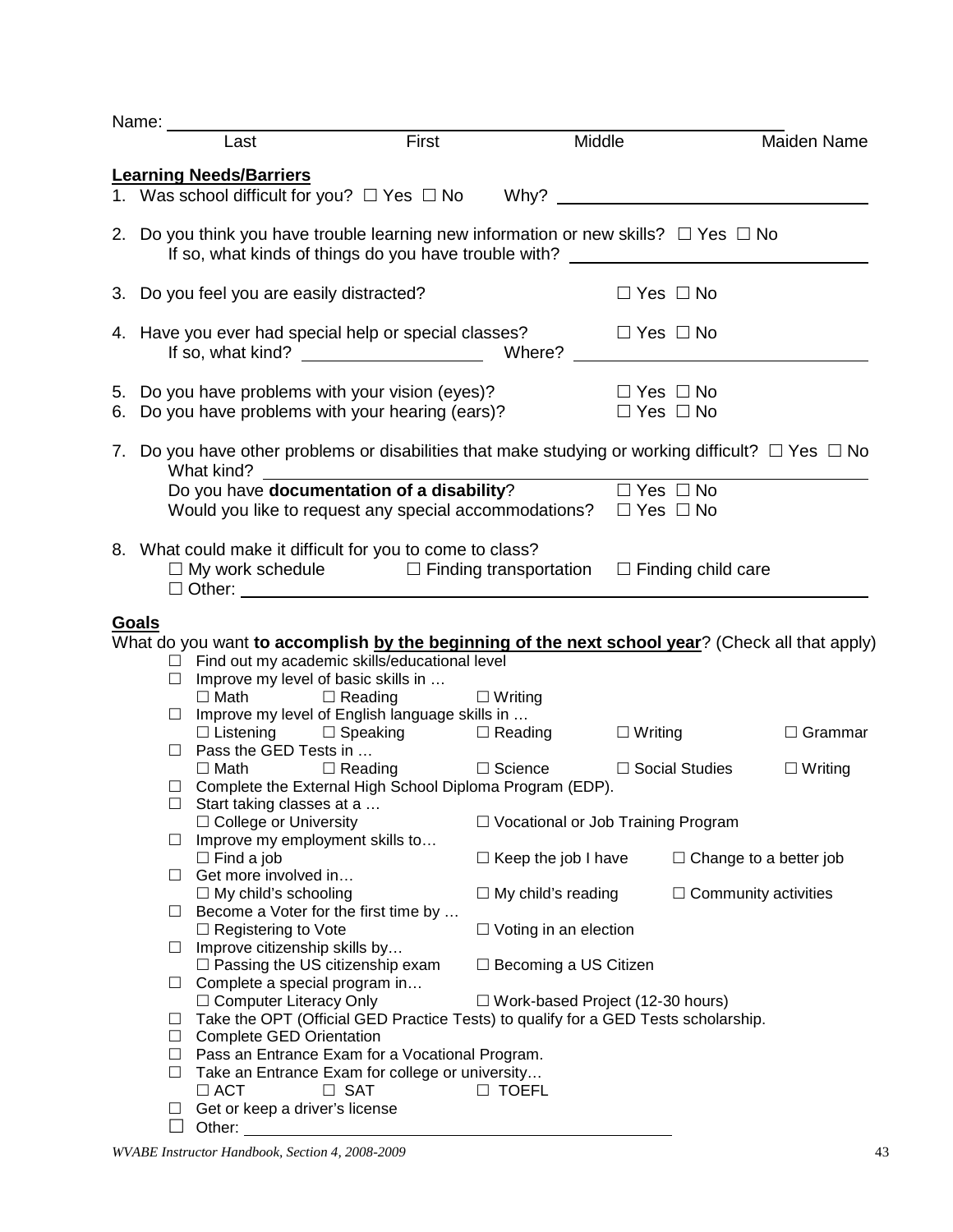### **Release of Information**

I understand that information on this registration form and from my class record may be shared with the Regional Education Service Agency (RESA), the WV Department of Education (WVDE) or with the Adult Basic Education (ABE) personnel for the purpose of compiling and reporting information within the Adult Education Management Information System (AEMIS) as required by the Adult Education and Family Literacy Act.

I authorize the program to release the following types of information:

- Directory information (name, address, telephone, social security number, etc.)
- Record of attendance
- Educational goals and achievements
- Assessment scores
- Statistical information (gender, ethnicity, employment status, education, disability status, etc.)

I understand that information about completing my goals may be verified by some other private or government agency. This information may include:

- Getting or keeping a job
- Enrolling in a college, university or other training program
- Passing the GED Tests or getting a high school diploma
- Removal from TANF program or reduction in public assistance

The following agencies may use my social security number to verify completion of the above goals: Bureau of Employment Programs (BEP), WV Higher Education Policy Commission, WORKFORCE WV, WV Department of Education (WVDE), Oklahoma (GED) Scoring Service, and the WV Department of Health and Human Resources (DHHR).

I understand that my social security number is needed to collect this information. I understand that giving my social security number is voluntary. The social security number may be used only to match information. It will not be used to make decisions about me or any other person.

No personal information about me will be published. If I do not give my social security number, I will not lose any rights or services as a student.

I understand that this permission is valid for two years from the date of my signature or until it is revoked in writing by me, whichever occurs first.

Signature of Student Date Date Date Date Date Date

Signature of Parent or Guardian (if necessary) Date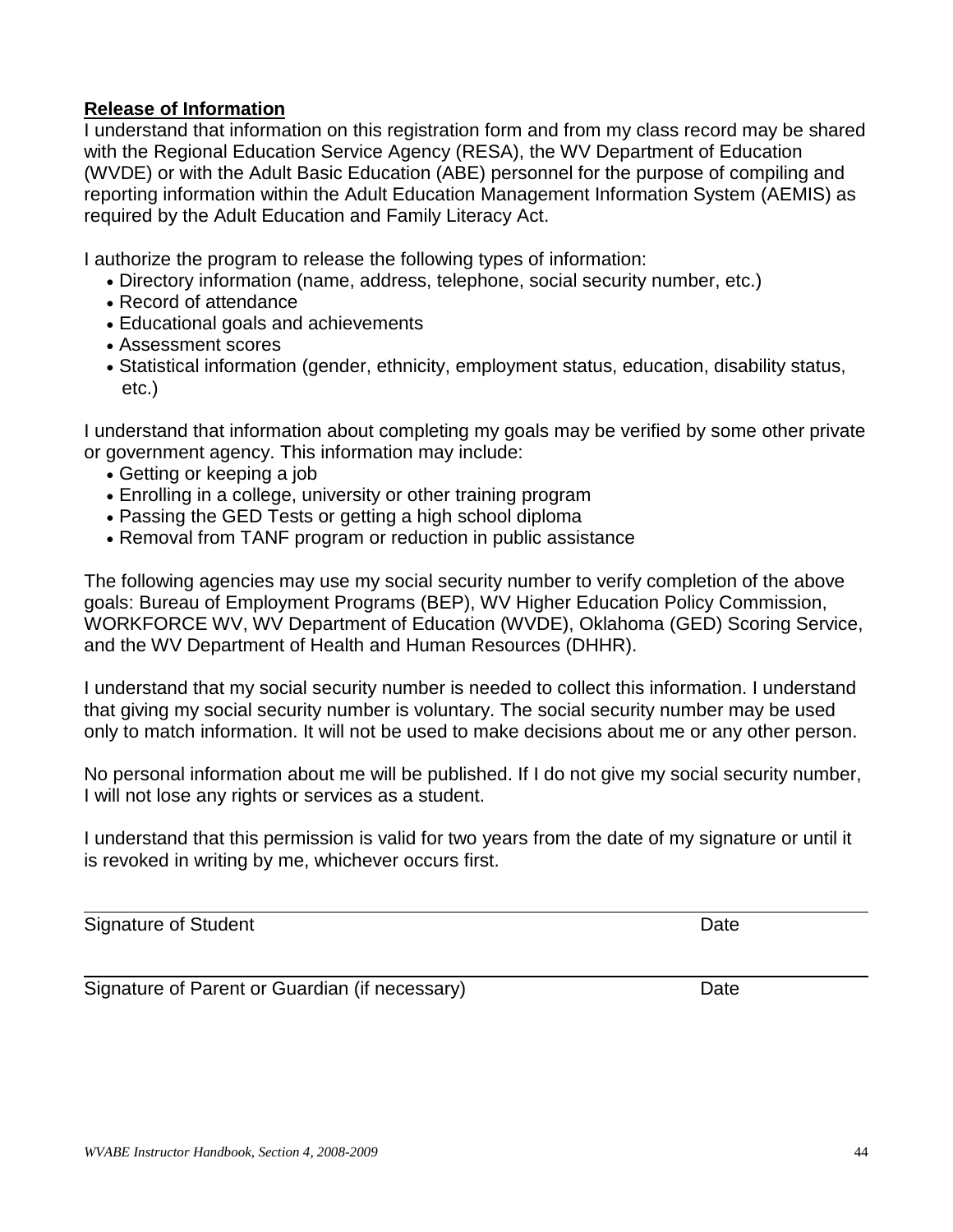|                          |                                                                                                                                                                                                                                                                                                                  |              | <b>TABE Assessment/Goal Report</b>                   |                                     | Program Year: 2009                   |                  |                                                                                                                                                                                                                                |                  |                            |                                                                               |              |                                               |          |  |
|--------------------------|------------------------------------------------------------------------------------------------------------------------------------------------------------------------------------------------------------------------------------------------------------------------------------------------------------------|--------------|------------------------------------------------------|-------------------------------------|--------------------------------------|------------------|--------------------------------------------------------------------------------------------------------------------------------------------------------------------------------------------------------------------------------|------------------|----------------------------|-------------------------------------------------------------------------------|--------------|-----------------------------------------------|----------|--|
|                          |                                                                                                                                                                                                                                                                                                                  |              | Class Site: <u>Class Site:</u> Class Site:           |                                     |                                      |                  | AEMIS Class #: New York 2014 19:00 19:00 19:00 19:00 19:00 19:00 19:00 19:00 19:00 19:00 19:00 19:00 19:00 19:00 19:00 19:00 19:00 19:00 19:00 19:00 19:00 19:00 19:00 19:00 19:00 19:00 19:00 19:00 19:00 19:00 19:00 19:00 1 |                  |                            |                                                                               |              |                                               |          |  |
|                          |                                                                                                                                                                                                                                                                                                                  |              |                                                      |                                     |                                      |                  | Social Security #: New York Social Security #:                                                                                                                                                                                 |                  |                            |                                                                               |              |                                               |          |  |
|                          |                                                                                                                                                                                                                                                                                                                  |              | Assessment Date:                                     |                                     | ___________                          |                  |                                                                                                                                                                                                                                |                  |                            | — <i>————————</i>                                                             |              |                                               |          |  |
|                          |                                                                                                                                                                                                                                                                                                                  |              |                                                      |                                     | <b>TABE Entry</b>                    |                  |                                                                                                                                                                                                                                |                  | <b>TABE</b> Interim        |                                                                               |              | <b>TABE Exit/Withdrawal</b>                   |          |  |
|                          |                                                                                                                                                                                                                                                                                                                  |              | <b>Check Test Title</b>                              | $\square$ Survey<br>Audio<br>$\Box$ | □ Complete Battery<br>$\Box$ Braille |                  | $\Box$ Audio                                                                                                                                                                                                                   |                  | $\Box$ Braille             | □ Survey □ Complete Battery                                                   | $\Box$ Audio | □ Survey □ Complete Battery<br>$\Box$ Braille |          |  |
|                          |                                                                                                                                                                                                                                                                                                                  |              | Circle Level                                         |                                     | A D M E L                            |                  |                                                                                                                                                                                                                                |                  | A D M E L                  |                                                                               |              | A D M E L                                     |          |  |
|                          |                                                                                                                                                                                                                                                                                                                  |              | Circle Form                                          |                                     | 7 8 9 10                             |                  |                                                                                                                                                                                                                                |                  | 7 8 9 10                   |                                                                               |              | 7 8 9 10                                      |          |  |
| Subject                  |                                                                                                                                                                                                                                                                                                                  |              |                                                      | Math                                | Reading                              | Language         | Math                                                                                                                                                                                                                           |                  | Reading                    | Language                                                                      | Math         | Reading                                       | Language |  |
| Raw Score                |                                                                                                                                                                                                                                                                                                                  |              |                                                      |                                     |                                      |                  |                                                                                                                                                                                                                                |                  |                            |                                                                               |              |                                               |          |  |
| Scale Score/Grade Level  |                                                                                                                                                                                                                                                                                                                  |              |                                                      |                                     |                                      |                  |                                                                                                                                                                                                                                |                  |                            |                                                                               |              |                                               |          |  |
| FFL (Circle Lowest Area) |                                                                                                                                                                                                                                                                                                                  |              |                                                      |                                     |                                      |                  |                                                                                                                                                                                                                                |                  |                            |                                                                               |              |                                               |          |  |
|                          | $\Box$ WV Learning Needs Screening (13 questions + referral)<br>Screening Administered:<br>$\Box$ Payne LNI (46 questions)<br>$\Box$ Local Screening Questions (minimum of 3 questions)<br>Program Goals (able to verify by October of next program year by state data-match using valid SS# and signed release) |              |                                                      |                                     |                                      |                  |                                                                                                                                                                                                                                |                  |                            |                                                                               |              |                                               |          |  |
| Entry                    |                                                                                                                                                                                                                                                                                                                  | Interim      |                                                      |                                     |                                      |                  | Entry                                                                                                                                                                                                                          |                  | Interim                    |                                                                               |              |                                               |          |  |
| Date                     |                                                                                                                                                                                                                                                                                                                  | Date         |                                                      | <b>Federal Outcome Goals</b>        |                                      |                  | Date                                                                                                                                                                                                                           |                  | Date                       | <b>Other Goals</b>                                                            |              |                                               |          |  |
| P<br>S                   | P                                                                                                                                                                                                                                                                                                                | <sub>S</sub> |                                                      |                                     |                                      |                  | P<br>S                                                                                                                                                                                                                         |                  | P<br>S                     |                                                                               |              |                                               |          |  |
| $\Box$<br>$\Box$         | $\Box$                                                                                                                                                                                                                                                                                                           | $\Box$       | Improve basic literacy skills                        |                                     |                                      |                  | $\Box$<br>$\Box$                                                                                                                                                                                                               |                  | $\Box$<br>$\Box$           | Improve current job (unsubsidized)                                            |              |                                               |          |  |
|                          |                                                                                                                                                                                                                                                                                                                  |              |                                                      |                                     |                                      |                  | $\Box$<br>□                                                                                                                                                                                                                    |                  | $\Box$<br>$\Box$           | Obtain / Retain a subsidized job<br>Increase involvement in child's education |              |                                               |          |  |
| $\Box$<br>$\Box$         | $\Box$                                                                                                                                                                                                                                                                                                           | $\Box$       | Improve English language skills (non-native speaker) |                                     |                                      |                  | $\Box$<br>$\Box$                                                                                                                                                                                                               |                  | $\hfill \square$<br>$\Box$ |                                                                               |              |                                               |          |  |
|                          |                                                                                                                                                                                                                                                                                                                  |              |                                                      |                                     |                                      |                  | $\Box$<br>□                                                                                                                                                                                                                    |                  | $\Box$<br>$\Box$           | Increase involvement in child's literacy activities                           |              |                                               |          |  |
| $\Box$<br>$\Box$         | $\Box$                                                                                                                                                                                                                                                                                                           | $\Box$       | Pass the GED                                         |                                     |                                      |                  | $\Box$<br>$\Box$                                                                                                                                                                                                               |                  | $\Box$<br>$\Box$           | Increase involvement in community activities                                  |              |                                               |          |  |
|                          |                                                                                                                                                                                                                                                                                                                  |              |                                                      |                                     |                                      |                  | $\Box$<br>□                                                                                                                                                                                                                    |                  | $\Box$<br>$\Box$           | Register to vote or vote for first time                                       |              |                                               |          |  |
| $\Box$<br>$\Box$         | $\Box$                                                                                                                                                                                                                                                                                                           | $\Box$       | Complete the EDP                                     |                                     |                                      |                  | $\Box$<br>$\Box$                                                                                                                                                                                                               |                  | $\Box$<br>$\Box$           | Improve citizenship skills                                                    |              |                                               |          |  |
|                          |                                                                                                                                                                                                                                                                                                                  |              |                                                      |                                     |                                      |                  | $\Box$<br>$\Box$                                                                                                                                                                                                               |                  | $\Box$<br>$\Box$           | Complete WVABE computer literacy program                                      |              |                                               |          |  |
| $\Box$<br>$\Box$         | $\Box$                                                                                                                                                                                                                                                                                                           | $\Box$       |                                                      |                                     |                                      |                  | $\Box$<br>$\Box$                                                                                                                                                                                                               |                  | $\Box$<br>$\Box$           | Complete a short-term (12-30 hrs.) work-based project                         |              |                                               |          |  |
|                          |                                                                                                                                                                                                                                                                                                                  |              | Enter post-secondary education or job training       |                                     |                                      | $\Box$<br>$\Box$ |                                                                                                                                                                                                                                | $\Box$<br>$\Box$ |                            | Complete OPT (Official GED Practice Tests) ONLY                               |              |                                               |          |  |
|                          |                                                                                                                                                                                                                                                                                                                  |              |                                                      |                                     |                                      |                  | $\Box$<br>$\Box$                                                                                                                                                                                                               |                  | $\Box$<br>$\Box$           | <b>Complete GED Orientation</b>                                               |              |                                               |          |  |
| $\Box$                   | $\Box$                                                                                                                                                                                                                                                                                                           | $\Box$       | Obtain a job (Unsubsidized)                          |                                     |                                      |                  | $\Box$<br>$\Box$                                                                                                                                                                                                               |                  | $\Box$<br>$\Box$           | Complete vocational / assessment testing ONLY                                 |              |                                               |          |  |
| $\Box$<br>$\Box$         | $\Box$                                                                                                                                                                                                                                                                                                           | $\Box$       | Retain current job (unsubsidized)                    |                                     |                                      |                  | $\Box$<br>$\Box$                                                                                                                                                                                                               |                  | $\Box$<br>$\Box$           | Complete other personal goal, specify:                                        |              |                                               |          |  |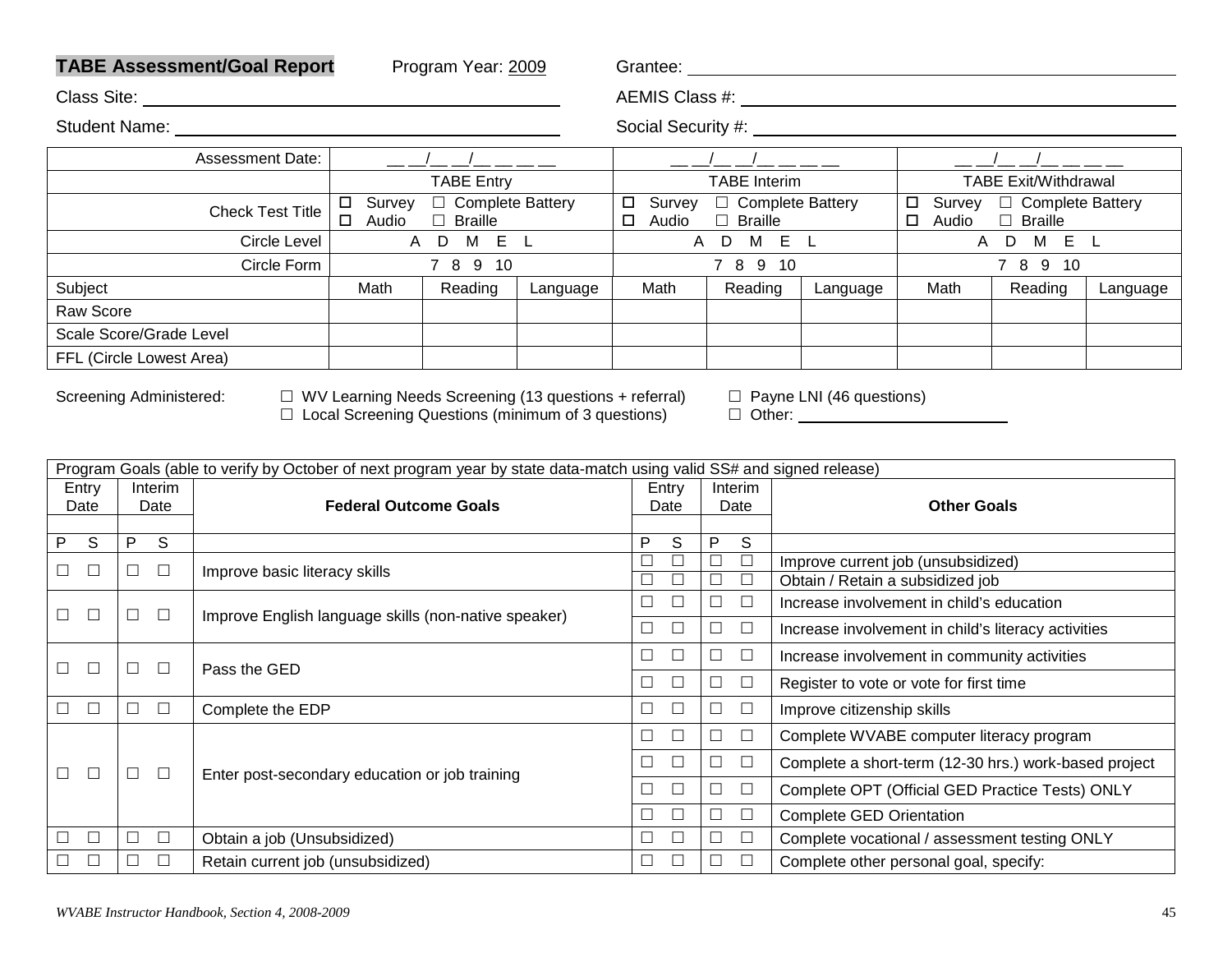| ABE/ESL Student Achievements Report Program Year: 2009                                                                                                                                                                                                                                                                                                                                                                                                                                                                                                                                                                                                                                                                                                                                 | RESA: _________                                                                                                                                                                                                                                                                                                                                                                                                                                                                                                                                                                                                                                                                                  |
|----------------------------------------------------------------------------------------------------------------------------------------------------------------------------------------------------------------------------------------------------------------------------------------------------------------------------------------------------------------------------------------------------------------------------------------------------------------------------------------------------------------------------------------------------------------------------------------------------------------------------------------------------------------------------------------------------------------------------------------------------------------------------------------|--------------------------------------------------------------------------------------------------------------------------------------------------------------------------------------------------------------------------------------------------------------------------------------------------------------------------------------------------------------------------------------------------------------------------------------------------------------------------------------------------------------------------------------------------------------------------------------------------------------------------------------------------------------------------------------------------|
| Class Site: <u>New York: New York: New York: New York: New York: New York: New York: New York: New York: New York: New York: New York: New York: New York: New York: New York: New York: New York: New York: New York: New York:</u>                                                                                                                                                                                                                                                                                                                                                                                                                                                                                                                                                   |                                                                                                                                                                                                                                                                                                                                                                                                                                                                                                                                                                                                                                                                                                  |
|                                                                                                                                                                                                                                                                                                                                                                                                                                                                                                                                                                                                                                                                                                                                                                                        |                                                                                                                                                                                                                                                                                                                                                                                                                                                                                                                                                                                                                                                                                                  |
| Select One: $\Box$ Student Withdrew Withdrawal Date: __ _/_ _/_ __/_ _ _ _ $\Box$ Student is continuing into the next Program Year (PY)                                                                                                                                                                                                                                                                                                                                                                                                                                                                                                                                                                                                                                                |                                                                                                                                                                                                                                                                                                                                                                                                                                                                                                                                                                                                                                                                                                  |
| Check all achievements accomplished and documented as a result of the student's participation in ABE.                                                                                                                                                                                                                                                                                                                                                                                                                                                                                                                                                                                                                                                                                  |                                                                                                                                                                                                                                                                                                                                                                                                                                                                                                                                                                                                                                                                                                  |
| <b>Educational</b><br>□ Increased at least .5 grade level, 3 points on CASAS Scale, Or 1 SPL In any<br>assessment area<br>Increased at least one level in a learning management system in any assessment<br>area (e.g., PassKey, KeyTrain, Plato)<br>Mastered at Least 3 Essential IGOs<br>Mastered all Essential IGOS In Entry FFL<br>$\Box$<br>Completed entire vocational / assessment battery / test (i.e., LPN, TABE, CASAS,<br>ACT, Work Keys)<br>Completed OPT (Official GED Practice Tests)<br>Passed all Parts of the OPT (Official GED Practice Tests)<br>$\Box$<br><b>Completed GED Orientation</b><br>$\Box$<br>Passed 1-4 parts of the GED<br>$\Box$<br>Completed at least 1 EDP Task<br>□<br>Scored 133+ on Practice TOEFL<br>$\Box$<br>□ Other (Specify),______________ | <b>Employment-Related</b><br>$\Box$ Obtained a better job or job promotion<br>□ Obtained / retained subsidized job<br>Earned a Ready To Work Certificate (i.e. SPOKES, Hit the Ground Running)<br>$\Box$<br>Completed a worksite learning experience<br>$\Box$<br>Completed an approved job readiness program (i.e. SPOKES, Hit The Ground<br>$\Box$<br>Running)<br>Passed an employment or state licensing exam<br>$\Box$<br>Entered the military<br>$\Box$<br>Earned The Governor's Career Readiness Certificate<br>$\Box$<br>Earned a Customer Service Certificate (i.e. SPOKES)<br>$\Box$<br>Earned an Achievement Certificate (i.e. SPOKES)<br>$\Box$<br>□ Other (specify),________________ |
| <b>Further Education/Training</b><br>Met score requirements on entrance exam for college/ technical training<br>Met score requirements on English proficiency exam for college<br>Completed EDP's Advanced Academic Placement<br>□<br>$\Box$ Other (Specify), ______________                                                                                                                                                                                                                                                                                                                                                                                                                                                                                                           | <b>Personal Goal</b><br>□ Obtained Computer Skills<br>□ Other Goal, Check One<br>□Educational<br>□Employment related<br>□Further Ed/Training<br>□Personal Goal<br>$\square$ Family<br>□Community                                                                                                                                                                                                                                                                                                                                                                                                                                                                                                 |
| Family--Increased Involvement In Children's Education<br>Helped children more frequently with school<br>Increased contact with children's instructor<br>$\Box$<br>Increased involvement in children's school activities                                                                                                                                                                                                                                                                                                                                                                                                                                                                                                                                                                | Family--Increased Involvement In Children's Literacy Activities<br>$\Box$ Read to children more frequently<br>$\Box$ Visited library more frequently<br>□ Purchased books or magazines for children<br>$\Box$ Other (Specify), ___________                                                                                                                                                                                                                                                                                                                                                                                                                                                       |
| <b>Work-Based Project</b><br>Completed all project objectives<br>□<br>□ Completed objectives for a WVABE Computer Literacy program                                                                                                                                                                                                                                                                                                                                                                                                                                                                                                                                                                                                                                                     | <b>Community</b><br>$\square$ Increased involvement in community activities<br>$\Box$ Voted or registered to vote for first time<br>□ Passed state-approved test of citizenship skills<br>□ Became a US citizen<br>□ Volunteered for community service                                                                                                                                                                                                                                                                                                                                                                                                                                           |
| Federal CORE Indicators (verified by state follow-up/data match)<br>□ Completed Entry FFL<br>□ Moved to higher FFL<br>Achieved GED<br>$\Box$<br>□ Completed EDP                                                                                                                                                                                                                                                                                                                                                                                                                                                                                                                                                                                                                        | □ Obtained an unsubsidized job<br>□ Retained unsubsidized job<br>□ Enrolled in job training or post-secondary education<br>$\Box$ Had public assistance reduced or eliminated                                                                                                                                                                                                                                                                                                                                                                                                                                                                                                                    |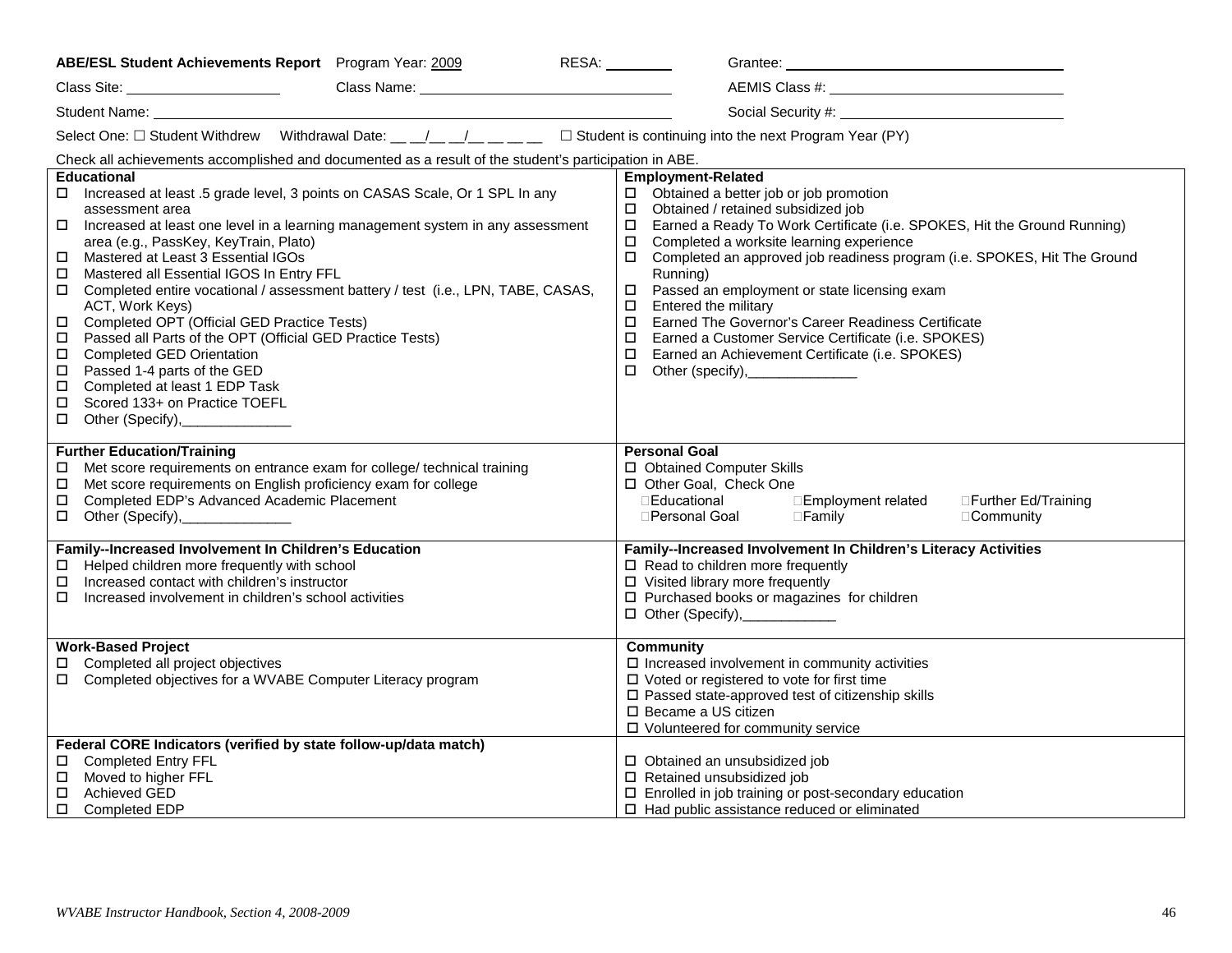## CASAS Assessment/Goal Report **Program Year:** 2009 Grantee: Casas Communication CASAS Assessment/Goal Report

| Program Year: 2009 |  |
|--------------------|--|
|                    |  |

| Class Site: |  |
|-------------|--|
|             |  |

Class Site: AEMIS Class #:

Student Name: Social Security #:

| <b>Assessment Date:</b>  |                                                                                                                                                                                         |                    |                              |                                                                                                                                                                                                   |                      |                              |                                                                                                                                                                                         |         |                              |  |
|--------------------------|-----------------------------------------------------------------------------------------------------------------------------------------------------------------------------------------|--------------------|------------------------------|---------------------------------------------------------------------------------------------------------------------------------------------------------------------------------------------------|----------------------|------------------------------|-----------------------------------------------------------------------------------------------------------------------------------------------------------------------------------------|---------|------------------------------|--|
|                          |                                                                                                                                                                                         | <b>CASAS Entry</b> |                              |                                                                                                                                                                                                   | <b>CASAS</b> Interim |                              | <b>CASAS Exit/Withdrawal</b>                                                                                                                                                            |         |                              |  |
| <b>Check Test Title</b>  | ECS<br>◻<br>□<br>Life Skills                                                                                                                                                            | $\Box$             | Life and Work<br>Citizenship | <b>ECS</b><br>$\Box$<br>Life Skills<br>$\Box$                                                                                                                                                     | □<br>□               | Life and Work<br>Citizenship | <b>ECS</b><br>$\Box$<br>Life Skills<br>□                                                                                                                                                | □<br>□  | Life and Work<br>Citizenship |  |
| Circle Level             | LIT.                                                                                                                                                                                    | B<br>C.<br>D<br>A  | <b>CIT</b>                   | <b>LIT</b><br>C.<br>CIT<br>B<br>D<br>A                                                                                                                                                            |                      |                              | LIT<br>B<br>CIT<br>C.<br>D<br>$\mathsf{A}$                                                                                                                                              |         |                              |  |
| Circle Form              | 11 12 13 14 114 15 16 116 17 18 27<br>28 31 32 32X 33 34 34X 35 36 37<br>38 51 52 53 54 55 56 63 64 65 66<br>82 81X 82X 83 84 85 86 185 186<br>81<br>952 963 964 973 974<br>187 188 951 |                    |                              | 16 116 17 18 27<br>15<br>12 13 14 114<br>11<br>28 31 32 32X 33 34 34X 35 36 37<br>38 51 52 53 54 55 56 63 64 65 66<br>81 82 81X 82X 83 84 85 86 185 186<br>952 963 964 973 974<br>188 951<br>187. |                      |                              | 14 114 15 16 116 17 18 27<br>11 12<br>13<br>28 31 32 32X 33 34 34X 35 36 37<br>38 51 52 53 54 55 56 63 64 65 66<br>81 82 81X 82X 83 84 85 86 185 186<br>187 188 951 952 963 964 973 974 |         |                              |  |
| Subject                  | Math                                                                                                                                                                                    | Reading            | Listening                    | Math                                                                                                                                                                                              | Reading              | Listening                    | Math                                                                                                                                                                                    | Reading | Listening                    |  |
| Raw Score                |                                                                                                                                                                                         |                    |                              |                                                                                                                                                                                                   |                      |                              |                                                                                                                                                                                         |         |                              |  |
| Scale Score              |                                                                                                                                                                                         |                    |                              |                                                                                                                                                                                                   |                      |                              |                                                                                                                                                                                         |         |                              |  |
| FFL (Circle Lowest Area) |                                                                                                                                                                                         |                    |                              |                                                                                                                                                                                                   |                      |                              |                                                                                                                                                                                         |         |                              |  |

Screening Administered: □ WV Learning Needs Screening (13 questions + referral) □ Payne LNI (46 questions)

 $\Box$  Local Screening Questions (minimum of 3 questions)  $\Box$  Other:

|       | Program Goals (able to verify by October of next program year by state data-match using valid SS# and signed release) |                                                |                                                      |                  |                                                 |                                                       |  |
|-------|-----------------------------------------------------------------------------------------------------------------------|------------------------------------------------|------------------------------------------------------|------------------|-------------------------------------------------|-------------------------------------------------------|--|
| Entry |                                                                                                                       | Interim                                        |                                                      | Entry            | Interim                                         |                                                       |  |
| Date  |                                                                                                                       | Date                                           | <b>Federal Outcome Goals</b>                         | Date             | Date                                            | <b>Other Goals</b>                                    |  |
| P     | S                                                                                                                     | S<br>P                                         |                                                      | P<br>S           | S<br>P                                          |                                                       |  |
|       |                                                                                                                       |                                                |                                                      | L                | $\Box$<br>$\Box$                                | Improve current job (unsubsidized)                    |  |
|       | $\Box$                                                                                                                | $\Box$                                         | Improve basic literacy skills                        | Е                | $\Box$<br>$\Box$                                | Obtain / Retain a subsidized job                      |  |
|       | □                                                                                                                     | $\Box$                                         |                                                      | $\Box$           | $\Box$<br>$\Box$                                | Increase involvement in child's education             |  |
|       |                                                                                                                       |                                                | Improve English language skills (non-native speaker) |                  | $\Box$<br>$\Box$                                | Increase involvement in child's literacy activities   |  |
|       |                                                                                                                       | $\Box$                                         | Pass the GED                                         | $\Box$<br>$\Box$ | $\Box$<br>$\Box$                                | Increase involvement in community activities          |  |
|       | □                                                                                                                     |                                                | $\Box$<br>□                                          | $\Box$<br>$\Box$ | Register to vote or vote for first time         |                                                       |  |
|       | □                                                                                                                     | $\Box$                                         | Complete the EDP                                     | $\Box$           | $\Box$<br>$\Box$                                | Improve citizenship skills                            |  |
|       |                                                                                                                       |                                                |                                                      | $\Box$           | $\Box$<br>$\Box$                                | Complete WV ABE computer literacy program             |  |
|       |                                                                                                                       |                                                |                                                      | $\Box$<br>$\Box$ | $\Box$<br>$\Box$                                | Complete a short-term (12-30 hrs.) work-based project |  |
|       | $\Box$<br>$\Box$                                                                                                      | Enter post-secondary education or job training | $\Box$                                               | $\Box$<br>$\Box$ | Complete OPT (Official GED Practice Tests) ONLY |                                                       |  |
|       |                                                                                                                       |                                                |                                                      | $\Box$<br>$\Box$ | $\Box$<br>$\Box$                                | Complete GED Orientation                              |  |
|       | □                                                                                                                     | $\Box$                                         | Obtain a job (Unsubsidized)                          | $\Box$<br>$\Box$ | $\Box$<br>$\Box$                                | Complete vocational / assessment testing ONLY         |  |
|       | □                                                                                                                     | $\Box$<br>$\perp$                              | Retain current job (unsubsidized)                    | $\Box$<br>$\Box$ | $\Box$<br>$\Box$                                | Complete other personal goal, specify:                |  |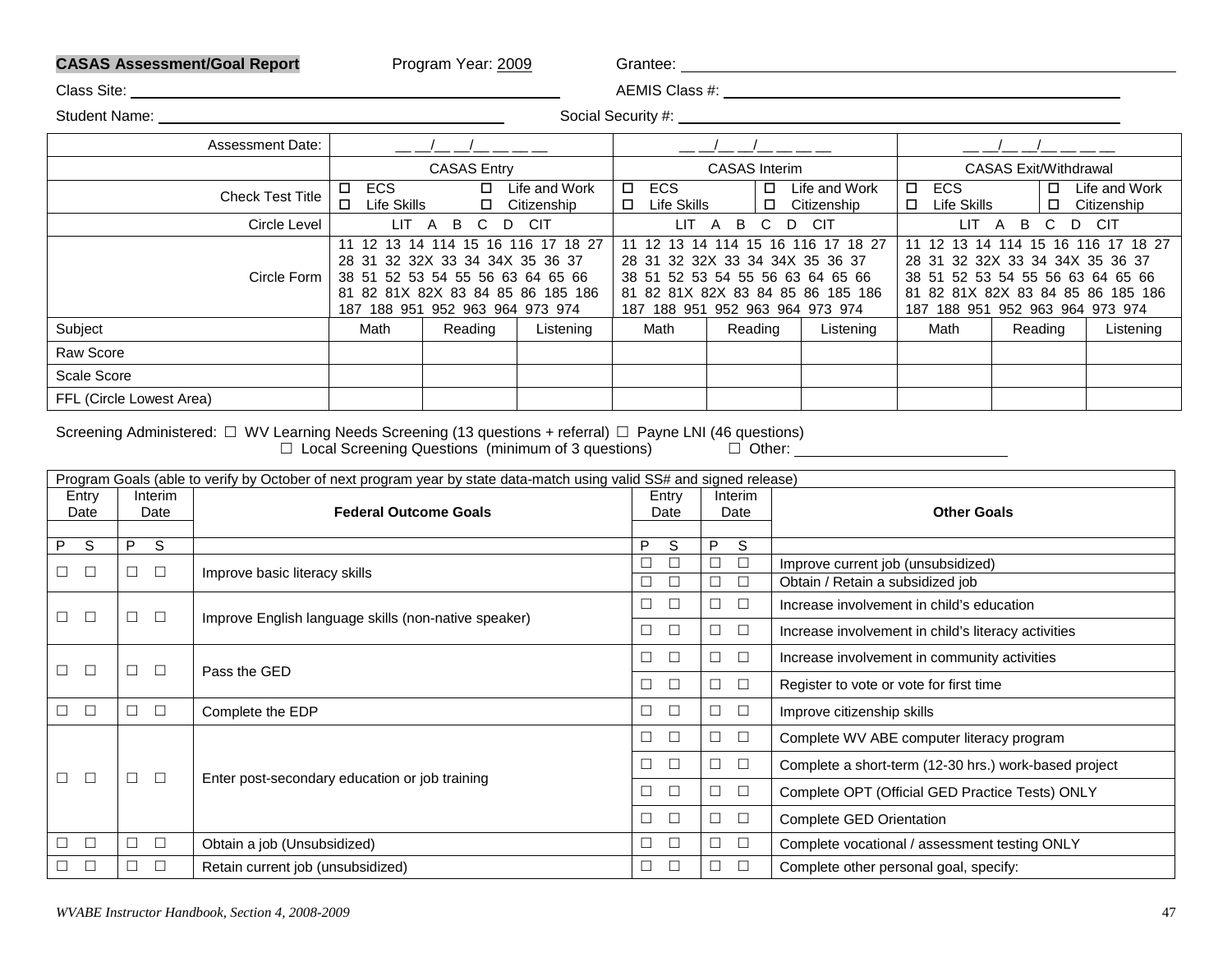| ABE/ESL Student Achievements Report Program Year: 2009                                                                                                                                                                                                                                                                                                                                                                                                                                                                                                                                                                                                                                                                                                                                                        | RESA:<br>Grantee:<br><u> 1989 - Johann Barn, mars ann an t-Amhain an t-Amhain an t-Amhain an t-Amhain an t-Amhain an t-Amhain an t-Amh</u>                                                                                                                                                                                                                                                                                                                                                                                                                                                                                                                                            |  |  |  |  |  |  |
|---------------------------------------------------------------------------------------------------------------------------------------------------------------------------------------------------------------------------------------------------------------------------------------------------------------------------------------------------------------------------------------------------------------------------------------------------------------------------------------------------------------------------------------------------------------------------------------------------------------------------------------------------------------------------------------------------------------------------------------------------------------------------------------------------------------|---------------------------------------------------------------------------------------------------------------------------------------------------------------------------------------------------------------------------------------------------------------------------------------------------------------------------------------------------------------------------------------------------------------------------------------------------------------------------------------------------------------------------------------------------------------------------------------------------------------------------------------------------------------------------------------|--|--|--|--|--|--|
|                                                                                                                                                                                                                                                                                                                                                                                                                                                                                                                                                                                                                                                                                                                                                                                                               |                                                                                                                                                                                                                                                                                                                                                                                                                                                                                                                                                                                                                                                                                       |  |  |  |  |  |  |
|                                                                                                                                                                                                                                                                                                                                                                                                                                                                                                                                                                                                                                                                                                                                                                                                               |                                                                                                                                                                                                                                                                                                                                                                                                                                                                                                                                                                                                                                                                                       |  |  |  |  |  |  |
| Select One: $\Box$ Student Withdrew Withdrawal Date: __ _/_ _/_ __/_ _ _ _ $\Box$ Student is continuing into the next Program Year (PY)                                                                                                                                                                                                                                                                                                                                                                                                                                                                                                                                                                                                                                                                       |                                                                                                                                                                                                                                                                                                                                                                                                                                                                                                                                                                                                                                                                                       |  |  |  |  |  |  |
| Check all achievements accomplished and documented as a result of the student's participation in ABE.                                                                                                                                                                                                                                                                                                                                                                                                                                                                                                                                                                                                                                                                                                         |                                                                                                                                                                                                                                                                                                                                                                                                                                                                                                                                                                                                                                                                                       |  |  |  |  |  |  |
| <b>Educational</b><br>Increased at least .5 grade level, 3 points on CASAS Scale, Or 1 SPL In any<br>$\Box$<br>assessment area<br>Increased at least one level in a learning management system in any assessment<br>□.<br>area (e.g., PassKey, KeyTrain, Plato)<br>Mastered at Least 3 Essential IGOs<br>□<br>Mastered all Essential IGOS In Entry FFL<br>□<br>□ Completed entire vocational / assessment battery / test (i.e., LPN, TABE, CASAS,<br>ACT, Work Keys)<br>Completed OPT (Official GED Practice Tests)<br>Passed all Parts of the OPT (Official GED Practice Tests)<br><b>Completed GED Orientation</b><br>$\Box$<br>Passed 1-4 parts of the GED<br>$\Box$<br>Completed at least 1 EDP Task<br>$\Box$<br>Scored 133+ on Practice TOEFL<br>$\Box$<br>$\Box$<br>Other (Specify),__________________ | <b>Employment-Related</b><br>$\Box$ Obtained a better job or job promotion<br>□ Obtained / retained subsidized job<br>Earned a Ready To Work Certificate (i.e. SPOKES, Hit the Ground Running)<br>$\Box$<br>Completed a worksite learning experience<br>П.<br>Completed an approved job readiness program (i.e. SPOKES, Hit The Ground<br>0<br>Running)<br>Passed an employment or state licensing exam<br>$\Box$<br>Entered the military<br>□<br>Earned The Governor's Career Readiness Certificate<br>$\Box$<br>Earned a Customer Service Certificate (i.e. SPOKES)<br>□<br>Earned an Achievement Certificate (i.e. SPOKES)<br>$\Box$<br>Other (specify),________________<br>$\Box$ |  |  |  |  |  |  |
| <b>Further Education/Training</b><br>Met score requirements on entrance exam for college/ technical training<br>□<br>Met score requirements on English proficiency exam for college<br>$\Box$<br>Completed EDP's Advanced Academic Placement<br>□<br>□ Other (Specify), _______________                                                                                                                                                                                                                                                                                                                                                                                                                                                                                                                       | <b>Personal Goal</b><br>□ Obtained Computer Skills<br>□ Other Goal, Check One<br>$\Box$ Educational<br>□Employment related<br>□Further ed/Training<br>□Personal Goal □Family<br>□Community                                                                                                                                                                                                                                                                                                                                                                                                                                                                                            |  |  |  |  |  |  |
| <b>Family--Increased Involvement In Children's Education</b><br>Helped children more frequently with school<br>Increased contact with children's instructor<br>□.<br>Increased involvement in children's school activities<br>$\Box$                                                                                                                                                                                                                                                                                                                                                                                                                                                                                                                                                                          | Family--Increased Involvement In Children's Literacy Activities<br>$\Box$ Read to children more frequently<br>$\Box$ Visited library more frequently<br>□ Purchased books or magazines for children<br>□ Other (Specify),___________                                                                                                                                                                                                                                                                                                                                                                                                                                                  |  |  |  |  |  |  |
| <b>Work-Based Project</b><br>Completed all project objectives<br>□.<br>□ Completed objectives for a WV ABE Computer Literacy program                                                                                                                                                                                                                                                                                                                                                                                                                                                                                                                                                                                                                                                                          | <b>Community</b><br>$\Box$ Increased involvement in community activities<br>$\Box$ Voted or registered to vote for first time<br>$\square$ Passed state-approved test of citizenship skills<br>□ Became a US citizen<br>□ Volunteered for community service                                                                                                                                                                                                                                                                                                                                                                                                                           |  |  |  |  |  |  |
| Federal CORE Indicators (verified by state follow-up/data match)<br>□ Completed Entry FFL<br>Moved to higher FFL<br>□<br><b>Achieved GED</b><br>$\Box$<br>□ Completed EDP                                                                                                                                                                                                                                                                                                                                                                                                                                                                                                                                                                                                                                     | □ Obtained an unsubsidized job<br>□ Retained unsubsidized job<br>□ Enrolled in job training or post-secondary education<br>$\Box$ Had public assistance reduced or eliminated                                                                                                                                                                                                                                                                                                                                                                                                                                                                                                         |  |  |  |  |  |  |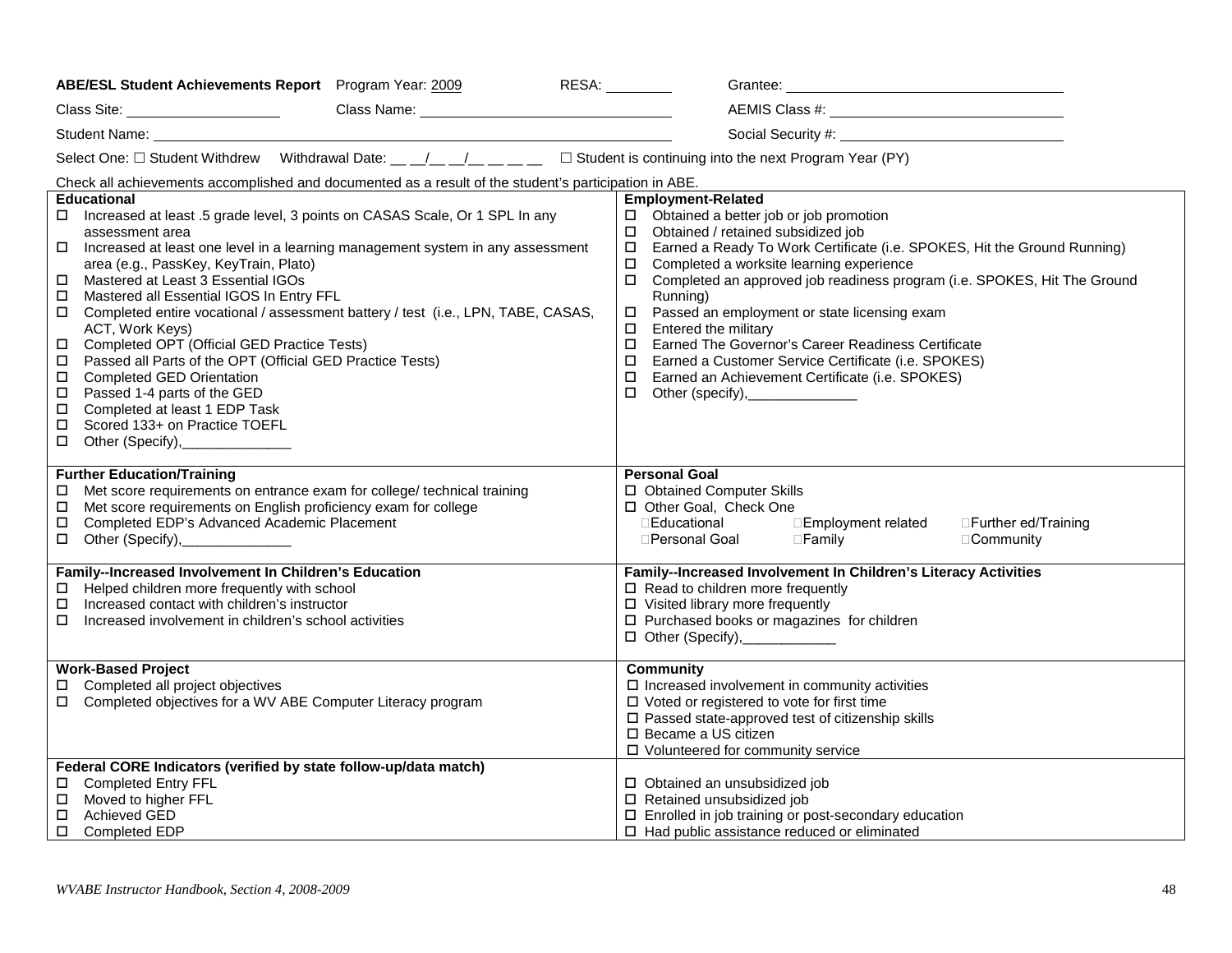| <b>BEST Assessment/Goal Report</b><br>Program Year: 2009                                                                                                                                                                                                                                                                                          |                                   |                                                      | Grantee:                  |                             |                     |                                                                                                                                                                                                                                                                                                                                                                                                                                                                            |                                  |                                                       |                             |  |
|---------------------------------------------------------------------------------------------------------------------------------------------------------------------------------------------------------------------------------------------------------------------------------------------------------------------------------------------------|-----------------------------------|------------------------------------------------------|---------------------------|-----------------------------|---------------------|----------------------------------------------------------------------------------------------------------------------------------------------------------------------------------------------------------------------------------------------------------------------------------------------------------------------------------------------------------------------------------------------------------------------------------------------------------------------------|----------------------------------|-------------------------------------------------------|-----------------------------|--|
|                                                                                                                                                                                                                                                                                                                                                   |                                   |                                                      |                           |                             |                     |                                                                                                                                                                                                                                                                                                                                                                                                                                                                            |                                  |                                                       |                             |  |
| <b>Student Name:</b>                                                                                                                                                                                                                                                                                                                              |                                   |                                                      | Social Security #: ______ |                             |                     |                                                                                                                                                                                                                                                                                                                                                                                                                                                                            |                                  |                                                       |                             |  |
| Assessment Date:                                                                                                                                                                                                                                                                                                                                  |                                   |                                                      |                           |                             |                     | $\frac{1}{2} \left( \frac{1}{2} \right) \left( \frac{1}{2} \right) \left( \frac{1}{2} \right) \left( \frac{1}{2} \right) \left( \frac{1}{2} \right) \left( \frac{1}{2} \right) \left( \frac{1}{2} \right) \left( \frac{1}{2} \right) \left( \frac{1}{2} \right) \left( \frac{1}{2} \right) \left( \frac{1}{2} \right) \left( \frac{1}{2} \right) \left( \frac{1}{2} \right) \left( \frac{1}{2} \right) \left( \frac{1}{2} \right) \left( \frac{1}{2} \right) \left( \frac$ |                                  |                                                       |                             |  |
|                                                                                                                                                                                                                                                                                                                                                   |                                   |                                                      | <b>BEST Entry</b>         |                             | <b>BEST</b> Interim |                                                                                                                                                                                                                                                                                                                                                                                                                                                                            |                                  |                                                       | <b>BEST Exit/Withdrawal</b> |  |
|                                                                                                                                                                                                                                                                                                                                                   | <b>Check Test Title</b>           | □ Literacy                                           | $\Box$ Oral Interview     | □ Literacy                  |                     |                                                                                                                                                                                                                                                                                                                                                                                                                                                                            | □ Oral Interview                 | □ Literacy                                            | $\Box$ Oral Interview       |  |
|                                                                                                                                                                                                                                                                                                                                                   | <b>Circle Level</b>               |                                                      | None                      |                             |                     | None                                                                                                                                                                                                                                                                                                                                                                                                                                                                       |                                  |                                                       | None                        |  |
|                                                                                                                                                                                                                                                                                                                                                   | Circle Form                       |                                                      | B C D                     |                             |                     | B C D                                                                                                                                                                                                                                                                                                                                                                                                                                                                      |                                  | $\mathsf{B}$                                          | C D                         |  |
| Subject                                                                                                                                                                                                                                                                                                                                           |                                   | Reading/Writing                                      | Listening/Speaking        | Reading/Writing             |                     |                                                                                                                                                                                                                                                                                                                                                                                                                                                                            | Listening/Speaking               | Reading/Writing                                       | Listening/Speaking          |  |
| Raw Score                                                                                                                                                                                                                                                                                                                                         |                                   |                                                      |                           |                             |                     |                                                                                                                                                                                                                                                                                                                                                                                                                                                                            |                                  |                                                       |                             |  |
| Scale Score<br><b>ESL Federal Functioning Level (FFL):</b>                                                                                                                                                                                                                                                                                        |                                   |                                                      |                           |                             |                     |                                                                                                                                                                                                                                                                                                                                                                                                                                                                            |                                  |                                                       |                             |  |
| (Circle Lowest Area)                                                                                                                                                                                                                                                                                                                              |                                   |                                                      |                           |                             |                     |                                                                                                                                                                                                                                                                                                                                                                                                                                                                            |                                  |                                                       |                             |  |
| $\Box$ WV Learning Needs Screening (13 questions + referral)<br>Screening Administered:<br>$\Box$ Local Screening Questions (minimum of 3 questions)<br>Program Goals (able to verify by October of next program year by state data-match using valid SS# and signed release)<br>Entry<br>Interim<br><b>Federal Outcome Goals</b><br>Date<br>Date |                                   |                                                      |                           | Entry<br>Date               | Interim<br>Date     |                                                                                                                                                                                                                                                                                                                                                                                                                                                                            | $\Box$ Other:                    | <b>Other Goals</b>                                    |                             |  |
| S<br>S<br>P<br>P                                                                                                                                                                                                                                                                                                                                  |                                   |                                                      |                           | P<br>S                      | P                   | S                                                                                                                                                                                                                                                                                                                                                                                                                                                                          |                                  |                                                       |                             |  |
| $\Box$<br>$\Box$<br>$\Box$<br>$\Box$                                                                                                                                                                                                                                                                                                              | Improve basic literacy skills     |                                                      |                           | $\overline{\Box}$<br>$\Box$ | $\Box$              | $\Box$                                                                                                                                                                                                                                                                                                                                                                                                                                                                     |                                  | Improve current job (unsubsidized)                    |                             |  |
|                                                                                                                                                                                                                                                                                                                                                   |                                   |                                                      |                           | $\Box$<br>$\Box$<br>$\Box$  | $\Box$              | $\Box$<br>$\hfill \square$                                                                                                                                                                                                                                                                                                                                                                                                                                                 | Obtain / Retain a subsidized job |                                                       |                             |  |
| $\Box$<br>$\Box$<br>$\Box$<br>$\Box$                                                                                                                                                                                                                                                                                                              |                                   | Improve English language skills (non-native speaker) |                           | $\Box$                      | $\Box$              |                                                                                                                                                                                                                                                                                                                                                                                                                                                                            |                                  | Increase involvement in child's education             |                             |  |
|                                                                                                                                                                                                                                                                                                                                                   |                                   |                                                      |                           | $\Box$<br>$\Box$            | $\Box$              | $\Box$                                                                                                                                                                                                                                                                                                                                                                                                                                                                     |                                  | Increase involvement in child's literacy activities   |                             |  |
| $\Box$<br>$\Box$<br>$\Box$<br>$\Box$                                                                                                                                                                                                                                                                                                              | Pass the GED                      |                                                      |                           | $\Box$<br>$\Box$            | $\Box$              | $\hfill \square$                                                                                                                                                                                                                                                                                                                                                                                                                                                           |                                  | Increase involvement in community activities          |                             |  |
|                                                                                                                                                                                                                                                                                                                                                   |                                   |                                                      |                           | $\Box$<br>$\Box$            | $\Box$              | $\Box$                                                                                                                                                                                                                                                                                                                                                                                                                                                                     |                                  | Register to vote or vote for first time               |                             |  |
| $\Box$<br>$\Box$<br>$\Box$<br>$\Box$                                                                                                                                                                                                                                                                                                              | Complete the EDP                  |                                                      |                           | $\Box$<br>$\Box$            | $\Box$              | $\Box$                                                                                                                                                                                                                                                                                                                                                                                                                                                                     | Improve citizenship skills       |                                                       |                             |  |
|                                                                                                                                                                                                                                                                                                                                                   |                                   |                                                      |                           | $\Box$<br>$\Box$            | $\Box$              | $\Box$                                                                                                                                                                                                                                                                                                                                                                                                                                                                     |                                  | Complete WV ABE computer literacy program             |                             |  |
| $\Box$<br>$\Box$                                                                                                                                                                                                                                                                                                                                  |                                   |                                                      |                           | $\Box$<br>$\Box$            | $\Box$              | $\hfill \square$                                                                                                                                                                                                                                                                                                                                                                                                                                                           |                                  | Complete a short-term (12-30 hrs.) work-based project |                             |  |
| $\Box$<br>$\Box$                                                                                                                                                                                                                                                                                                                                  |                                   | Enter post-secondary education or job training       |                           | $\Box$<br>□                 | $\Box$              | $\Box$                                                                                                                                                                                                                                                                                                                                                                                                                                                                     |                                  | Complete OPT (Official GED Practice Tests) ONLY       |                             |  |
|                                                                                                                                                                                                                                                                                                                                                   |                                   |                                                      |                           | $\Box$<br>$\Box$            | $\Box$              | $\Box$                                                                                                                                                                                                                                                                                                                                                                                                                                                                     | <b>Complete GED Orientation</b>  |                                                       |                             |  |
| $\Box$<br>$\Box$<br>П<br>$\Box$                                                                                                                                                                                                                                                                                                                   | Obtain a job (Unsubsidized)       |                                                      |                           | $\Box$<br>$\Box$            | $\Box$              | $\Box$                                                                                                                                                                                                                                                                                                                                                                                                                                                                     |                                  | Complete vocational / assessment testing ONLY         |                             |  |
| $\Box$<br>$\Box$<br>$\Box$<br>$\Box$                                                                                                                                                                                                                                                                                                              | Retain current job (unsubsidized) |                                                      |                           | $\Box$<br>$\Box$            | $\Box$              | $\Box$                                                                                                                                                                                                                                                                                                                                                                                                                                                                     |                                  | Complete other personal goal, specify:                |                             |  |

*WVABE Instructor Handbook, Section 4, 2008-2009* 49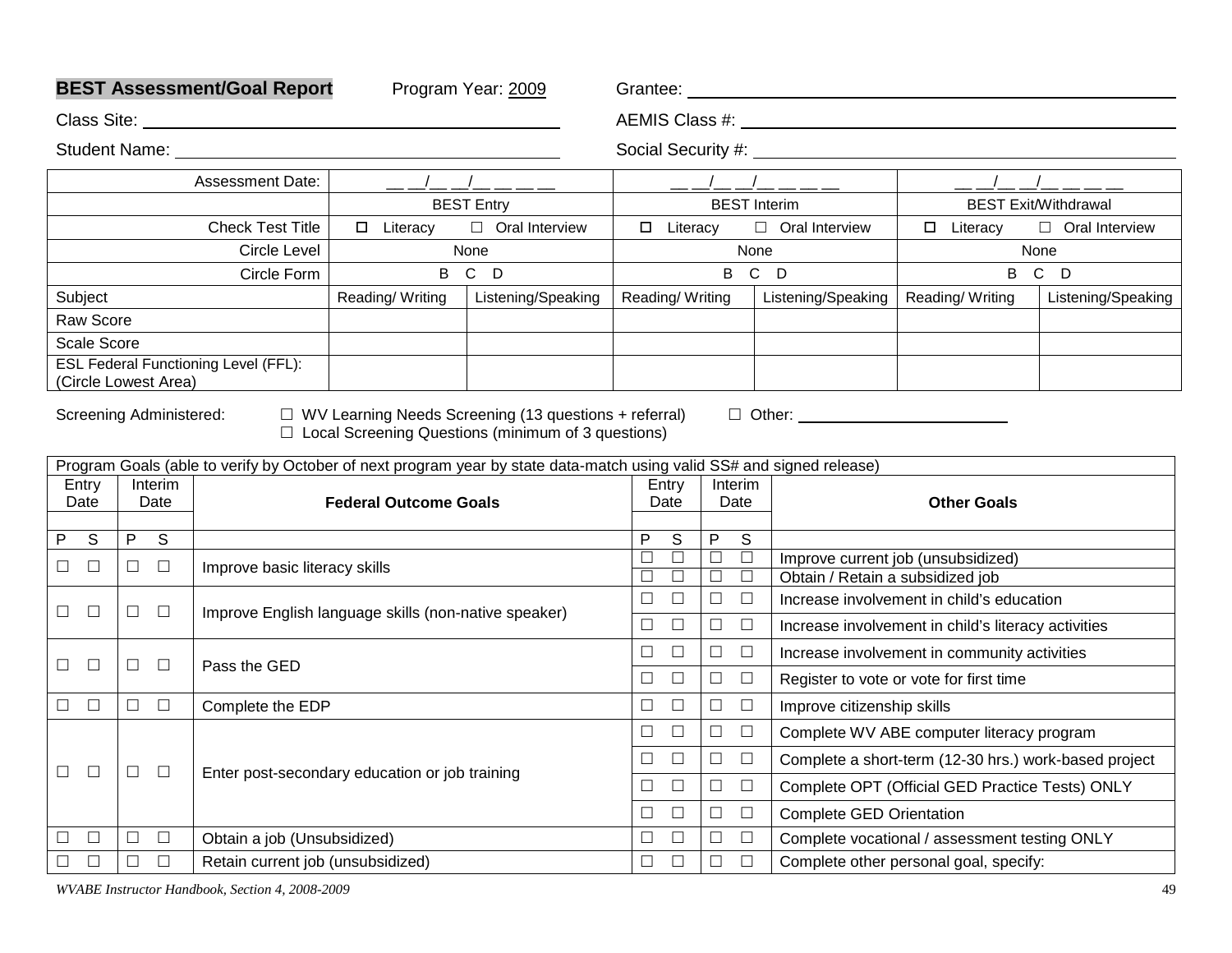| ABE/ESL Student Achievements Report Program Year: 2009                                                                                                                                                                                                                                                                                                                                                                                                                                                                                                                                                                                                                                                                                                                                                       | RESA:<br>Grantee:<br><u> 1989 - Johann Barn, mars ann an t-Amhain an t-Amhain an t-Amhain an t-Amhain an t-Amhain an t-Amhain an t-Amh</u>                                                                                                                                                                                                                                                                                                                                                                                                                                                                                                                                                         |
|--------------------------------------------------------------------------------------------------------------------------------------------------------------------------------------------------------------------------------------------------------------------------------------------------------------------------------------------------------------------------------------------------------------------------------------------------------------------------------------------------------------------------------------------------------------------------------------------------------------------------------------------------------------------------------------------------------------------------------------------------------------------------------------------------------------|----------------------------------------------------------------------------------------------------------------------------------------------------------------------------------------------------------------------------------------------------------------------------------------------------------------------------------------------------------------------------------------------------------------------------------------------------------------------------------------------------------------------------------------------------------------------------------------------------------------------------------------------------------------------------------------------------|
| Class Name: 1988 Class Name: 1988 Class Name: 1988 Class Name: 1988 Class 1988 Class 1988 Class 1988 Class 198                                                                                                                                                                                                                                                                                                                                                                                                                                                                                                                                                                                                                                                                                               |                                                                                                                                                                                                                                                                                                                                                                                                                                                                                                                                                                                                                                                                                                    |
|                                                                                                                                                                                                                                                                                                                                                                                                                                                                                                                                                                                                                                                                                                                                                                                                              |                                                                                                                                                                                                                                                                                                                                                                                                                                                                                                                                                                                                                                                                                                    |
| Select One: $\Box$ Student Withdrew Withdrawal Date: __ _/_ _/_ _/_ _ _ _ $\Box$ Student is continuing into the next Program Year (PY)                                                                                                                                                                                                                                                                                                                                                                                                                                                                                                                                                                                                                                                                       |                                                                                                                                                                                                                                                                                                                                                                                                                                                                                                                                                                                                                                                                                                    |
| Check all achievements accomplished and documented as a result of the student's participation in ABE.                                                                                                                                                                                                                                                                                                                                                                                                                                                                                                                                                                                                                                                                                                        |                                                                                                                                                                                                                                                                                                                                                                                                                                                                                                                                                                                                                                                                                                    |
| <b>Educational</b><br>Increased at least .5 grade level, 3 points on CASAS Scale, Or 1 SPL In any<br>$\Box$<br>assessment area<br>Increased at least one level in a learning management system in any assessment<br>□.<br>area (e.g., PassKey, KeyTrain, Plato)<br>Mastered at Least 3 Essential IGOs<br>□<br>Mastered all Essential IGOS In Entry FFL<br>□<br>□ Completed entire vocational / assessment battery / test (i.e., LPN, TABE, CASAS,<br>ACT, Work Keys)<br>Completed OPT (Official GED Practice Tests)<br>Passed all Parts of the OPT (Official GED Practice Tests)<br>0<br><b>Completed GED Orientation</b><br>$\Box$<br>Passed 1-4 parts of the GED<br>$\Box$<br>Completed at least 1 EDP Task<br>$\Box$<br>Scored 133+ on Practice TOEFL<br>□<br>$\Box$<br>Other (Specify),_________________ | <b>Employment-Related</b><br>$\Box$ Obtained a better job or job promotion<br>Obtained / retained subsidized job<br>$\Box$<br>Earned a Ready To Work Certificate (i.e. SPOKES, Hit the Ground Running)<br>$\Box$<br>Completed a worksite learning experience<br>$\Box$<br>Completed an approved job readiness program (i.e. SPOKES, Hit The Ground<br>0<br>Running)<br>Passed an employment or state licensing exam<br>$\Box$<br>Entered the military<br>$\Box$<br>Earned The Governor's Career Readiness Certificate<br>$\Box$<br>Earned a Customer Service Certificate (i.e. SPOKES)<br>□<br>Earned an Achievement Certificate (i.e. SPOKES)<br>$\Box$<br>Other (specify),________________<br>П. |
| <b>Further Education/Training</b><br>Met score requirements on entrance exam for college/ technical training<br>□<br>Met score requirements on English proficiency exam for college<br>$\Box$<br>Completed EDP's Advanced Academic Placement<br>□<br>$\Box$ Other (Specify), _____________                                                                                                                                                                                                                                                                                                                                                                                                                                                                                                                   | <b>Personal Goal</b><br>□ Obtained Computer Skills<br>□ Other Goal, Check One<br>□Educational<br>□Employment related □Further Ed/Training<br>□Personal Goal<br>$\Box$ Family<br>□Community                                                                                                                                                                                                                                                                                                                                                                                                                                                                                                         |
| <b>Family--Increased Involvement In Children's Education</b><br>Helped children more frequently with school<br>Increased contact with children's instructor<br>□.<br>П.<br>Increased involvement in children's school activities                                                                                                                                                                                                                                                                                                                                                                                                                                                                                                                                                                             | Family--Increased Involvement In Children's Literacy Activities<br>$\Box$ Read to children more frequently<br>$\Box$ Visited library more frequently<br>□ Purchased books or magazines for children<br>D Other (Specify), ___________                                                                                                                                                                                                                                                                                                                                                                                                                                                              |
| <b>Work-Based Project</b><br>Completed all project objectives<br>□.<br>□ Completed objectives for a WV ABE Computer Literacy program                                                                                                                                                                                                                                                                                                                                                                                                                                                                                                                                                                                                                                                                         | <b>Community</b><br>$\square$ Increased involvement in community activities<br>□ Voted or registered to vote for first time<br>□ Passed state-approved test of citizenship skills<br>□ Became a US citizen<br>□ Volunteered for community service                                                                                                                                                                                                                                                                                                                                                                                                                                                  |
| Federal CORE Indicators (verified by state follow-up/data match)<br>□ Completed Entry FFL<br>Moved to higher FFL<br>□<br><b>Achieved GED</b><br>$\Box$<br>□ Completed EDP                                                                                                                                                                                                                                                                                                                                                                                                                                                                                                                                                                                                                                    | □ Obtained an unsubsidized job<br>□ Retained unsubsidized job<br>□ Enrolled in job training or post-secondary education<br>$\Box$ Had public assistance reduced or eliminated                                                                                                                                                                                                                                                                                                                                                                                                                                                                                                                      |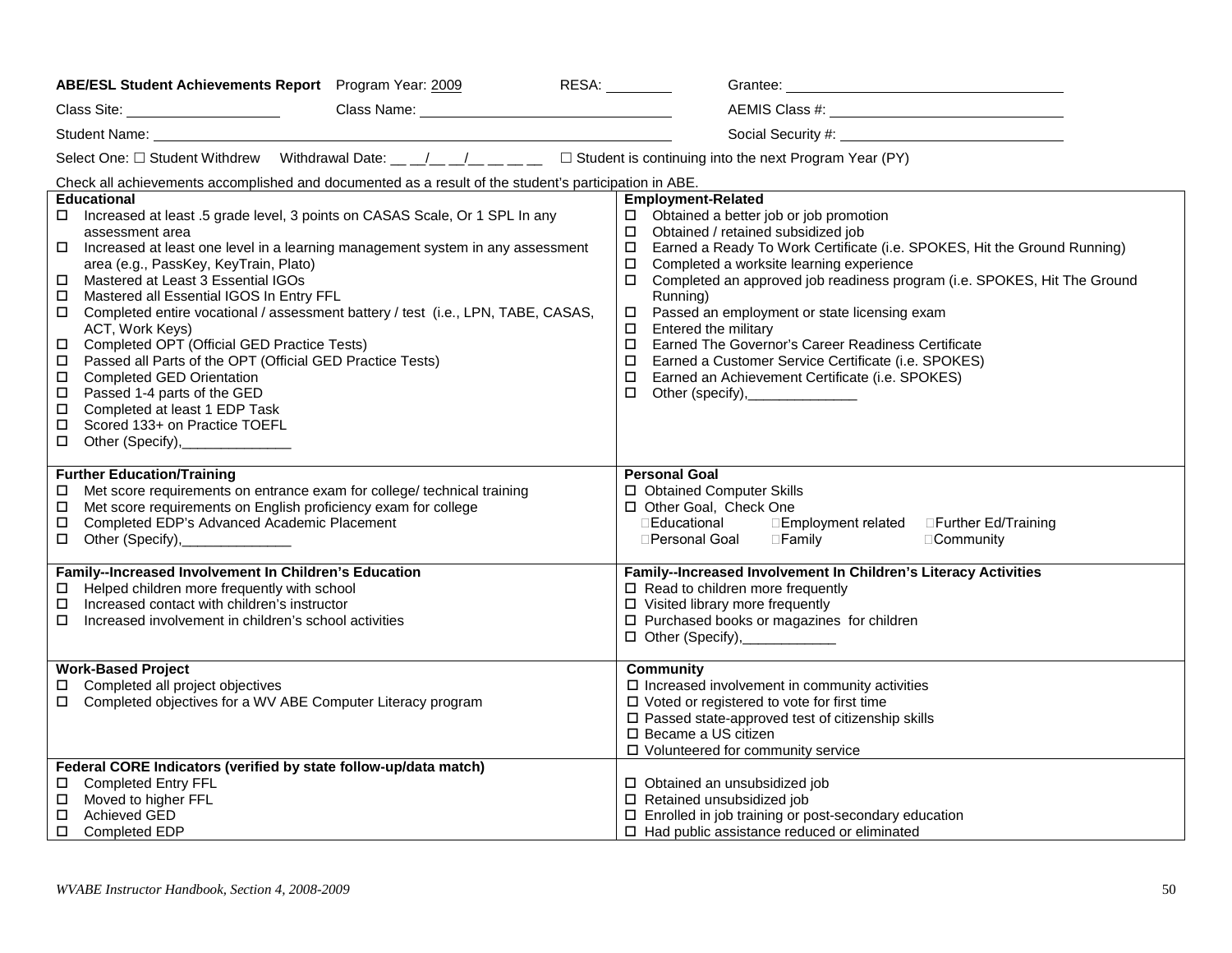| <b>BEST Plus Assessment/Goal Report</b><br>Program Year: 2009                                                                                        |                                                    |                         |                                             |                                                                                                                       |                                    |                |                    |                  |                                                                |
|------------------------------------------------------------------------------------------------------------------------------------------------------|----------------------------------------------------|-------------------------|---------------------------------------------|-----------------------------------------------------------------------------------------------------------------------|------------------------------------|----------------|--------------------|------------------|----------------------------------------------------------------|
| Class Site:                                                                                                                                          |                                                    |                         |                                             |                                                                                                                       |                                    |                |                    |                  |                                                                |
|                                                                                                                                                      |                                                    |                         |                                             | Student Name: University of the Student Name:                                                                         |                                    |                |                    |                  |                                                                |
|                                                                                                                                                      |                                                    |                         | Assessment Date:                            | $-1$ $-1$ $  -$                                                                                                       |                                    |                |                    |                  | ___________                                                    |
|                                                                                                                                                      |                                                    |                         |                                             | <b>BEST Plus Entry</b>                                                                                                |                                    |                |                    |                  | <b>BEST Plus Interim</b><br><b>BEST Plus Exit/Withdrawal</b>   |
|                                                                                                                                                      |                                                    |                         | <b>Check Test Title</b>                     | Oral Print-based<br>□<br>□ Oral Computer-adaptive                                                                     | $\Box$<br>□ Oral Computer-adaptive |                | Oral Print-based   |                  | Oral Print-based<br>$\Box$<br>$\Box$<br>Oral Computer-adaptive |
|                                                                                                                                                      |                                                    |                         | <b>Circle Level</b>                         | 1 2 3 None                                                                                                            |                                    |                |                    |                  | 1 2 3 None<br>1 2 3 None                                       |
|                                                                                                                                                      |                                                    |                         | Circle Form                                 | A B None                                                                                                              |                                    |                |                    | A B None         | A B None                                                       |
| Subject                                                                                                                                              |                                                    |                         |                                             | Listening/Speaking                                                                                                    |                                    |                |                    |                  | Listening/Speaking<br>Listening/Speaking                       |
| Raw Score                                                                                                                                            |                                                    |                         |                                             |                                                                                                                       |                                    |                |                    |                  |                                                                |
| <b>Scale Score</b>                                                                                                                                   |                                                    |                         |                                             |                                                                                                                       |                                    |                |                    |                  |                                                                |
|                                                                                                                                                      |                                                    |                         | <b>ESL Federal Functioning Level (FFL):</b> |                                                                                                                       |                                    |                |                    |                  |                                                                |
| Screening Administered:<br>$\Box$ WV Learning Needs Screening (13 questions + referral)<br>$\Box$ Local Screening Questions (minimum of 3 questions) |                                                    |                         |                                             |                                                                                                                       |                                    |                |                    |                  |                                                                |
|                                                                                                                                                      |                                                    |                         |                                             | Program Goals (able to verify by October of next program year by state data-match using valid SS# and signed release) |                                    |                |                    |                  |                                                                |
| Entry<br>Interim<br><b>Federal Outcome Goals</b><br>Date<br>Date                                                                                     |                                                    |                         |                                             | Entry<br>Date                                                                                                         | Interim<br>Date                    |                | <b>Other Goals</b> |                  |                                                                |
| $\overline{\mathcal{S}}$<br>$\overline{P}$                                                                                                           | $\overline{P}$                                     | $\overline{\mathsf{s}}$ |                                             |                                                                                                                       | P                                  | $\overline{s}$ | P                  | S                |                                                                |
| $\Box$<br>$\Box$                                                                                                                                     | $\Box$ $\Box$                                      |                         | Improve basic literacy skills               |                                                                                                                       | $\Box$                             | $\Box$         | $\Box$             | $\Box$           | Improve current job (unsubsidized)                             |
|                                                                                                                                                      |                                                    |                         |                                             |                                                                                                                       | $\Box$                             | $\Box$         | $\Box$             | $\Box$           | Obtain / Retain a subsidized job                               |
| $\Box$<br>$\Box$                                                                                                                                     | $\Box$ $\Box$                                      |                         |                                             | Improve English language skills (non-native speaker)                                                                  | $\Box$                             | $\Box$         | $\Box$             | $\Box$           | Increase involvement in child's education                      |
|                                                                                                                                                      |                                                    |                         |                                             |                                                                                                                       | $\Box$                             | $\Box$         | $\Box$             | $\Box$           | Increase involvement in child's literacy activities            |
| $\Box$<br>$\Box$                                                                                                                                     | $\Box$                                             | $\Box$                  | Pass the GED                                |                                                                                                                       | $\Box$                             | $\Box$         | $\Box$             | $\Box$           | Increase involvement in community activities                   |
|                                                                                                                                                      |                                                    |                         |                                             |                                                                                                                       |                                    | $\Box$         | $\Box$             | $\hfill \square$ | Register to vote or vote for first time                        |
| $\Box$<br>$\Box$                                                                                                                                     | $\begin{array}{ccc} \square & \square \end{array}$ |                         | Complete the EDP                            |                                                                                                                       | $\Box$                             | $\Box$         | $\Box$             | $\Box$           | Improve citizenship skills                                     |
|                                                                                                                                                      |                                                    |                         |                                             |                                                                                                                       | $\Box$                             | $\Box$         | $\Box$             | $\Box$           | Complete WV ABE computer literacy program                      |
| $\Box$<br>$\Box$                                                                                                                                     | $\Box$                                             |                         |                                             | Enter post-secondary education or job training                                                                        | $\Box$                             | $\Box$         | $\Box$             | $\hfill \square$ | Complete a short-term (12-30 hrs.) work-based project          |
|                                                                                                                                                      |                                                    | $\Box$                  |                                             |                                                                                                                       | $\Box$                             | $\Box$         | $\Box$             | $\Box$           | Complete OPT (Official GED Practice Tests) ONLY                |
|                                                                                                                                                      |                                                    |                         |                                             |                                                                                                                       | $\Box$                             | $\Box$         | $\Box$             | $\Box$           | <b>Complete GED Orientation</b>                                |
| $\Box$<br>$\Box$                                                                                                                                     | $\Box$                                             | $\Box$                  | Obtain a job (Unsubsidized)                 |                                                                                                                       | $\Box$                             | $\Box$         | $\Box$             | $\Box$           | Complete vocational / assessment testing ONLY                  |
| $\Box$<br>$\Box$                                                                                                                                     | $\Box$                                             | $\Box$                  | Retain current job (unsubsidized)           |                                                                                                                       | $\Box$                             | $\Box$         | $\hfill \square$   | $\Box$           | Complete other personal goal, specify:                         |

*WVABE Instructor Handbook, Section 4, 2008-2009* 51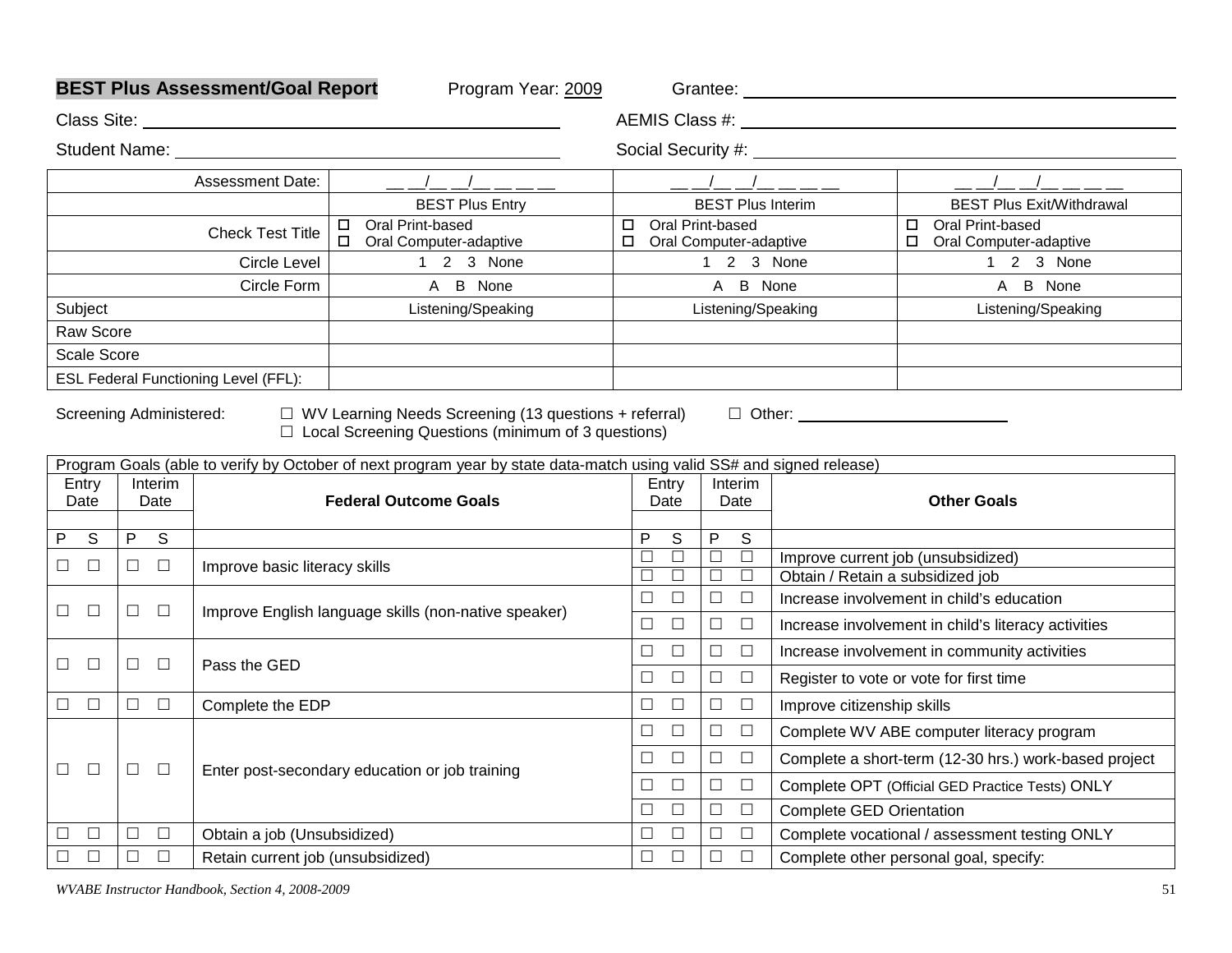| ABE/ESL Student Achievements Report Program Year: 2009                                                                                                                                                                                                                                                                                                                                                                                                                                                                                                                                                                                                                                                                                                                                                       | RESA:<br>Grantee:<br><u> 1989 - Johann Barn, mars ann an t-Amhain an t-Amhain an t-Amhain an t-Amhain an t-Amhain an t-Amhain an t-Amh</u>                                                                                                                                                                                                                                                                                                                                                                                                                                                                                                                                                         |
|--------------------------------------------------------------------------------------------------------------------------------------------------------------------------------------------------------------------------------------------------------------------------------------------------------------------------------------------------------------------------------------------------------------------------------------------------------------------------------------------------------------------------------------------------------------------------------------------------------------------------------------------------------------------------------------------------------------------------------------------------------------------------------------------------------------|----------------------------------------------------------------------------------------------------------------------------------------------------------------------------------------------------------------------------------------------------------------------------------------------------------------------------------------------------------------------------------------------------------------------------------------------------------------------------------------------------------------------------------------------------------------------------------------------------------------------------------------------------------------------------------------------------|
| Class Name: 1988 Class Name: 1988 Class Name: 1988 Class Name: 1988 Class 1988 Class 1988 Class 1988 Class 198                                                                                                                                                                                                                                                                                                                                                                                                                                                                                                                                                                                                                                                                                               |                                                                                                                                                                                                                                                                                                                                                                                                                                                                                                                                                                                                                                                                                                    |
|                                                                                                                                                                                                                                                                                                                                                                                                                                                                                                                                                                                                                                                                                                                                                                                                              |                                                                                                                                                                                                                                                                                                                                                                                                                                                                                                                                                                                                                                                                                                    |
| Select One: $\Box$ Student Withdrew Withdrawal Date: __ _/_ _/_ _/_ _ _ _ $\Box$ Student is continuing into the next Program Year (PY)                                                                                                                                                                                                                                                                                                                                                                                                                                                                                                                                                                                                                                                                       |                                                                                                                                                                                                                                                                                                                                                                                                                                                                                                                                                                                                                                                                                                    |
| Check all achievements accomplished and documented as a result of the student's participation in ABE.                                                                                                                                                                                                                                                                                                                                                                                                                                                                                                                                                                                                                                                                                                        |                                                                                                                                                                                                                                                                                                                                                                                                                                                                                                                                                                                                                                                                                                    |
| <b>Educational</b><br>Increased at least .5 grade level, 3 points on CASAS Scale, Or 1 SPL In any<br>$\Box$<br>assessment area<br>Increased at least one level in a learning management system in any assessment<br>□.<br>area (e.g., PassKey, KeyTrain, Plato)<br>Mastered at Least 3 Essential IGOs<br>□<br>Mastered all Essential IGOS In Entry FFL<br>□<br>□ Completed entire vocational / assessment battery / test (i.e., LPN, TABE, CASAS,<br>ACT, Work Keys)<br>Completed OPT (Official GED Practice Tests)<br>Passed all Parts of the OPT (Official GED Practice Tests)<br>0<br><b>Completed GED Orientation</b><br>$\Box$<br>Passed 1-4 parts of the GED<br>$\Box$<br>Completed at least 1 EDP Task<br>$\Box$<br>Scored 133+ on Practice TOEFL<br>□<br>$\Box$<br>Other (Specify),_________________ | <b>Employment-Related</b><br>$\Box$ Obtained a better job or job promotion<br>Obtained / retained subsidized job<br>$\Box$<br>Earned a Ready To Work Certificate (i.e. SPOKES, Hit the Ground Running)<br>$\Box$<br>Completed a worksite learning experience<br>$\Box$<br>Completed an approved job readiness program (i.e. SPOKES, Hit The Ground<br>0<br>Running)<br>Passed an employment or state licensing exam<br>$\Box$<br>Entered the military<br>$\Box$<br>Earned The Governor's Career Readiness Certificate<br>$\Box$<br>Earned a Customer Service Certificate (i.e. SPOKES)<br>□<br>Earned an Achievement Certificate (i.e. SPOKES)<br>$\Box$<br>Other (specify),________________<br>П. |
| <b>Further Education/Training</b><br>Met score requirements on entrance exam for college/ technical training<br>□<br>Met score requirements on English proficiency exam for college<br>$\Box$<br>Completed EDP's Advanced Academic Placement<br>□<br>$\Box$ Other (Specify), _____________                                                                                                                                                                                                                                                                                                                                                                                                                                                                                                                   | <b>Personal Goal</b><br>□ Obtained Computer Skills<br>□ Other Goal, Check One<br>□Educational<br>□Employment related □Further ed/Training<br>□Personal Goal<br>$\Box$ Family<br>□Community                                                                                                                                                                                                                                                                                                                                                                                                                                                                                                         |
| <b>Family--Increased Involvement In Children's Education</b><br>Helped children more frequently with school<br>Increased contact with children's instructor<br>□.<br>П.<br>Increased involvement in children's school activities                                                                                                                                                                                                                                                                                                                                                                                                                                                                                                                                                                             | Family--Increased Involvement In Children's Literacy Activities<br>$\Box$ Read to children more frequently<br>$\Box$ Visited library more frequently<br>□ Purchased books or magazines for children<br>D Other (Specify), ___________                                                                                                                                                                                                                                                                                                                                                                                                                                                              |
| <b>Work-Based Project</b><br>Completed all project objectives<br>□.<br>□ Completed objectives for a WV ABE Computer Literacy program                                                                                                                                                                                                                                                                                                                                                                                                                                                                                                                                                                                                                                                                         | <b>Community</b><br>$\square$ Increased involvement in community activities<br>□ Voted or registered to vote for first time<br>□ Passed state-approved test of citizenship skills<br>□ Became a US citizen<br>□ Volunteered for community service                                                                                                                                                                                                                                                                                                                                                                                                                                                  |
| Federal CORE Indicators (verified by state follow-up/data match)<br>□ Completed Entry FFL<br>Moved to higher FFL<br>□<br><b>Achieved GED</b><br>$\Box$<br>□ Completed EDP                                                                                                                                                                                                                                                                                                                                                                                                                                                                                                                                                                                                                                    | □ Obtained an unsubsidized job<br>□ Retained unsubsidized job<br>□ Enrolled in job training or post-secondary education<br>$\Box$ Had public assistance reduced or eliminated                                                                                                                                                                                                                                                                                                                                                                                                                                                                                                                      |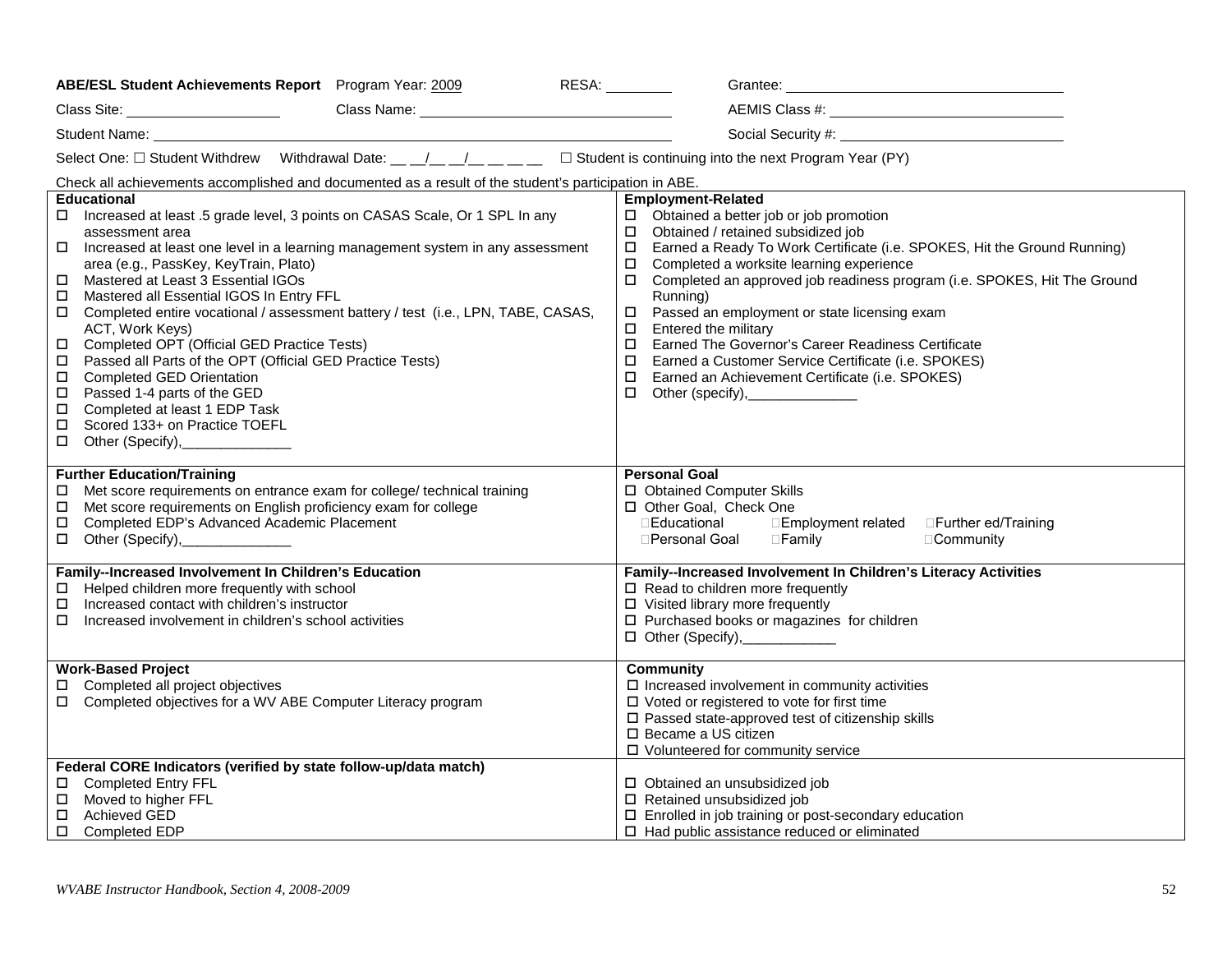|                                                                                                                                                                                                                                                                                                                       |                  | <b>CELSA Assessment/Goal Report</b>        | Program Year: 2009                                   |                                                |                            |                                                       |  |  |  |
|-----------------------------------------------------------------------------------------------------------------------------------------------------------------------------------------------------------------------------------------------------------------------------------------------------------------------|------------------|--------------------------------------------|------------------------------------------------------|------------------------------------------------|----------------------------|-------------------------------------------------------|--|--|--|
| Class Site: <b>Class Site: Class Site:</b>                                                                                                                                                                                                                                                                            |                  |                                            |                                                      |                                                |                            |                                                       |  |  |  |
|                                                                                                                                                                                                                                                                                                                       |                  |                                            |                                                      | Social Security #: New York Social Security #: |                            |                                                       |  |  |  |
| <b>Assessment Date:</b>                                                                                                                                                                                                                                                                                               |                  |                                            | $-1$ $   -$                                          |                                                |                            |                                                       |  |  |  |
|                                                                                                                                                                                                                                                                                                                       |                  |                                            | <b>CELSA Entry</b>                                   |                                                | <b>CELSA</b> Interim       | <b>CELSA Exit/Withdrawal</b>                          |  |  |  |
|                                                                                                                                                                                                                                                                                                                       |                  | <b>Check Test Title</b>                    | None                                                 |                                                | None                       | None                                                  |  |  |  |
|                                                                                                                                                                                                                                                                                                                       |                  | <b>Circle Level</b>                        | None                                                 |                                                | None                       | None                                                  |  |  |  |
|                                                                                                                                                                                                                                                                                                                       |                  | Circle Form                                | $1\quad2$                                            |                                                | $1\quad2$                  | $1\quad2$                                             |  |  |  |
| Subject                                                                                                                                                                                                                                                                                                               |                  |                                            | Reading                                              |                                                | Reading                    | Reading                                               |  |  |  |
| Raw Score                                                                                                                                                                                                                                                                                                             |                  |                                            |                                                      |                                                |                            |                                                       |  |  |  |
|                                                                                                                                                                                                                                                                                                                       |                  | <b>ESL Federal Functioning Level (FFL)</b> |                                                      |                                                |                            |                                                       |  |  |  |
| □ WV Learning Needs Screening (13 questions + referral)<br>Screening Administered:<br>□ Other: <u>_________________________</u><br>$\Box$ Local Screening Questions (minimum of 3 questions)<br>Program Goals (able to verify by October of next program year by state data-match using valid SS# and signed release) |                  |                                            |                                                      |                                                |                            |                                                       |  |  |  |
| Entry                                                                                                                                                                                                                                                                                                                 | Interim          |                                            |                                                      | Entry                                          | Interim                    |                                                       |  |  |  |
| Date<br><b>Federal Outcome Goals</b><br>Date                                                                                                                                                                                                                                                                          |                  |                                            | Date                                                 | Date                                           | <b>Other Goals</b>         |                                                       |  |  |  |
| P.<br>S                                                                                                                                                                                                                                                                                                               | P<br>S           |                                            |                                                      | P<br>S                                         | P<br>S                     |                                                       |  |  |  |
| $\Box$<br>$\Box$                                                                                                                                                                                                                                                                                                      | $\Box$<br>$\Box$ | Improve basic literacy skills              |                                                      | $\Box$<br>$\Box$                               | $\Box$<br>$\Box$           | Improve current job (unsubsidized)                    |  |  |  |
|                                                                                                                                                                                                                                                                                                                       |                  |                                            |                                                      | $\Box$<br>$\Box$                               | $\Box$<br>$\Box$           | Obtain / Retain a subsidized job                      |  |  |  |
| $\Box$<br>$\Box$                                                                                                                                                                                                                                                                                                      | $\Box$<br>$\Box$ |                                            | Improve English language skills (non-native speaker) | $\Box$<br>$\Box$                               | $\Box$<br>$\Box$           | Increase involvement in child's education             |  |  |  |
|                                                                                                                                                                                                                                                                                                                       |                  |                                            |                                                      | $\Box$<br>$\Box$                               | $\hfill \square$<br>$\Box$ | Increase involvement in child's literacy activities   |  |  |  |
| $\Box$<br>$\Box$                                                                                                                                                                                                                                                                                                      | $\Box$<br>$\Box$ | Pass the GED                               |                                                      | $\Box$<br>$\Box$                               | $\hfill \square$<br>$\Box$ | Increase involvement in community activities          |  |  |  |
|                                                                                                                                                                                                                                                                                                                       |                  |                                            |                                                      | $\Box$<br>$\Box$                               | $\Box$<br>$\Box$           | Register to vote or vote for first time               |  |  |  |
| $\Box$<br>$\Box$                                                                                                                                                                                                                                                                                                      | $\Box$ . $\Box$  | Complete the EDP                           |                                                      | $\Box$<br>$\Box$                               | $\hfill \square$<br>$\Box$ | Improve citizenship skills                            |  |  |  |
|                                                                                                                                                                                                                                                                                                                       |                  |                                            |                                                      | $\Box$<br>$\Box$                               | $\Box$<br>$\Box$           | Complete WV ABE computer literacy program             |  |  |  |
| $\Box$<br>$\Box$                                                                                                                                                                                                                                                                                                      | $\Box$<br>$\Box$ |                                            | Enter post-secondary education or job training       | $\Box$<br>$\Box$                               | $\hfill \square$<br>$\Box$ | Complete a short-term (12-30 hrs.) work-based project |  |  |  |
|                                                                                                                                                                                                                                                                                                                       |                  |                                            |                                                      | $\Box$<br>$\Box$                               | $\Box$<br>$\Box$           | Complete OPT (Official GED Practice Tests) ONLY       |  |  |  |
|                                                                                                                                                                                                                                                                                                                       |                  |                                            |                                                      | $\Box$<br>□                                    | $\Box$<br>$\Box$           | <b>Complete GED Orientation</b>                       |  |  |  |
| $\Box$<br>$\Box$                                                                                                                                                                                                                                                                                                      | $\Box$<br>П.     | Obtain a job (Unsubsidized)                |                                                      | $\Box$<br>$\Box$                               | $\Box$<br>$\Box$           | Complete vocational / assessment testing ONLY         |  |  |  |
| $\Box$<br>$\Box$                                                                                                                                                                                                                                                                                                      | $\Box$<br>$\Box$ | Retain current job (unsubsidized)          |                                                      | $\Box$<br>$\Box$                               | $\hfill \square$<br>$\Box$ | Complete other personal goal, specify:                |  |  |  |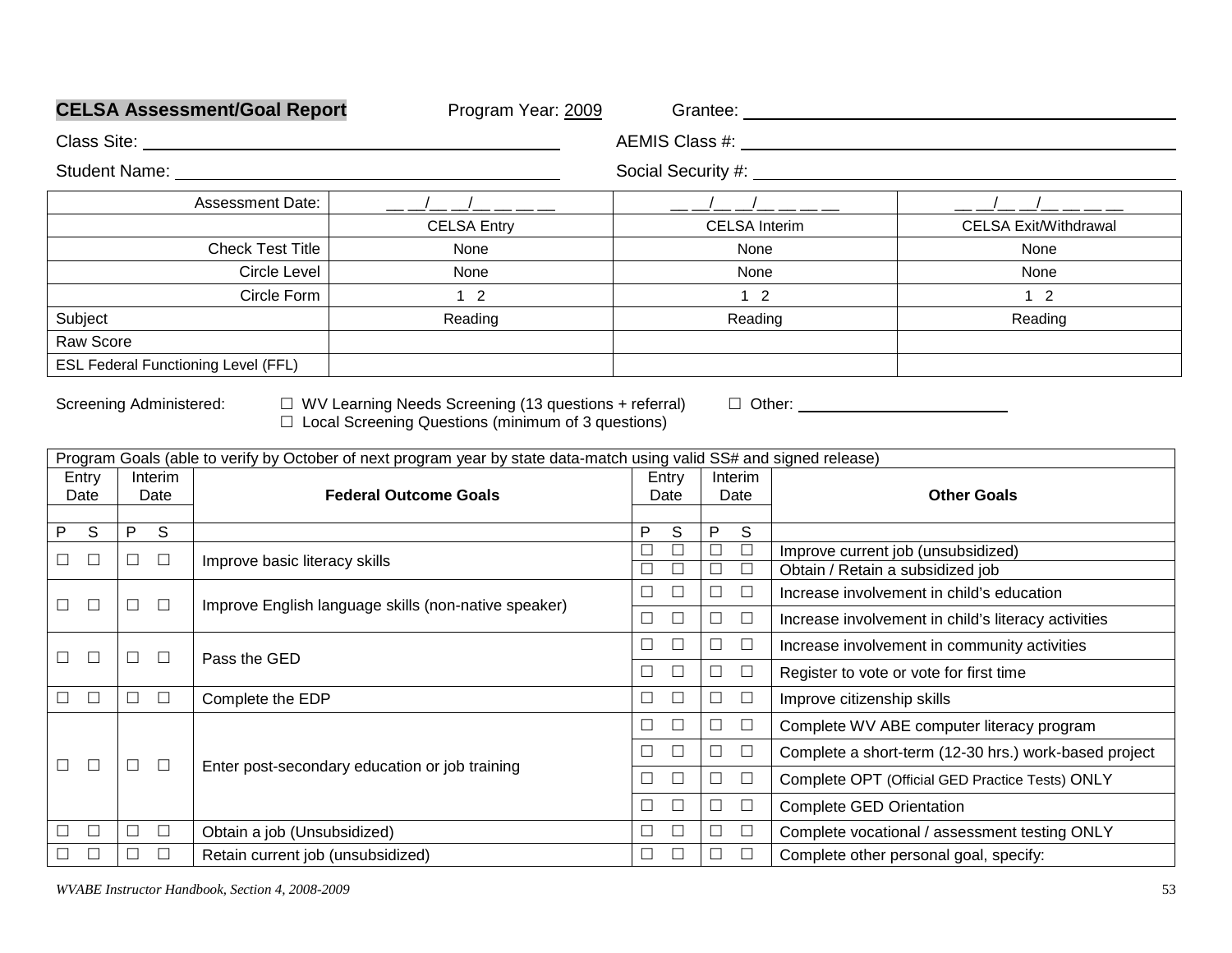| ABE/ESL Student Achievements Report Program Year: 2009                                                                                                                                                                                                                                                                                                                                                                                                                                                                                                                                                                                                                                                                                                                                                       | RESA:<br>Grantee:<br><u> 1989 - Johann Barn, mars ann an t-Amhain an t-Amhain an t-Amhain an t-Amhain an t-Amhain an t-Amhain an t-Amh</u>                                                                                                                                                                                                                                                                                                                                                                                                                                                                                                                                     |
|--------------------------------------------------------------------------------------------------------------------------------------------------------------------------------------------------------------------------------------------------------------------------------------------------------------------------------------------------------------------------------------------------------------------------------------------------------------------------------------------------------------------------------------------------------------------------------------------------------------------------------------------------------------------------------------------------------------------------------------------------------------------------------------------------------------|--------------------------------------------------------------------------------------------------------------------------------------------------------------------------------------------------------------------------------------------------------------------------------------------------------------------------------------------------------------------------------------------------------------------------------------------------------------------------------------------------------------------------------------------------------------------------------------------------------------------------------------------------------------------------------|
| Class Name: 1988 Class Name: 1988 Class Name: 1988 Class Name: 1988 Class 1988 Class 1988 Class 1988 Class 198                                                                                                                                                                                                                                                                                                                                                                                                                                                                                                                                                                                                                                                                                               |                                                                                                                                                                                                                                                                                                                                                                                                                                                                                                                                                                                                                                                                                |
|                                                                                                                                                                                                                                                                                                                                                                                                                                                                                                                                                                                                                                                                                                                                                                                                              |                                                                                                                                                                                                                                                                                                                                                                                                                                                                                                                                                                                                                                                                                |
| Select One: $\Box$ Student Withdrew Withdrawal Date: __ _/_ _/_ _/_ _ _ _ $\Box$ Student is continuing into the next Program Year (PY)                                                                                                                                                                                                                                                                                                                                                                                                                                                                                                                                                                                                                                                                       |                                                                                                                                                                                                                                                                                                                                                                                                                                                                                                                                                                                                                                                                                |
| Check all achievements accomplished and documented as a result of the student's participation in ABE.                                                                                                                                                                                                                                                                                                                                                                                                                                                                                                                                                                                                                                                                                                        |                                                                                                                                                                                                                                                                                                                                                                                                                                                                                                                                                                                                                                                                                |
| <b>Educational</b><br>Increased at least .5 grade level, 3 points on CASAS Scale, Or 1 SPL In any<br>$\Box$<br>assessment area<br>Increased at least one level in a learning management system in any assessment<br>□.<br>area (e.g., PassKey, KeyTrain, Plato)<br>Mastered at Least 3 Essential IGOs<br>□<br>Mastered all Essential IGOS In Entry FFL<br>□<br>□ Completed entire vocational / assessment battery / test (i.e., LPN, TABE, CASAS,<br>ACT, Work Keys)<br>Completed OPT (Official GED Practice Tests)<br>Passed all Parts of the OPT (Official GED Practice Tests)<br>0<br><b>Completed GED Orientation</b><br>$\Box$<br>Passed 1-4 parts of the GED<br>$\Box$<br>Completed at least 1 EDP Task<br>$\Box$<br>Scored 133+ on Practice TOEFL<br>□<br>$\Box$<br>Other (Specify),_________________ | <b>Employment-Related</b><br>$\Box$ Obtained a better job or job promotion<br>Obtained / retained subsidized job<br>Earned a Ready To Work Certificate (i.e. SPOKES, Hit the Ground Running)<br>$\Box$<br>Completed a worksite learning experience<br>0<br>Completed an approved job readiness program (i.e. SPOKES, Hit The Ground<br>0<br>Running)<br>Passed an employment or state licensing exam<br>$\Box$<br>Entered the military<br>0<br>Earned The Governor's Career Readiness Certificate<br>$\Box$<br>Earned a Customer Service Certificate (i.e. SPOKES)<br>□<br>Earned an Achievement Certificate (i.e. SPOKES)<br>$\Box$<br>Other (specify),________________<br>П. |
| <b>Further Education/Training</b><br>Met score requirements on entrance exam for college/ technical training<br>□<br>Met score requirements on English proficiency exam for college<br>$\Box$<br>Completed EDP's Advanced Academic Placement<br>□<br>$\Box$ Other (Specify), _____________                                                                                                                                                                                                                                                                                                                                                                                                                                                                                                                   | <b>Personal Goal</b><br>□ Obtained Computer Skills<br>□ Other Goal, Check One<br>□Educational<br>□Employment related □Further ed/Training<br>□Personal Goal<br>$\Box$ Family<br>□Community                                                                                                                                                                                                                                                                                                                                                                                                                                                                                     |
| <b>Family--Increased Involvement In Children's Education</b><br>Helped children more frequently with school<br>Increased contact with children's instructor<br>□.<br>П.<br>Increased involvement in children's school activities                                                                                                                                                                                                                                                                                                                                                                                                                                                                                                                                                                             | Family--Increased Involvement In Children's Literacy Activities<br>$\Box$ Read to children more frequently<br>$\Box$ Visited library more frequently<br>□ Purchased books or magazines for children<br>D Other (Specify), ___________                                                                                                                                                                                                                                                                                                                                                                                                                                          |
| <b>Work-Based Project</b><br>Completed all project objectives<br>□.<br>□ Completed objectives for a WV ABE Computer Literacy program                                                                                                                                                                                                                                                                                                                                                                                                                                                                                                                                                                                                                                                                         | <b>Community</b><br>$\square$ Increased involvement in community activities<br>□ Voted or registered to vote for first time<br>□ Passed state-approved test of citizenship skills<br>□ Became a US citizen<br>□ Volunteered for community service                                                                                                                                                                                                                                                                                                                                                                                                                              |
| Federal CORE Indicators (verified by state follow-up/data match)<br>□ Completed Entry FFL<br>Moved to higher FFL<br>□<br><b>Achieved GED</b><br>$\Box$<br>□ Completed EDP                                                                                                                                                                                                                                                                                                                                                                                                                                                                                                                                                                                                                                    | □ Obtained an unsubsidized job<br>□ Retained unsubsidized job<br>□ Enrolled in job training or post-secondary education<br>$\Box$ Had public assistance reduced or eliminated                                                                                                                                                                                                                                                                                                                                                                                                                                                                                                  |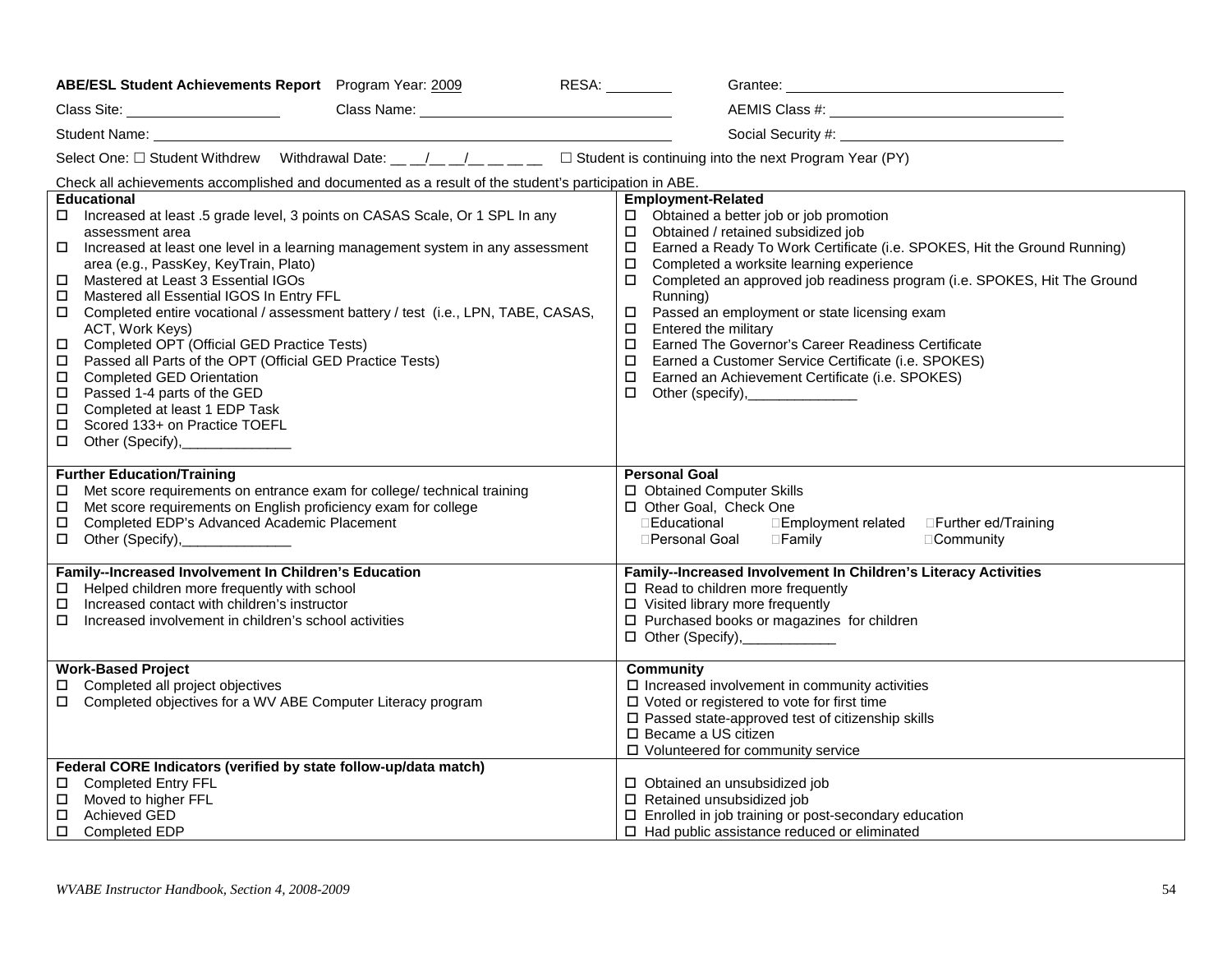# Sample Intake Paperwork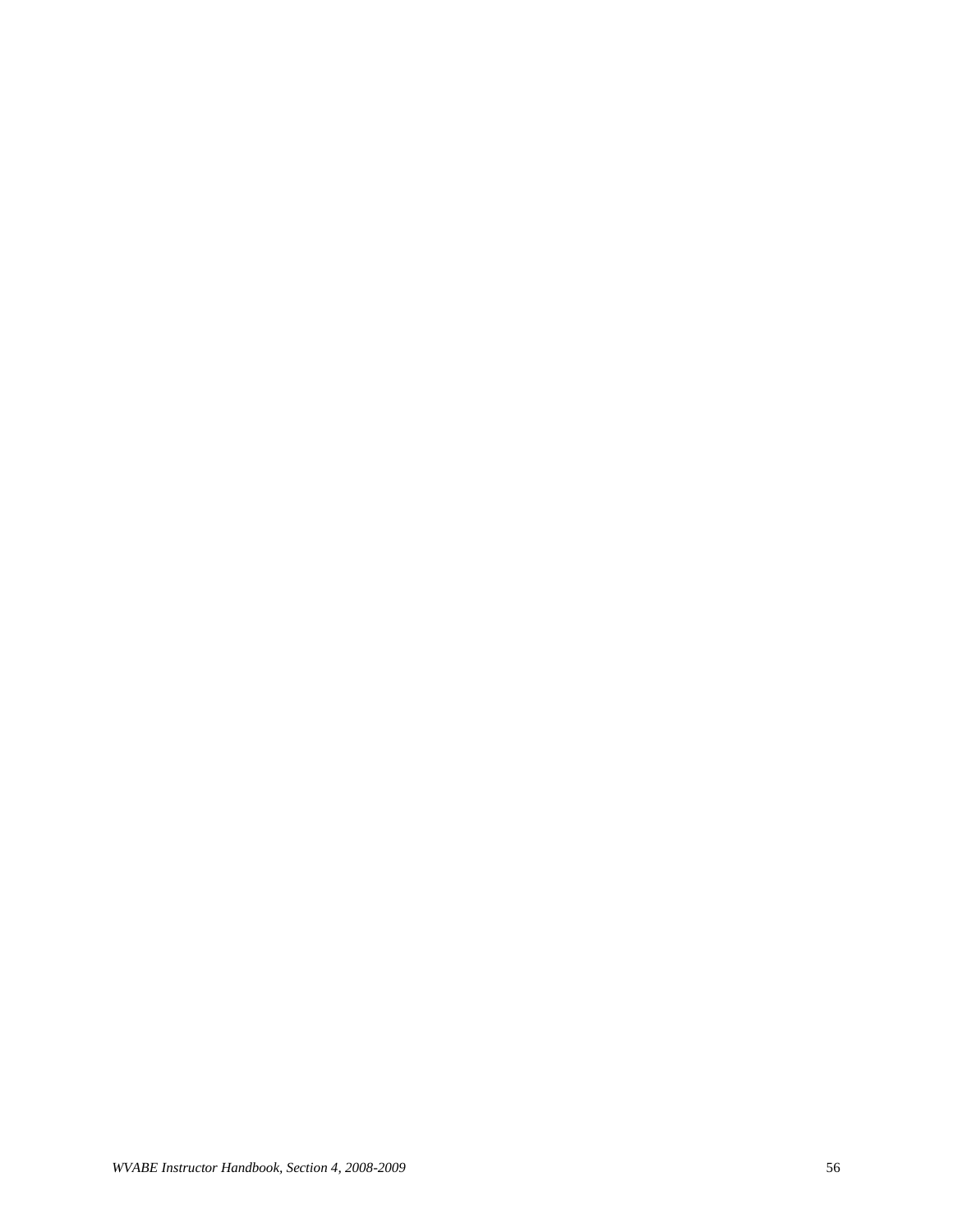# **RIGHTS AND RESPONSIBILITIES OF ADULT BASIC EDUCATION STUDENTS**

Instructors and staff member in the Adult Basic Education program are committed to providing the best possible educational opportunities for adult students in our program. We are also committed to meeting the requirements of the Americans with Disabilities Act and Section 504 of the federal Rehabilitation Act and to protecting student privacy rights. As part of our commitment, we want to ensure that your rights and responsibilities are understood and to avoid any discrimination in services to you.

### **Student Rights:**

- $\cdot$  Free adult education instruction
- Evaluation for appropriate placement
- ♦ Trained and qualified staff members eager to assist you in meeting your goals
- ♦ A program of study designed to meet your educational needs
- Educational materials that are at your level and match your learning style
- ♦ Equal opportunity; no discrimination based on race, religion, nationality, sex, age, or disability
- ♦ A suitable and accessible learning environment
- ♦ Reasonable accommodations, modifications, or auxiliary aids for learning and testing if you have documented disabilities
- Confidential records shared only with your written consent

#### **Student Responsibilities:**

- ♦ Follow the code of conduct and terms of the contract.
- Take an active part in planning, learning, and tracking progress in your program of study.
- ♦ Attend class on a regular basis in order to meet goals in a timely manner.
- Tell the instructor when you need to be absent (as agreed upon in your student commitment contract).
- Sign-in and sign-out each time you are in class using the attendance sheet.
- $\triangleleft$  Ask for help if you have a special need.
- Tell about your disability if you want accommodations.
- ♦ Provide records about your diagnosed disability in order to access appropriate testing and classroom accommodations.
- ♦ Respect the rights of other students; be considerate.
- Report conduct of other students, instructors, or visitors to the program that disturb you.
- Be honest; do not cheat.
- ♦ Keep your study area clean; check with the instructor about eating areas.
- $\bullet$  Do not take materials out of the classroom without permission many materials must be shared with other students, so please ask your instructor.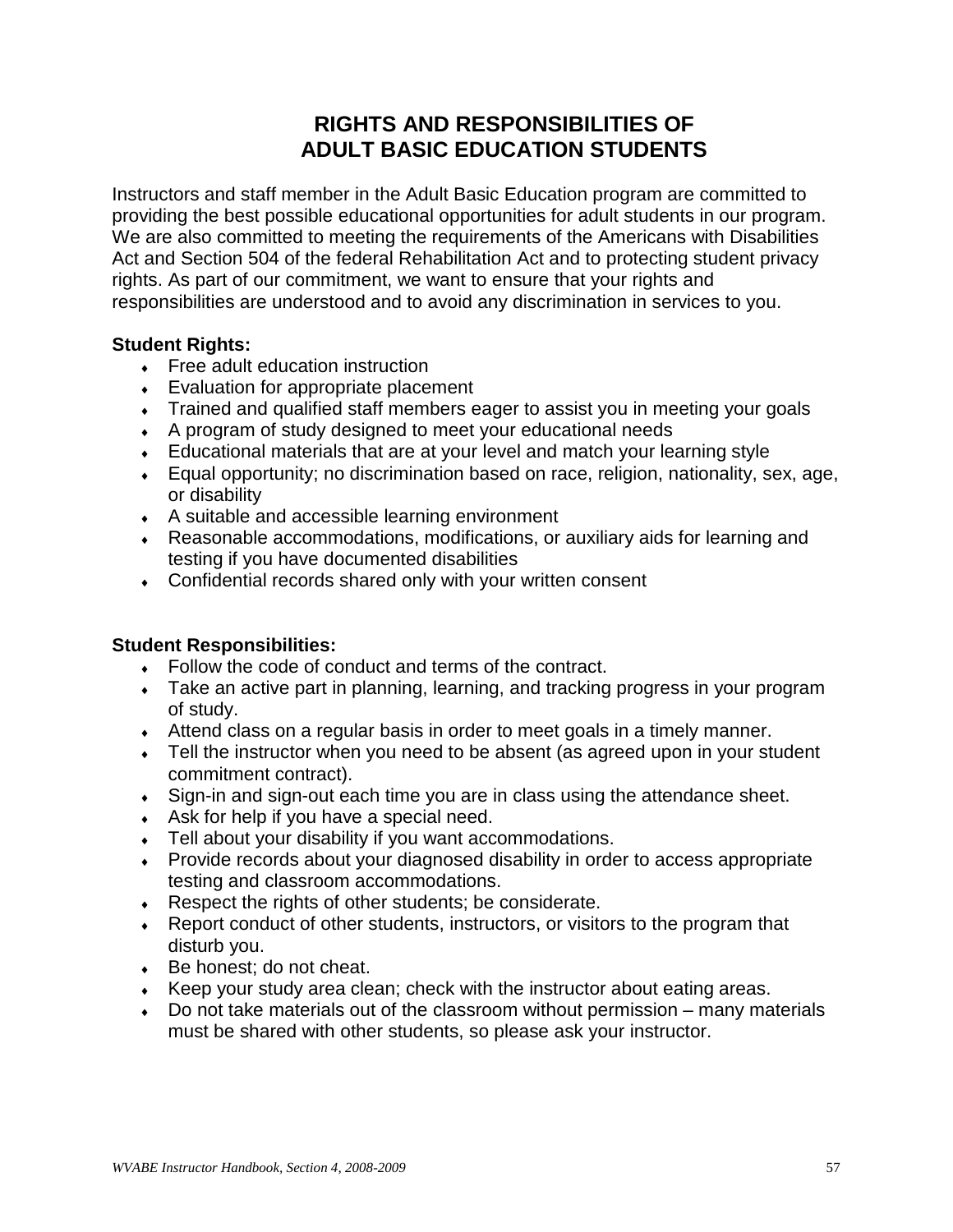### **Code of Conduct**

Students will be terminated or suspended temporarily from the ABE program for any of the following offenses:

- ♦ Possession or distribution of stolen property, contraband, fireworks, explosives, firearms, or weapons of any kind
- ♦ Vandalism: intentionally defacing, breaking, or damaging school property or equipment
- Participation in any bomb threat or false fire alarm
- ♦ Damage or destruction of the property of instructors or students in the program
- Physical or verbal assault on others in the program
- Threatening to do bodily harm or inciting others to do bodily harm to another person
- Intimidation of another person by placing him or her in fear for personal safety
- ♦ Loud boisterous conduct that disrupts the classroom and prevents others from learning
- Use, distribution, or possession of beer, wine, other alcoholic beverages, controlled substances, or substances represented to be controlled substances
- Use of tobacco products on school premises

I have read the *Rights and Responsibilities of Adult Basic Education Students* and agree to abide by these guidelines and the *Code of Conduct* contained therein.

\_\_\_\_\_\_\_\_\_\_\_\_\_\_\_\_\_\_\_\_\_\_\_\_ \_\_\_\_\_\_\_\_\_\_\_\_\_\_\_\_\_\_\_\_\_\_\_\_\_\_\_\_\_ \_\_\_\_\_\_\_\_\_\_ Student Signature **Parent/Guardian (for 16-17 year olds)** Date

cc: Judicial Officer (court-ordered youth only)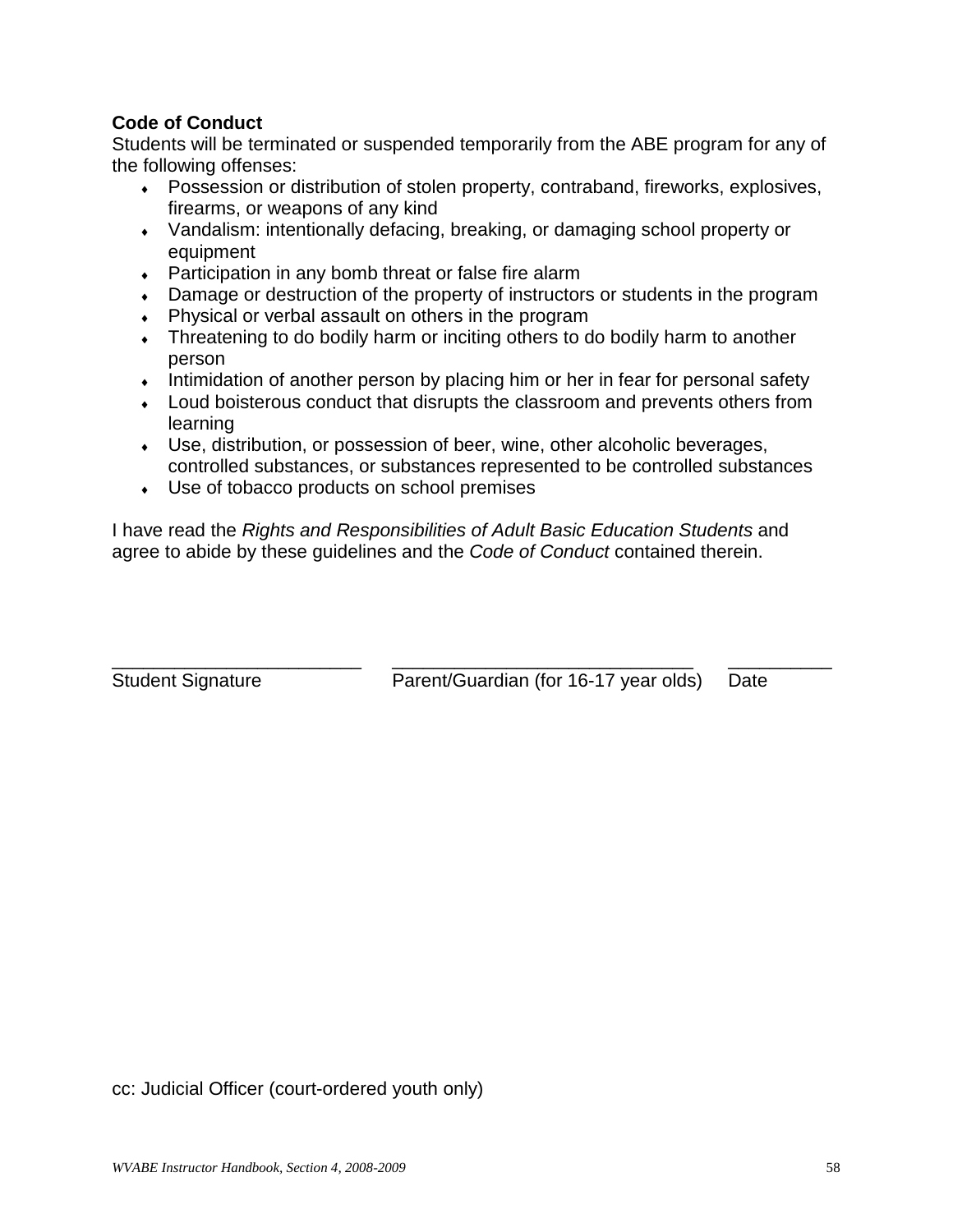# **GED FACT SHEET FOR 16 TO 18 YEAR-OLD STUDENTS**

#### **General Information:**

- The General Educational Development (GED) Tests consist of five subtests in *Language Arts-Writing, Science, Social Studies, Mathematics and Language Arts-Reading.* The GED Tests are both comprehensive and rigorous. The entire battery of five sub-tests takes up to 7 hours to complete (not including instructions and encoding).
- The *Social Studies, Science* and *Language Arts-Reading* tests are multiple-choice and require the applicant to read passages or interpret graphic representations (diagrams, maps, etc.).
- The *Mathematics* test is composed of two parts. The first part allows the use of a scientific calculator. Both parts contain multiple-choice questions and alternate format questions requiring complete answers. Word problems emphasize the ability to solve real life problems rather than providing simple computations to perform.
- The *Language Arts-Writing* test is composed of two parts. Multiple-choice questions in the first part of the test measure knowledge of language mechanics, spelling, capitalization and punctuation, usage, and sentence structure. The second part requires an essay written on an assigned topic and assures that all components of written communication have been mastered.
- All applicants must pass the Official GED Practice Tests (OPT) prior to taking the GED Tests.
- All applicants must produce a valid state-approved photo ID with current name and address, birth date, and preferably Social Security number.
- If the applicant has taken any of the GED Tests previously, all prior test information must be acquired by the GED examiner prior to testing.
- To receive the State of West Virginia General Educational Development (GED) Diploma, all applicants must score a total of 2250 points or above on the battery of five sub-tests and a standard score of not lower than 410 on any one of the subtests.
- The initial testing of the battery of five sub-tests must be completed within six weeks or no more than two consecutive complete test sessions (whichever is longer in duration).
- Applicants who are planning to enlist in the military should know that having a GED rather than a traditional high school diploma will give a lower enlistment priority.
- Pursuing a GED in an ABE program is different in many ways from pursuing a regular diploma in a high school program:
	- **B** ABE programs may provide limited opportunities for certain college preparatory courses requiring laboratory experience.
	- ABE programs lack extracurricular activities.
	- **ABE programs provide limited socialization with peer groups.**
	- **ABE preparatory students must show self-discipline, maturity, self-motivation, and** commitment to learning.

I am aware of the state requirements for GED testing of students eighteen years old or younger. I have considered re-entering my high school but have chosen to pursue a State of West Virginia General Educational Development (GED) Diploma.

\_\_\_\_\_\_\_\_\_\_\_\_\_\_\_\_\_\_\_\_\_\_\_\_\_\_\_ \_\_\_\_\_\_\_\_\_\_\_\_\_\_\_\_\_\_\_\_\_\_\_\_\_\_\_\_\_\_ \_\_\_\_\_\_\_\_ Student Signature **Parent/Guardian Signature** Date (16-17 year old students only)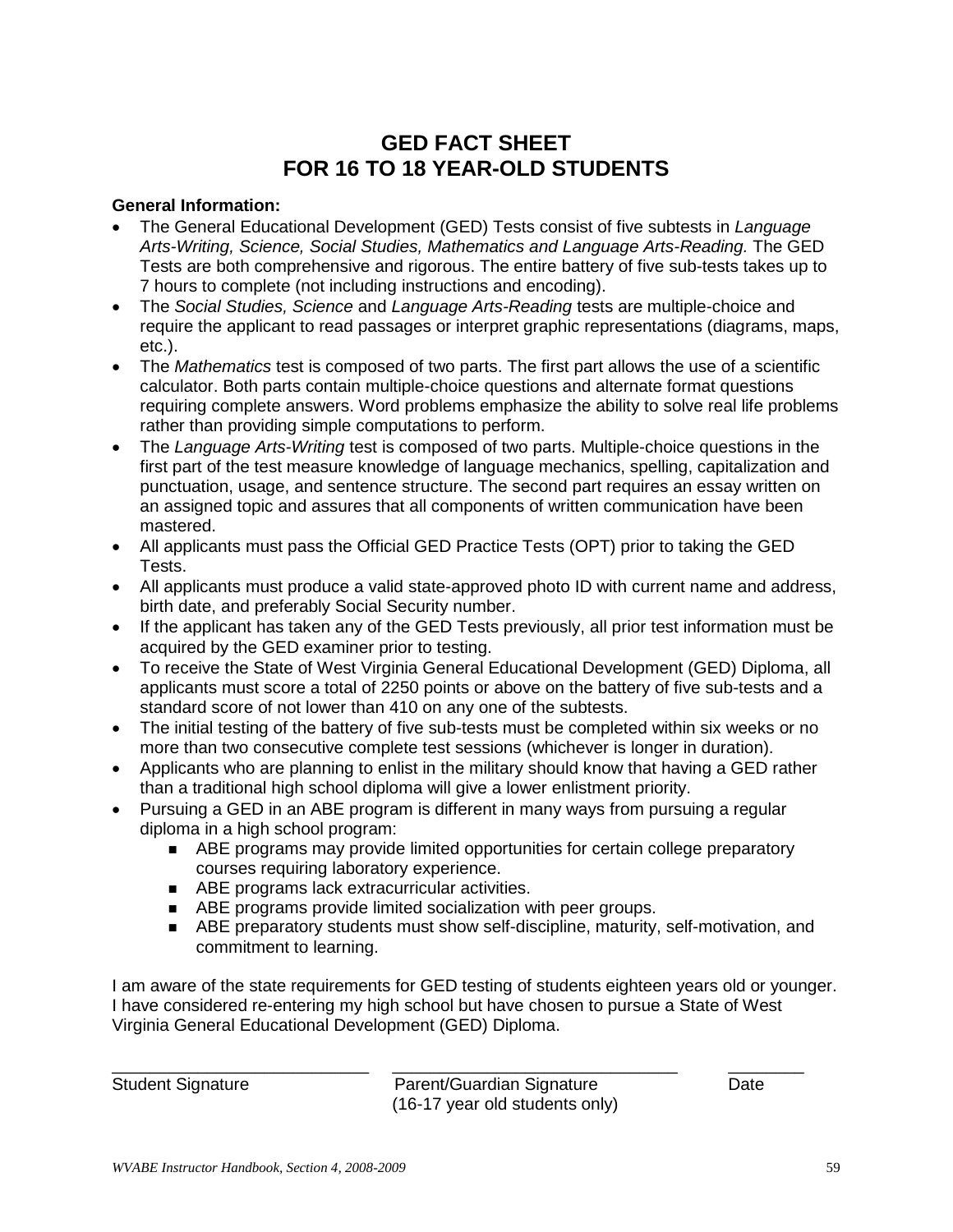### **SAMPLE ACCEPTABLE USE POLICY (Be sure to use the policy already established by your county, school, or agency)**

Use of the computer and Internet provides great educational benefits to students. Unfortunately, however, some material accessible via the Internet may contain items that are illegal, defamatory, or potentially offensive to some people. Access to the Internet is given as a privilege to students who agree to act in a considerate and responsible manner. We require that ALL students and parents or guardians or 16-18 year olds read, accept, and sign the following rules for acceptable behavior while utilizing the computer in the ABE classroom.

Students are responsible for good behavior on the Internet just as they are in school. General school rules for behavior and communications apply.

The student agrees to the following:

- I will NOT play games or use the computer resources for nonacademic purposes.
- I will NOT violate any copyright laws.
- I will use e-mail and chat rooms only when authorized by the ABE instructor for academic purposes.
- I will not access, write, transmit, or send unethical, illegal, immoral, inappropriate, obscene, or questionable information of any type.
- I will not download files without permission from the ABE instructor.
- I will not intentionally download, upload, or execute viruses.
- I will not corrupt, destroy, delete, or manipulate system data.
- I will not change the settings of the machine without the permission of the ABE instructor.
- I will not use the computer to harass, insult, or attack others.
- I will not intentionally damage computers, computer systems, or computer networks.
- I will not use another's password.
- I will not trespass in another's folders, work, or files.
- I will not intentionally waste limited resources, including the use of "chain letters" and messages broadcasted to mailing lists or individuals.
- I will not employ the network for commercial purposes.
- I will not reveal the personal address or phone number of myself or any other person without permission from the instructor.

I understand the use of the computers is a privilege. Violation of the rules described above will result in the loss of computer privileges and could result in expulsion and / or criminal charges. I have read, or had explained to me, and understand the above stated rules. I agree to comply with said rules. I also understand that any user having a history of problems may be denied access to the computer resources.

Student Signature **Date Date Parent/Guardian Signature**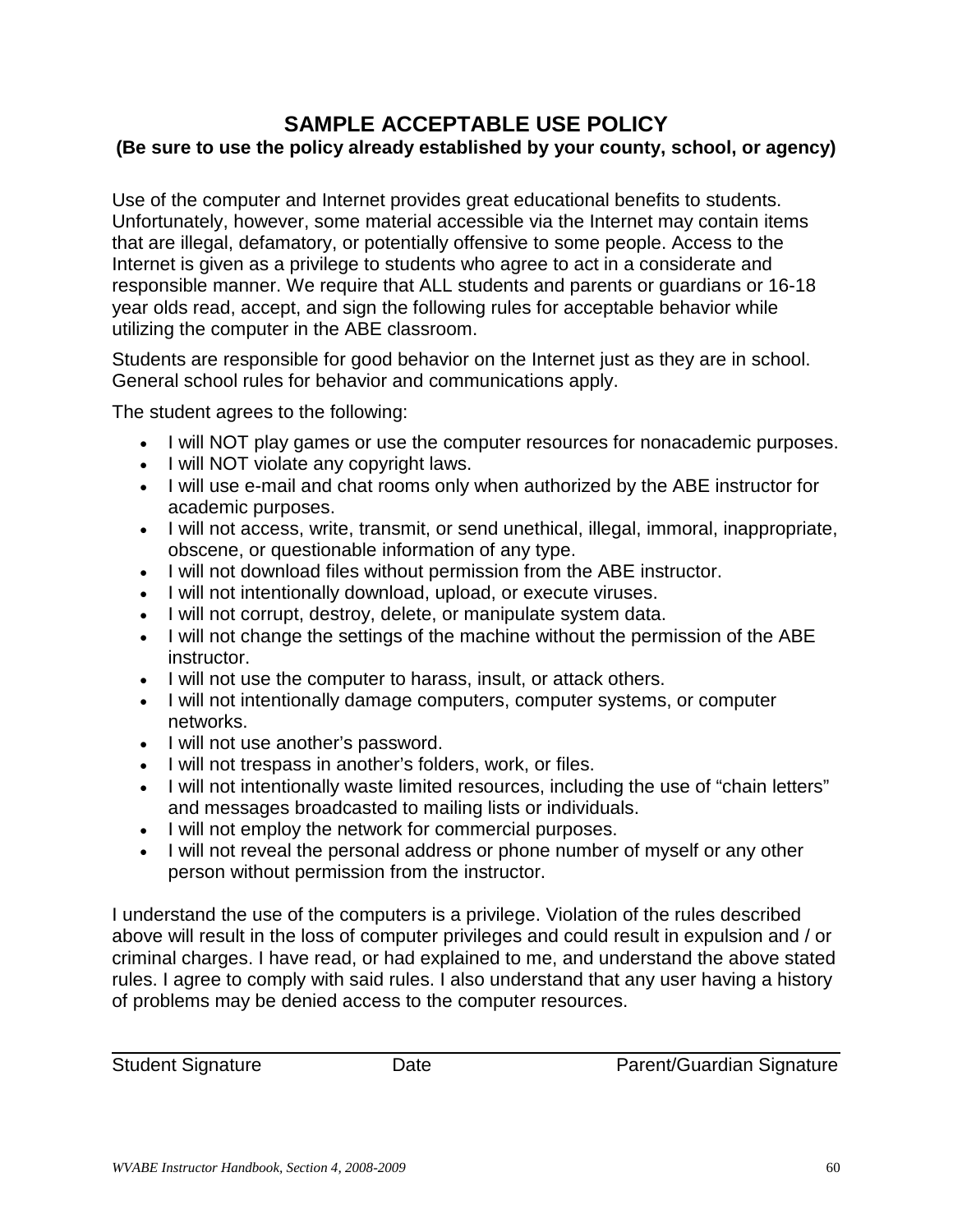# Sample Student Commitment **Contract**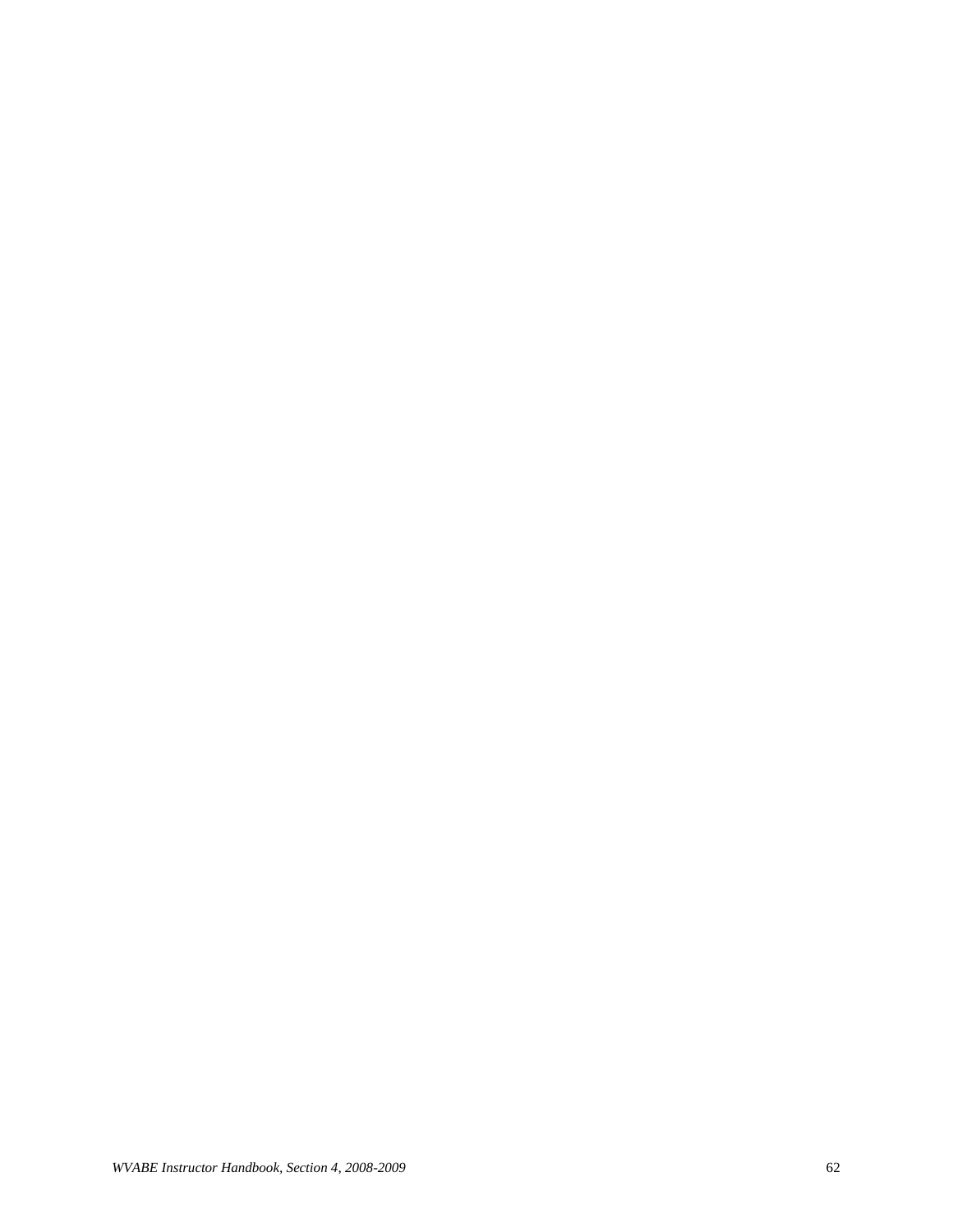

#### I understand that, as an adult basic education student:

- □ I must **take a pre-assessment** to determine my strengths and weaknesses.
- □ I must **complete a learning styles inventory** to determine the instructional delivery method best suited to my needs.
- □ I must **answer questions regarding any special learning needs** that I may have.
- □ I must **read, discuss, and sign the** *Rights and Responsibilities of Adult Basic Education Students* and *Acceptable Use Policy* (Technology Use) and agree to follow the guidelines contained therein.
- □ I must **read, discuss, and sign (if applicable) the** *Release of Information Form***.**
- I must **spend no less than \_\_ hours per week** in class*.*

*I understand that I am responsible for my own success.*

| I will keep the following schedule: |        |               |           |          |        |                    |  |  |
|-------------------------------------|--------|---------------|-----------|----------|--------|--------------------|--|--|
|                                     | Mondav | $\tau$ uesdav | Wednesdav | Thursdav | Fridav | <b>Total Hours</b> |  |  |
| Morning                             |        |               |           |          |        |                    |  |  |
| Afternoon                           |        |               |           |          |        |                    |  |  |
| Evening                             |        |               |           |          |        |                    |  |  |

- If I am not able to attend class when expected, I **must notify my instructor by :00.**
- □ I must **take interim tests throughout my course of study** to determine if I am making progress toward my goal(s).
- □ I must **take a post-test** *prior* to leaving the program.
- □ I must **notify you within \_\_\_ days** if I can no longer attend class.
- □ If I can no longer attend class, I *must return* to the learning center to take a post**test** to determine any progress I made**.**

#### I understand that, as my instructor:

- You must **assist me in setting my goal(s).**
- You must **provide** a **suitable and accessible learning environment.**
- □ You must **provide instruction as determined by my learning styles inventory results.**
- You must **provide instruction, direction, and encouragement when needed** throughout my course of study.
- □ You must **administer interim testing** to determine if I am making progress toward my goal(s).
- □ You must provide **an interim needs assessment** to determine if my goal(s) need(s) to be redefined.
- You must **administer a post-test** at the end of my course of study to determine what goal(s) I have accomplished.

We, both the student and instructor, understand and agree to the above mentioned terms.

\_\_\_\_\_\_\_\_\_\_\_\_\_\_\_\_\_\_\_\_\_\_\_\_\_\_\_\_\_\_\_\_\_\_ \_\_\_\_\_\_\_\_\_\_\_\_\_\_\_\_\_\_\_\_\_\_\_\_\_\_\_\_\_\_\_\_\_\_\_\_

\_\_\_\_\_\_\_\_\_\_\_\_\_\_\_\_\_\_\_\_\_\_

Student Signature **Instructor Signature** 

 Date cc: student attendance director (for students maintaining driver's license) judicial officer (for court-ordered participants)

**Building Skills for Success WV Adult Basic Education**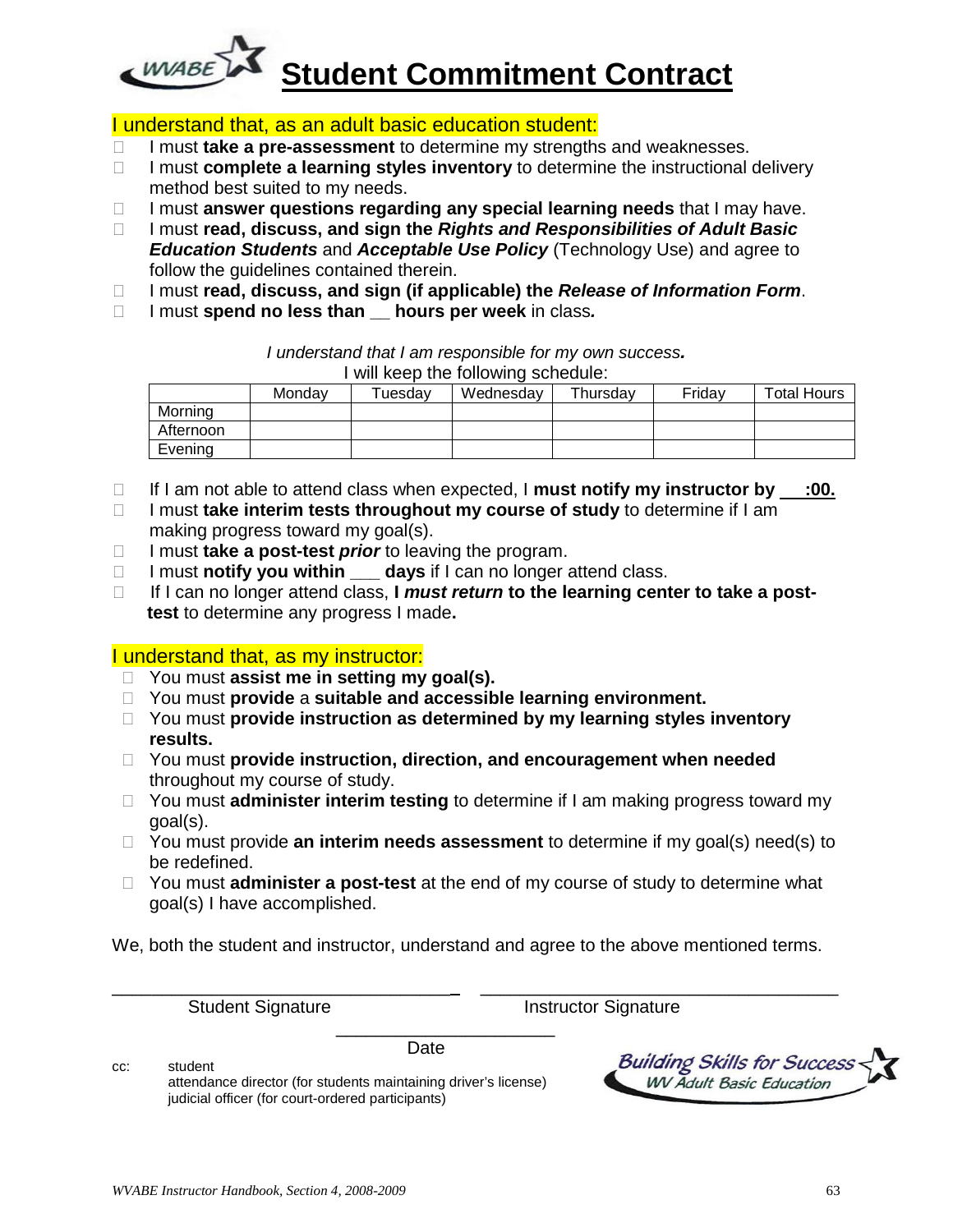| WABE STUDENT COMMITMENT CONTRACT                                                                                      |  |
|-----------------------------------------------------------------------------------------------------------------------|--|
| ___________________, with the help of my instructor, __________<br>agree to accomplish the following in my ABE class: |  |
|                                                                                                                       |  |
|                                                                                                                       |  |

| ົ |  |
|---|--|
|   |  |

\_\_\_\_\_\_\_\_\_\_\_\_\_\_\_\_\_\_\_\_\_\_\_\_\_\_\_\_\_\_\_\_\_\_\_\_\_\_\_\_\_\_\_\_\_\_\_\_\_\_\_\_\_\_\_\_\_\_\_\_\_\_\_\_

\_\_\_\_\_\_\_\_\_\_\_\_\_\_\_\_\_\_\_\_\_\_\_\_\_\_\_\_\_\_\_\_\_\_\_\_\_\_\_\_\_\_\_\_\_\_\_\_\_\_\_\_\_\_\_\_\_\_\_\_\_\_\_\_

I plan to keep the following schedule:

|           | Monday | $\tau$ uesdav | Wednesday | Thursday | Friday | <b>Total Hours</b> |
|-----------|--------|---------------|-----------|----------|--------|--------------------|
| Morning   |        |               |           |          |        |                    |
| Afternoon |        |               |           |          |        |                    |
| Evening   |        |               |           |          |        |                    |

I further agree to attend class \_\_\_\_\_\_\_\_\_\_ hours per \_\_\_\_\_\_\_\_\_\_ (week/month) and to accomplish the class work and testing necessary to complete the goal(s) listed above. I understand that if any emergency arises that prevents me from attending class; it is my responsibility to inform the instructor.

It is also understood that it is the right of each student in the ABE class to participate in an atmosphere that is conducive to learning, and I agree it is my responsibility to help make it so.

I have also signed the *Rights and Responsibilities of Adult Basic Education Students*  and *Acceptable Use Policy (Technology Use)*. I fully understand the content and agree to follow the guidelines and *Code of Conduct* contained therein.

\_\_\_\_\_\_\_\_\_\_\_\_\_\_\_\_\_\_\_\_\_\_\_\_\_\_\_\_\_ \_\_\_\_\_\_\_\_\_ Student Date Date \_\_\_\_\_\_\_\_\_\_\_\_\_\_\_\_\_\_\_\_\_\_\_\_\_\_\_\_\_ \_\_\_\_\_\_\_\_\_ \_\_\_\_\_\_\_\_\_\_\_\_\_\_\_\_\_\_ Teacher **Date** Date Date Date Of Completion cc: Attendance Director (for students maintaining driver's license) Judicial Officer (for court-ordered participants)**Building Skills for Success WV** Adult Basic Education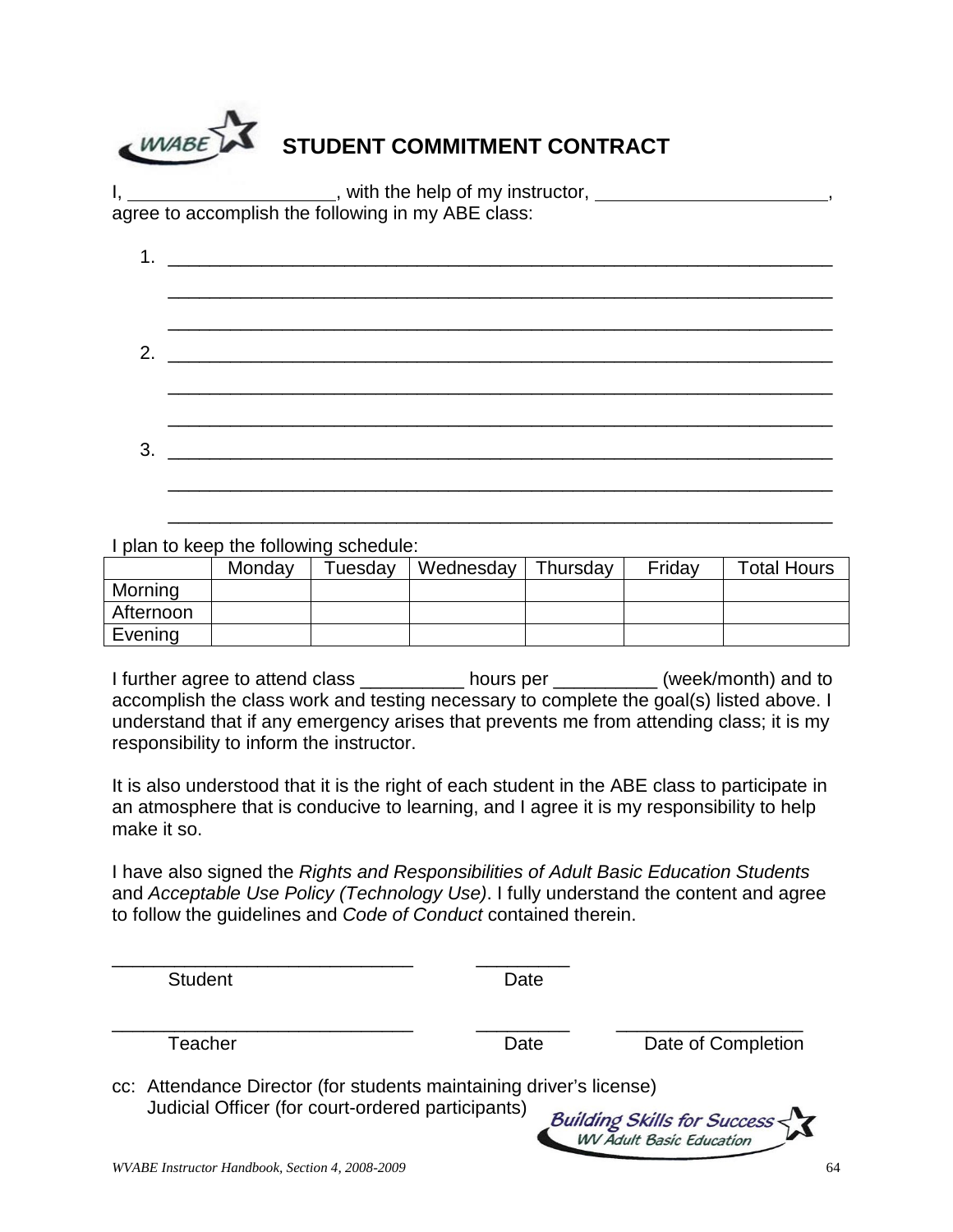# Sample Needs Assessment and Goal-setting Activities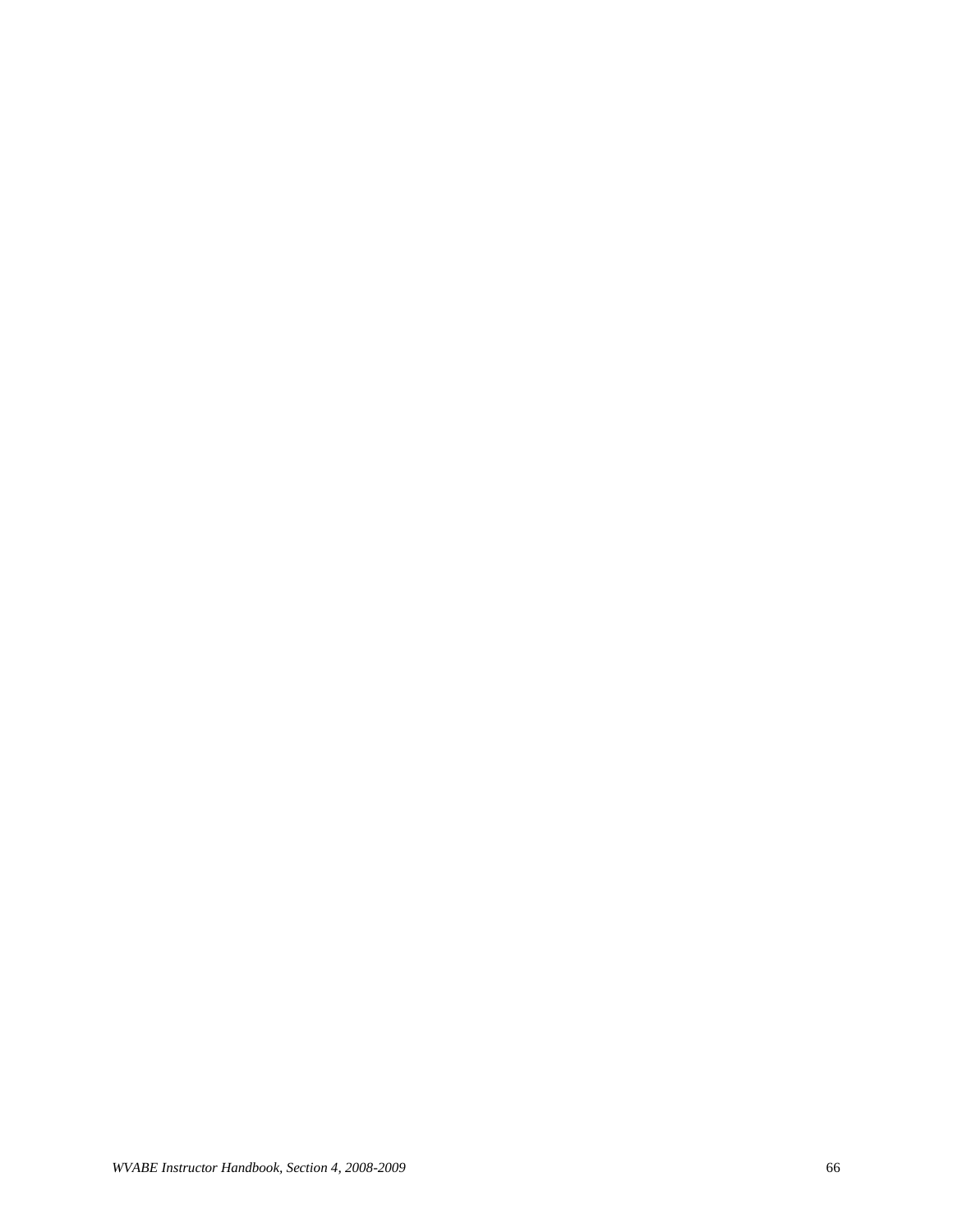## **CLASS GOALS**

| Name: | . .<br>— |
|-------|----------|
|       |          |

- 1. Why did you decide to come to this class?
- 2. What do you hope to learn here?
- 3. What will you do to accomplish this?
- 4. What do you expect from the teacher?
- 5. What might prevent you from finishing this class?
- 6. What can the teacher do or not do to help you accomplish your goals?
- 7. What would you like your life to be like a year from now?

Princeton Learning Center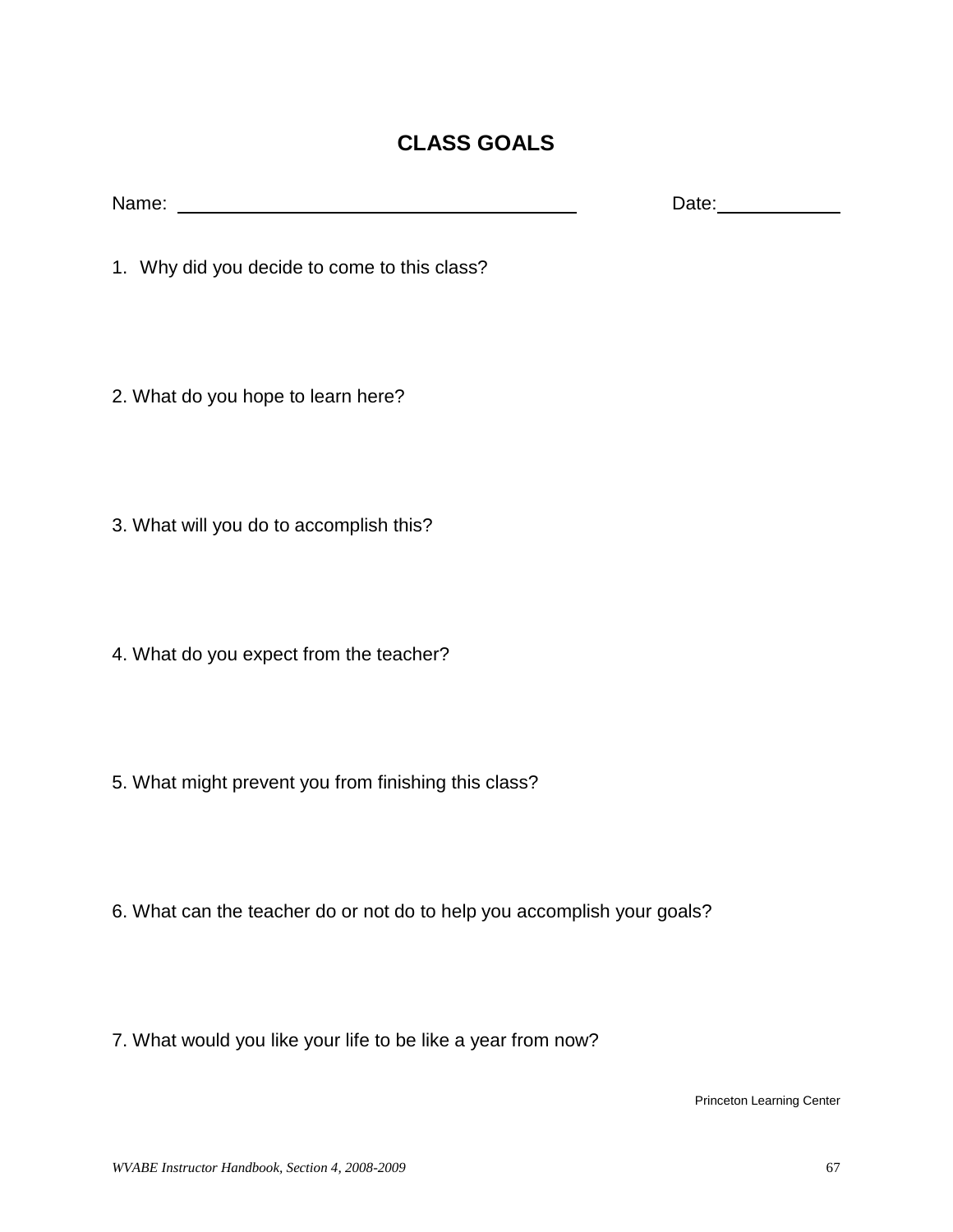## **PLANNING AND SETTING GOALS**

Our **goals** in life are those things we hope to get or achieve. Some of these things are basics that are necessary and others are extras. This is the difference between what we need and what we want. Each person has his or her own needs, wants, and dreams. Needing a car for your job is different from wanting a new car or dreaming about having a fancy sports car. What is a need for one person may be a want for someone else.

Think about those things you **need**--things you need to have or things you need to do. List the five most important ones.

|    | 2. $\qquad \qquad$ |  |
|----|--------------------|--|
|    |                    |  |
|    |                    |  |
| 5. |                    |  |
|    |                    |  |

Next, think about those things you **want**. What do you want to have or want to do? List the five most important things.

| л              |  |
|----------------|--|
| 2.             |  |
| 3.             |  |
| 4.             |  |
| 5 <sub>1</sub> |  |

Finally, think about your **dreams**. Close your eyes for a minute. What do you see in the future–what would you like to have? What would you like to be doing? What are some of the things you want that would be "dream come true?" List the five most important ones.

| 2. | <u> 1989 - Johann Stein, marwolaethau a bhann an t-Amhair ann an t-Amhair an t-Amhair an t-Amhair an t-Amhair an</u> |  |
|----|----------------------------------------------------------------------------------------------------------------------|--|
| 3. |                                                                                                                      |  |
| 4. | <u> 1989 - Johann Barbara, martin amerikan personal (</u>                                                            |  |
| 5. |                                                                                                                      |  |
|    | <u> 1989 - Johann John Stone, markin film yn y brenin y brenin y brenin y brenin y brenin y brenin y brenin y br</u> |  |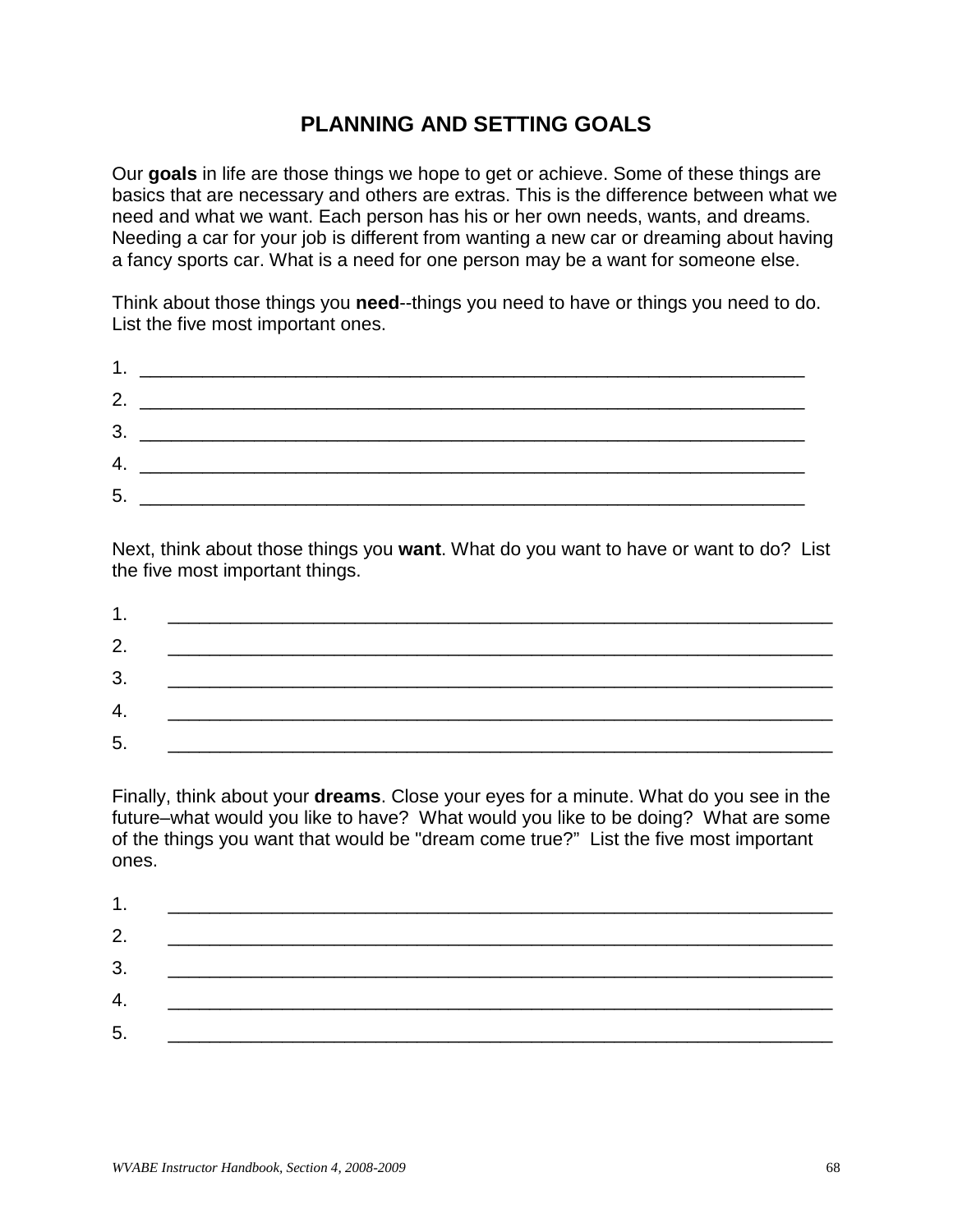Student Name: \_\_\_\_\_\_\_\_\_\_\_\_\_\_\_\_\_\_\_\_\_\_\_\_\_\_\_\_\_\_\_\_\_\_\_\_\_\_\_\_\_\_\_ Date: \_\_\_\_\_\_\_\_\_\_\_\_\_\_\_\_\_

- 1. How did you first hear about this program?
- 2. Can you tell me your reasons for wanting to improve your skills?
- 3. Here are some goals other students have mentioned. As I read each item to you, tell me if it is something you have no interest in, or that you can do now, or if it is something you would like to do. As you meet your goals, we will check them off on this sheet.

| Skill/Goal                                                | Can Do<br><b>Now</b> | Don't<br><b>Need</b><br><b>Right Now</b> | Want to<br>Learn | Date<br>Goal Was<br>Met |
|-----------------------------------------------------------|----------------------|------------------------------------------|------------------|-------------------------|
| Improve my Self                                           |                      |                                          |                  |                         |
| Say/Read/Write the alphabet                               |                      |                                          |                  |                         |
| Read/Write my name and address                            |                      |                                          |                  |                         |
| Read books                                                |                      |                                          |                  |                         |
| Write about my own thoughts and ideas                     |                      |                                          |                  |                         |
| Read signs (which type?)                                  |                      |                                          |                  |                         |
| Read labels/instructions                                  |                      |                                          |                  |                         |
| Read/Write notes to/from family/friends                   |                      |                                          |                  |                         |
| Read/Write shopping lists                                 |                      |                                          |                  |                         |
| Read advertisements, compare prices                       |                      |                                          |                  |                         |
| Read a calendar, bus schedules, TV guides                 |                      |                                          |                  |                         |
| Use the telephone                                         |                      |                                          |                  |                         |
| Use a phone book/yellow pages                             |                      |                                          |                  |                         |
| Read menus or recipes                                     |                      |                                          |                  |                         |
| Read bills                                                |                      |                                          |                  |                         |
| Write checks                                              |                      |                                          |                  |                         |
| Apply for/use credit cards                                |                      |                                          |                  |                         |
| Read maps                                                 |                      |                                          |                  |                         |
| Discuss health with doctor/nurse/dentist                  |                      |                                          |                  |                         |
| Read health information                                   |                      |                                          |                  |                         |
| Fill out forms (What kind?)                               |                      |                                          |                  |                         |
| Read/Write personal letters                               |                      |                                          |                  |                         |
| Read newspaper or magazines (Which sections? Which type?) |                      |                                          |                  |                         |
| Use a dictionary                                          |                      |                                          |                  |                         |
| Learn to type                                             |                      |                                          |                  |                         |
| Learn to use a computer                                   |                      |                                          |                  |                         |
| Improve study skills                                      |                      |                                          |                  |                         |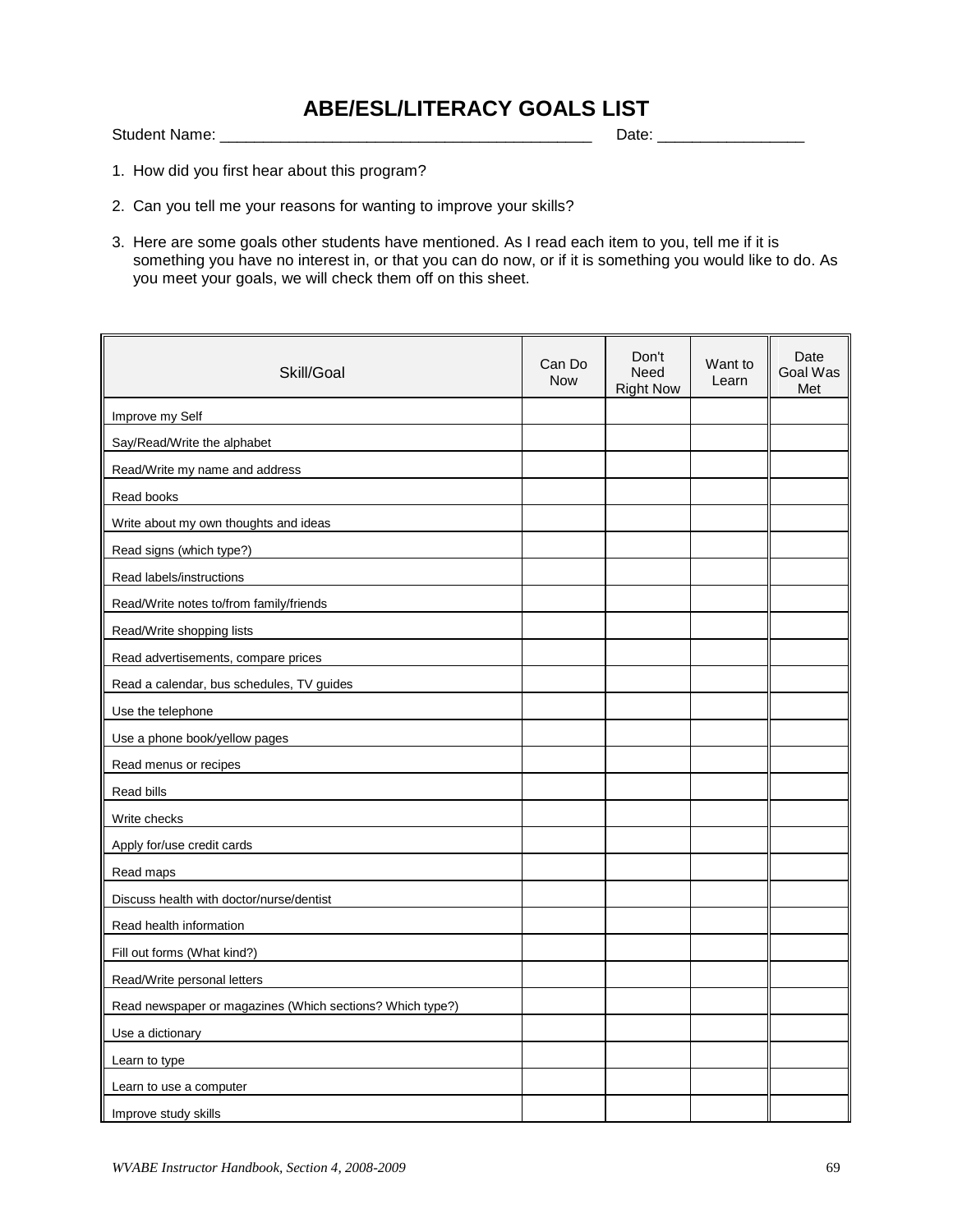| Skill/Goal                                                    | Can Do<br><b>Now</b> | Don't<br><b>Need</b><br>Right<br><b>Now</b> | Want to<br>Learn | Date Goal<br>Was Met |
|---------------------------------------------------------------|----------------------|---------------------------------------------|------------------|----------------------|
| Improve math skills                                           |                      |                                             |                  |                      |
| Improve spelling skills                                       |                      |                                             |                  |                      |
| Improve vocabulary                                            |                      |                                             |                  |                      |
| Improve written grammar/punctuation                           |                      |                                             |                  |                      |
| Improve spoken language/grammar                               |                      |                                             |                  |                      |
| Improve handwriting                                           |                      |                                             |                  |                      |
| Improve conversation skills                                   |                      |                                             |                  |                      |
| Read/talk to children or grandchildren (How old?)             |                      |                                             |                  |                      |
| Help children with homework                                   |                      |                                             |                  |                      |
| Read/Write notes to/from school                               |                      |                                             |                  |                      |
| Talk with school office/teachers                              |                      |                                             |                  |                      |
| Prepare for a vocational training program                     |                      |                                             |                  |                      |
| Pass a job-related test                                       |                      |                                             |                  |                      |
| Fill out job application                                      |                      |                                             |                  |                      |
| Prepare a resume                                              |                      |                                             |                  |                      |
| Prepare for job interviews                                    |                      |                                             |                  |                      |
| Get a (new) job                                               |                      |                                             |                  |                      |
| Read/Write notes from/to co-workers                           |                      |                                             |                  |                      |
| Follow oral/written instructions                              |                      |                                             |                  |                      |
| Read/Write work reports, announcements (What kind?)           |                      |                                             |                  |                      |
| Fill out order forms/lists                                    |                      |                                             |                  |                      |
| Read/speak at Church/Temple/Mosque                            |                      |                                             |                  |                      |
| Get information about community issues/services (Which ones?) |                      |                                             |                  |                      |
| Prepare for Citizenship exam                                  |                      |                                             |                  |                      |
| Apply for/obtain U.S. Citizenship                             |                      |                                             |                  |                      |
| Register to vote                                              |                      |                                             |                  |                      |
| Apply for a library card                                      |                      |                                             |                  |                      |
| Get a driver's license or CDL                                 |                      |                                             |                  |                      |
| Obtain information on current skill level                     |                      |                                             |                  |                      |
| Obtain information about GED Tests and alternatives           |                      |                                             |                  |                      |
| Prepare for/pass the GED Tests                                |                      |                                             |                  |                      |
| Prepare for/pass the TOEFL                                    |                      |                                             |                  |                      |
| Obtain information on college entrance                        |                      |                                             |                  |                      |
| Prepare for the SAT, ACT, GRE                                 |                      |                                             |                  |                      |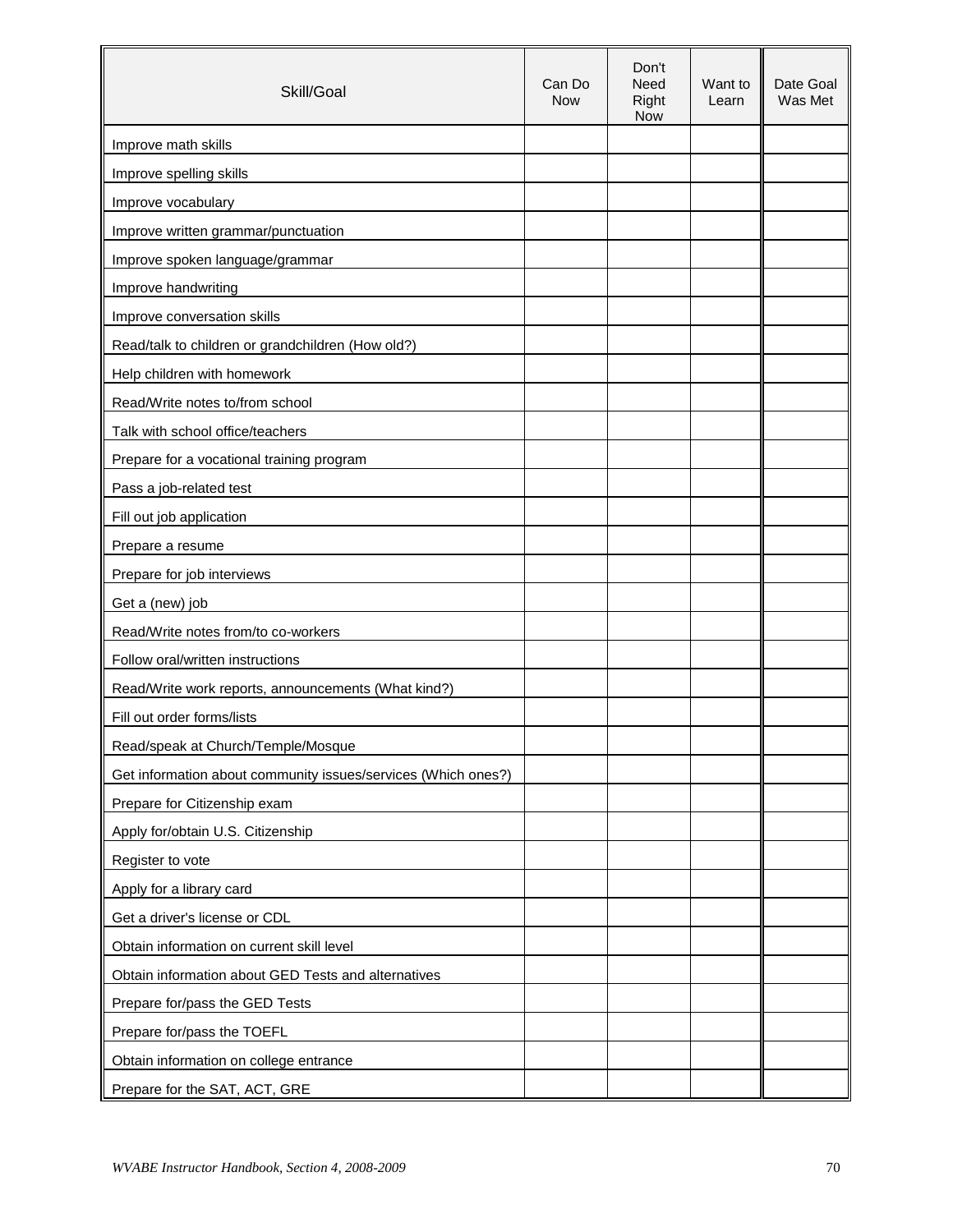4. Check the subjects below that you want to learn more about. We will check them off as you learn what you want to know.

| history                  | housing                   | science fiction   |
|--------------------------|---------------------------|-------------------|
| politics                 | _shopping                 | adventure         |
| current events           | getting along with people | mystery           |
| work                     | health                    | crime             |
| pregnancy/childbirth     | cooking                   | love/romance      |
| raising children         | _sewing                   | religion          |
| famous people            | cars                      | science           |
| hobbies / "how-to-do-it" | sports (Which ones?)      | laws/legal issues |
| entertainment            | humor                     | other (specify)   |

5. Can you think of any other goals you have which we have not mentioned?

6. Of all the goals we have mentioned, name two or three which are most important to you right now.

Adapted by the staff of Garnet Adult Learning Center from *Many Literacies; Modules for Training Adult Beginning Readers and Tutors* by Marilyn Gillespie.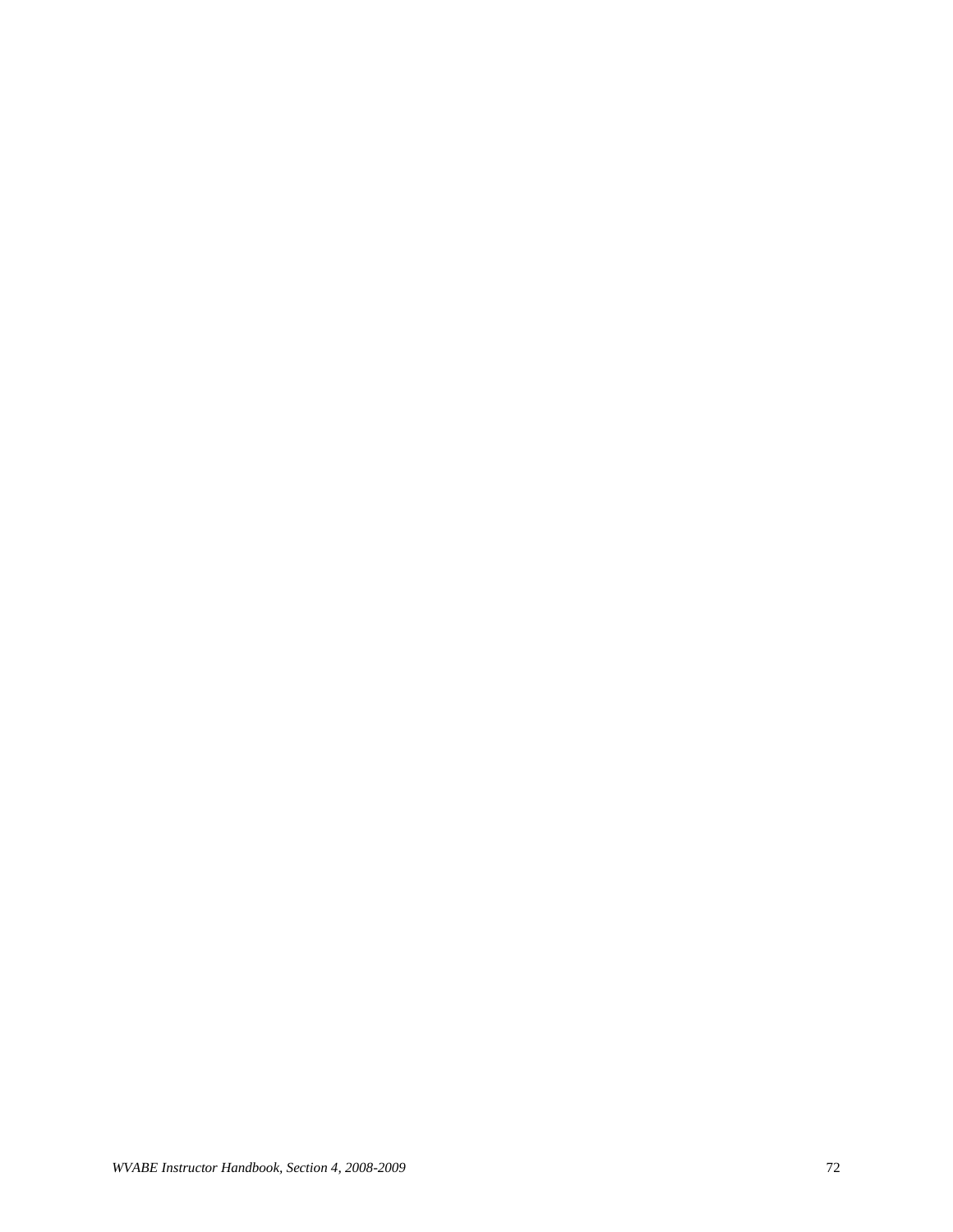Sample Tools and Activities for Tracking Student Academic Progress and Completion of Assignments and Goals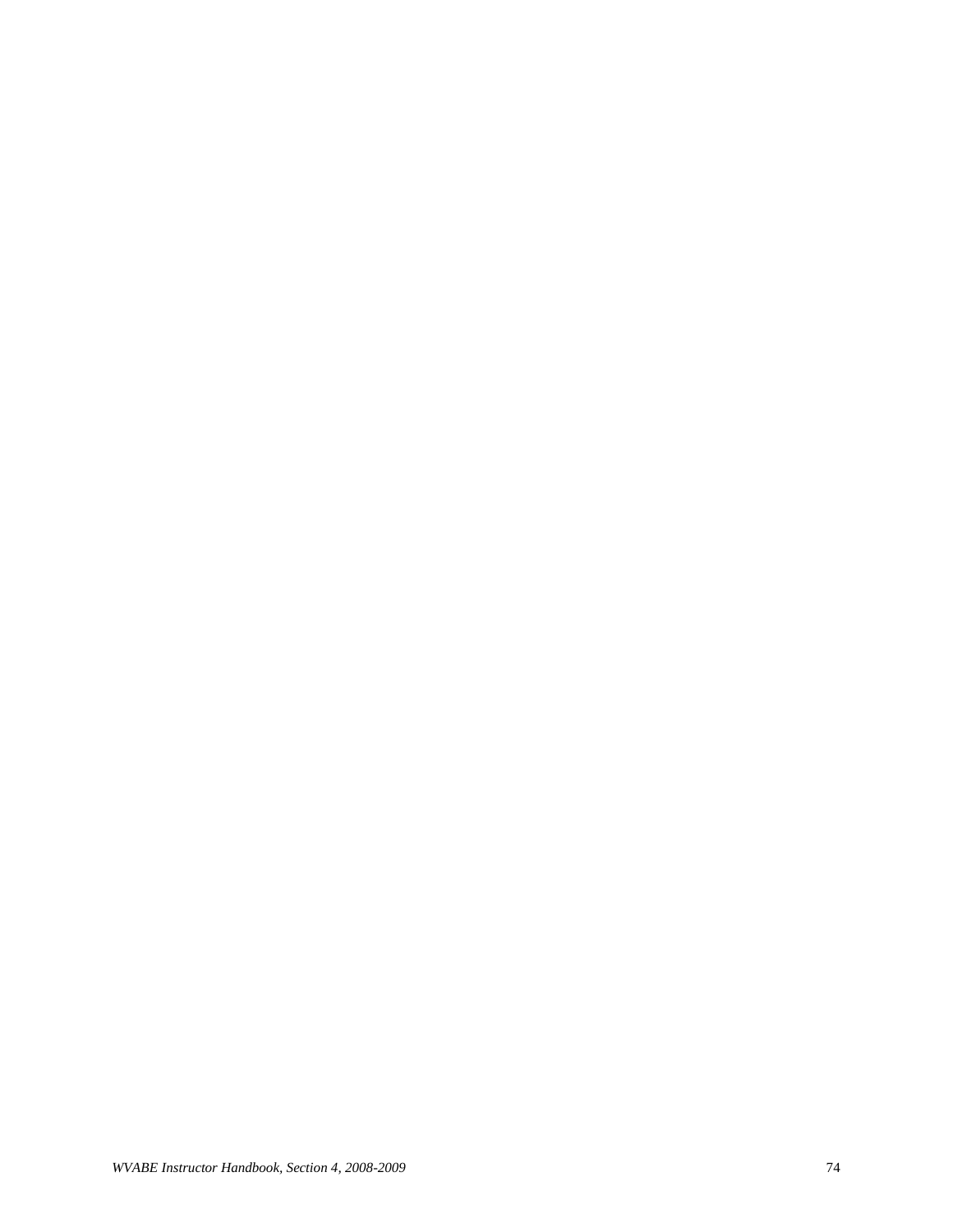# **GOALS AND PROGRESS CHART**

| Name experience and a series of the series of the series of the series of the series of the series of the series of the series of the series of the series of the series of the series of the series of the series of the seri |                           |  |  |  |
|--------------------------------------------------------------------------------------------------------------------------------------------------------------------------------------------------------------------------------|---------------------------|--|--|--|
| <b>Long-term Objectives</b>                                                                                                                                                                                                    | <b>Date of Completion</b> |  |  |  |
|                                                                                                                                                                                                                                |                           |  |  |  |
| <b>Short-term Objectives</b>                                                                                                                                                                                                   | <b>Date of Completion</b> |  |  |  |
|                                                                                                                                                                                                                                |                           |  |  |  |
|                                                                                                                                                                                                                                |                           |  |  |  |
|                                                                                                                                                                                                                                |                           |  |  |  |
|                                                                                                                                                                                                                                |                           |  |  |  |
|                                                                                                                                                                                                                                |                           |  |  |  |
|                                                                                                                                                                                                                                |                           |  |  |  |
| <b>Testing Attempts (Tests and Dates)</b>                                                                                                                                                                                      |                           |  |  |  |
| ,我们也不会有什么。""我们的人,我们也不会有什么?""我们的人,我们也不会有什么?""我们的人,我们也不会有什么?""我们的人,我们也不会有什么?""我们的人<br><b>Life Skills (Skill and Dates)</b>                                                                                                       |                           |  |  |  |
| 1. Certificates Awarded                                                                                                                                                                                                        |                           |  |  |  |
| 2. Field Trips and Resource Speakers                                                                                                                                                                                           |                           |  |  |  |
| 3. Employment or Advancement                                                                                                                                                                                                   |                           |  |  |  |
| 4. Entry into Other Training                                                                                                                                                                                                   |                           |  |  |  |

Marion County ABE Program Sandra Rosenberger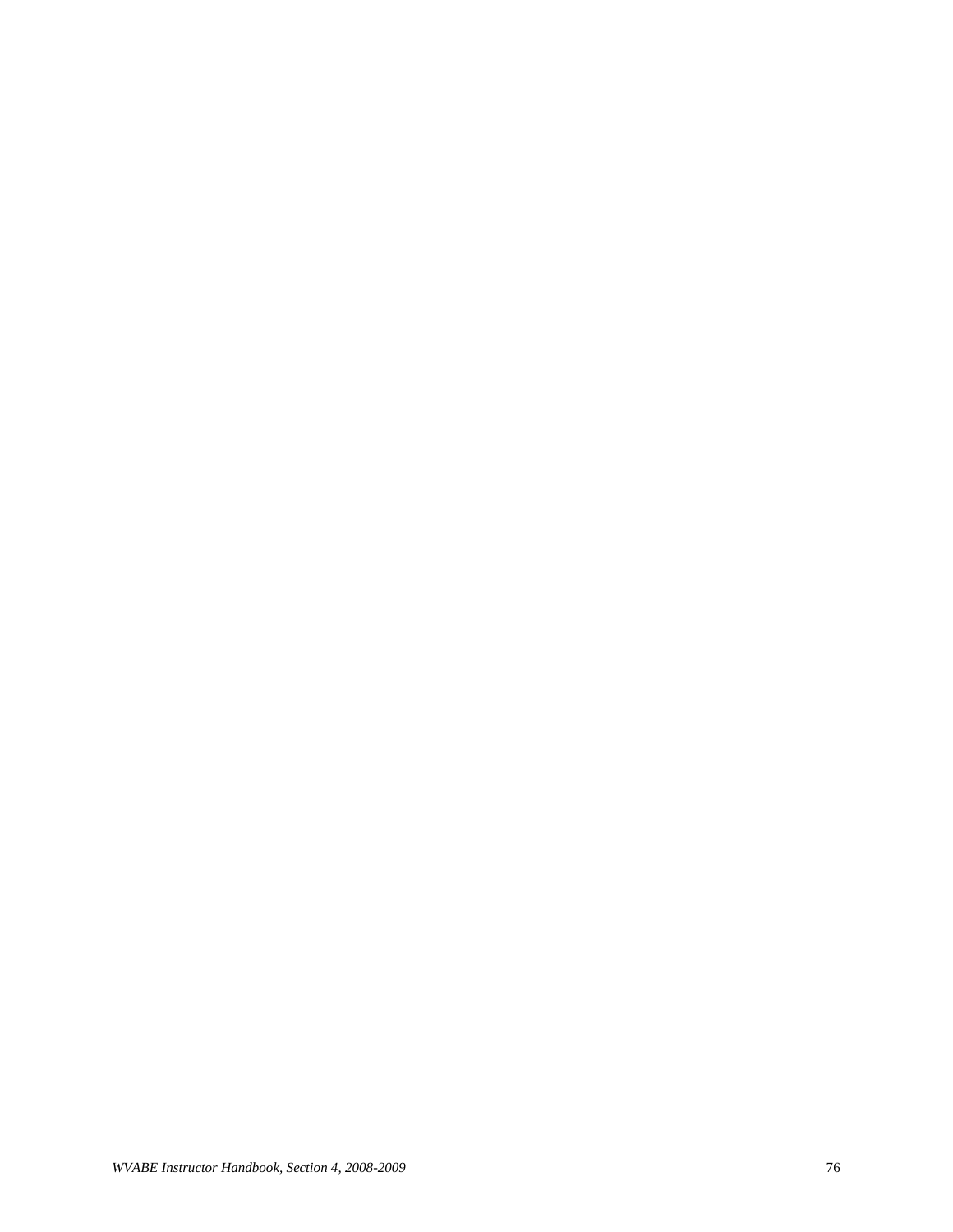**Name\_\_\_\_\_\_\_\_\_\_\_\_\_\_\_\_\_\_\_\_\_\_\_\_\_\_\_\_\_**

**K**now **W**hat you want to **L**earn

What are your personal goals? What is preventing you from reaching them?

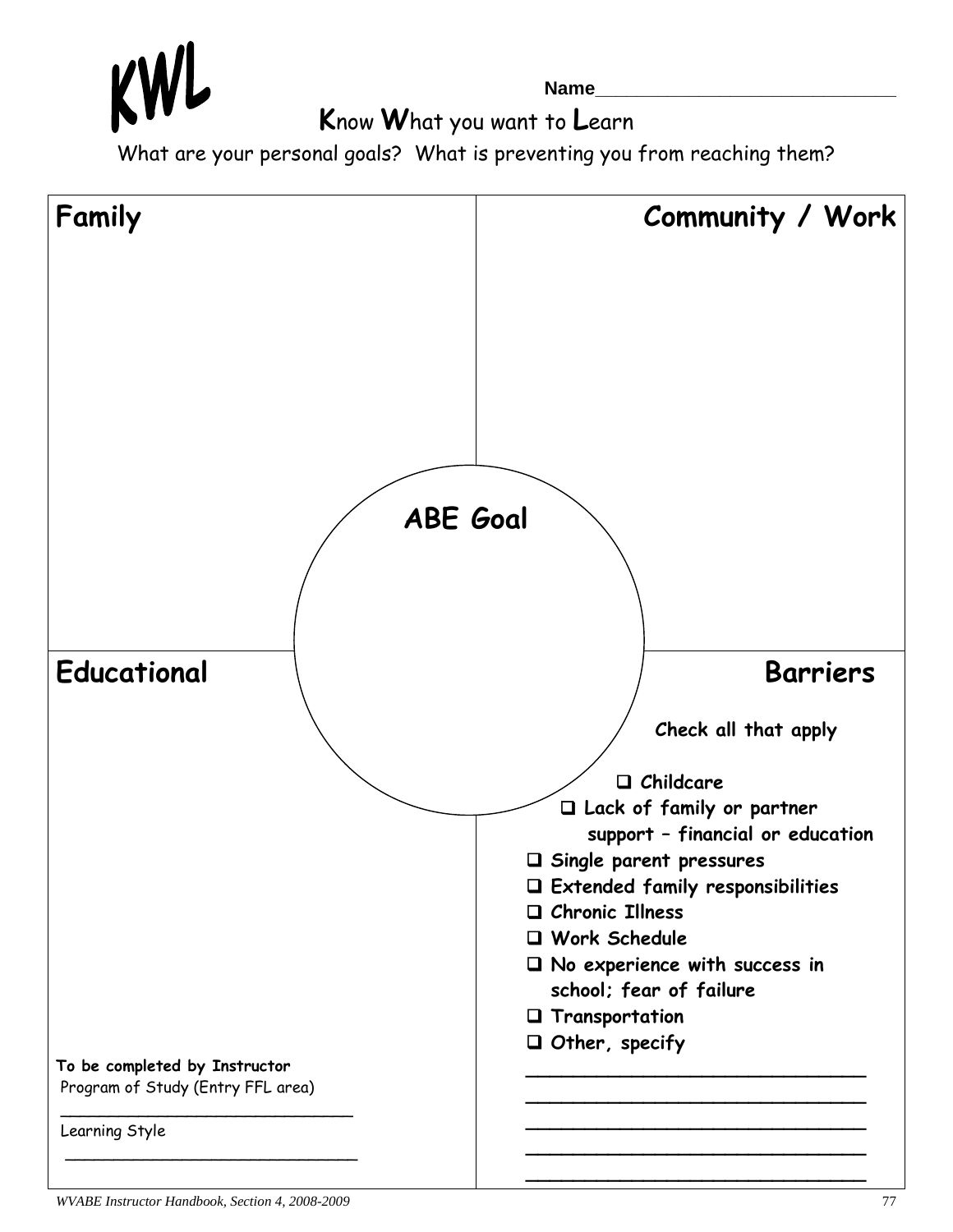

**Name\_\_\_\_\_\_\_\_\_\_\_\_\_\_\_\_\_\_\_\_\_\_\_\_\_\_\_\_\_ K**now **W**hat you want to **L**earn Progress Record

The student and instructor should complete the following chart. Indicate "P" for the student's primary goal and "S" for the student's secondary goal. These goals should be attainable / achievable with the current program year. In the appropriate box to the right of the goals, indicate the interview date.

|        | <b>GOALS</b>                                                               | <b>Initial</b><br><b>Interview</b><br>Upon<br>Entry | Interim<br><b>Interview</b><br>After Interim<br>Assessment | Exit<br><b>Interview</b> |
|--------|----------------------------------------------------------------------------|-----------------------------------------------------|------------------------------------------------------------|--------------------------|
| P or S |                                                                            | Date                                                | Date                                                       | Date                     |
|        | Improve Basic Literacy Skills                                              |                                                     |                                                            |                          |
|        | Pass GED*                                                                  |                                                     |                                                            |                          |
|        | Enter Post-secondary Education or Job<br>Training*                         |                                                     |                                                            |                          |
|        | Obtain a Job (unsubsidized)*                                               |                                                     |                                                            |                          |
|        | Retain Current Job (unsubsidized)*                                         |                                                     |                                                            |                          |
|        | Obtain / Retain Subsidized Job                                             |                                                     |                                                            |                          |
|        | Complete OPT (Official Practice Test)                                      |                                                     |                                                            |                          |
|        | Complete GED Orientation                                                   |                                                     |                                                            |                          |
|        | Complete Vocational / Assessment Test                                      |                                                     |                                                            |                          |
|        | Other, specify                                                             |                                                     |                                                            |                          |
|        | Other, specify                                                             |                                                     |                                                            |                          |
|        | To be completed by instructor:<br>Entry FFL / Score<br>Interim FFL / Score | Exit FFL / Score                                    |                                                            |                          |

\* These goals require follow-up through data matching.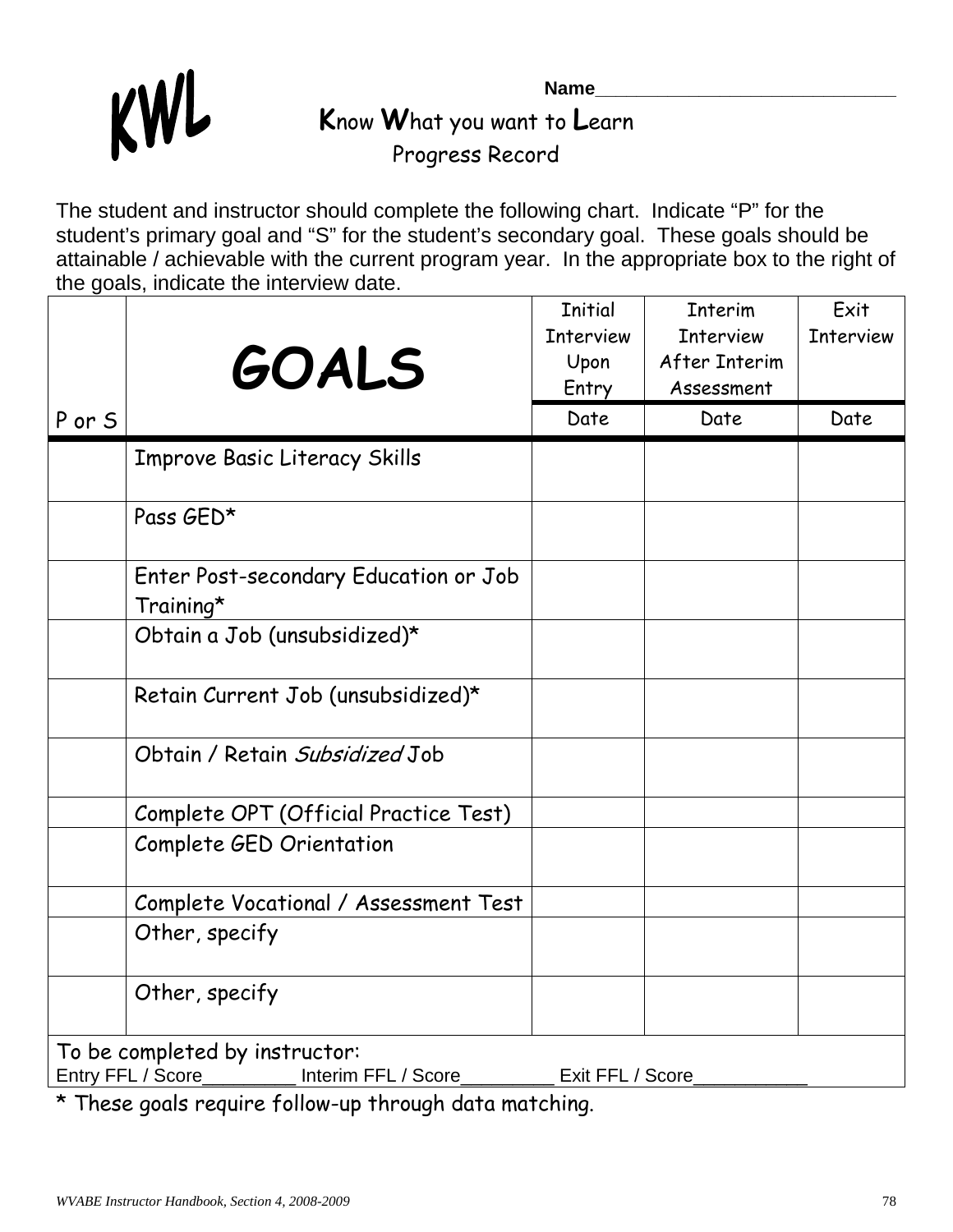## **WVABE STUDY COURSE MATERIALS AND ASSIGNMENTS**

Name: \_\_\_\_\_\_\_\_\_\_\_\_\_\_\_\_\_\_\_\_\_\_\_\_\_\_ Date: \_\_\_\_\_\_\_\_\_\_\_\_\_\_\_

| Subject:                                                                            | <b>Date</b><br><b>Complete</b> |
|-------------------------------------------------------------------------------------|--------------------------------|
| Math Textbook:<br>Units, Lessons, and/or<br>Assignment Pages:                       |                                |
| Language Textbook:<br>Units, Lessons, and/or<br>Assignment Pages:                   |                                |
| Reading Textbook:<br>Units, Lessons, and/or<br>Assignment Pages:                    |                                |
| <b>Social Studies Textbook:</b><br>Units, Lessons, and/or<br>Assignment Pages:      |                                |
| Science Textbook:<br>Units, Lessons, and/or<br>Assignment Pages:                    |                                |
| <b>Computer Skills:</b><br>Units, Lessons, and/or<br>Assignment Pages:              |                                |
| Other: (Specify)<br>Textbook:<br>Units, Lessons, and/or<br>Assignment Pages:        |                                |
| Other: (Specify)<br>Textbook:<br>Units, Lessons, and/or<br><b>Assignment Pages:</b> |                                |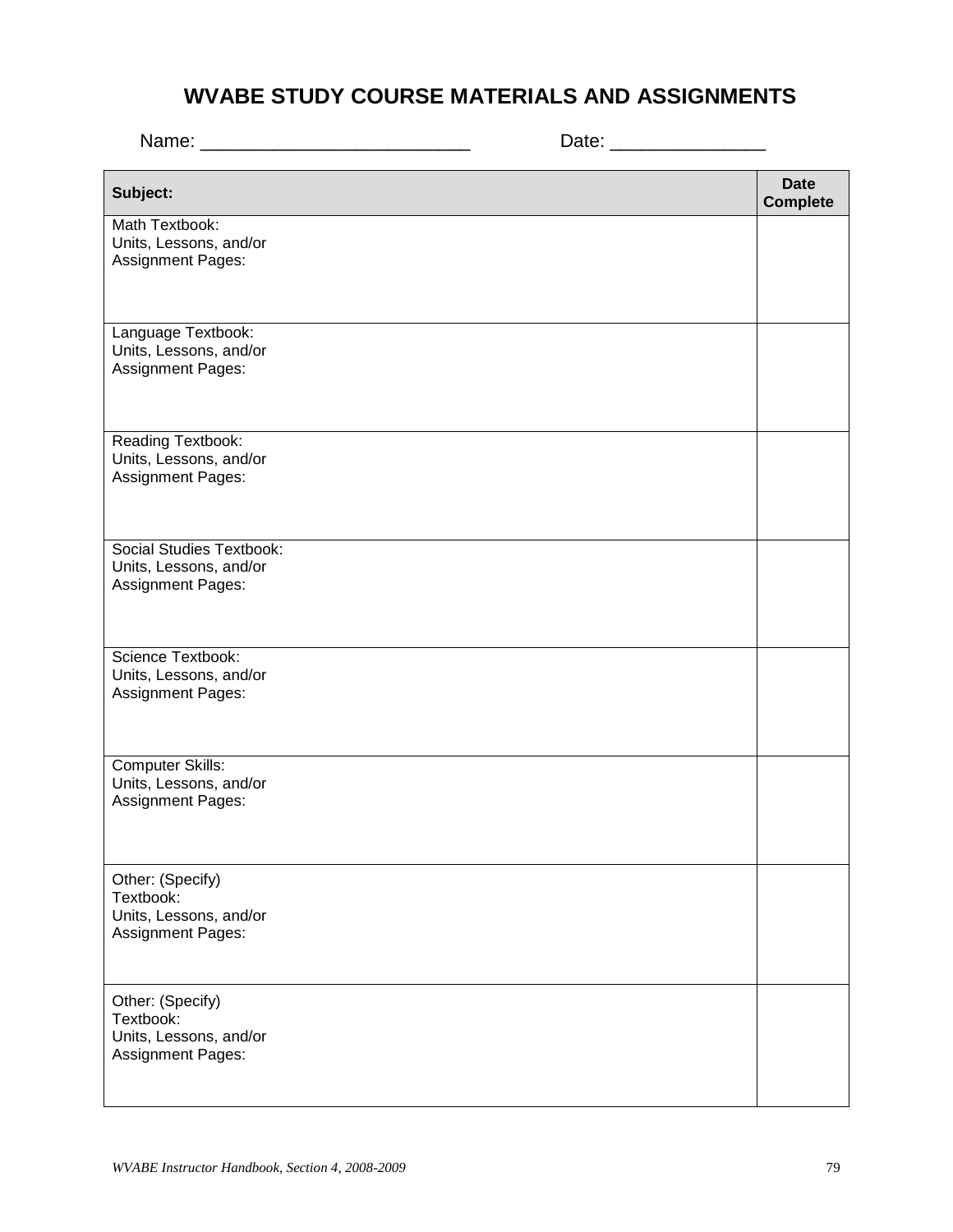## **WVABE STUDENT TRACKING SHEET**

| Subject/Lesson/Page | Date: | *Rate Your<br>Work | **Strategy<br>Used | Subject/Lesson/Page | Date: | *Rate Your<br>Work | **Strategy<br>Used |
|---------------------|-------|--------------------|--------------------|---------------------|-------|--------------------|--------------------|
|                     |       |                    |                    |                     |       |                    |                    |
|                     |       |                    |                    |                     |       |                    |                    |
|                     |       |                    |                    |                     |       |                    |                    |
|                     |       |                    |                    |                     |       |                    |                    |
|                     |       |                    |                    |                     |       |                    |                    |
|                     |       |                    |                    |                     |       |                    |                    |
|                     |       |                    |                    |                     |       |                    |                    |
|                     |       |                    |                    |                     |       |                    |                    |
|                     |       |                    |                    |                     |       |                    |                    |
|                     |       |                    |                    |                     |       |                    |                    |
|                     |       |                    |                    |                     |       |                    |                    |
|                     |       |                    |                    |                     |       |                    |                    |
|                     |       |                    |                    |                     |       |                    |                    |
|                     |       |                    |                    |                     |       |                    |                    |
|                     |       |                    |                    |                     |       |                    |                    |

- **\*Rate Your Work: \*Rate Your Work: \*\*Mark Strategy Used: E** = Excellent (Very successful with this material) **and in the strategy Used: E** = Excellent (Very successful with this material) E = Excellent (Very successful with this material)  $I = Individualized$ <br>
G = Good (Understood the material well)  $P = Peer$  or Partner Study
	-
	- G = Good (Understood the material well)  $P = Peer$  or Partner A = Average (Material was challenging, but manageable)  $SG = Small Group(s)$
	- NG = Not Good (Material was frustrating, needed frequent help)
	- A = Average (Material was challenging, but manageable) SG = Small Group(s)<br>
	NG = Not Good (Material was frustrating, needed frequent help) LG = Large Group or Speaker<br>
	H = Help! (Material was too difficult, needed help con  $H = Help!$  (Material was too difficult, needed help constantly)

- 
- 
- 
- $O = Other$

Cabell County ABE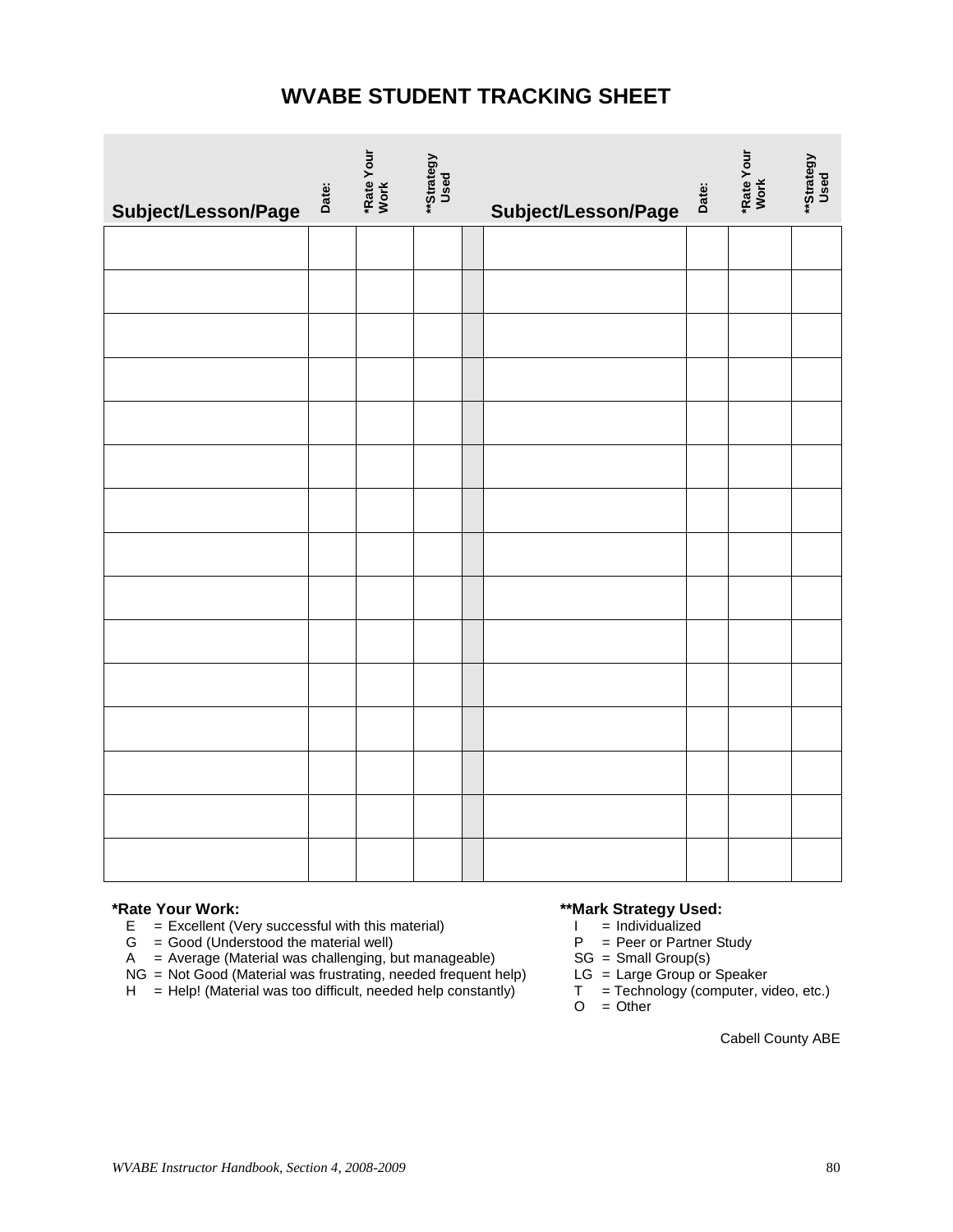## **ONGOING ACTIVITY ASSESSMENT**

| <b>Date</b><br><b>Began</b> | <b>Activity Name</b> | <b>Date</b><br>Complete | <b>Comments</b> |
|-----------------------------|----------------------|-------------------------|-----------------|
|                             |                      |                         |                 |
|                             |                      |                         |                 |
|                             |                      |                         |                 |
|                             |                      |                         |                 |
|                             |                      |                         |                 |
|                             |                      |                         |                 |
|                             |                      |                         |                 |
|                             |                      |                         |                 |
|                             |                      |                         |                 |
|                             |                      |                         |                 |
|                             |                      |                         |                 |
|                             |                      |                         |                 |
|                             |                      |                         |                 |
|                             |                      |                         |                 |
|                             |                      |                         |                 |
|                             |                      |                         |                 |
|                             |                      |                         |                 |
|                             |                      |                         |                 |
|                             |                      |                         |                 |
|                             |                      |                         |                 |
|                             |                      |                         |                 |

Princeton Learning Center Mercer County ABE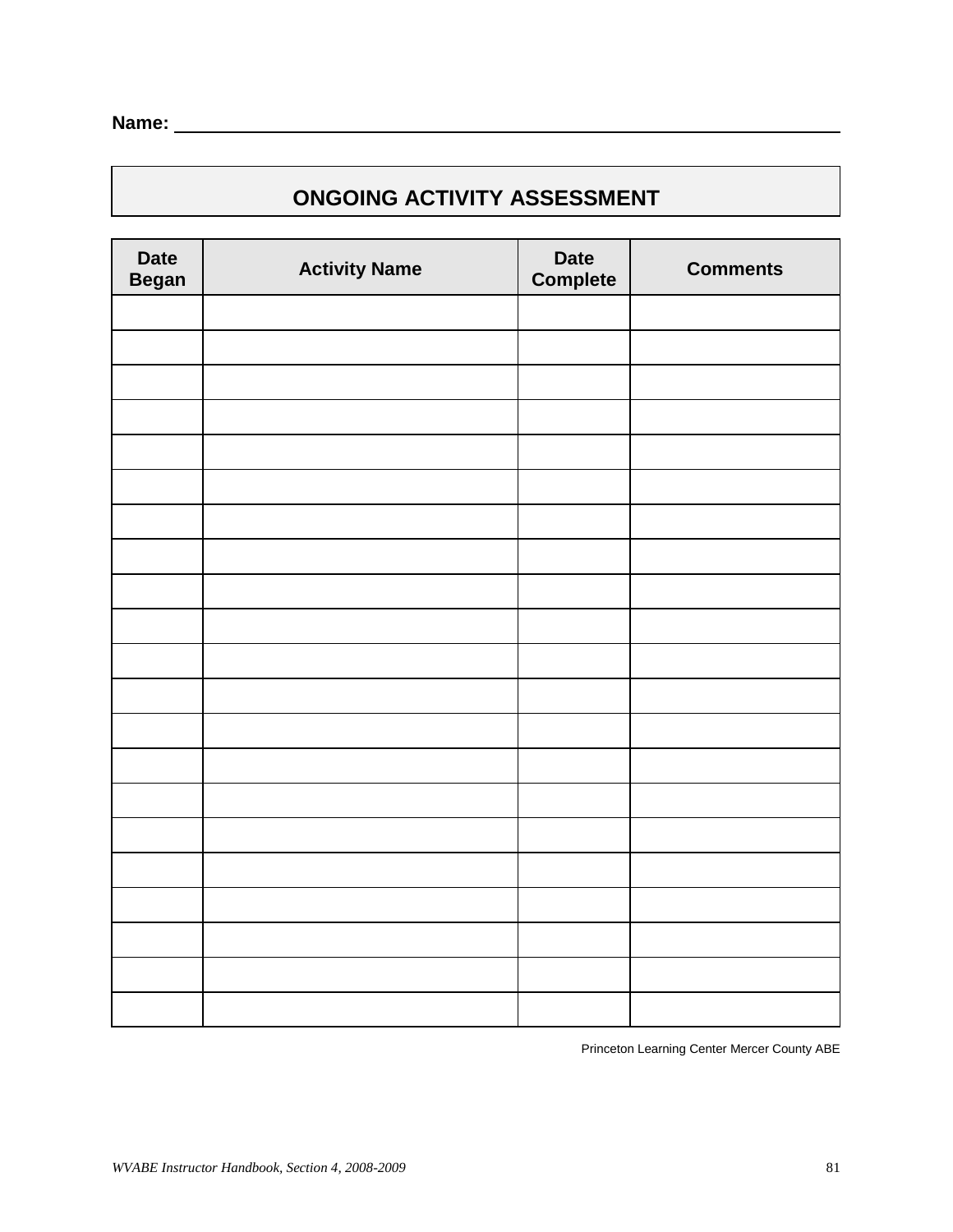| <b>MONTHLY GOALS</b> |                                   |                  |
|----------------------|-----------------------------------|------------------|
| Name:                | Month:                            |                  |
| <b>Goals</b>         | <b>Assignments/Materials Used</b> | <b>Completed</b> |
| 1.                   |                                   | YES NO           |
| 2.                   |                                   | YES NO           |
| 3.                   |                                   | YES NO           |
| 4.                   |                                   | YES NO           |
| Progress Notes:      |                                   |                  |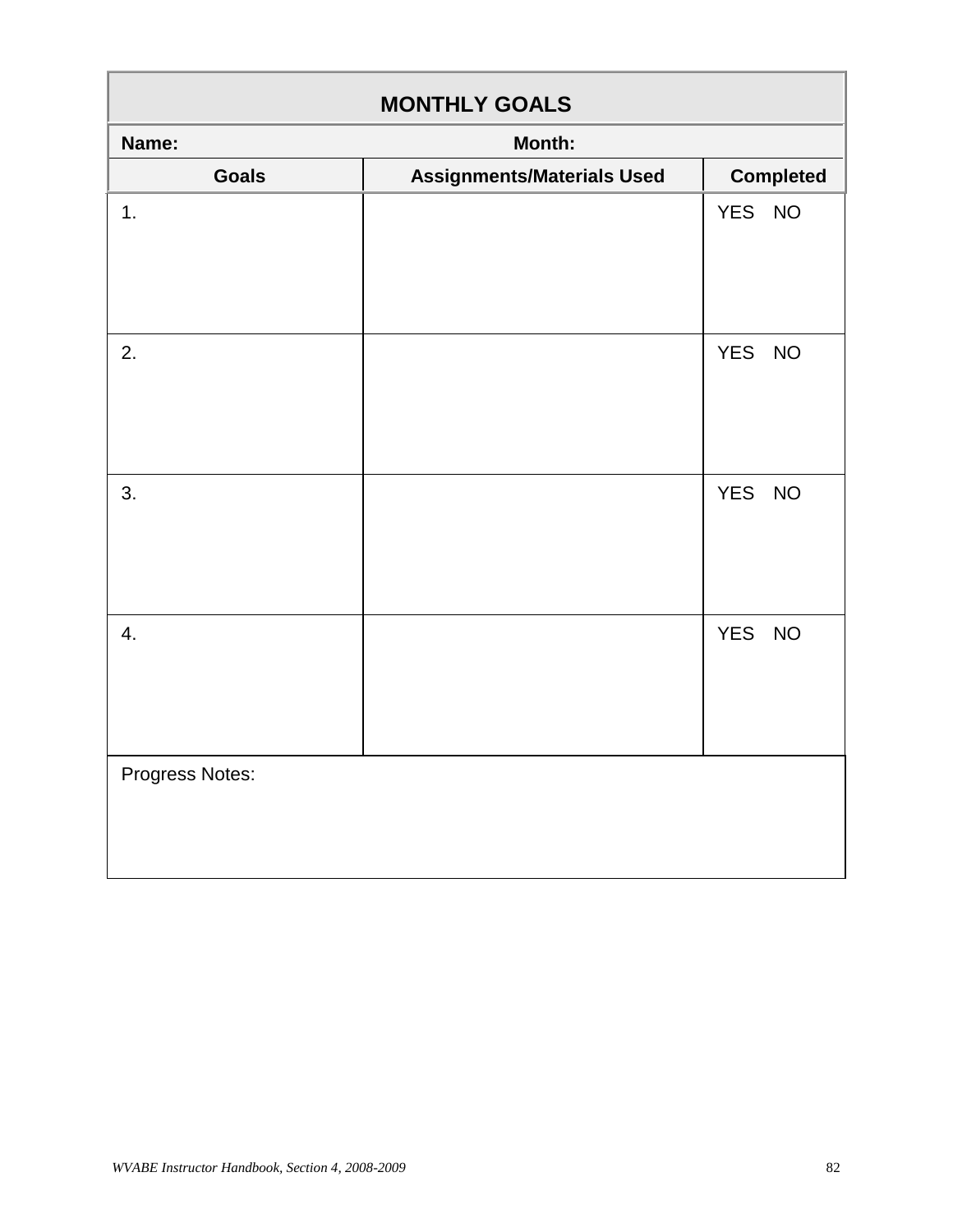# Computer Literacy Only Self-Assessment Checklists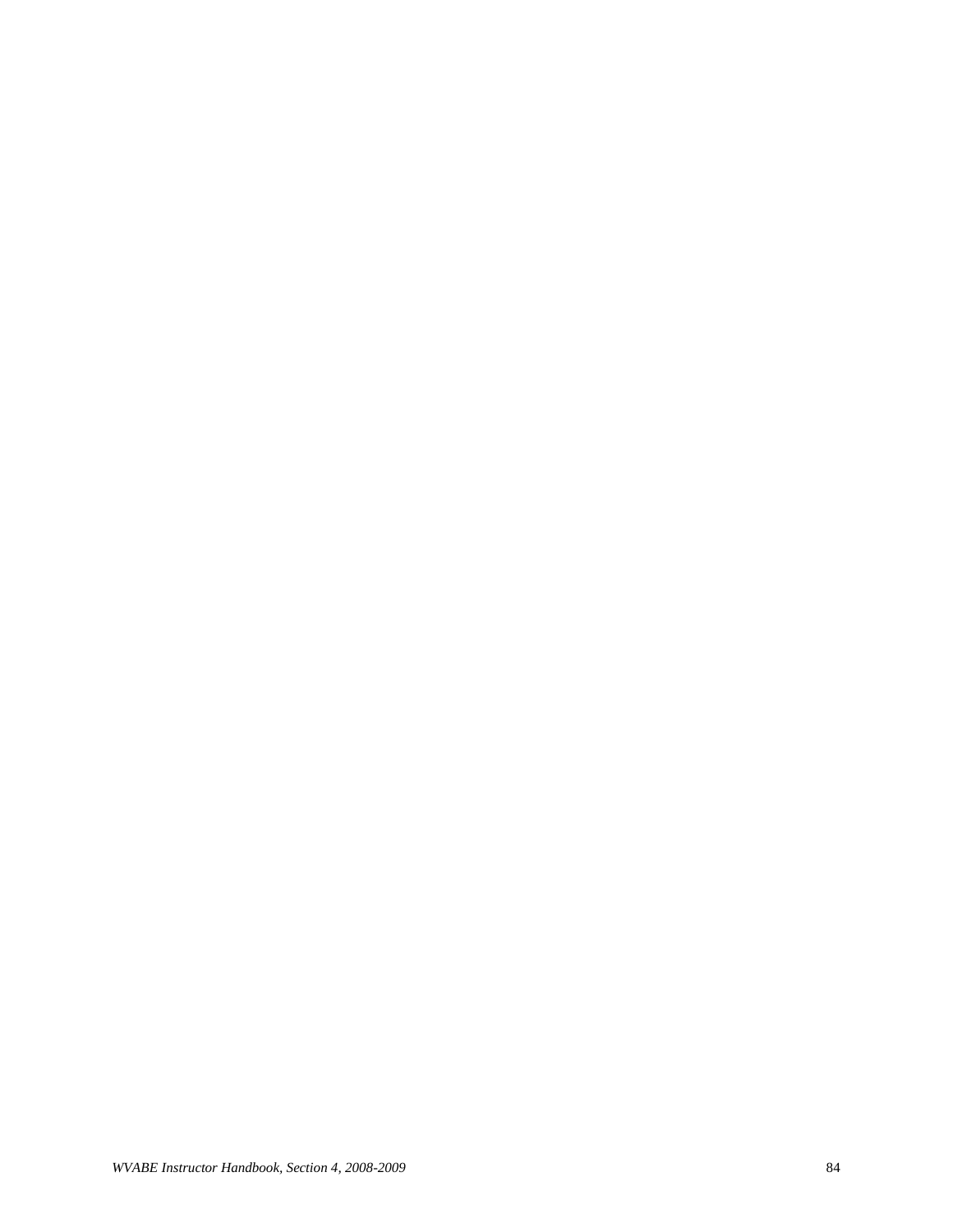## WVABE Computer Literacy Beginning to Intermediate Self-Assessment Checklist

Name\_\_\_\_\_\_\_\_\_\_\_\_\_\_\_\_\_\_\_\_\_\_\_\_\_ Date\_\_\_\_\_\_\_\_\_\_\_\_\_\_\_\_

Please check the appropriate column.

| I can do<br>this | I can do<br>this but<br>not as<br>well as I<br>would like | can't<br>do<br>this | <b>Skill</b>                                                                             |
|------------------|-----------------------------------------------------------|---------------------|------------------------------------------------------------------------------------------|
|                  |                                                           |                     | FFL One - Beginning Literacy                                                             |
|                  |                                                           |                     | 1. Can identify computers and other technology (i.e.<br>VCR, fax machine).               |
|                  |                                                           |                     | 2. Can operate the play feature of a VCR.                                                |
|                  |                                                           |                     | 3. Can operate the play feature of an audiotape<br>player.                               |
|                  |                                                           |                     | 4. Can play a music CD.                                                                  |
|                  |                                                           |                     | FFL Two - Beginning Basic Education                                                      |
|                  |                                                           |                     | 5. I have had a "little" experience using a computer.                                    |
|                  |                                                           |                     | 6. Can identify computer hardware (i.e.                                                  |
|                  |                                                           |                     | CPU/Processor, Monitor, Keyboard, Mouse,                                                 |
|                  |                                                           |                     | Printer).                                                                                |
|                  |                                                           |                     | 7. Can turn on a computer.                                                               |
|                  |                                                           |                     | FFL Three - Low Intermediate                                                             |
|                  |                                                           |                     | 8. Can shut down Windows properly.                                                       |
|                  |                                                           |                     | 9. Can move the mouse pointer and make it go                                             |
|                  |                                                           |                     | where I want it to.                                                                      |
|                  |                                                           |                     | 10. Can click a mouse.                                                                   |
|                  |                                                           |                     | 11. Can double-click a mouse.                                                            |
|                  |                                                           |                     | 12. Can "click and drag" a mouse.                                                        |
|                  |                                                           |                     | 13. Can use the keyboard (not necessarily with proper<br>typing skills).                 |
|                  |                                                           |                     | 14. Can physically adjust a monitor (adjust monitor to<br>individual's eye level).       |
|                  |                                                           |                     | 15. Can use an educational software program when<br>given a sequence of steps to follow. |
|                  |                                                           |                     | 16. Can move and resize windows.                                                         |
|                  |                                                           |                     | 17. Can use menus and toolbars.                                                          |
|                  |                                                           |                     | 18. Can use scroll bars.                                                                 |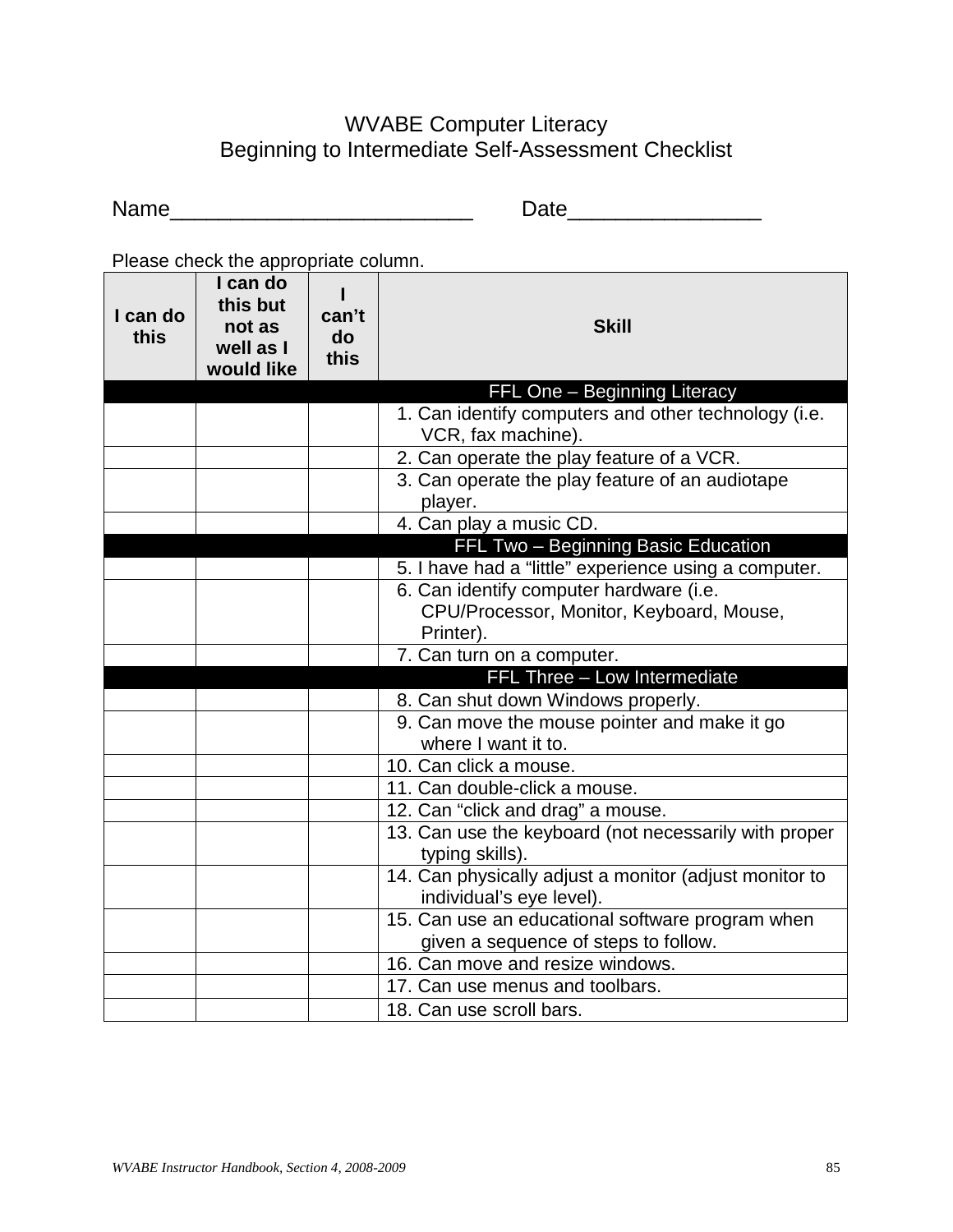| I can do<br>this | I can do<br>this but<br>not as<br>well as I<br>would like | can't<br>do<br>this | <b>Skill</b>                                                                                                                     |
|------------------|-----------------------------------------------------------|---------------------|----------------------------------------------------------------------------------------------------------------------------------|
|                  |                                                           |                     | FFL Four - High Intermediate                                                                                                     |
|                  |                                                           |                     | 19. Can use tutorials and / or educational software                                                                              |
|                  |                                                           |                     | with minimal assistance.                                                                                                         |
|                  |                                                           |                     | 20. Can explain the difference between a program and<br>a document.                                                              |
|                  |                                                           |                     | 21. Can start a program by double-clicking an icon.                                                                              |
|                  |                                                           |                     | 22. Can start a program from the Program Manager /<br>Start Menu.                                                                |
|                  |                                                           |                     | 23. Can open a document from the hard drive and / or<br>floppy drive using a word processing program<br>(i.e., MS Word, WordPad) |
|                  |                                                           |                     | 24. Can save a document using a word processing<br>program.                                                                      |
|                  |                                                           |                     | 25. Can close a document using a word processing<br>program.                                                                     |
|                  |                                                           |                     | 26. Can create a document using a word processing<br>program.                                                                    |
|                  |                                                           |                     | 27. Can format text within a word processing                                                                                     |
|                  |                                                           |                     | document (i.e. bold, underline, italic, font size).                                                                              |
|                  |                                                           |                     | 28. Can edit text within a word processing document.                                                                             |
|                  |                                                           |                     | 29. Can print a word processing document.                                                                                        |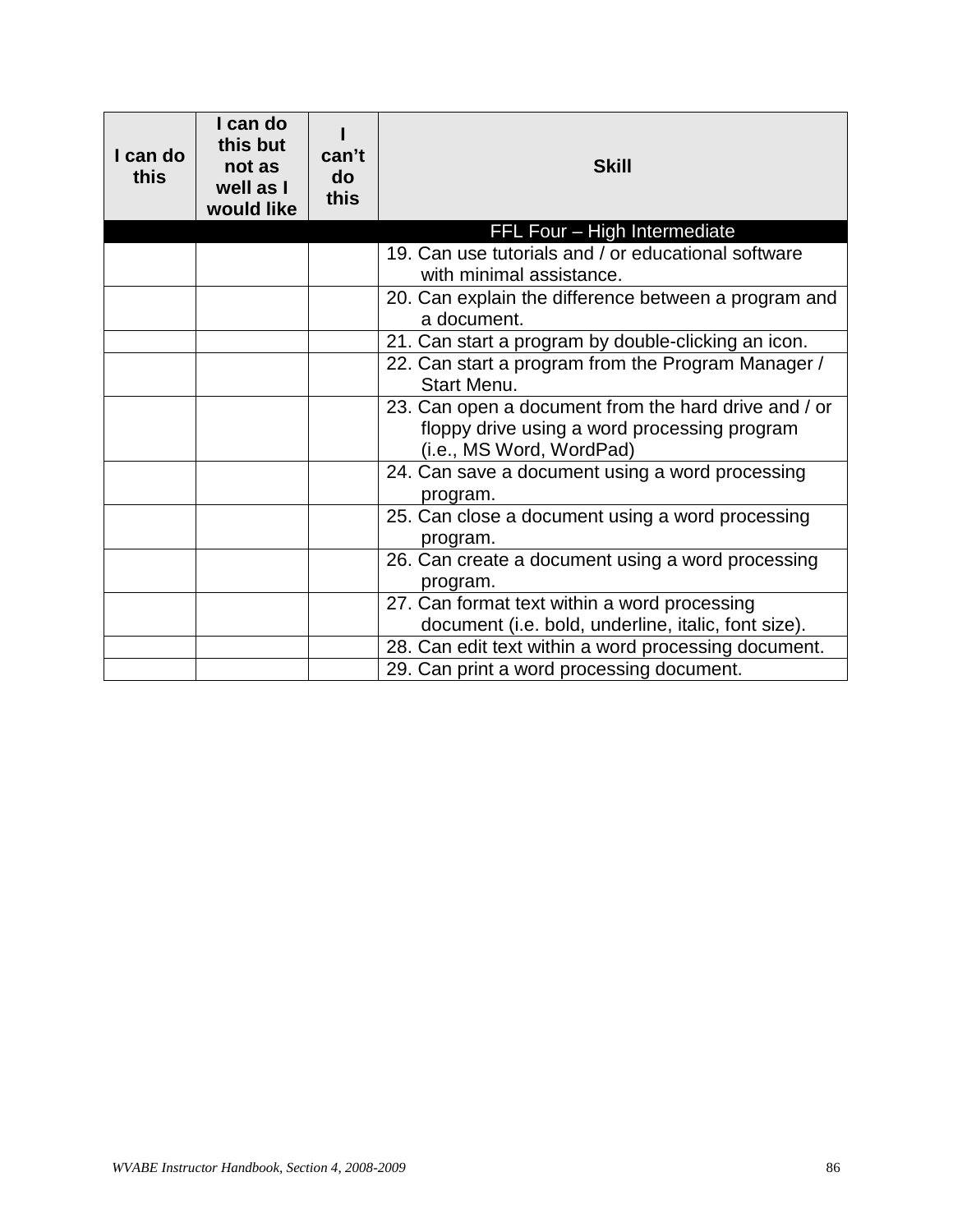## WVABE Computer Literacy Low to High Adult Secondary Self-Assessment Checklist

Please check the appropriate column.

| I can<br>$\mathsf{do}\$ this | I can do this<br>but not as<br>well as I<br>would like | ı<br>can't<br>do<br>this | <b>Skill</b>                                                                                           |
|------------------------------|--------------------------------------------------------|--------------------------|--------------------------------------------------------------------------------------------------------|
|                              |                                                        |                          | FFL Five - Low Adult Secondary                                                                         |
|                              |                                                        |                          | 30. Can change the desktop background and screen<br>settings.                                          |
|                              |                                                        |                          | 31. Can change the date and time properties.                                                           |
|                              |                                                        |                          | 32. Can open and view the contents of "My Computer."                                                   |
|                              |                                                        |                          | 33. Can view folders and files.                                                                        |
|                              |                                                        |                          | 34. Can create a folder.                                                                               |
|                              |                                                        |                          | 35. Can move folders and files.                                                                        |
|                              |                                                        |                          | 36. Can delete and restore folders and files.                                                          |
|                              |                                                        |                          | 37. Can rename folders and files.                                                                      |
|                              |                                                        |                          | 38. Can create a shortcut to a file on the desktop.                                                    |
|                              |                                                        |                          | 39. Can find a file.                                                                                   |
|                              |                                                        |                          | 40. Can describe the function of peripheral devices (i.e.<br>scanner, printer, mouse, digital camera). |
|                              |                                                        |                          | 41. Have a clear understanding of copyright laws as they<br>apply to software and the Internet (web).  |
|                              |                                                        |                          | 42. Can install a printer.                                                                             |
|                              |                                                        |                          | 43. Can install a program to the hard drive.                                                           |
|                              |                                                        |                          | 44. Can remove a program from the hard drive.                                                          |
|                              |                                                        |                          | 45. Can develop and utilize a backup strategy.                                                         |
|                              |                                                        |                          | 46. Can open a spreadsheet.                                                                            |
|                              |                                                        |                          | 47. Can save a spreadsheet to the hard drive and / or<br>floppy drive.                                 |
|                              |                                                        |                          | 48. Can close a spreadsheet.                                                                           |
|                              |                                                        |                          | 49. Can create a "simple" spreadsheet (i.e. personal<br>budget, timesheet).                            |
|                              |                                                        |                          | 50. Can print a spreadsheet.                                                                           |
|                              |                                                        |                          | 51. Can enter data into a database.                                                                    |